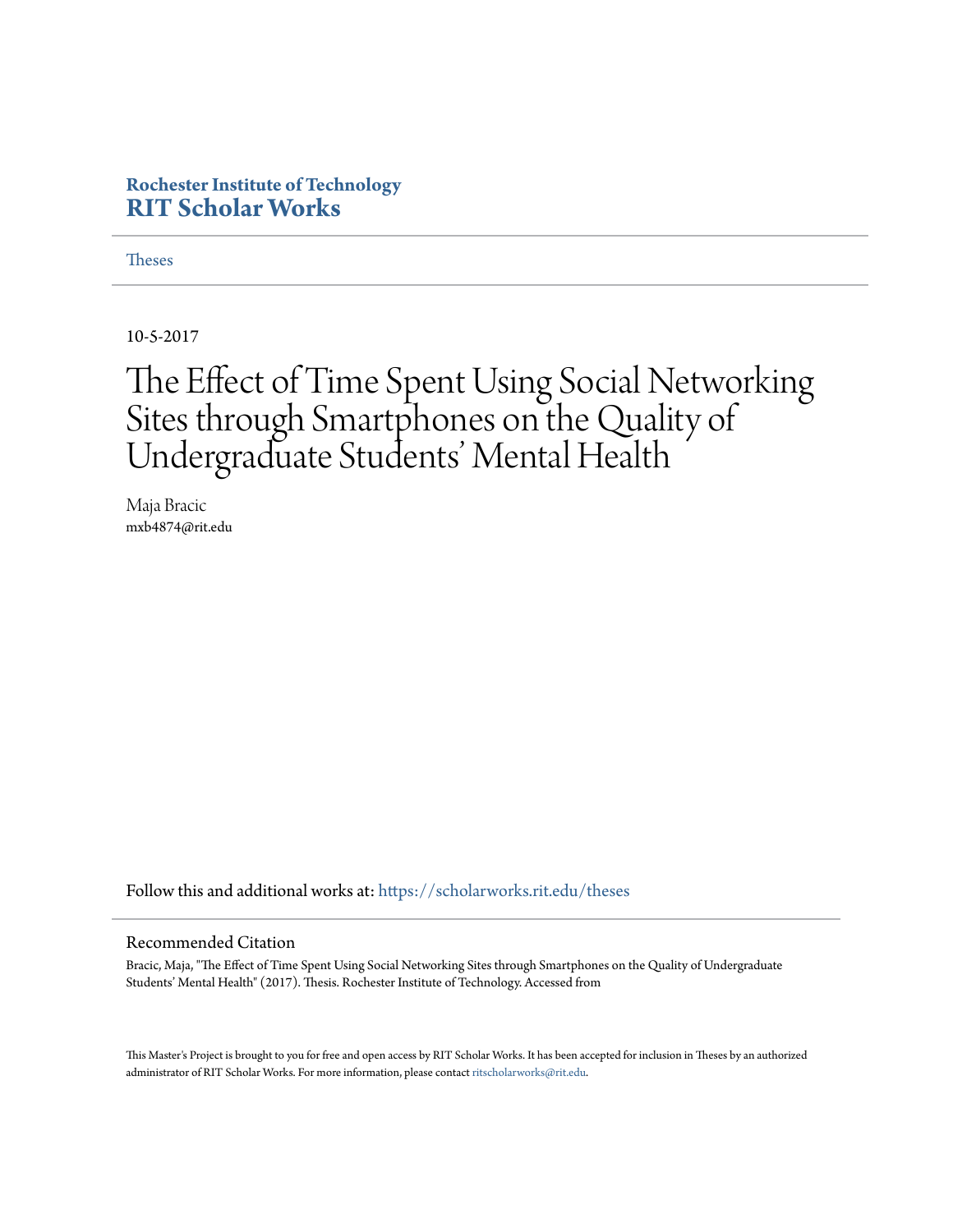# $R \cdot I \cdot T$

## **The Effect of Time Spent Using Social Networking**

## **Sites through Smartphones on the Quality of**

## **Undergraduate Students' Mental Health**

By

Maja Bračić

A Capstone Project Submitted in Partial Fulfillment of the Requirements for the Degree of Master of Science in Service Leadership and Innovation

> Department of Service Systems College of Applied Science and Technology

Rochester Institute of Technology-Croatia Zagreb, Croatia October 5, 2017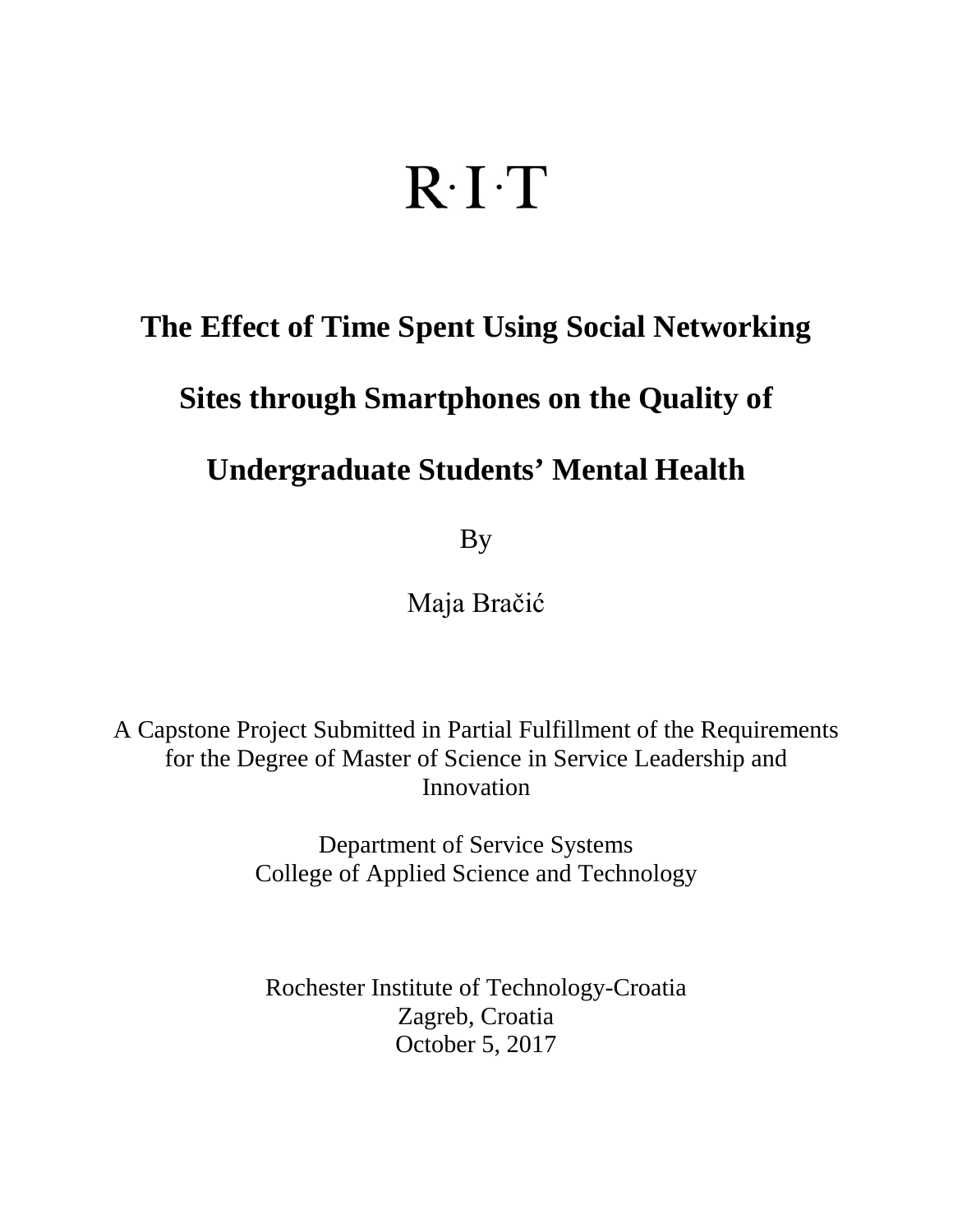## **Committee Approval:**

**Jennifer Matic** Date Date

Capstone Advisor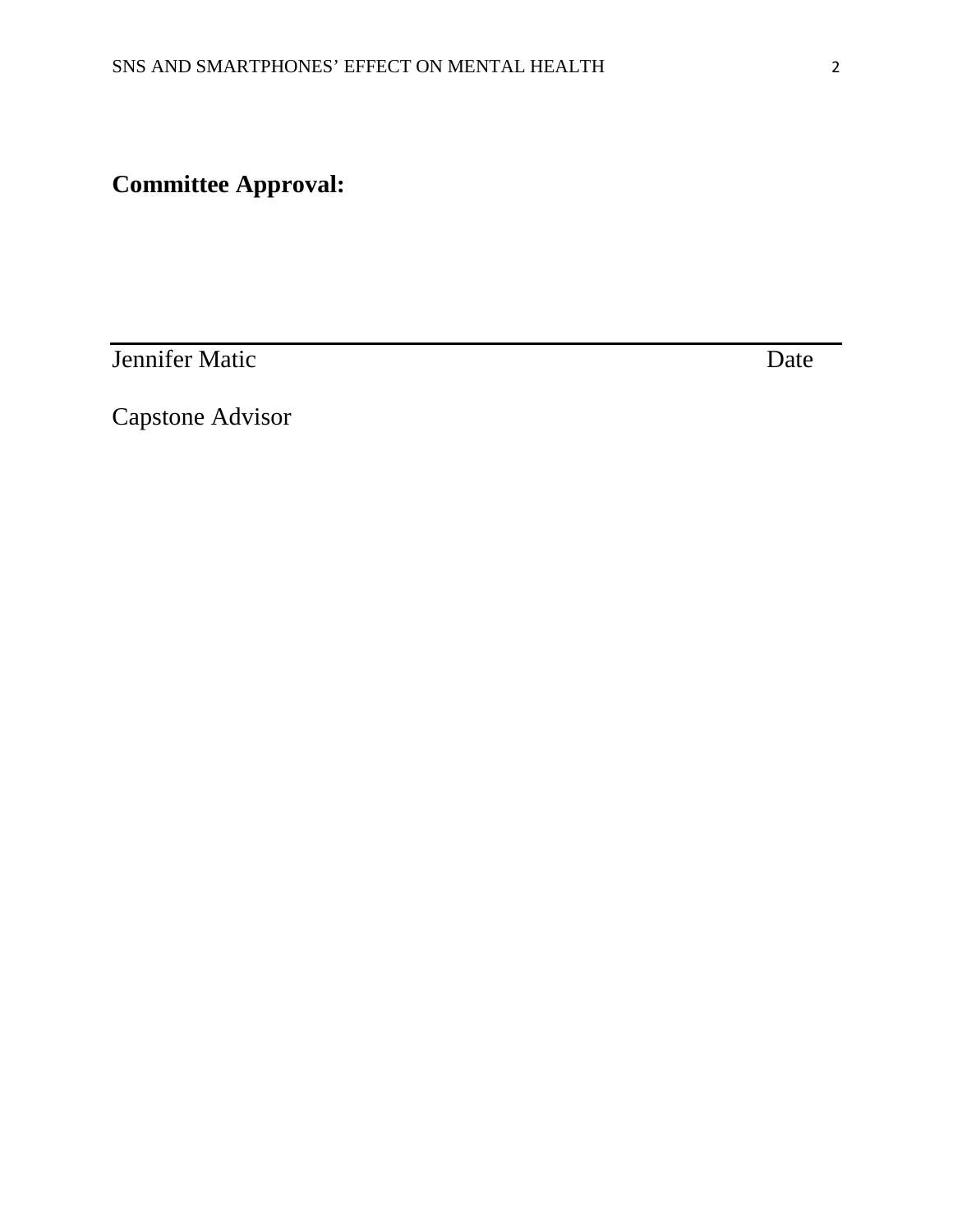#### Abstract

The majority of people has already adapted to the unpredictably fast advancements in smartphones' (SPs) and social-networking sites' (SNS) technologies by using them on everyday basis (Jena, 2015). Always at hand, SPs are the most preferred way of connecting to SNS and if we add up the addictive nature of both SPs and SNS, young people tend to use them noticeably more than other age groups (Babdi-Akashe, Zamani, Abedini, Akbari & Hedayati, 2014, p. 94). Yet, little is known about the long-term effects of this newborn symbiosis on the quality of mental health. Thus, this research study focuses on exploring how the time undergraduate students spend on using SPs for connecting to SNS affects the quality of their mental health in regards to the following three dependent variables: 1. social interaction, 2. mental health, and 3. levels of technology induced stress (technostress), sleep deprivation, and loss of productivity. Hence, an online survey was distributed and the results were collected from 113 RIT Croatia and VERN students. The results revealed that those who spend more time using SPs for connecting to SNS tend to prefer virtual social interaction over real-life social interaction. In addition, they tend to suffer from sleep deprivation and loss of productivity as well. However, there was no significant effect of the independent variable on the incidence of symptoms or emotions related to the low quality of mental health. Thus, the results of this study support the previous research in this area and provide evidence for further research.

*Keywords:* smartphones, social-networking sites, technology, addictive, quality of mental health, undergraduate students, social interaction, technostress, sleep deprivation, loss of productivity, virtual, real-life, symptoms, emotions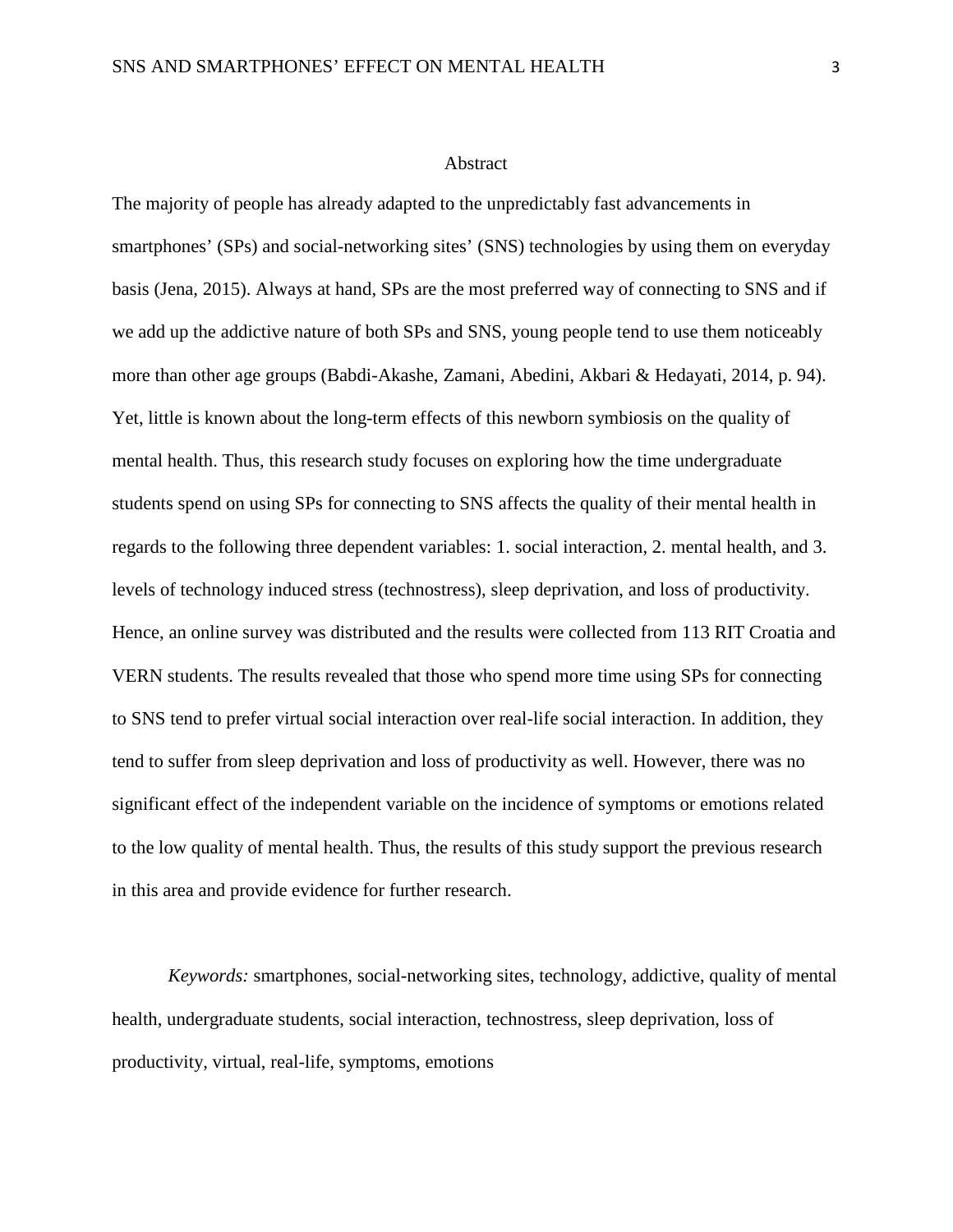#### Table of Contents

| Excessive Usage of SPs: Virtual World Substitutes for the Real one  13 |
|------------------------------------------------------------------------|
|                                                                        |
|                                                                        |
|                                                                        |
|                                                                        |
|                                                                        |
|                                                                        |
|                                                                        |
|                                                                        |
|                                                                        |
|                                                                        |
|                                                                        |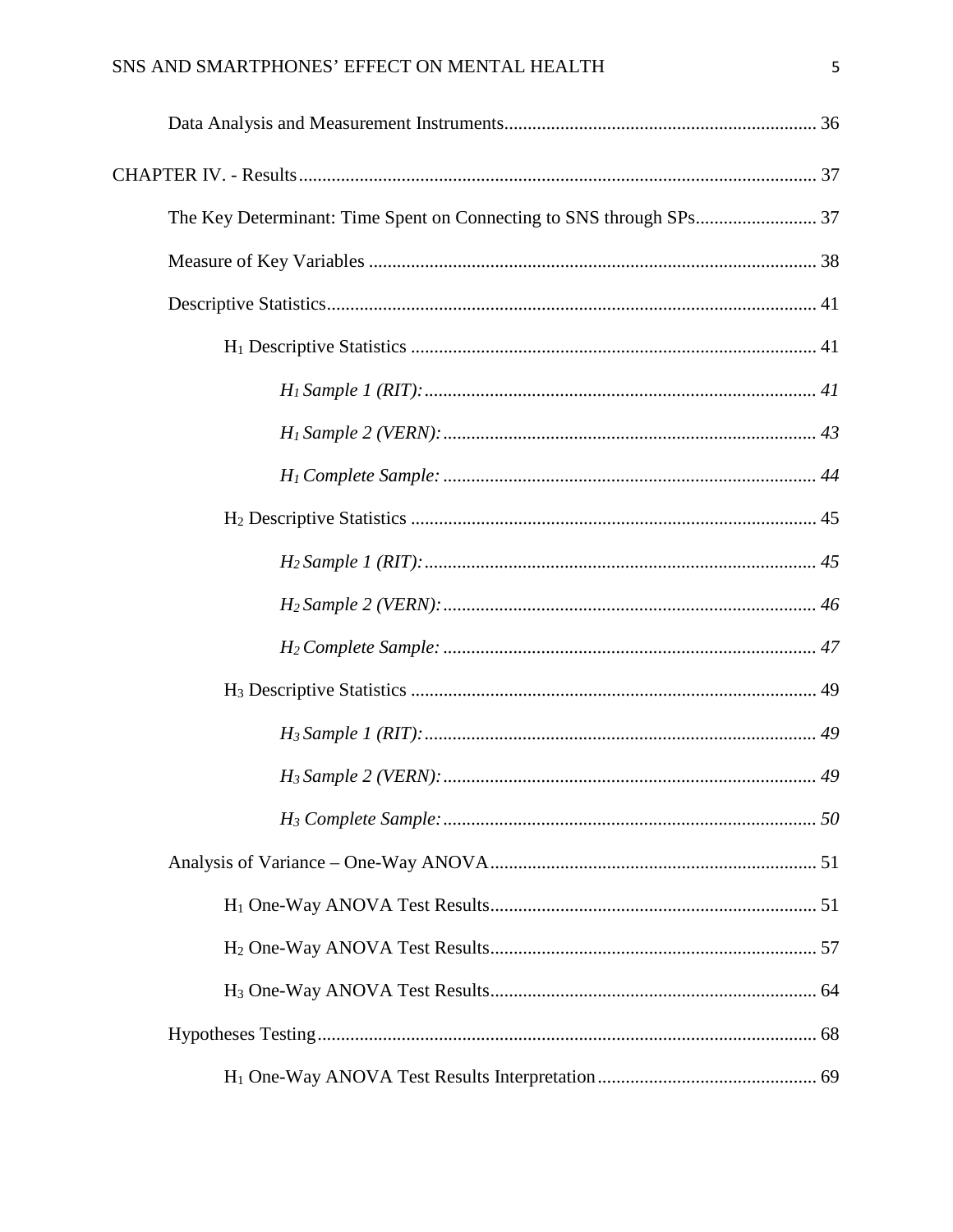| Introduction to the Conclusions, Implications, and Limitations and Recommendations. 72 |  |
|----------------------------------------------------------------------------------------|--|
|                                                                                        |  |
|                                                                                        |  |
|                                                                                        |  |
|                                                                                        |  |
|                                                                                        |  |
|                                                                                        |  |
|                                                                                        |  |
|                                                                                        |  |
|                                                                                        |  |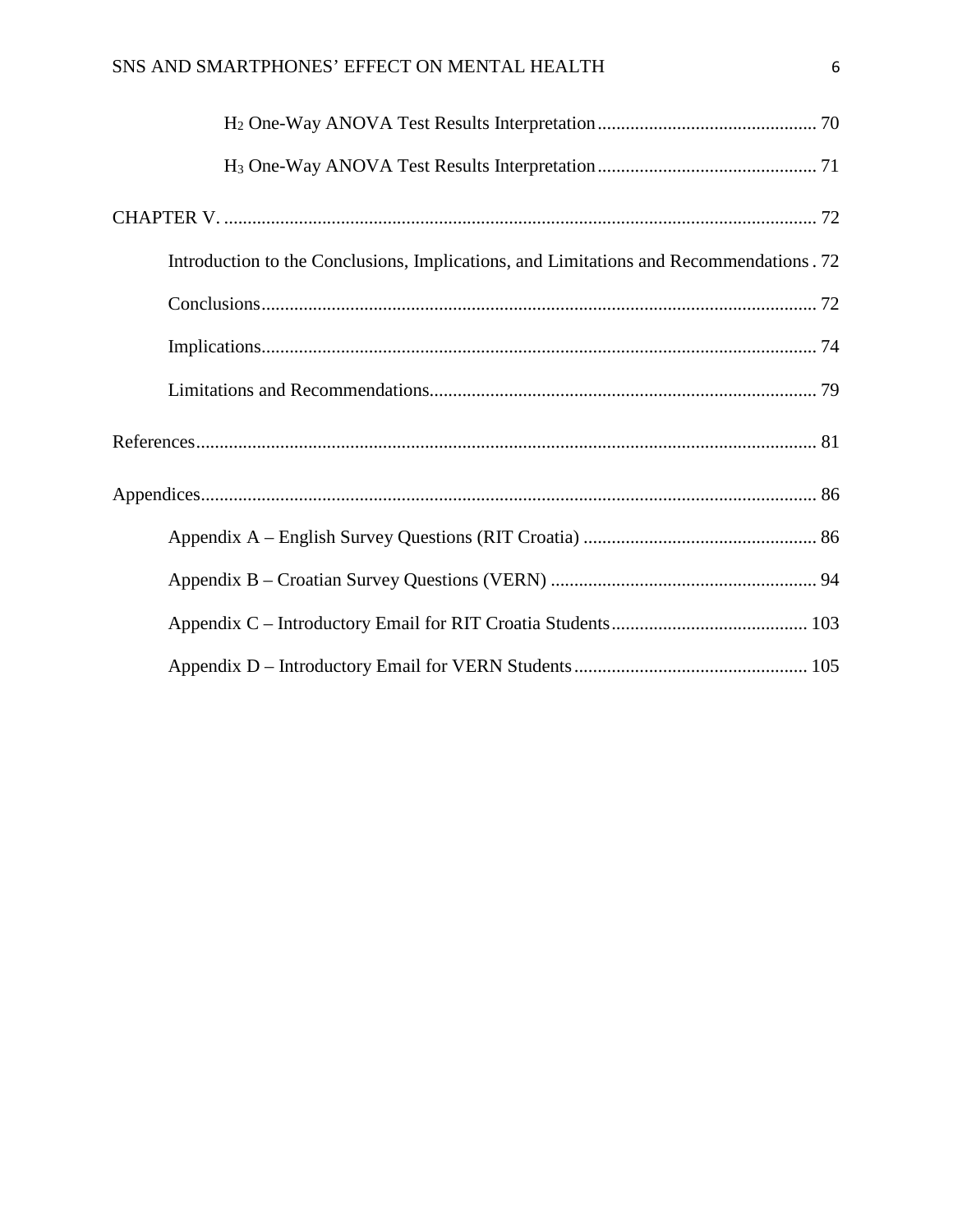#### **List of Tables**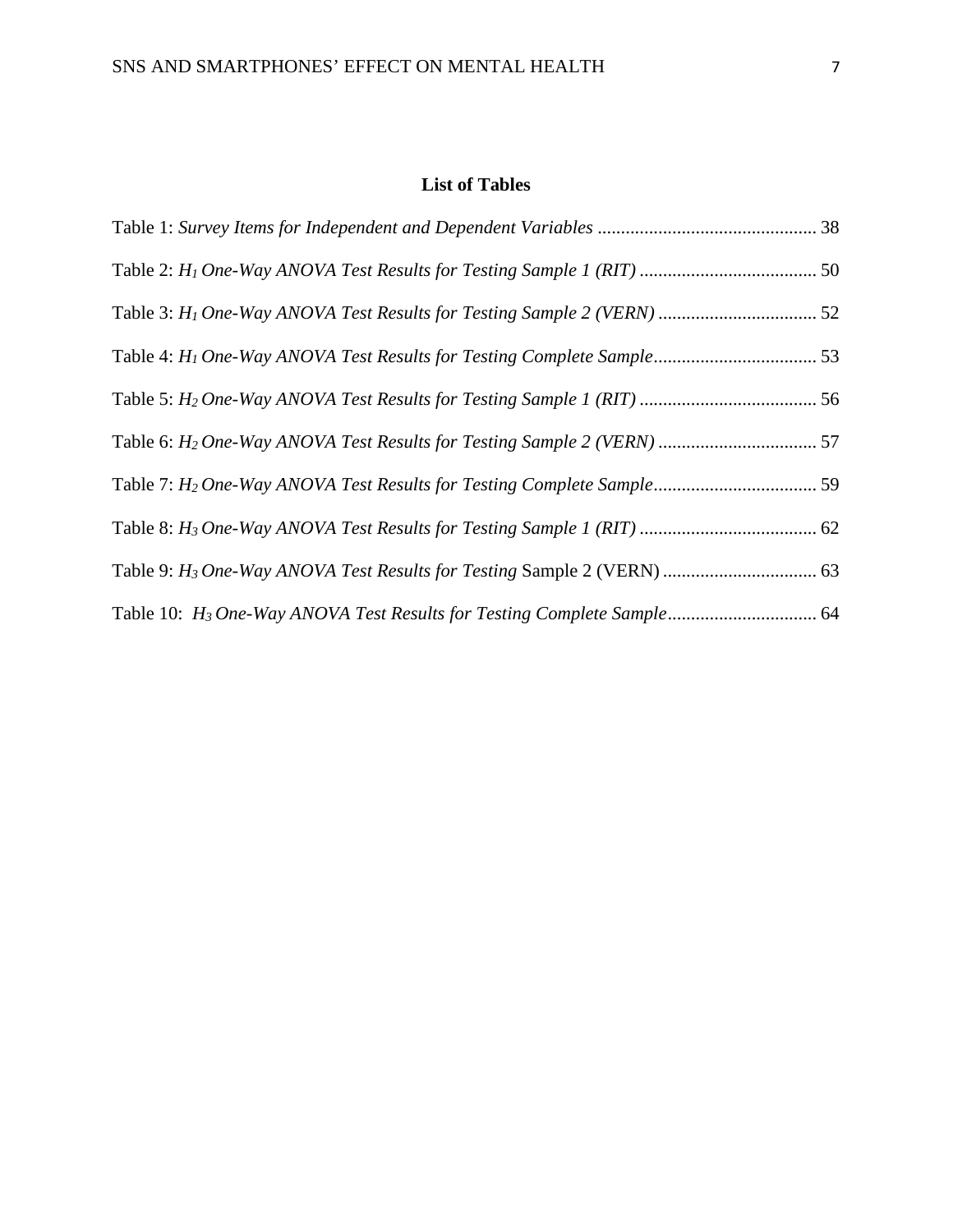#### **Chapter I - Introduction**

#### **Introduction to the Problem**

Whether we like it or not, people are considered to be not only homo sapiens, but also homo socialis and homo ludens, which respectively means that social interaction and need for playful amusement are an important part of our personality (Helbing & Gintis, 2015, p. 3). Thus, the invention of smartphones (SPs) was in fact a revolution of its own, because it finally allowed us to involve in social activities and play wherever we are, as long as we can catch a signal with our all-in-one about palm-sized device  $-$  SP (Boyd & Ellison, 2007). At the same time, social networking sites (SNS), were continuously becoming more popular among people who had to use computers to connect to them at first (Boyd & Ellison, 2007). However, the moment the first iPhone was introduced to the world in 2007, SNS went through renaissance of their own, because this small hand held device enabled people to use SNS, not only to meet new people worldwide, but to interact and promote their social life with friends and families, anywhere, anytime in the world as well (Boyd & Ellison, 2007; Sarwar & Soomro, 2013, p. 222).

Yet, today most people, but especially young adults of student age (typical ages 18-22), build a strong or even an emotional bond to both, their SPs and SNS (Babdi-Akashe, Zamani, Abedini, Akbari & Hedayati, 2014, p. 94, Drussell, 2012). Social networking sites (SNS), such as Facebook, Twitter, Instagram, or Snapchat are web-based platforms for computers or smart devices, whose main purpose is communication and interaction among users (Drussell, 2012, p. 2). As such, they enabled a new way of social interaction among Internet users through computers and many smart devices, including SPs (Boyd & Ellison, 2007; Drussell, 2012, p. 2; Sarwar & Soomro, 2013, p. 222). However, it is SPs that people carry around all the time, where ever they go, thus they are the most preferred way of connecting to SNS (Sarwar & Soomro,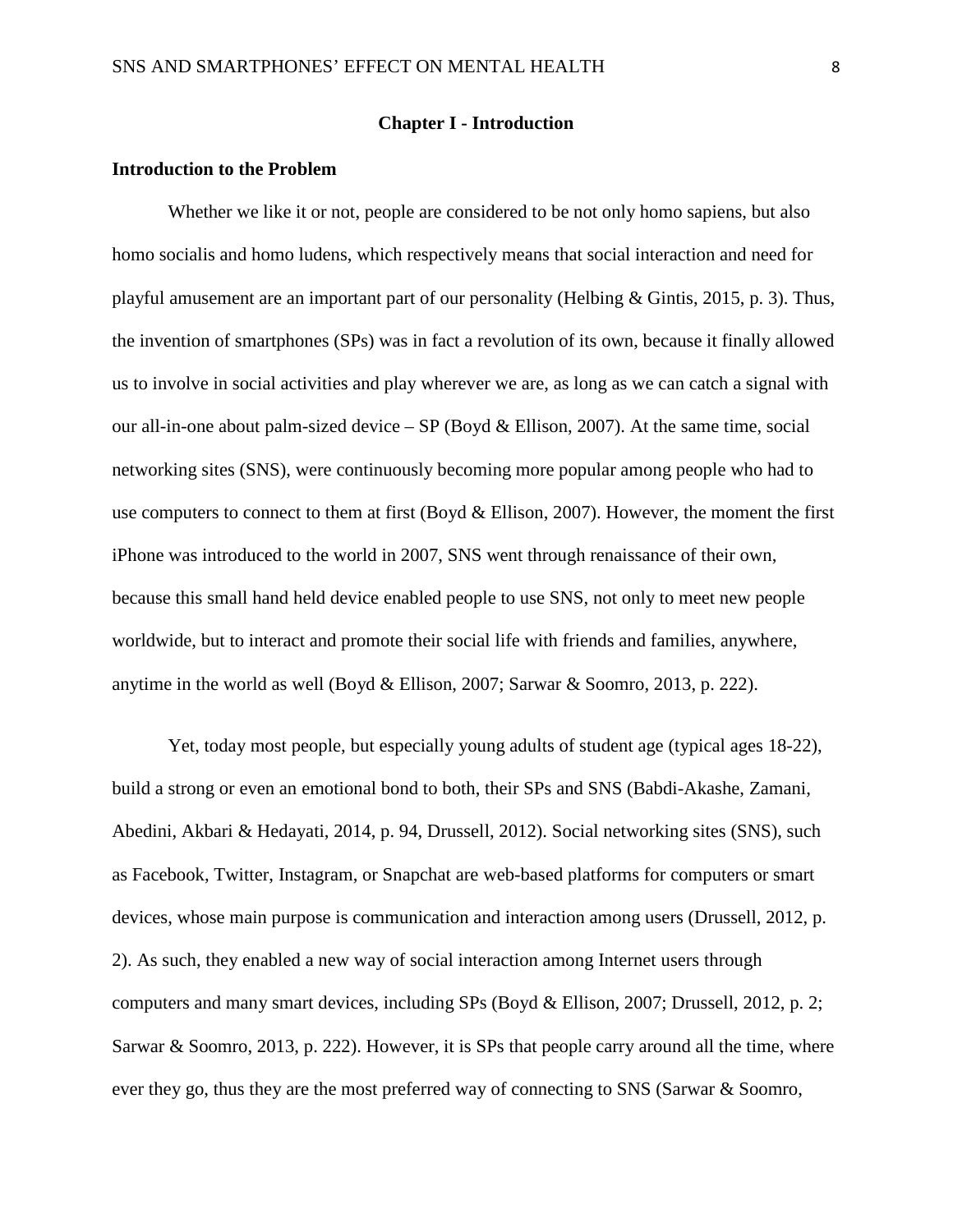2013). Hence, this close relationship between SPs and SNS contributes even more to young people building a strong emotional bond to their SPs, because SPs and SNS enable them to communicate in real-time with not only their close friends, but also anyone anywhere in the world (Babdi-Akashe et al., 2014; Drussel, 2012; Sarwar & Soomro, 2013).

Accordingly, virtual social interaction has an increasing potential to become a substitute for real-life interaction and with that in mind, many doctors, psychiatrists, sociologists, psychologists, behaviorists, marketing experts, but also parents are being concerned with the possible addiction dimension of using SNS through SPs (Babdi-Akashe et al., 2014; Drussel, 2012; Sarwar & Soomro, 2013). As a result, both, SPs and SNS, although relatively new components of our lives, have now become an interesting and popular area for research, which is reasonable if we consider that the increasing trend in both, positive and negative changes in the quality of mental health of people, could in fact be related to the addictive attribute of using SNS through SPs (Babdi-Akashe et al., 2014, p. 95, Sarwar & Soomro, 2013). In addition, the information overload that we are all facing today, could change the very basis of our personality traits, our needs, our wants, our priorities and the sources of happiness, which we consider important (Babdi-Akashe et al., 2014; King et al., 2014; Przybylski, Murayama, DeHaan & Gladwell, 2013; Sarwar & Soomro, 2013). With its potential to modify our perception of reality and feelings of space and time, using SNS through SPs became either a comfort zone or escape from reality for many of us (King et al., 2014, p. 34; Sarwar & Soomro, 2013).

Regarding this particular research, it is important to mention that the SPs are only the most preferred way of connecting to SNS, probably because they are the most convenient way of connecting to SNS, since most people have them in their hands, pocket, or purse almost constantly (Sarwar & Soomro, 2013). However, this study's primary focus is to determine how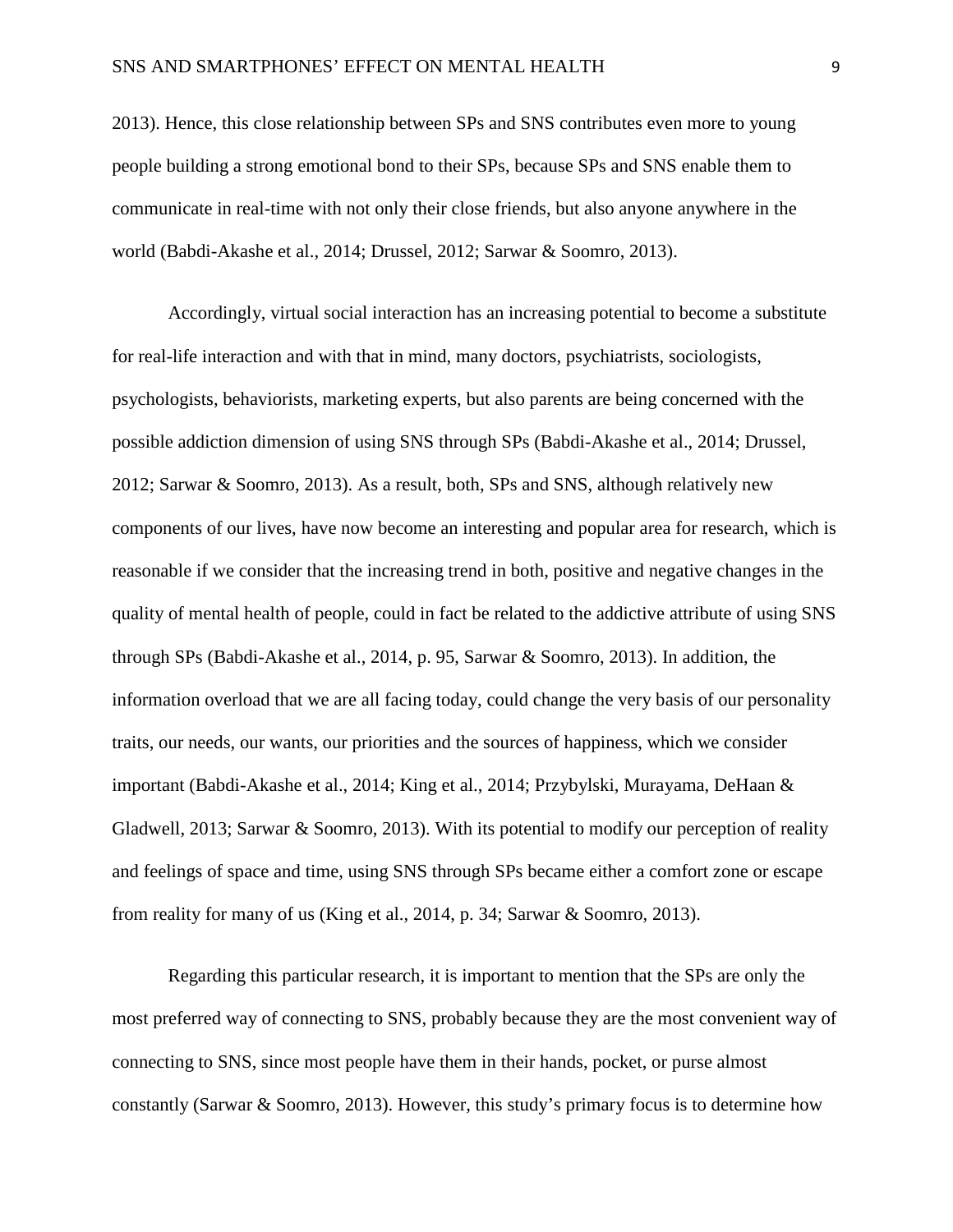using SNS affects the quality of mental health of young adults.

#### **Problem Statement and Rationale**

The current trend of excessive usage of SPs has reflected itself on the quality of young people's lives in a way that through SNS they are tempted to prefer virtual social interaction over the real-life social interaction (Drussel, 2012; Runions, 2013; Sarwar & Soomro, 2013; Shapiro & Margolin, 2014;). This trend is relatively new and its full effect on the quality of mental health is an interesting subject for research. In addition, the rising trend of mental disorders that is especially evident in young people could be related to the lack of connection to real-life on the account of the virtual one (Cheever, Rosen, Carrier, & Chavez, 2014, p. 295; Drussel, 2012; King et al., 2014, p. 32; Sarwar & Soomro, 2013). Both, SPs and SNS are intentionally designed to look attractive and to be easy to use and if we add the fact that there is an app for almost everything we can imagine, all these could contribute even more to the addictive behavior toward the use of SPs for connecting to SNS (Cheever et al., 2014., p. 373, Drussel, 2012; Sarwar & Soomro, 2013). Moreover, this addictive behavior could result in technostress, sleep deprivation and loss of productivity in affected individuals (Jena, 2015; Sarwar & Soomro, 2013; Shapiro & Margolin, 2014). Bearing in mind that young people are most affected by these issues and that the future lies on their backs, the purpose of this quantitative survey study is to determine the effects of the time spent on using SNS through SPs on the quality of mental health of young adults through the sample of RIT Croatia and VERN undergraduate students.

#### **Hypotheses**

This study investigates the effect of time spent using SNS through SPs on the quality of mental health of RIT Croatia and VERN undergraduate students through proposing three hypotheses: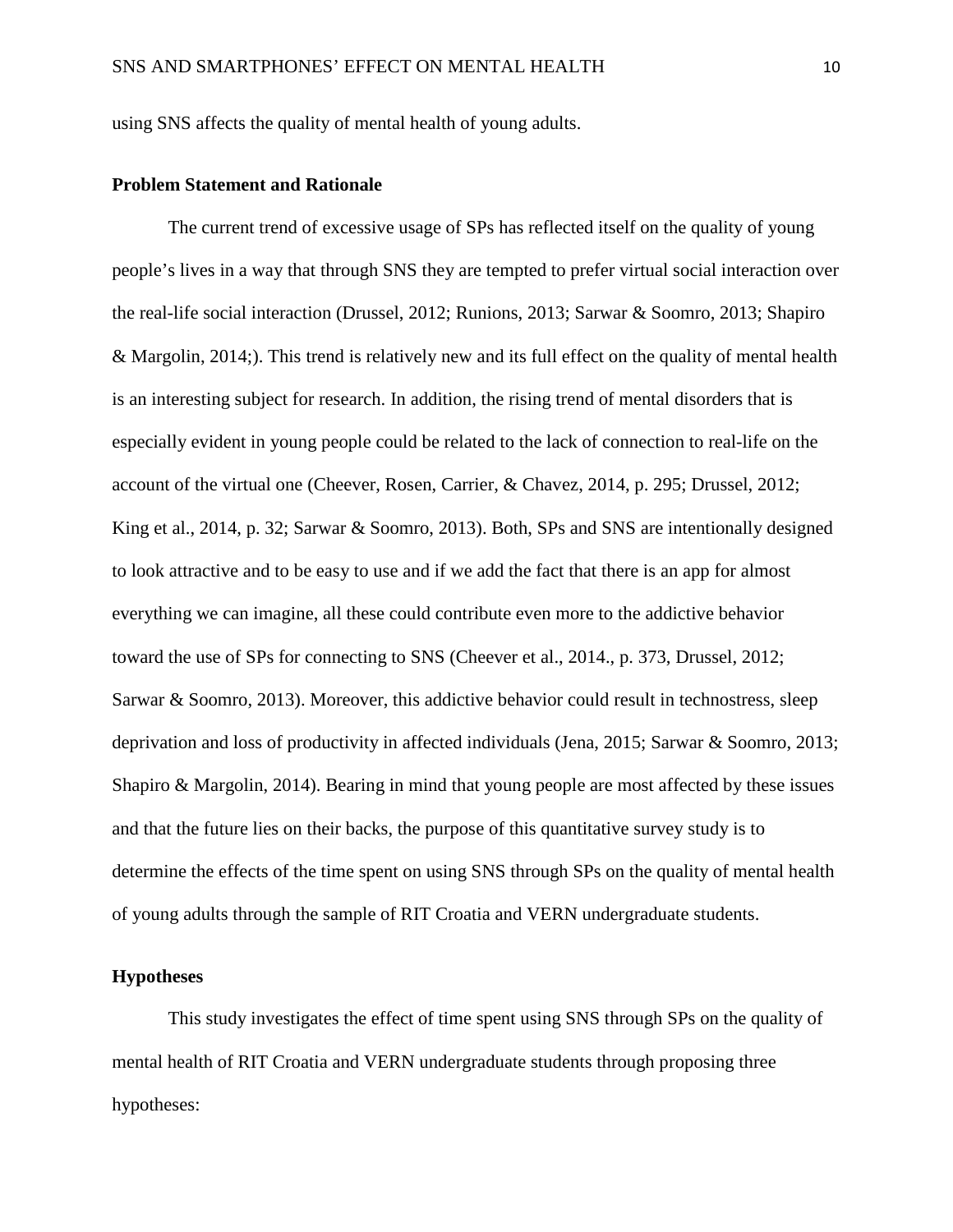**H1:** Students who spend more time using their SPs for connecting to SNS prefer social interaction over real-life social interaction more often than those who spend minimal time on same activities.

**H2:** Students who spend more time using their SPs for connecting to SNS suffer from symptoms of low quality of mental health more often than those who spend minimal time on same activities.

**H3:** Students who spend more time using their SPs for connecting to SNS suffer from high levels technostress, sleep deprivation, and loss of productivity more often than those who spend minimal time on same activities.

#### **Chapter II – Literature Review**

#### **Introduction to the Literature Review**

The strong emotional bond most people develop toward their SPs points to the conclusion that we have detached from human-centric world-view to live in things-centric paradise (Hodder, 2014, p. 19). As Hodder (2014) creatively tried to illustrate, technological advancements are no different from what telescopes and microscopes once were to us – they simply enable us to see new things or old things in a different way (p. 19). Today, the line of distinction between computers and SPs is becoming thinner every day (Sarwar & Soomro, 2013). As computers are getting smaller, the SPs are getting smarter, and if we add the fact that it is SP that we carry around in our purse/pocket wherever we are, then it should not surprise us they have become the primary source for communication, Internet connection, social interactivity, entertainment or for simple job-related purposes (Lin, Chiang, & Jiang, 2015, p. 1209; Sarwar & Soomro, 2013). Thus, it is not strange that the term "Nomophobia" (no-mobile-phone-phobia) was recently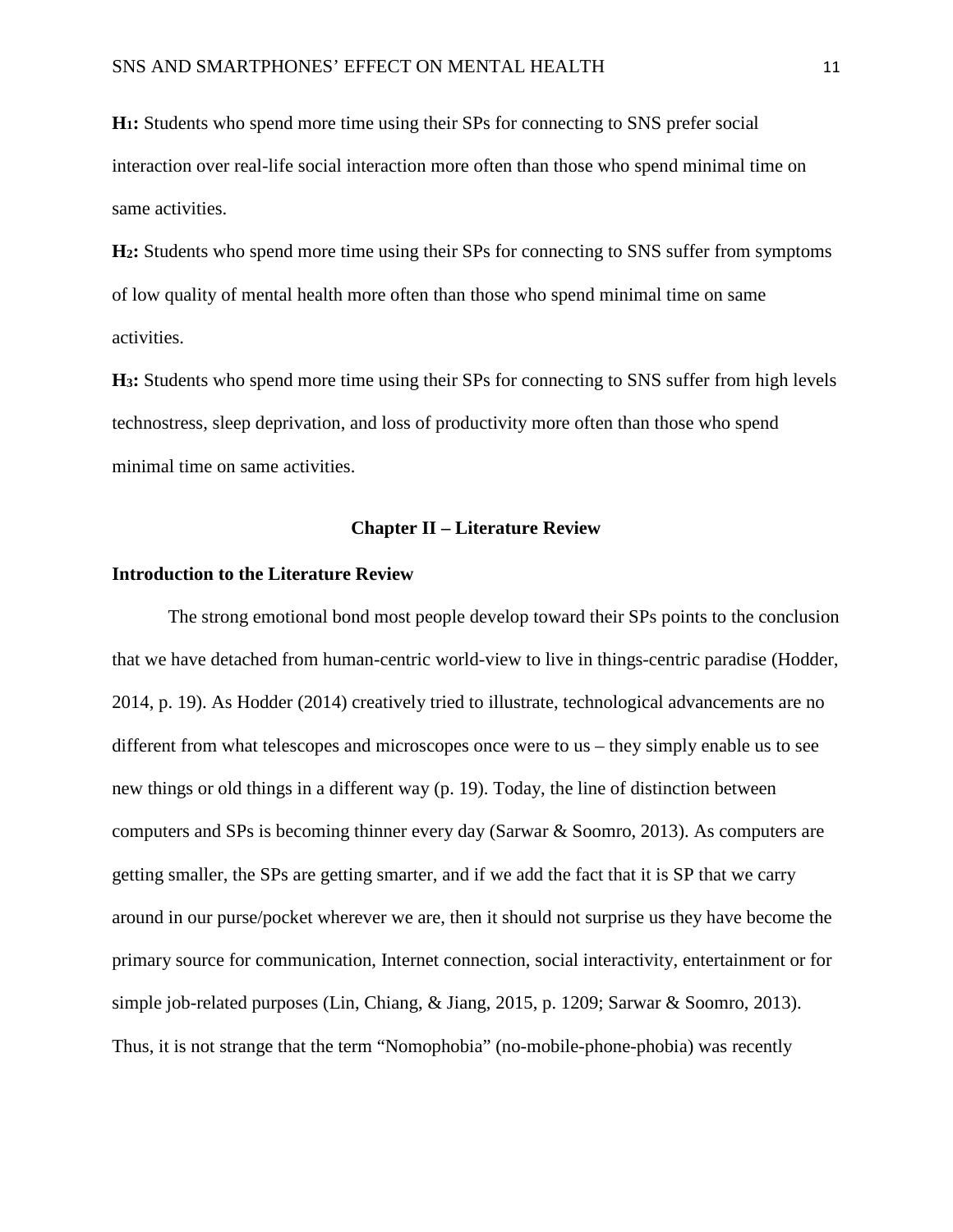adopted to address the magnitude of the impact these small hand-held devices can have on us emotionally, psychologically, and even physically (Shepherd, Parker & Steiner, 2015, p. 592).

Cheever, Rosen, Carrier and Chavez (2014) discovered that the participants in their study, when prohibited to use their mobile phones for instant access to the world of social interaction, have shown withdrawal symptoms such as pronounced anxiety or depression (p. 296). Further, it is very important to distinguish the excessive use of technology for educational or information-gathering purposes from using technology (including SPs) for social interaction, communication, and/or entertainment (Sarwar & Soomro, 2013). To explain, the participants in two recent research studies have not shown withdrawal symptoms when their access to Internet for facts-searching was restricted as did the participants who were prohibited of using it for social interaction, communication, and/or entertainment (Shepherd et al., 2015, p. 593; Cheever, et al., 2014, pp. 292-295). Furthermore, the strong connection to social interactivity through technology vehicles has many similarities to gambling addiction and thus it should be further researched as an addiction of its own (Shepherd et al., 2015, p. 593). To illustrate, people who tend to use technology for social interactivity, communication, and/or entertainment become restless if they are not allowed to do so, are unable to control those impulses on their own, and, as a result, they feel stressed out, anxious or even depressed (Alzayyat, Al-Gamal & Ahmad, 2015, p. 44).

On the other hand, Lepp, Barkley and Karpinski (2014) used a Satisfaction with Life Scale to show that the rising trend of the decline in the quality of mental health has a mediated relationship with the increasing trend of using SPs (p. 348). Not only did their study reveal a negative relationship between SPs use and the participants' academic performance, but it also indicated that the higher level of SPs' usage had a positive correlation with the higher levels of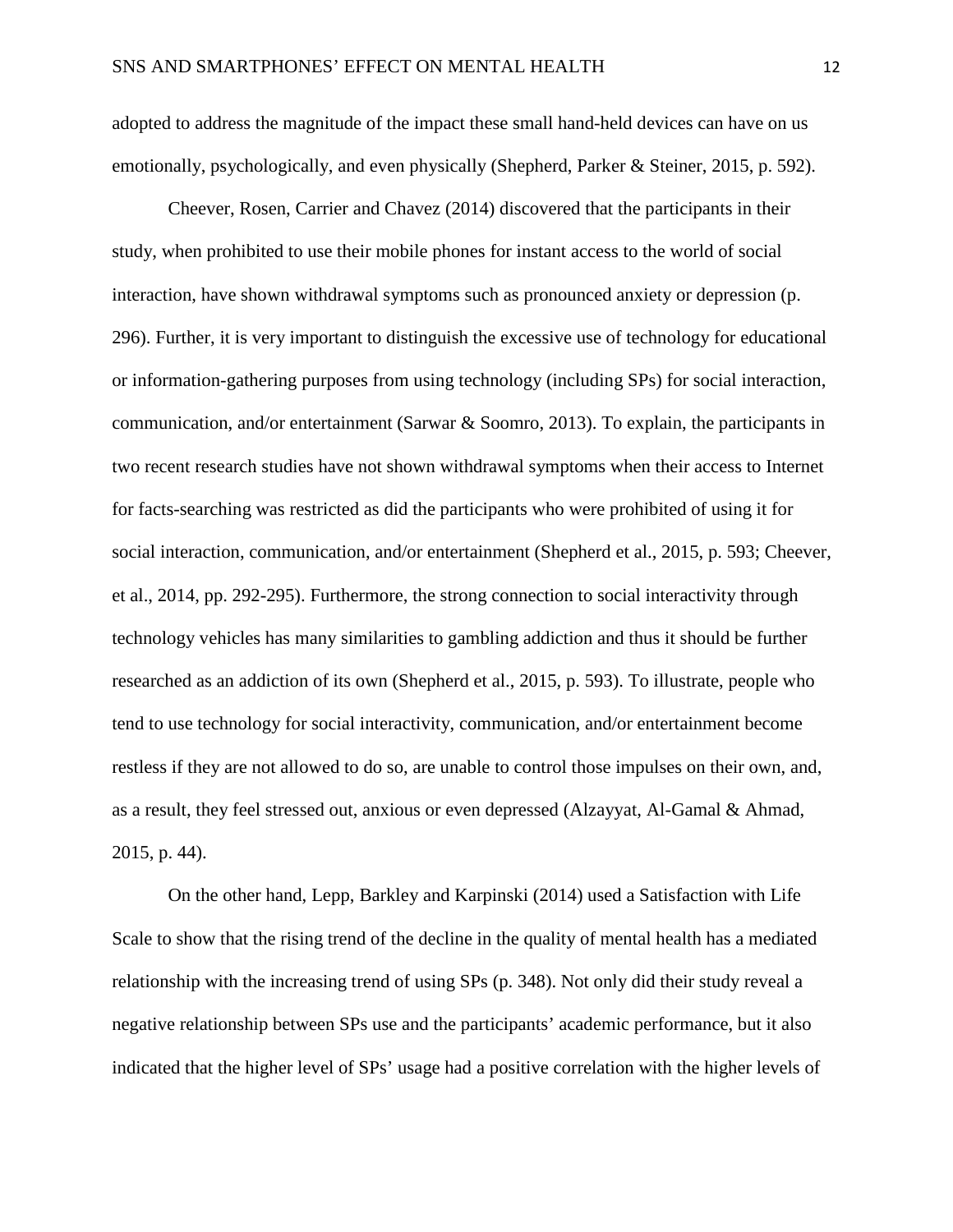anxiety (Lepp, Barkley & Karpinski, 2014, p. 348). Moreover, the research of Lee, Chang, Lin, and Cheng (2014) expands the issue by revealing that personality traits of the individual have an influence on the propensity to use SPs compulsively, which could further contribute to the high level of technostress (stress induced by technology) (p. 374). The following literature review will try to organize all the above-mentioned issues and their causes in a simple logical way. In the end consequences and solutions for these issues will be presented.

#### **The Issues and Causes**

#### **Excessive Usage of SPs: Virtual World Substitutes for the Real one**

In a world where all you have to do to get online is turn on your SP, it is hard not to get caught into the virtual reality and explore all of its innumerous benefits (Runions, 2013, p. 757). With SPs being the first thing that wakes us up in the morning and the last thing we touch before going to bed at night, it does not surprise that we tend to build a strong connection to this device (Shepherd et al., 2015, p. 592). However, the study that Alzayyat, Al-Gamal and Ahmad (2015) did on a random sample of 587 Jordanian university students using a demographic questionnaire, Young's Internet Addiction Test, Arabic Version of the Beck Depression Inventory, and multidimensional Scale of Perceived Social Support, imply that university students, especially those on first and second years of their studies, are most vulnerable to become addicted to Internet (pp. 44 - 45). Most of the addictive behaviors, such as alcohol/drugs abuse, smoking and gambling are forbidden at universities (Alzayyat et al., 2015, p. 44). At the same time, the use of technology, Internet, and even social networks is encouraged as it widely accepted that they can help students to stay up-to-date with their college responsibilities or even help them to finish them more easily and on time (Alzayyat et al., 2015, p. 44). Aside from that, Shapiro and Margolin (2014) argue that it is social and identity development that triggers the habitual use of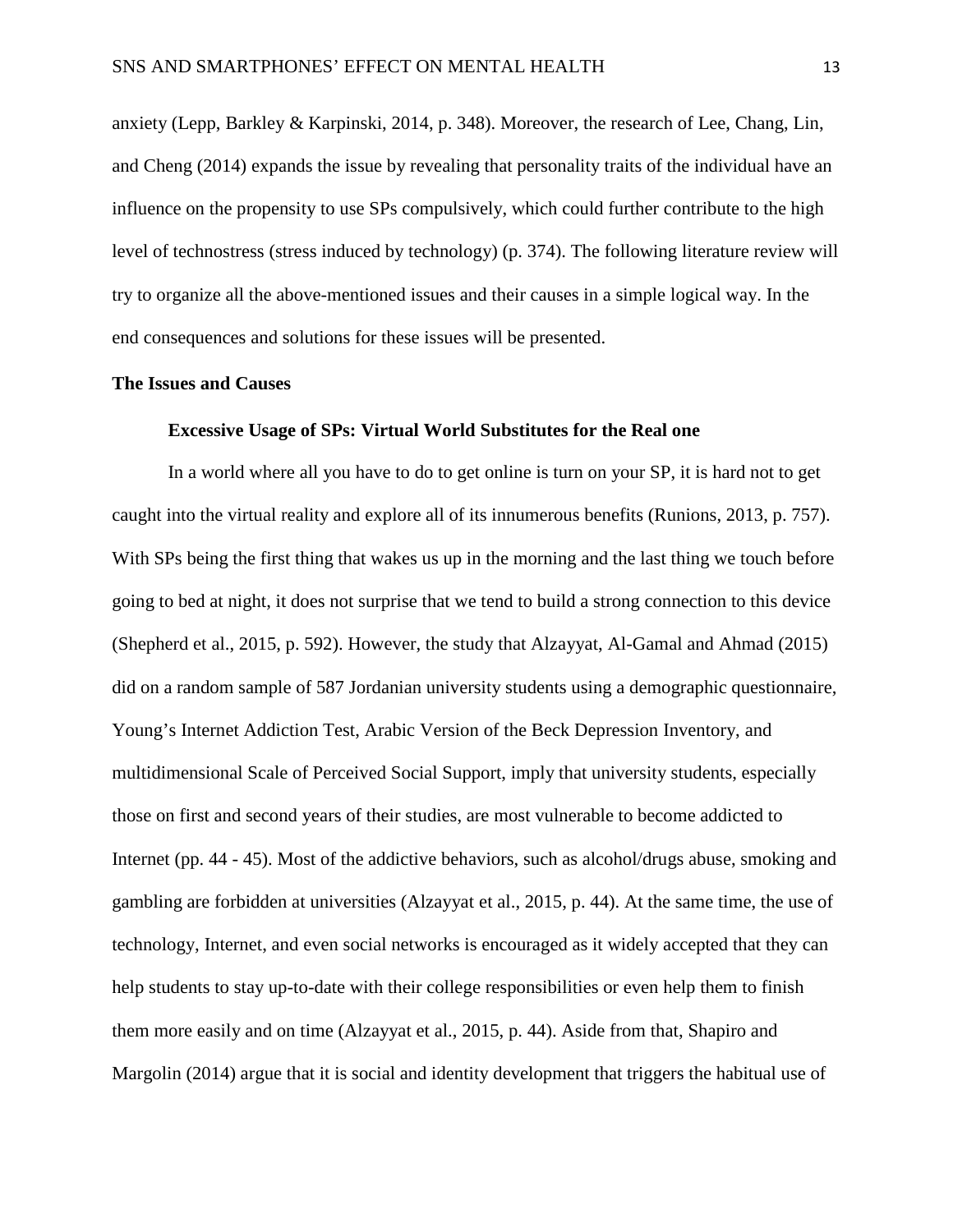Social Networking Site technologies (SNS) in younger and older adolescents with young adults being not much different from them either (p. 12).

Accordingly, it seems that the strong connection young people develop toward using SNS is caused by their need to develop into strong and healthy adults one day (Shapiro & Margolin, 2014, p. 14). Shapiro and Margolin (2014) go on and explain that the motivation for habitual use of SNS in adolescents and young adults lies in their need to stay in touch, present themselves to others, plan events, and get to know other people better (p. 1). These findings were additionally supported by Drussell's research study, which investigated social networking and interpersonal communication and conflict resolution skills among college freshmen (Drussell, 2012). Drussell's research study revealed that the participants agreed they rely on SNS too much and spend an average of two to three hours using SNS per day (Drussell, 2012, pp. 37-38). In addition, 45% of the respondents reported they even ended an intimate relationship using SNS or text messaging (Drussell, 2012, p. 40). However, the results also suggested that the majority of the participants  $(68\%, n=15)$  spend over two hours in face-to face social/leisure time, while only 9% (n=2) spend an hour or less (Drussell, 2012, p. 24). By now it is apparent that for these young people, SNS have an important role for building their interpersonal relationships, peer affiliation, friendship quality, and for the overall development of their identity (Shapiro & Margolin, 2014, p. 1).

Likewise, SNS can help them to express themselves, their worldviews, wishes, and enable them to show what they like or dislike, while providing an instant feedback (Shapiro  $\&$ Margolin, 2014, p. 2). Hence, Shapiro and Margolin (2014) noticed that there are three main forces that make SNS attractive to young people: "the need to stand out" from the crowd, "the need to fit in" and "the need to learn about self" (pp. 2-12). In order to "stand out", they are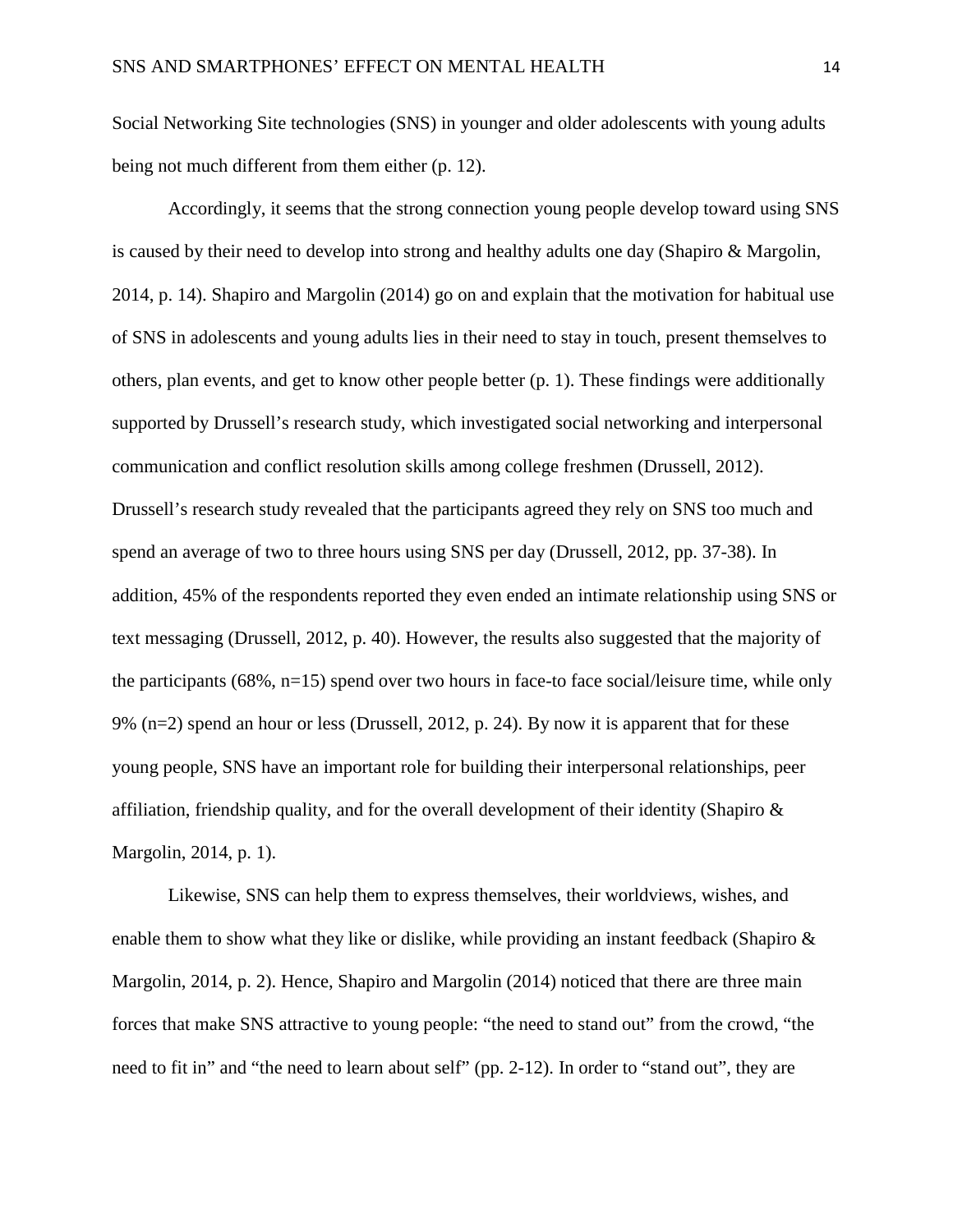ready to share experiences that might be very private in their nature or to involve in actions that are dangerous or even against their beliefs, but all in order to develop an identity and become autonomous (Shapiro & Margolin, 2014, p. 2). Besides, they want to "fit in" to gain connections with which they are comfortable and to be accepted by their peers (Shapiro & Margolin, 2014, p. 2). The fact that SNS seem to amplify the sense of peer acceptance, makes them attractive to young people even more (Shapiro & Margolin, 2014, p. 9). Yet, it seems that the search for social and identity development they pursue is almost always done through the lenses of social comparison, which seems to have an enormous effect on the self-esteem of young adults (Shapiro & Margolin, 2014, p. 12). The authors believe that, in their quest for "learning about themselves", support groups can have huge impact on young individuals, especially those who have specific problems, chronic illnesses, and/or are members of ethnic or sexual minority (Shapiro & Margolin, 2014, p. 12). It is an opportunity for them to become a member of a group that reflects a part of their identity they wish to explore more thoroughly, which is of immense value for growing up into a healthy adult one day (Shapiro & Margolin, 2014, p. 2).

All in all, the results of Shapiro and Margolin (2014) study imply that the individuals with strong social skills offline were the ones with the strongest online connections and contacts as well (p. 9). On the other hand, the individuals with relatively weak offline social skills believed that their online relationships, although characterized by few close and many weak connections, have positively affected their personal sense of social relationships satisfaction (Shapiro & Margolin, 2014, p. 9).

By now it should be clearer why young people are so passionate about SNS technologies and how beneficial they are for their social and identity development. However, SNS have also changed the way young people engage with one another (Boyd & Ellison, 2007; Runions, 2013,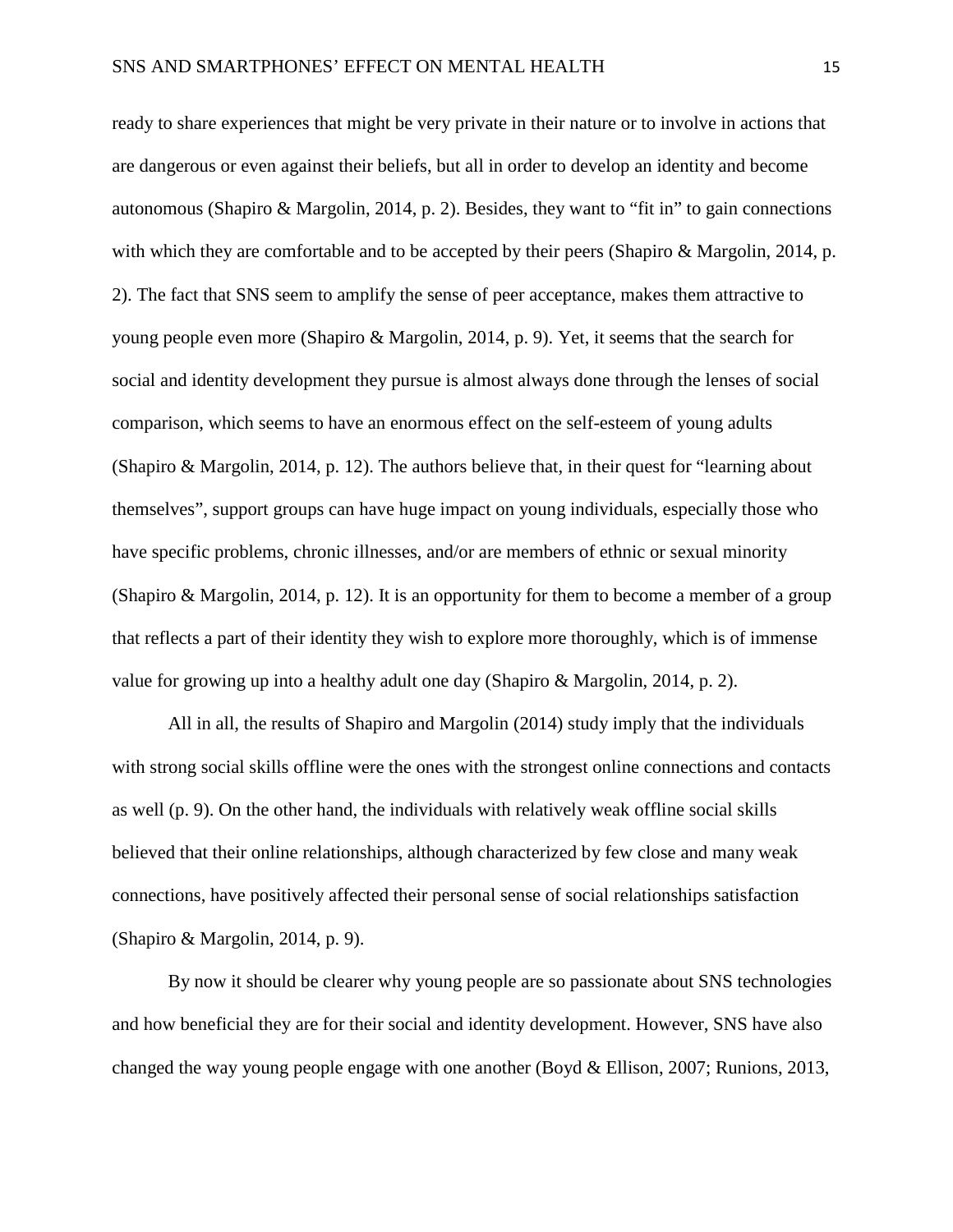p. 751; Sarwar & Soomro, 2013). Today most of the social interaction young people do is through technology devices with SPs being the easiest and most preferred way of doing it (Adams, Daly & Williford, 2013, p. 100; Sarwar & Soomro, 2013). With real-life social interaction becoming less and less present in our lives giving virtual social interaction kind of superiority over the real-life one, it is hard to predict what are the consequences of such a shift in people's preferences (Sarwar & Soomro, 2013. The following literature review will try to address some of the issues that might be a result of the excessive use of SPs for social interaction.

#### **The Decline in the Quality of Mental Health**

Whether we admit it or not, SPs have become an essential part of our lives. In fact, we can hardly even imagine our life without them. With so many of their apps and functions, with an accent on SNS, SPs have outgrown their ancestors to become a sort of necessity of our life (Boyd & Ellison, 2007; Sarwar & Soomro, 2013). However, what is probably most important is the fact that people tend to create a special emotional bond to their SPs and everything they provide to the extent that SPs started to influence the quality of their lives and mental health (Babdi-Akashe et al., 2014, p. 94). In that light, it is hard to neglect the impact of ever-rising use of SPs and their innumerous functions to the turbulent rising trend of mental disorders (such as: generalized anxiety disorder, social interaction anxiety, obsessive compulsive behavior, etc.) which are considered to be the indicators of low quality of mental health (Babdi-Akashe et al., 2014, p. 94).

Bearing in mind that personality theories emphasize the close link between compulsive behavior and personality traits, and adding the fact that frequent use of SPs resembles addictive behavior, Lee et al. (2014) decided to further explore the following four personality traits: locus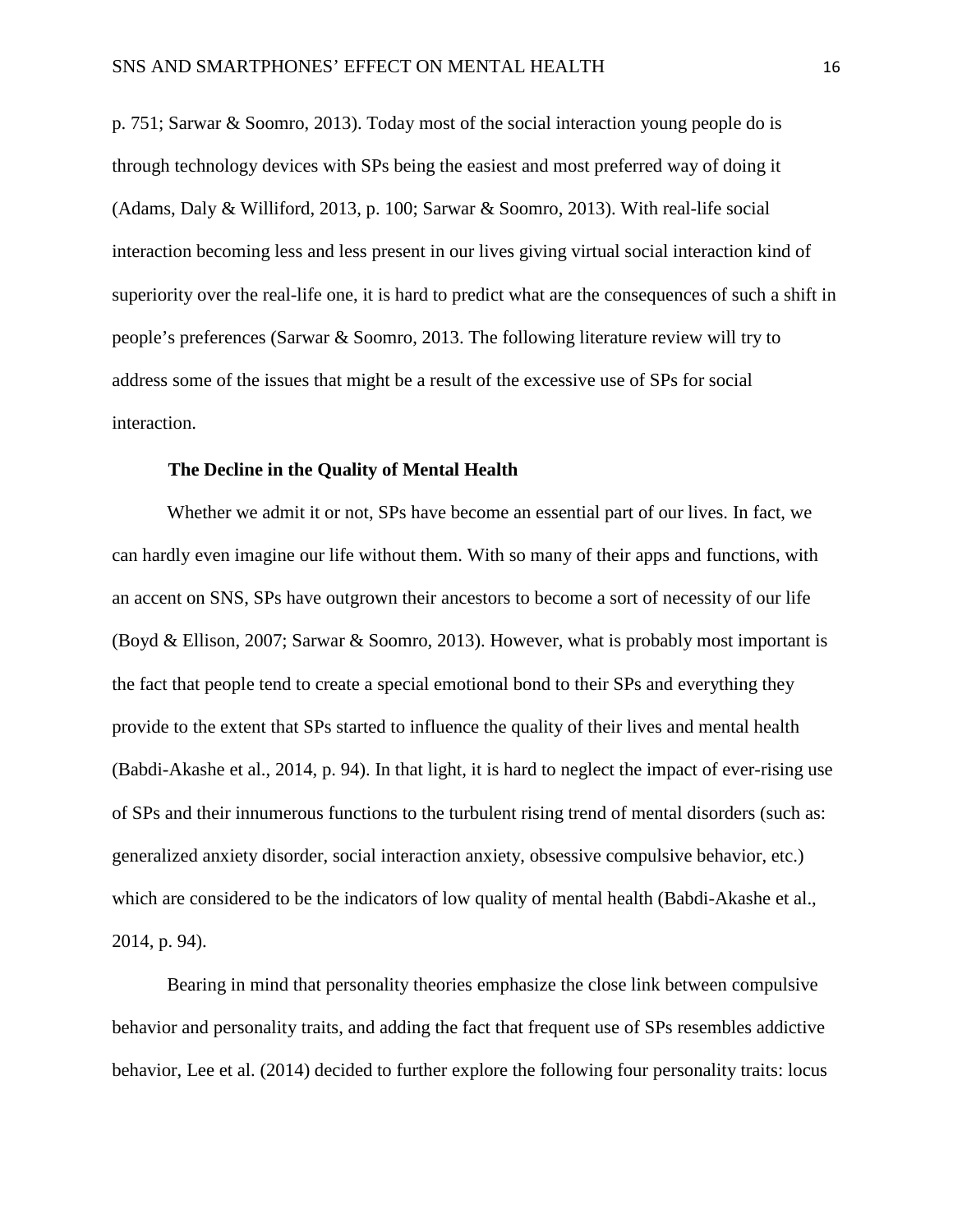of control, materialism, the need for touch, and social interaction anxiety. In this study, the first two personality traits served to provide a possible explanation of compulsive behavior, while the latter two were considered to be the underlying motivation/trigger for the use of SPs and the resulting pleasure, which further increases users' dependence on SPs. The purpose of their empirical quantitative survey study was to investigate if and how personality traits influence the compulsive use of SPs and if technostress is a latent side-effect of this compulsive behavior (Lee, Chang, Lin & Cheng, 2014, p. 374). The authors proposed a series of nine hypotheses out of which all, but one, were supported (Lee et al., 2014, pp. 374-376).

While the first four hypotheses were supporting the four above-mentioned personality traits and H5 was trying to find a positive link between compulsive SP usage and technostress, the remaining four were focused on finding the gender differences and their propensity to be more or less influenced by one of the four personality traits that could lead to compulsive behavior (Lee et al., 2014, pp. 374-376). All hypotheses were supported, except H<sub>9</sub> which stated that it is more likely that materialism will lead to the compulsive use of SPs in males than it would in females. Lee et al. (2014) revealed a strong link between personality traits and the propensity to use SPs compulsively, which both lead to the overall higher level of technostress. However, they were not the only ones to investigate this relationship.

In their quantitative online survey study on 551 university students at Singapore university, Lin, Chiang and Jiang (2015) discovered that SPs users expressed more dependency on mobile technology, than did the users of regular cellphones (p. 1213). Although the focus of their study was put on the effect that excessive use of mobile technology could have on the individuals' quality of mental health (inability to control urges, anxiety, withdrawal symptoms and productivity loss) and they discovered a positive relationship to all four dependency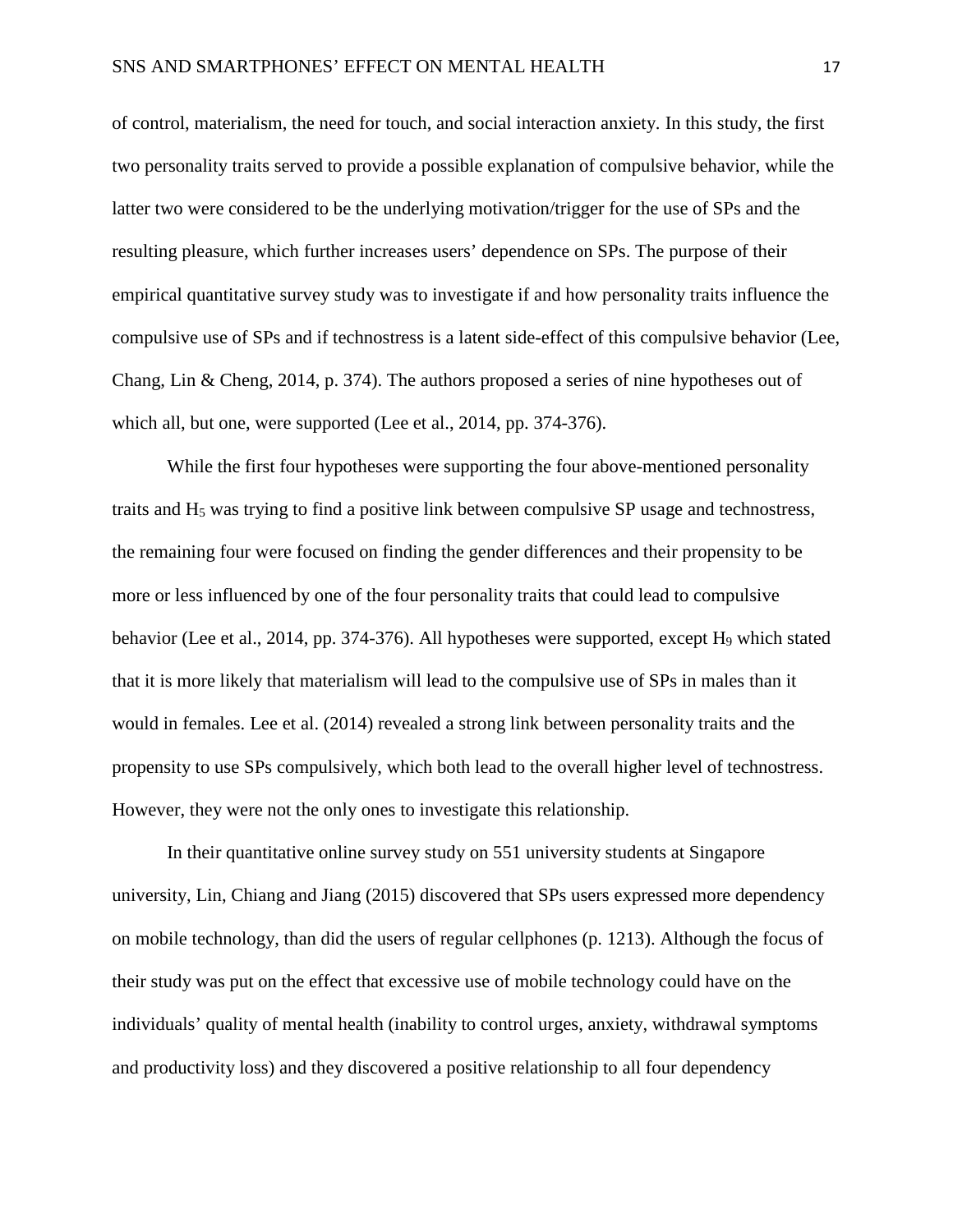symptoms, nonetheless the results also revealed that extroverts who use SPs tend to suffer from productivity loss more than non-SP extroverts (Lin et al., 2015, pp. 2012-2014). In other words, extrovert users of SPs are at higher risk of developing overdependence to mobile technologies.

Lin et al. (2014) continue and explain that the results of their study suggest that the individuals with more pronounced sociability are more prone to mobile dependency as well, regardless of the type of phone they use (p. 2014). This study contributes even more to the importance of personality traits as possible predictors of one's dependency or addiction to SP use. In the same way, it implies that the dependency to devices, such as SPs or regular cellphones, for mobile technology has a negative influence on the overall quality of one's mental health.

By now it should be clear that using SPs for social interactivity could be an important predictor of addictive behavior (Salehan & Negahban, 2013, p. 2636). To support the previous claims even more, Przybylski, Murayama, DeHaan, and Gladwell (2013) argue that it is "fear of missing out" (FoMO) that is responsible for young people's stickiness to SNS and the devices that enable them (p. 1841). They define FoMO in young people as an extensive recognition of their peers' actions as a rewarding experience from which they are not a part of, but would like to be (Przybylski, et al., 2013, p. 1841). Moreover, these young individuals want to be constantly up-to-date with what others do and not to miss one thing (Przybylski et al., 2013, p. 1841). The authors' study also suggests that young individuals with a low level of self-perceived autonomy who are not satisfied with the level of their competence and social connectedness, are more prone to suffer from high level of FoMO (Przybylski et al., 2013, p. 1847). Consequently, their findings proved that FoMO can immensely impact individual's stickiness to SNS (Przybylski et al., 2013, p. 1847). This study introduced us to a new term "FoMO", which might have not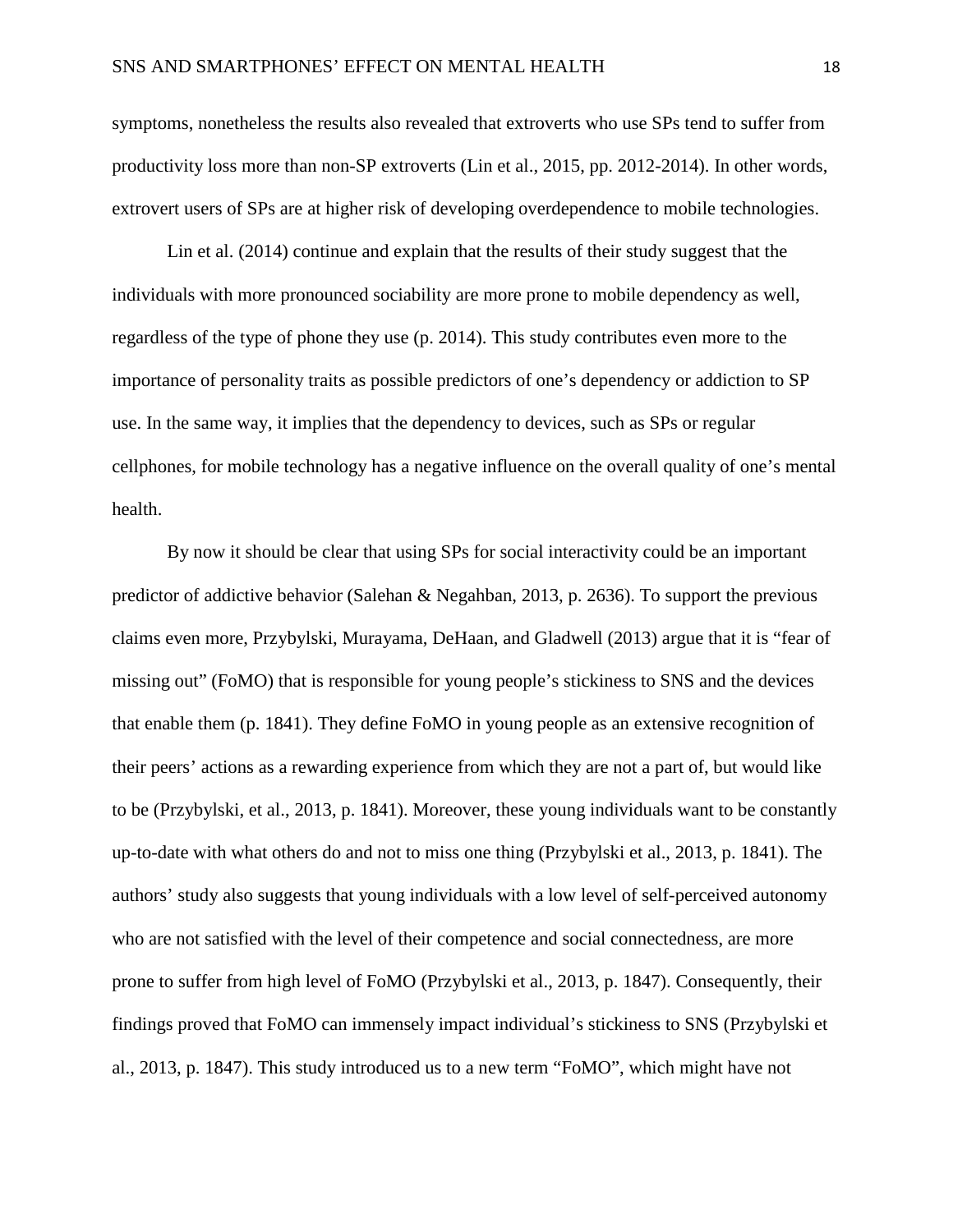seemed relevant at the beginning, but proved to be of great significance for the deeper understanding of why some young people are more addicted to SNS, while the others seem to keep their urges in control.

Another recently adopted term in regards to addiction to SPs is "nomophobia", which is a short word for "no-mobile-phone-phobia"; a modern fear of not having a SP/cellphone near us, but no instant access to social media as well (King et al., 2014, p. 28). According to King et al. (2014) people who suffer from nomophobia show signs of agitation, rejection, anxiety, discomfort, disorientation and self-perceived lack of security when they are not near the device that enables them to involve in social interaction (p. 32). These symptoms were observed in both, healthy individuals and panic disorder (PD) sufferers and there was little or no difference between the two groups of participants in their study (King et al., 2014, p. 34).

In addition, the results of a similar quantitative survey study Cheever et al. (2014) did on 163 participants, suggest they became more anxious as the time they were not being able to use their devices was prolonged (pp. 292-295). Cheever et al. concluded that the participants' anxiety was not related to the device itself but rather to the fact that they were deprived of using them for SNS (p. 295). This only supports the previous implications that it is social interaction that drives changes in mental health of young individuals while SPs and other similar devices are nothing more but the enablers of these actions.

To contribute to this area of research even more, Babadi-Akashe, Zamani, Abedini, Akbari and Hedayati (2014) decided to determine if and how the type and intensity of addiction to SPs could influence the quality of mental health of young individuals on the randomly selected sample of 296 university students in Shahrekord, Iran (p. 95). The authors tried to find the link between six categories of addictive behavior and the corresponding nine categories of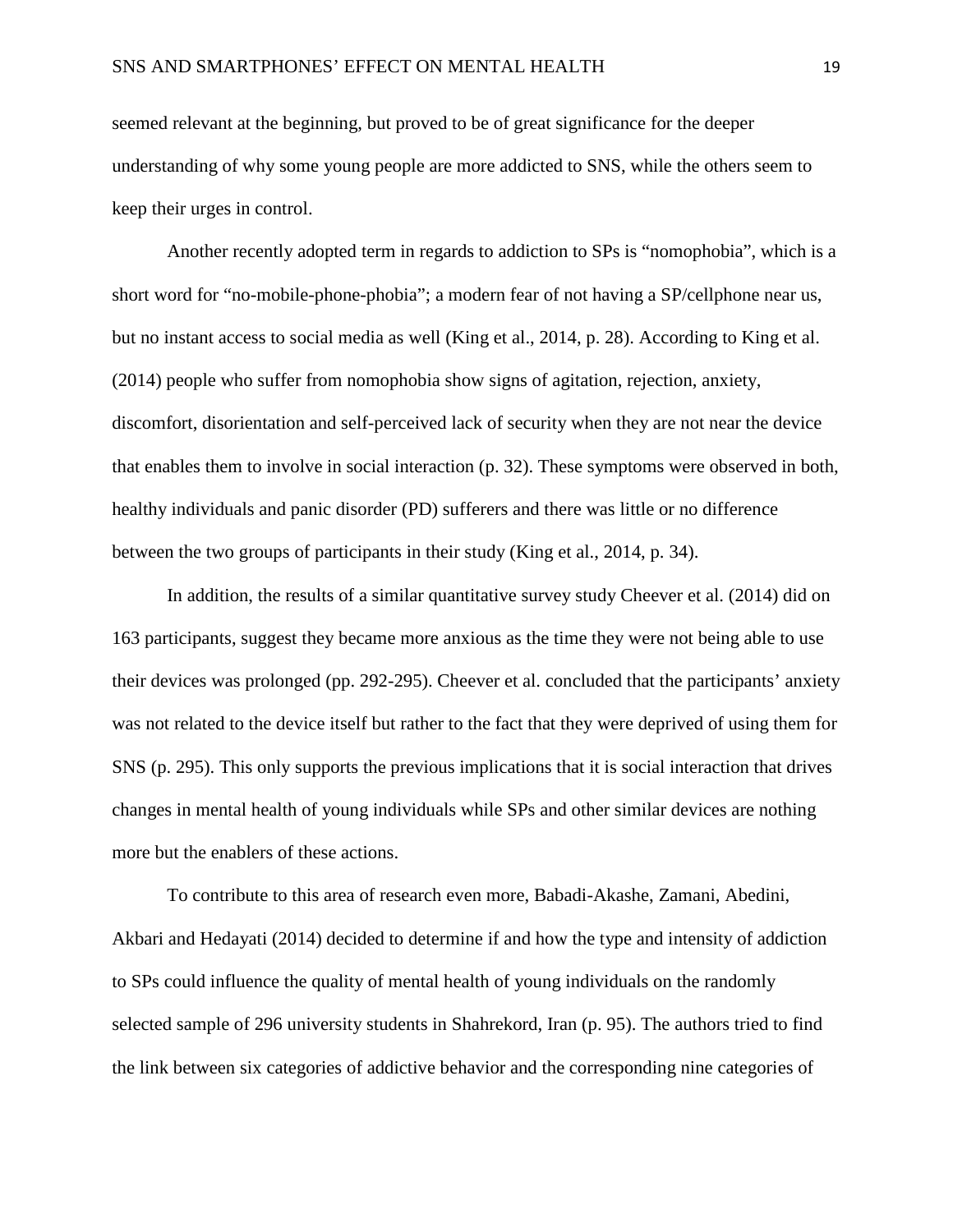what they named "mental health impairment" (Babadi-Akashe, Zamani, Abedini, Akbari & Hedayati, 2014, p. 95). The six categories of addictive behavior, which Babadi-Akashe et al. (2014) included in their research were: habitual, voluntary, dependent, involuntary, mandatory, and addictive behavior (p. 96). The nine categories of mental health impairment selected for the purposes of this study were: depression, obsessive compulsive disorder (OCD), interpersonal sensitivity, anxiety, psychosis, hypochondria, paranoia, hostility, and phobias (Babadi-Akashe et al., 2014, p. 96). These categories were chosen on the basis of previous psychological research related to behavioral problems in regards to addiction to SPs (Babadi-Akashe et al., 2014, p. 94). The accent was put on trying to find a positive correlation between involuntary addictive behavior and the lower quality of mental health among the participants (Babadi-Akashe et al., 2014, p. 96).

The results revealed that the addictive behavior toward SPs was most prominent for habitual, dependent, and voluntary behavior recorded by the participants (Babadi-Akashe et al., 2014, p. 95). Further, depression, OCD, and interpersonal sensitivity were most common among the participants. With the confidence interval of 0.99 and  $P < 0.001$ , the results of this study indicated the existence of an inverse relationship between the fine quality of mental health and addictive behavior toward the use of SPs (Babadi-Akashe et al., 2014, p. 95). In the end, Babadi-Akashe et al. (2014) conclude that the better quality of mental health in the individuals leads to a higher level of rationality, which further results in the less prominent addiction to SPs (p. 97). This study adds more evidence to the previous research, which suggested that the excessive use of SPs is a sort of addiction that is still not recognized well enough by the professionals (i.e. psychologists, psychiatrists, doctors, etc.) to be addressed as a serious problem so that it could be approached by appropriate curative methods. It also indicates that addictive behavior toward SPs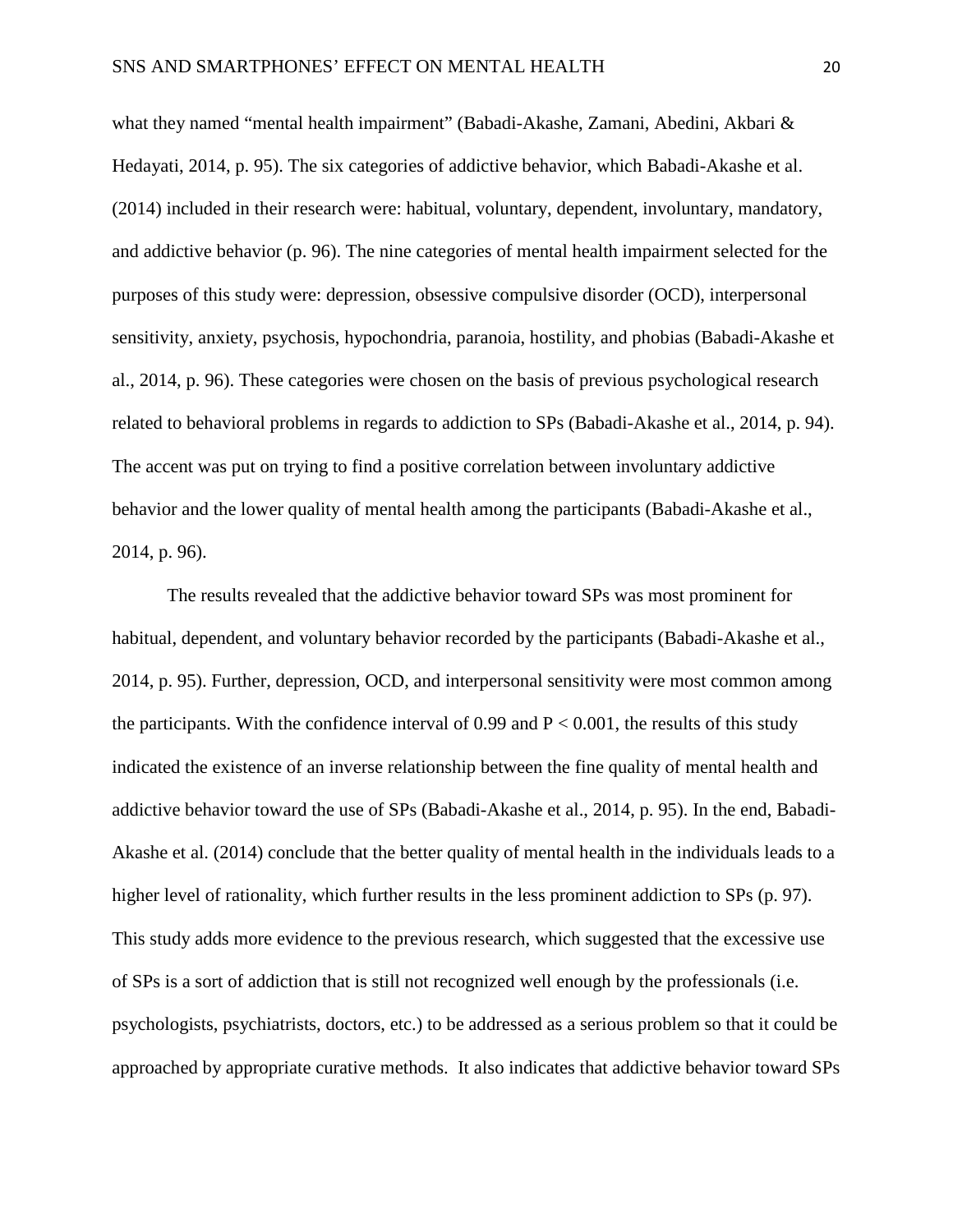has a great impact on the quality of one's mental health. Further research in this area will probably reveal the true seriousness of this problem and the possible solutions.

#### **Technostress, Sleep Deprivation and Loss of Productivity**

The other area of concern, in regards to SPs, SNS, and their relevance to the quality of mental health, is most obvious in another relatively recent phenomenon – the elevated levels of technostress. Technostress was first coined as a term in 1984 by a psychologist Dr. Craig, who said that it is a stress induced by inability to cope with new technologies in either positive or negative way (Jena, 2015, p. 354). Dr. Craig further explained that technostress can manifest itself either in a form of having difficulties to accept new technologies or as an overdependence on new technology, which can even lead to a self-identification with the new technology (Jena, 2015, p. 354). In addition, Tarafdar, Darcy, Turel, and Gupta (2015) noticed that the constant and almost inevitable use of technology for job-related purposes, makes employees feel as if they are forced to simultaneously multitask on many devices around the clock (p. 62). To demonstrate, they did a survey on 600 professional users of computers, which revealed that 73% of them believed they could seriously damage their reputation at work, if they disconnect from all of their devices and do not respond immediately to work-related tasks (Tarafdar, Darcy, Turel & Gupta, 2015, p. 62). The work and information inflow overload, together with the constant distraction from alerts for new emails, messages or social media notifications, all contribute to elevated levels of technostress (Tarafdar et al., 2015, p. 62). To make the situation even worse, many participants, although they believed it would be great to disconnect from these irritating factors, in the end confessed they were unable to function normally when they did so (Tarafdar et al., 2015, p. 62). It seems people are not only addicted to their SPs, other IT devices, and SNS, but also to the stress they induce.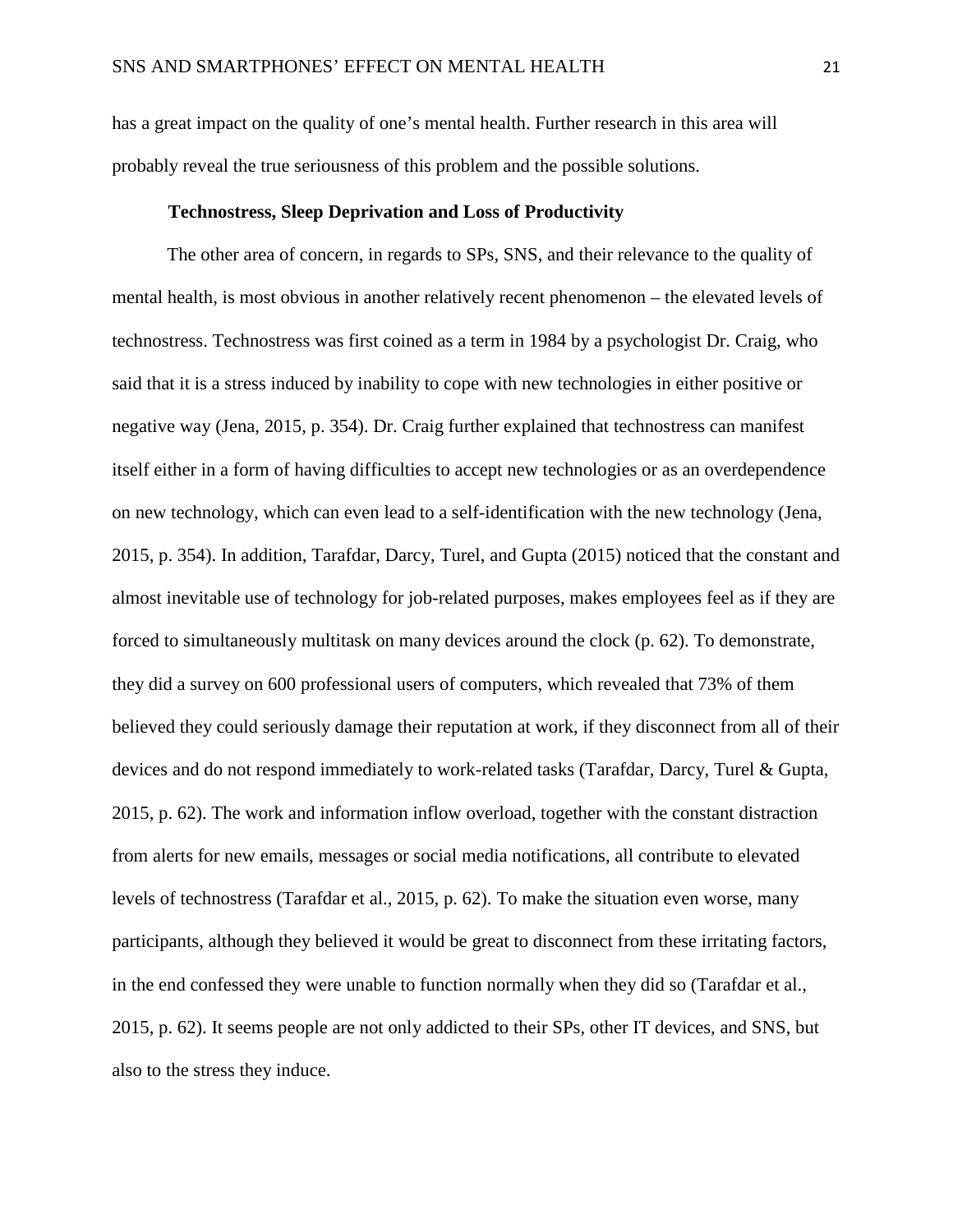Tarafdar et al. study was furthered by Jena (2015) who did a study to examine the relationship between the compulsive use of SPs and technostress among 310 Indian students. An online and offline survey distributed to 600 Indian students consisted of 13 items that measured compulsive use of SPs and six items that measured the level of technostress (Jena, 2015, p. 356). 310 surveys were completed and the results indicated that more than one third of participants surf and browse for 5 hours a day, while almost one third use internet mobile services for 1 hour per day (Jena, 2015, p. 357). The results also indicated that the respondents prefer to use their mobile devices to browse SNS, rather than for academic purposes (Jena, 2015, p. 357).

In addition, the participants explained that SNS help them to "cool off" during their study time and make their time inside the institution less boring because they have a chance to connect to their friends and loved ones (Jena, 2015, p. 357). Facebook was the most preferred SNS for two thirds of participants, followed by an almost equal distribution of the rest of the participants between Twitter and Instant Messengers (Jena, 2015, p. 358). The overall results of the study suggest that SPs' and SNS' overdependence and compulsive usage can induce the level of stress in users, which could result in psychological distress in students (Jena, 2015, p. 360). In other words, since SPs are considered a new technology and their compulsive usage can induce stress in students, we can say that this study indicates a positive relationship between compulsive usage of SPs and technostress. With SPs and SNS being an important aspect of most students' life, it does not surprise that this study indicates that without them students can become easily irritated, frustrated, and impatient (Jena, 2015, p. 360). However, this study also suggests that the increased use of SPs for SNS can have a negative influence on the relationships with others (Jena, 2015, p. 360).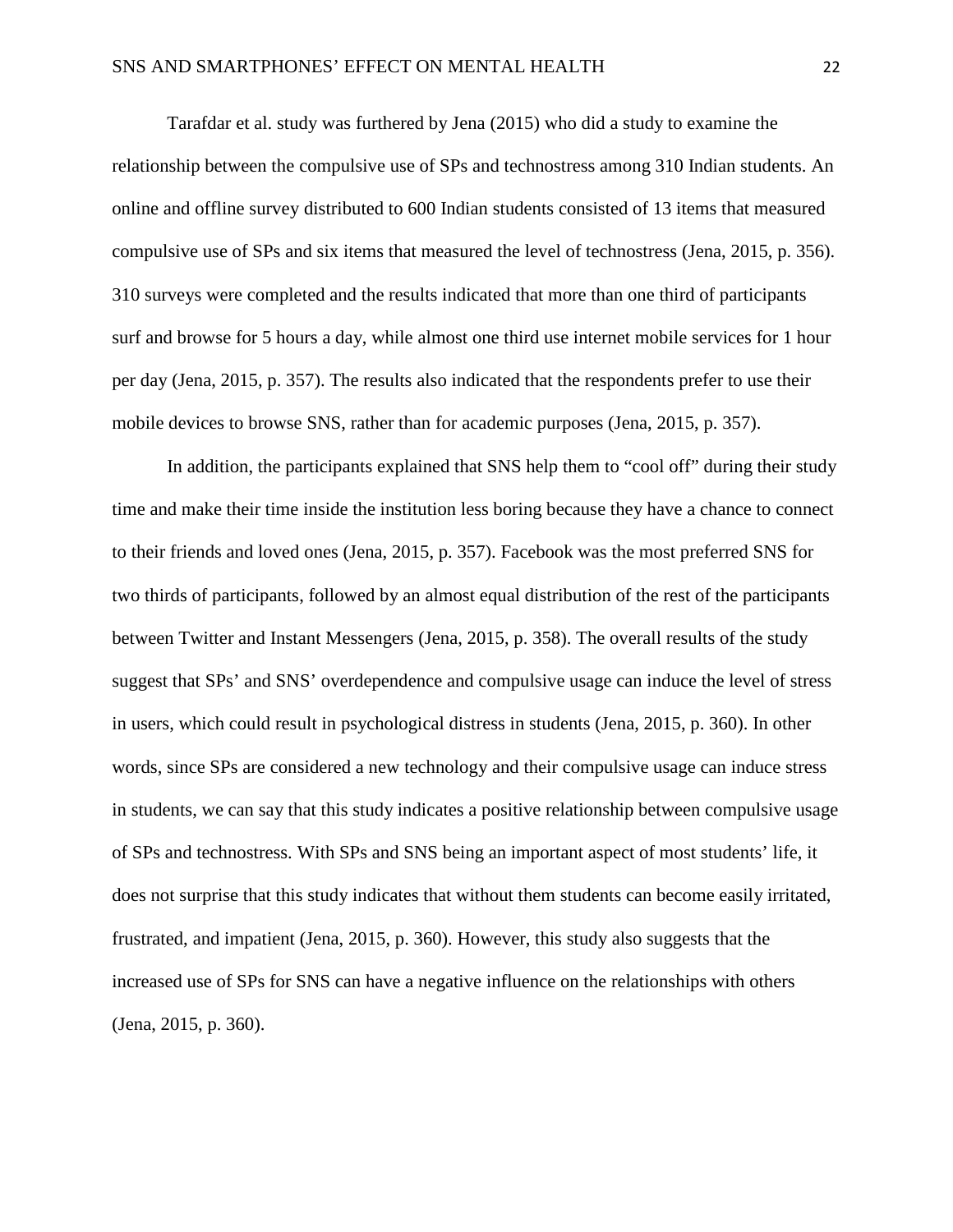Yet, nowhere has this addictive side of technology been more obvious than in the review paper of Adams, Daly and Williford (2013), who noted that college students were hyperattentive in their relationship toward SPs (p. 100). Not only did they confess it was almost impossible to disconnect from their SPs, but they also seemed to wake up upon their sound in a same manner mother reacts to a cry of her baby (Adams et al., 2013, p. 100). To support these evidences even more, Adams and Kisler (2013) did a quantitative survey study on 236 college students (p. 27). The results of their study showed that 47% of them reported they wake up to respond to a message, while 40% reported they wake up to answer a phone call after they fall asleep (Adams & Kisler, 2013, p. 27). They go on and explain that Facebook was the most prominent exogenous factor with the greatest impact on circadian rhythm of college students (Adams & Kisler, 2013, p. 25). In addition, Shapiro and Margolin (2014) discovered that SNS have a great impact not only on sleep quality, sleep deprivation, and the resulting daytime dreaming, but on academic performance as well (p. 3).

Sleep deprived students are less efficient at studying, paying attention and solving simple problems, but due to the constant disturbance from SNS notifications their inefficiency multiplies, because they constantly multitask between schoolwork and SNS (Shapiro & Margolin, 2014, p. 3). Thus, if we add sleep disturbance from SPs and SNS to the already mentioned technostress, we should bear in mind that sleep deprived and stressed college students suffer from great loss of productivity because of their strong connection to SPs and SNS. To understand better how SNS and SPs can negatively affect the overall academic performance of young adults could be of incremental value for improving the effectiveness of academic institutions. Thus, further research is suggested.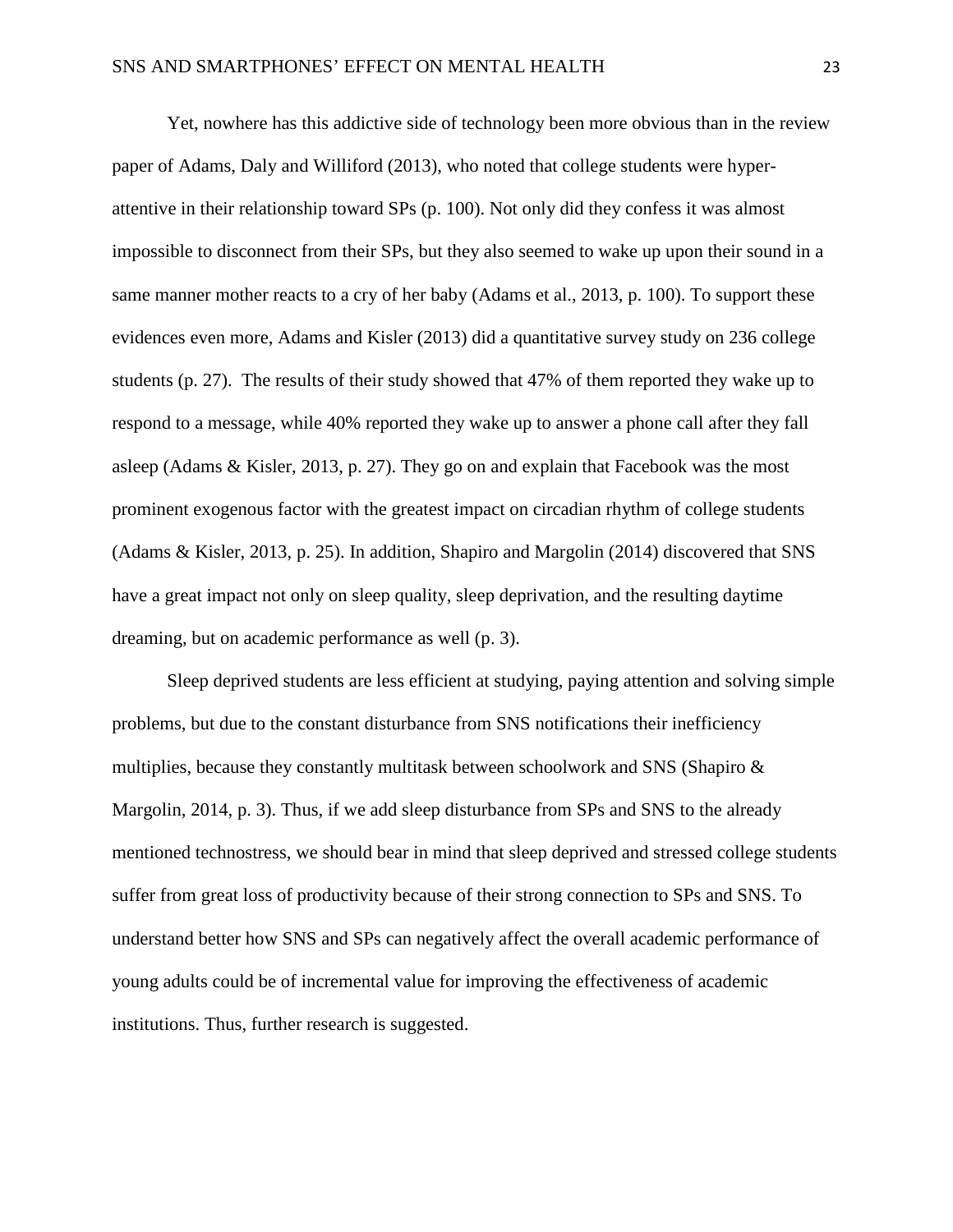#### **Consequences and Solutions**

To decide which is more responsible for developing addictive-like behavior, SPs or SNS, would be similar to trying to prove that it was the chicken not the egg that came first. However, it is clear that both, SPs and SNS are very stimulating in their nature and that they complement each other very well. Without SPs, SNS would have never become that popular, because it is the ease of use and their portability that makes SPs a perfect platform for social interactivity. Besides, the addictive behavior they both induce in young adults could negatively influence the quality of their mental health, contribute to the overall high level of technostress, and make them sleep-deprived (Shapiro & Margolin, 2014). Internet is never asleep and young individuals have hard time coping with the fact that they might miss a lot while they are sleeping (Runions, 2013, p. 757). It is most probably FoMO that bothers them the most. Moreover, all these factors contribute to the loss of productivity, which further negatively reflects on their academic performance as well (Shapiro & Margolin, 2014, p. 3).

On the other side, sleep deprived and stressed out young individuals are easily distracted and less precautious, which makes them not only more prone to become less efficient at controlling their temper, but also possible victims of cyber-bulling attacks (Runions, 2013, p. 757). Thus, Shapiro and Margolin (2014) suggest that instead of constantly criticizing the role of SNS and SPs in young people's lives, we should embrace them as a fruitful source of information to learn more about young people's social and identity development (p. 13). They add that a longitudinal study, rather than cross-sectional, would be more appropriate for better understanding of true motivations behind young individuals' strong emotional involvement with SNS (Shapiro & Margolin, 2014, p. 14). They continue and emphasize that a longitudinal study could investigate the relationship between SNS and young people more thoroughly and be of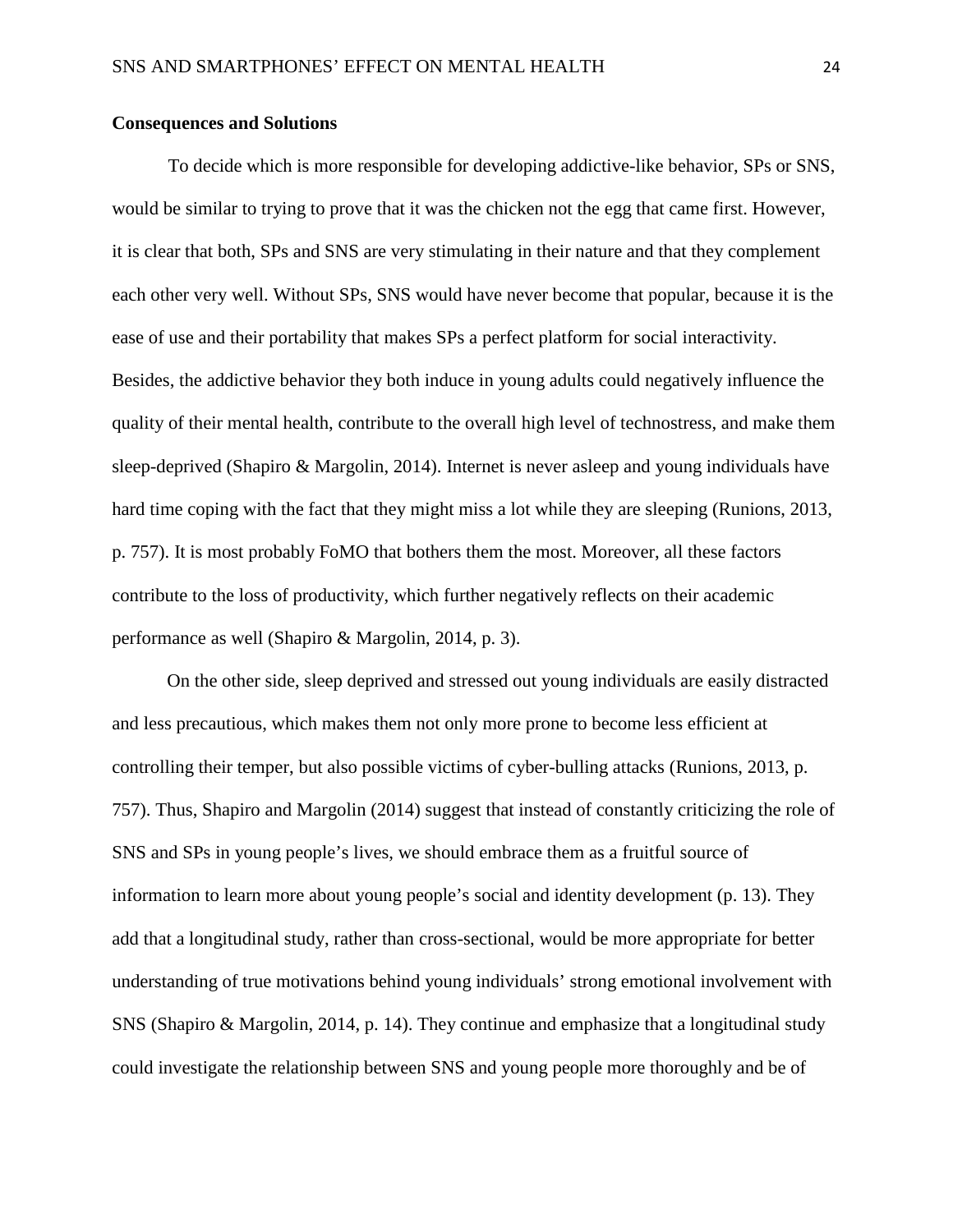immense value for reading between the lines and detecting if some of them are in need of help (Shapiro & Margolin, 2014, pp. 14-15). This could enable the assigned experts to react to these warning signs and maybe even prevent possible suicides (Shapiro & Margolin, 2014, pp. 14-15).

Humans are social beings with the need to interact with others and the need to play embedded in their nature (Helbing  $\&$  Gintis, 2015, p. 3). Thus, it does not surprise that young people show clear signs of addictive behavior toward something as stimulating as SPs and SNS. After all, they enable the world of social interaction in the most convenient and playful way. Yet, it is important to warn young adults on the importance of self-control regarding the excessive use of SPs for social interaction (Lin et al., 2015, p. 1214). The best way to do it would be through SNS, because in that case they would definitely not miss the warning (Alzayyat et al., 2015, p. 44). Just as we now have to click that we approve the use of cookies on every site we visit, young people could be warned about the consequences of the excessive use of their devices for SNS. They might find these warnings irritating at first, similar to how we are irritated by "cookies acceptance" but, in the end, this practice could make them more aware of the true seriousness of their dependency on SNS and its consequences on the quality of their mental health.

On the other side, Repetto and Riva (2011) emphasize the positive side of SPs and similar smart devices. They say that the use of Virtual Reality Exposure Treatments (VRET) in the combination with new Interreality (IR) software is more successful in treating generalized anxiety disorder, OCD, PD, social phobia and many other phobias, than are the best behavioral treatments, cognitive psychotherapy and psychopharmacology together (Repetto & Riva, 2011, pp. 31-32). The IR software seems to be exceptionally promising in overcoming the barrier between the virtual and real world by using 3D individual and shared virtual realities, personal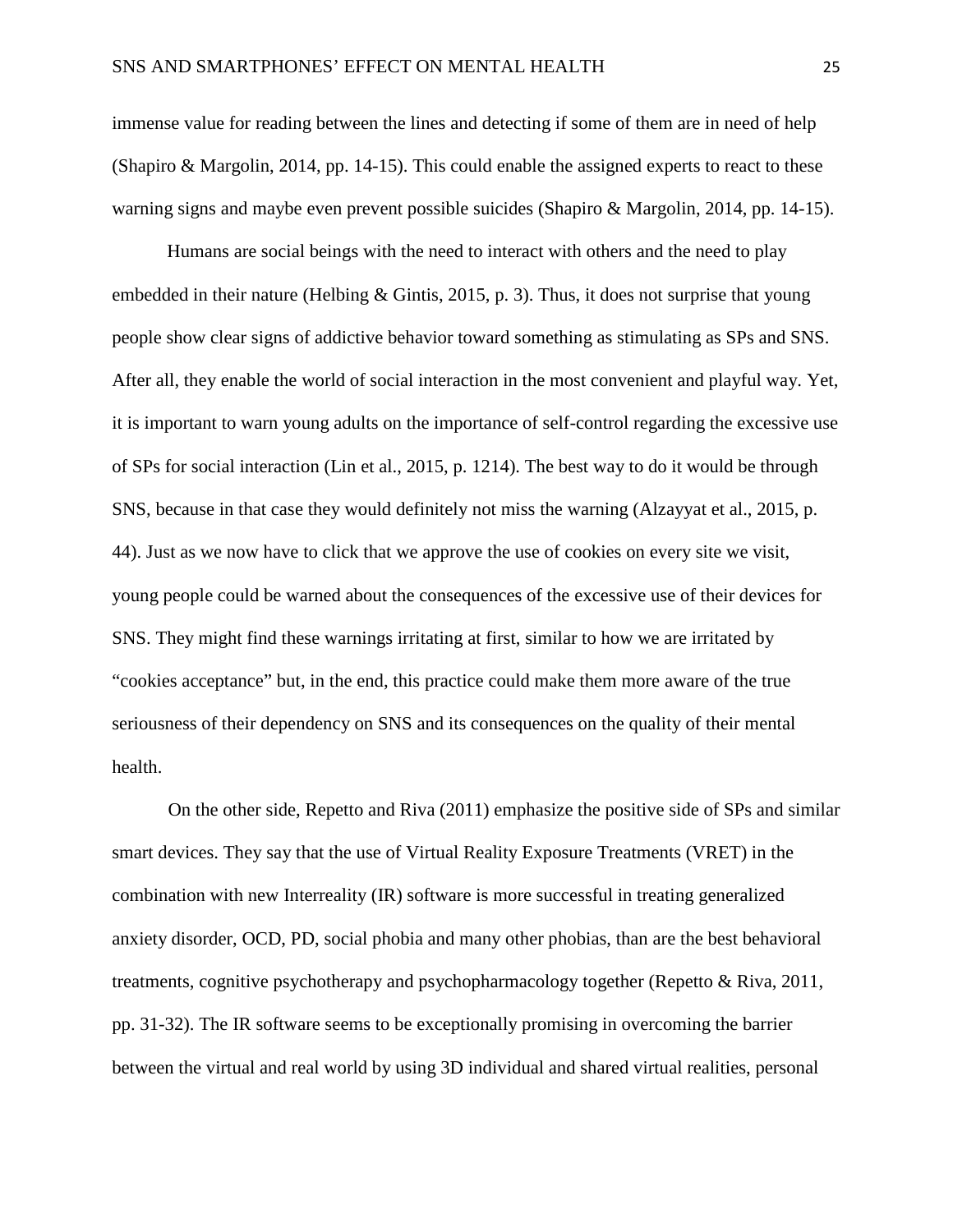biomonitoring system (via sensors) and digital assistance provided by doctors (Repetto & Riva, 2011, p. 36). It might sound strange, but it seems that the technology advancements that we blame for the rise in the occurrence of mental disorders might also be the cure for the disease itself.

All in all, while literature review indicates that the consequences of the excessive use of SPs and SNS are pretty severe, we might hope that, as the time passes, further research will provide us with more explicit solutions to counteract them. For now, we should spread the awareness of their dangers and the importance of self-control, especially in adolescents and young adults, to make the use of SPs and SNS safer and less damaging to everyone.

#### **Literature gaps**

Because SPs and SNS are relatively new to our lives, the most prominent gap in the literature is that there are still not enough studies dealing with them. It is also important to mention that all of the studies were cross-sectional and none was longitudinal, which makes their results less substantive (Alzayyat et al., 2015, p. 44). Therefore, there is a need for longitudinal studies that would provide more thorough results on these issues. Further, most of the studies were done on the students who attended classes at the university, which leaves a possibility that those who were so addicted to their SPs and SNS that they even avoided classes because of their addiction, were not included in the results (Alzayyat et al., 2015, p. 44). Furthermore, since all studies that examined the relationship between personality traits and addictive behavior toward SPs or SNS found a positive correlation, Lin et al. (2015) suggest that further research is needed to explore the full nature of this relationship together with its effect on academic performance, quality of mental health, and work/study ability (p. 1214). The last suggestion comes from Alzayyat et al. (2015) who say that researchers should use SNS for distributing the surveys and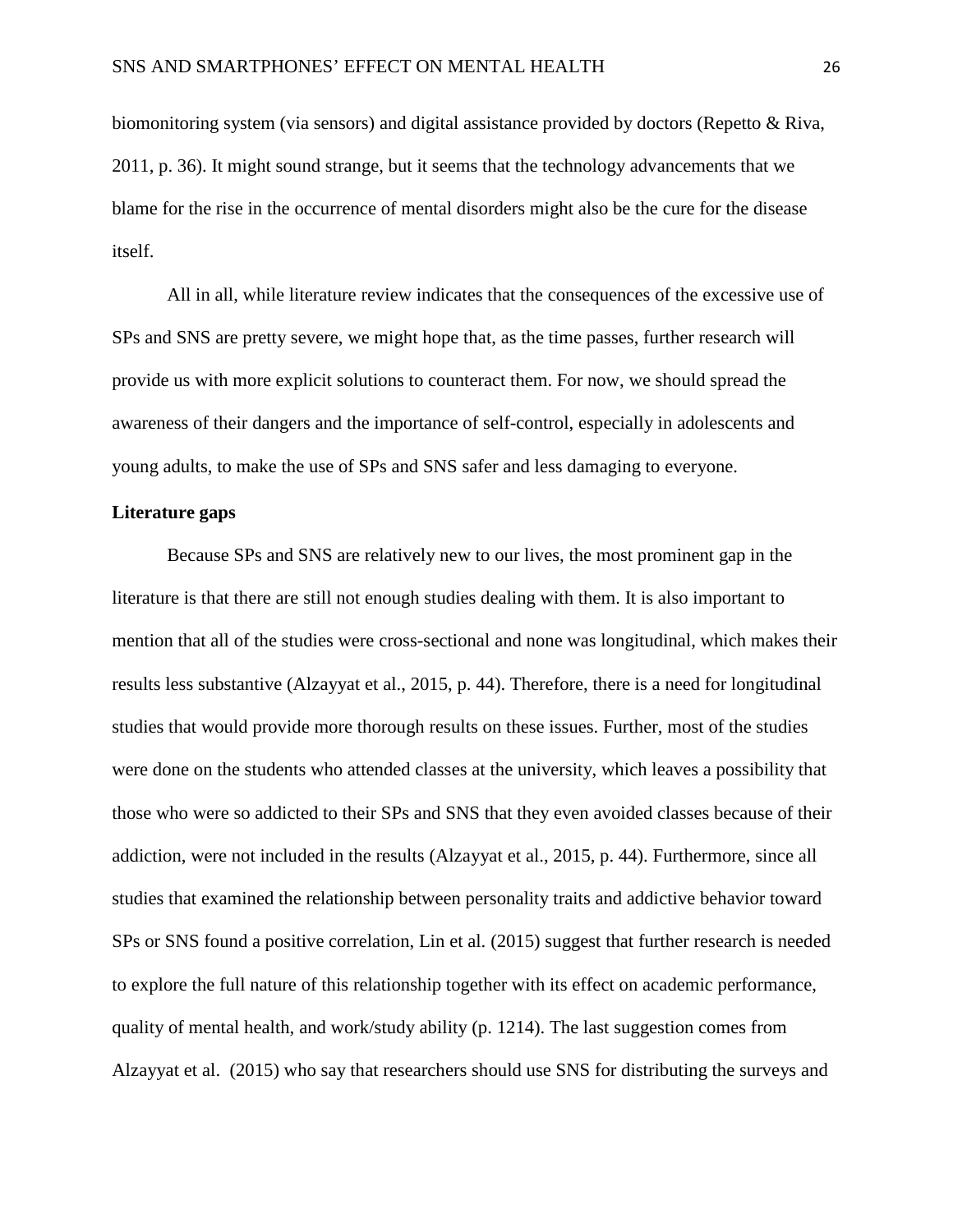collecting the data, because it is the best way to avoid biased sample and catch the true representatives of SNS addicts (Alzayyat et al., 2015, p. 44).

#### **Chapter III - Methods and Evaluation**

#### **Research Design**

The research design of this study is a quantitative research method (or scientific method) as it is a proven method for testing theories and examining the relationship among variables (Creswell, 2009, p. 4). Thanks to the quantitative research method, the variables can be easily measured and translated into numerical data to be further analyzed using statistical methods (Creswell, 2009, p. 4). Using this research method enables the researcher to test the theories deductively, protect the research against biases, and leads to generalized conclusions, which are later on easy to replicate for other researchers as well (Creswell, 2009, p. 4). However, quantitative research method with its typical closed-ended questions in surveys as its main strategy of inquiry, uses post-positivist knowledge and neglects the participatory knowledge that could be obtained by using qualitative research method (Creswell, 2009, p. 17). Although quantitative research method makes testing or verifying theories very clear by identifying variables and relating them to hypotheses, it also leaves out the personal "touch" of bringing personal values of the participants to the research, which could increase the overall validity and reliability of the study (Creswell, 2009, p. 17). However, the quantitative method was chosen over qualitative, or mixed method because of the very nature of this research, which is characterized by the tested subjects who use their SPs for connecting to SNS. In other words, the best way to reach the highest number of targeted population was to reach it over something that resembles SNS and is as easy to use as SNS are. Thus, the choice has fallen to use email (RIT Croatia) and Intranet email (VERN) for distributing a survey that is easy to answer and can be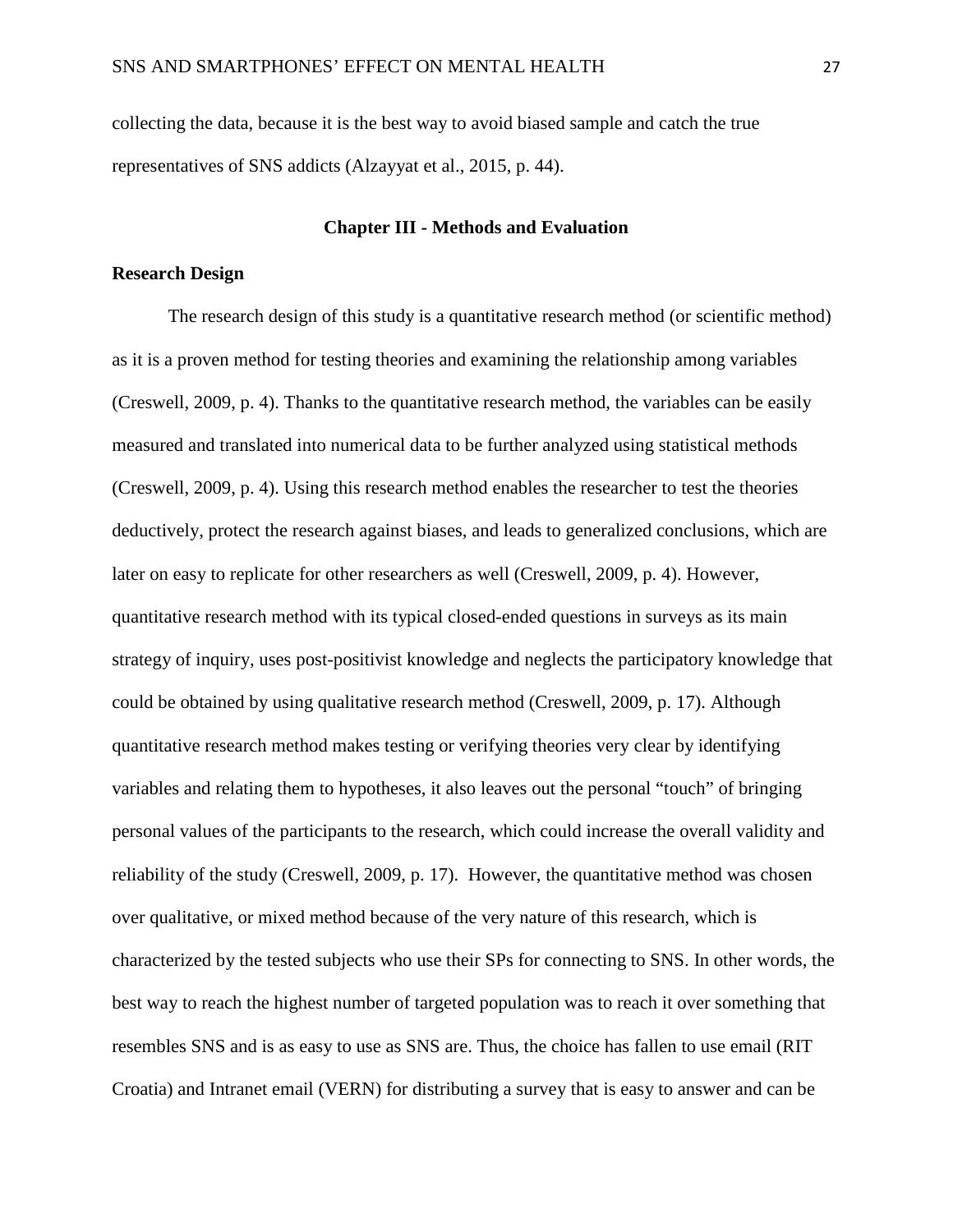solved by using SPs, which Qualtrics platform enabled.

Further, a correlation design was used to assess how using SNS through SPs affects the quality of mental health of RIT Croatia and VERN undergraduate students (Creswell, 2009, p. 12). Furthermore, the scientific method enabled a better understanding of the relationship between independent and dependent variable (Creswell, 2009). Using SNS through SPs was used as an independent variable, while (depending on the hypothesis) the different effects of using SNS through SPs on the quality of mental health of RIT Croatia and VERN undergraduate students were used as a dependent variable. As a control variable, minutes/hours per day spent on using SNS through SPs were used. Finally, information gathered in this study were reduced into discrete sets that were used to investigate the effects of time spent on connecting to SNS through SPs on the quality of mental health of RIT Croatia and VERN undergraduate students through the three hypotheses:

**H1:** Students who spend more time using their SPs for connecting to SNS prefer social interaction over real-life social interaction more often than those who spend minimal time on same activities.

**H2:** Students who spend more time using their SPs for connecting to SNS suffer from symptoms of low quality of mental health more often than those who spend minimal time on same activities.

**H3:** Students who spend more time using their SPs for connecting to SNS suffer from high levels technostress, sleep deprivation, and loss of productivity more often than those who spend minimal time on same activities.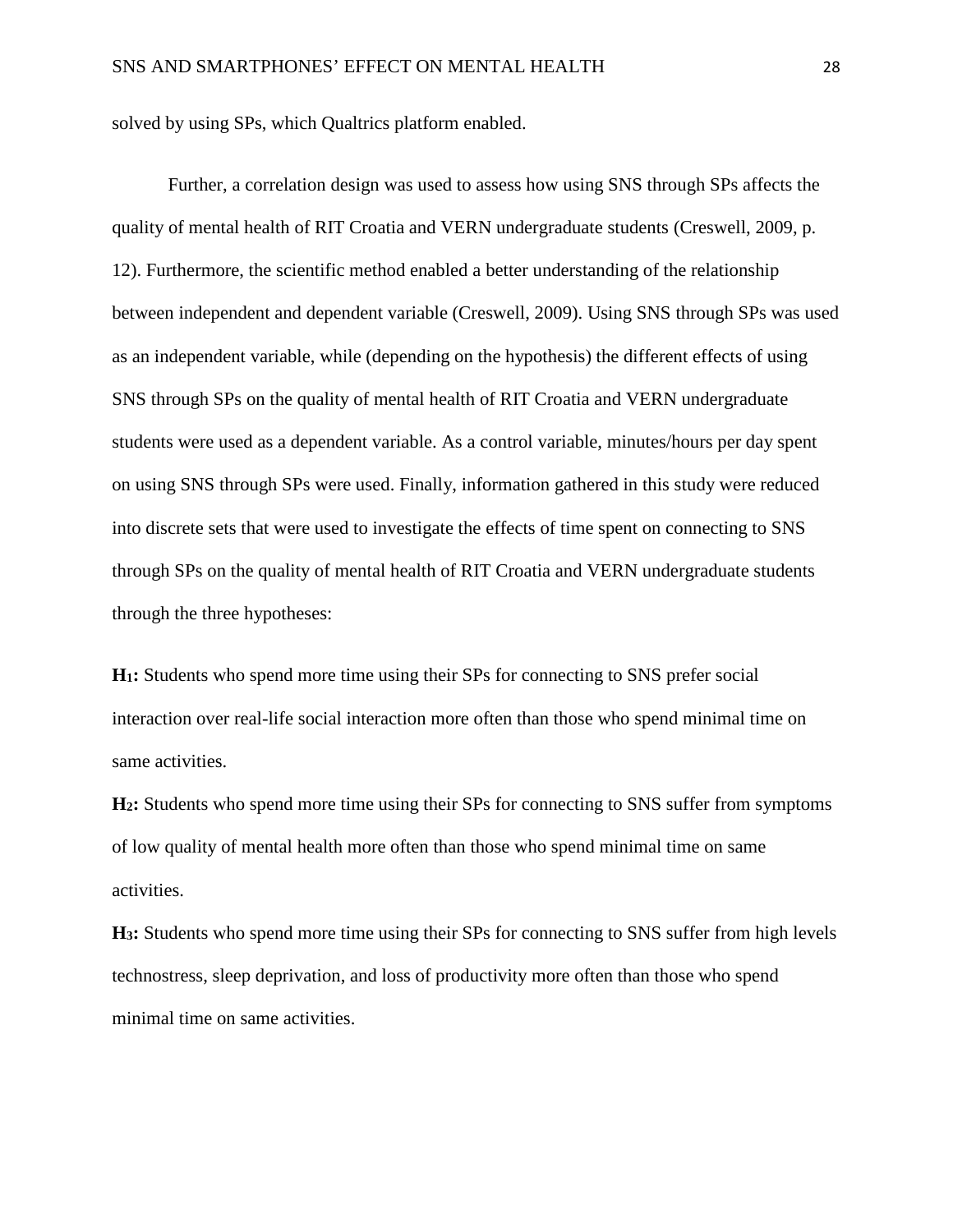#### **Strategy of Inquiry**

For this study, an online survey method via Qualtrics was used as a strategy of inquiry. This method was chosen as the best solution for immediate access to a large amount of relevant information in a cost- and time-efficient manner. The evidence from the survey was then used to generalize the information from the sample to the population at large. Qualtrics is a proven scientific online survey tool that not only serves for quick and easy distribution of surveys, but also generates the results and reports them as a spreadsheet/database with descriptive statistics and graphs for further analysis.

#### **Target Population and Target Site**

The participants of the study were all currently enrolled RIT Croatia and VERN undergraduate students between the age of 18 and 22, who possess a SPs and use it actively for connecting to SNS. This specific age group was chosen because the presumption of this study is that SNS have the most impact on young adults and the typical student starts college at 18 and should end his/her studies by the age of 22. Since there are students who decide to "go back" to college and might not fit into the profile of "young adults" and for convenience of the research, the target population was downsized to RIT Croatia and VERN undergraduate students between the age of 18 and 22 only.

The sample is convenient because both RIT Croatia and VERN students actively use their emails on a daily basis and are acquainted with using technology every day for the purposes of their college responsibilities, thus they were easily reached. According to (Croatian) Agency for Science and Higher Education's latest statistics, the total of all Croatian students was 178,676 in year 2013/2014 (Number of students by HEI and study type, n.d.). However, there are no statistics on age distribution among Croatian students nor statistics on how many of them have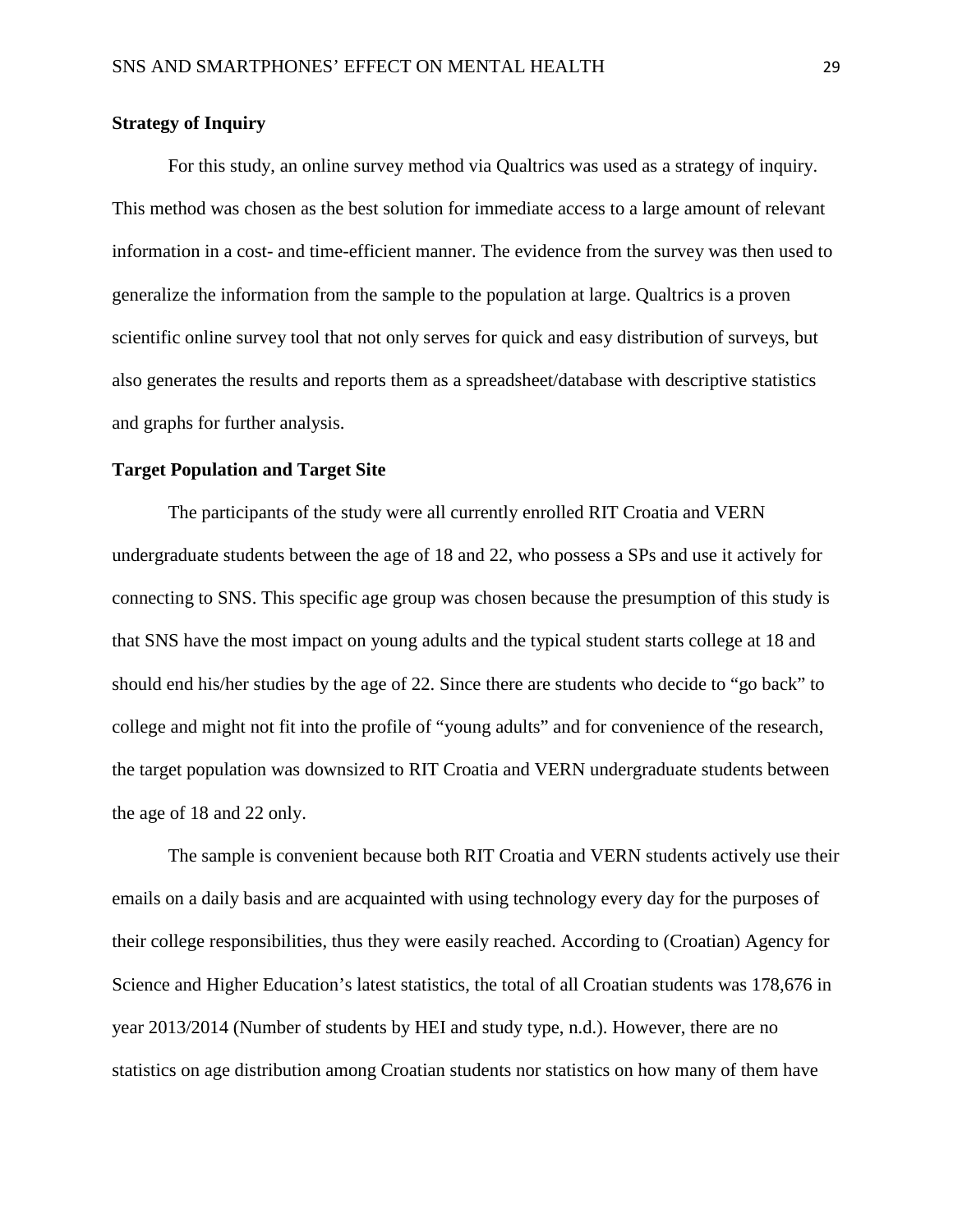SPs and use them actively for connecting to SNS. Thus, for purposes of this study the author used the above mentioned and explained sample that could easily be reached over emails and used elimination questions at the very beginning of the survey to be sure that the targeted population was reached. It would be much better to use all Croatian students between the age of 18 and 22 as a sample, but since Croatian universities still have a more hands-on approach and rarely use computers or emails, the response from the sample would most probably not be in accordance to the expectations of this research (Croatia country report, 2014).

Although Croatian students seem to be very dependent on their SPs and actively use them for SNS, nevertheless this can still not be applied to their use of technology for college purposes (Croatia country report, 2014, p. 6). All Croatian students are given an official university email, but since the institutions and professors rarely encourage their students to use them, students prefer to use commercial email providers (a.k.a. Gmail or Yahoo) for their personal needs. Overall, Croatian students are well below the EU mean in their operational Information Communication Technology (ICT) skills and use of computers for educational purposes, while they are above the EU mean in using SNS (Croatia country report, 2014, p. 6). All things considered, RIT Croatia and VERN undergraduate students, although convenient, are a better sample than all Croatian students would be.

#### **Survey Design**

The questions were yes/no, multiple choice, and multi response type. The logic behind these questions allowed for distinguishing between those participants whose *quality of life* (dependent variable) seems to be affected by the *daily minutes of use* (control variable) of *SPs for SNS* (independent variable) negatively, positively, or not at all. Here it is important to mention that some of the multi response type of questions (Q8, Q10, Q16, Q19, Q22, Q23, Q24,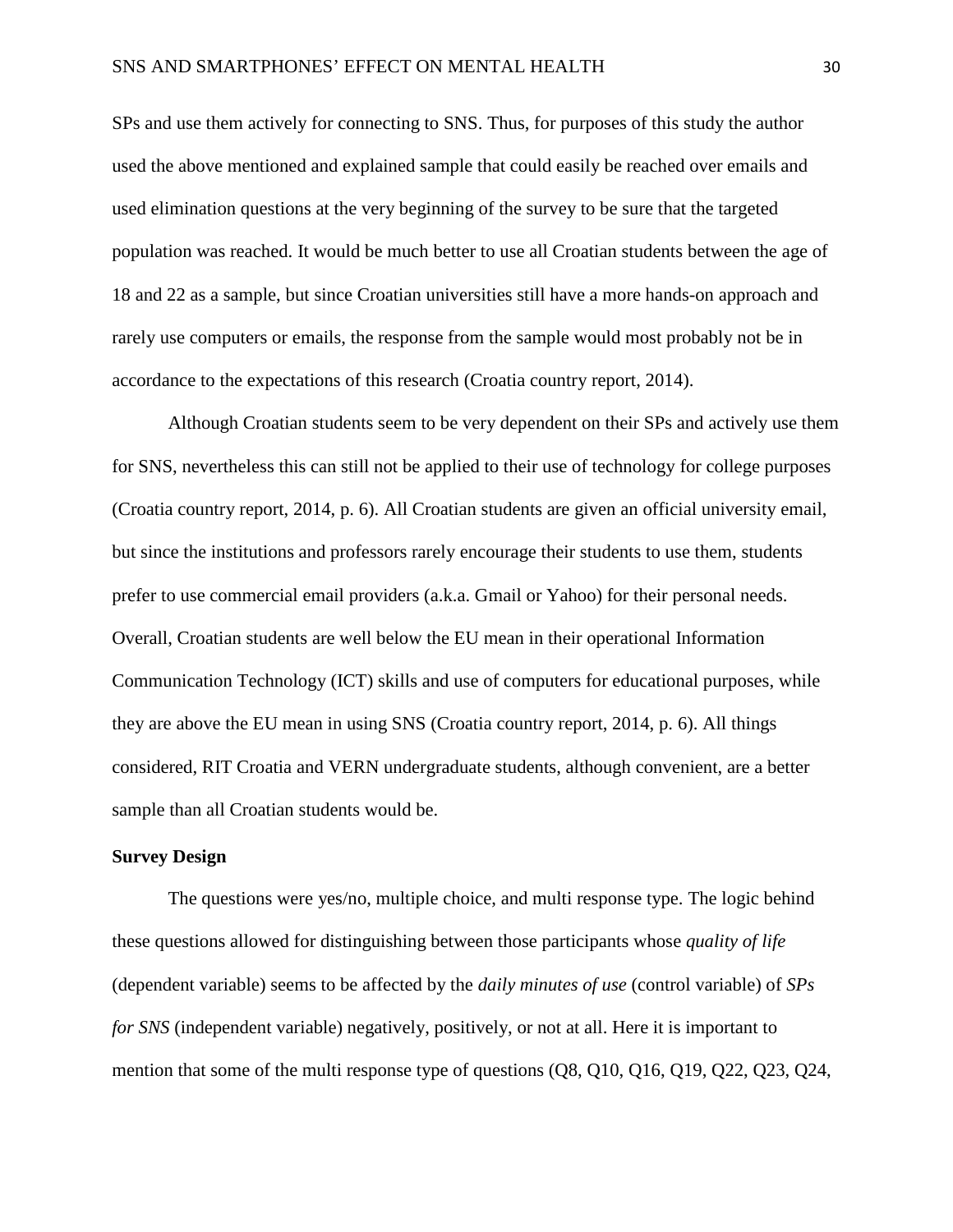Q25, and Q26) allowed the respondent to choose only if and what applied to his/her case. Thus, some of these questions remained unchecked/unanswered for some respondents. In these cases, the survey was still considered as "completed" and the results were used for further analysis.

Before the study was sent out, a pilot study on 5-7 volunteers from RIT Croatia and VERN faculty was conducted to ensure that the questions were clear and the wording was right. The results of this pilot study implied that the study was well written and easily understood, however they were not statistically analyzed further because the tested subjects did not fit into age groups of interests. In addition, a first set of three introductory questions were also elimination questions ensuring that only those between the age of 18-22 who possess a SP and use it actively for social interaction participated in the study.

The survey was designed in a way that after answering the first three elimination questions, the respondents either entered the remaining part of the survey or finished the survey. The full list of questions/complete surveys in both languages is available in Appendix A (p. 81) and B (p. 89) and the rationale behind dependent, independent, and control variables is presented in Table 1 (p. 38). As it can be seen in Table 1, the fourth question  $(Q4)$  enabled grouping the respondents into three categories:

- 1. Group 1 Minimal those who use their SPs for connecting to SNS for half an hour or less per day
- 2. Group 2 Moderate those who use their SPs for connecting to SNS for more than half an hour, but less than two hours
- 3. Group 3 Excessive those who use their SPs for connecting to SNS for three hours or more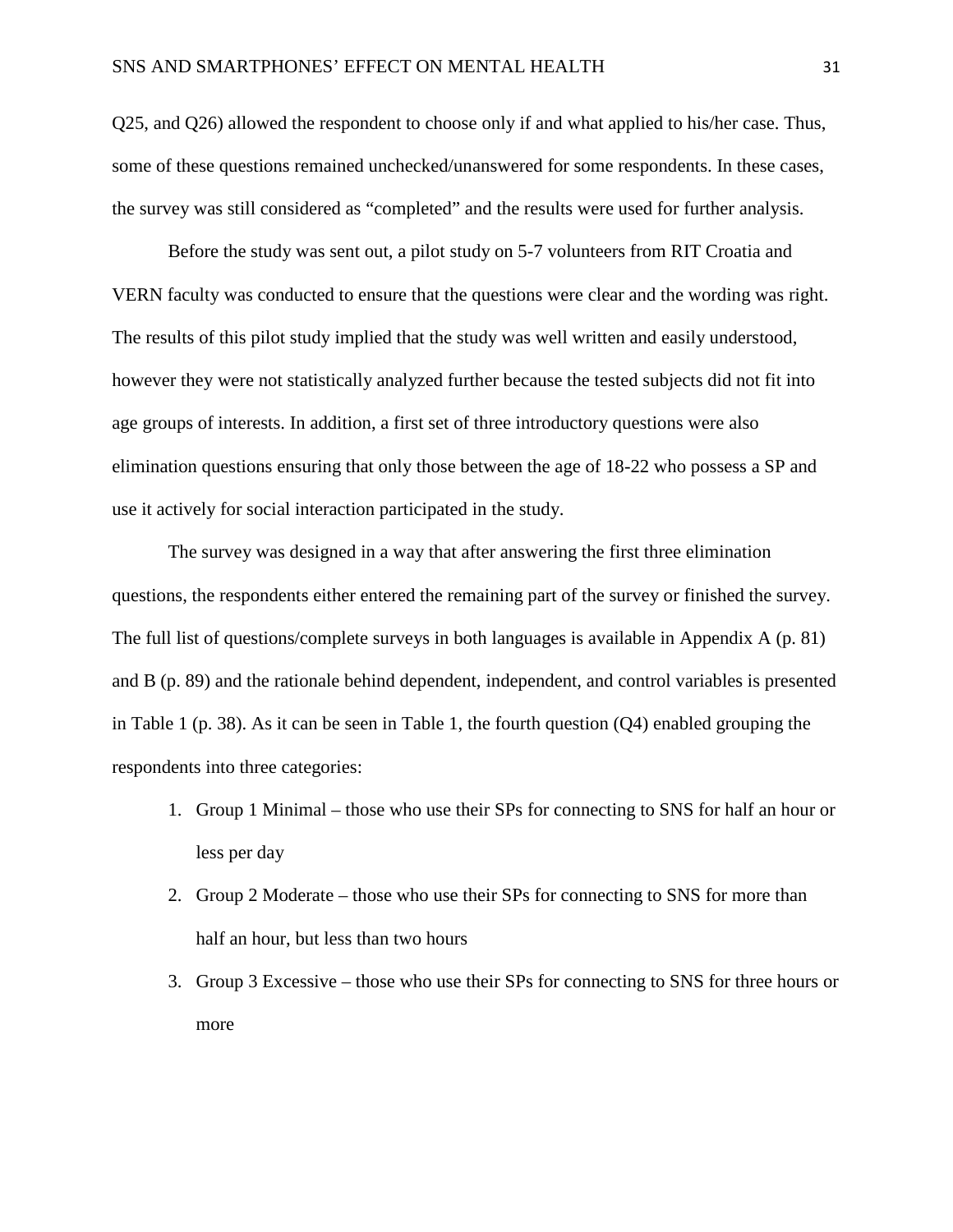The remaining 22 questions in the survey were designed to either support or reject the three proposed hypotheses. The rationale behind this mechanism is explained in Table 1 (p. 38).

With authors' approvals, for the basis of the survey's questions only already existing, peer-reviewed, and tested for reliability and validity questionnaires were used. Authors' approval was asked for and received from Salehan and Negahban to use their questions to measure social network intensity, the scale of SP addiction, and the use of SPs to access SNS (Salehan & Nagahban, 2012, p. 2635). These questions were needed for addressing the issue of mental health quality in regards to the frequency of using SPs for connecting to SNS and its importance to the participants, which were crucial issues for addressing all three hypotheses  $(H_1, H_2, and H_3)$ . In addition, authors' approval was asked for and received from Yu-Kang Lee, Chun-Tuan Chang, You Lin, and Zhao-Hong Cheng to use their questions for investigating the compulsive usage of SPs for connecting to SNS and in regards to  $(H_3)$  technostress, academic performance, and sleep deprivation (Lee et al., 2014, p. 380). Finally, authors' approval was asked for and received from King et al. to use their mobile phone use questionnaire to determine how dependence on SPs and SNS affects mental health of the participants in regards to symptoms and feelings that indicate the low quality of mental health  $(H<sub>2</sub>)$  (King et al, 2014, p. 30).

On the other side, author's approval was asked for, but never received from John J. Drussel to see how using SPs for connecting to SNS affects the perception of reality  $(H_1)$  of the participants. The email asking for permission was sent several times, but the person responsible for getting the approval at St. Catherine's University of St. Thomas School of Social Work, Mrs. Emily Asch [\(ejasch@stkate.edu\),](mailto:ejasch@stkate.edu)) explained she was unable to reach the author. However, she also informed that Drussel's study was published publically and that the materials form the study can be used for other research as long as the source is properly cited. Thus, with the approval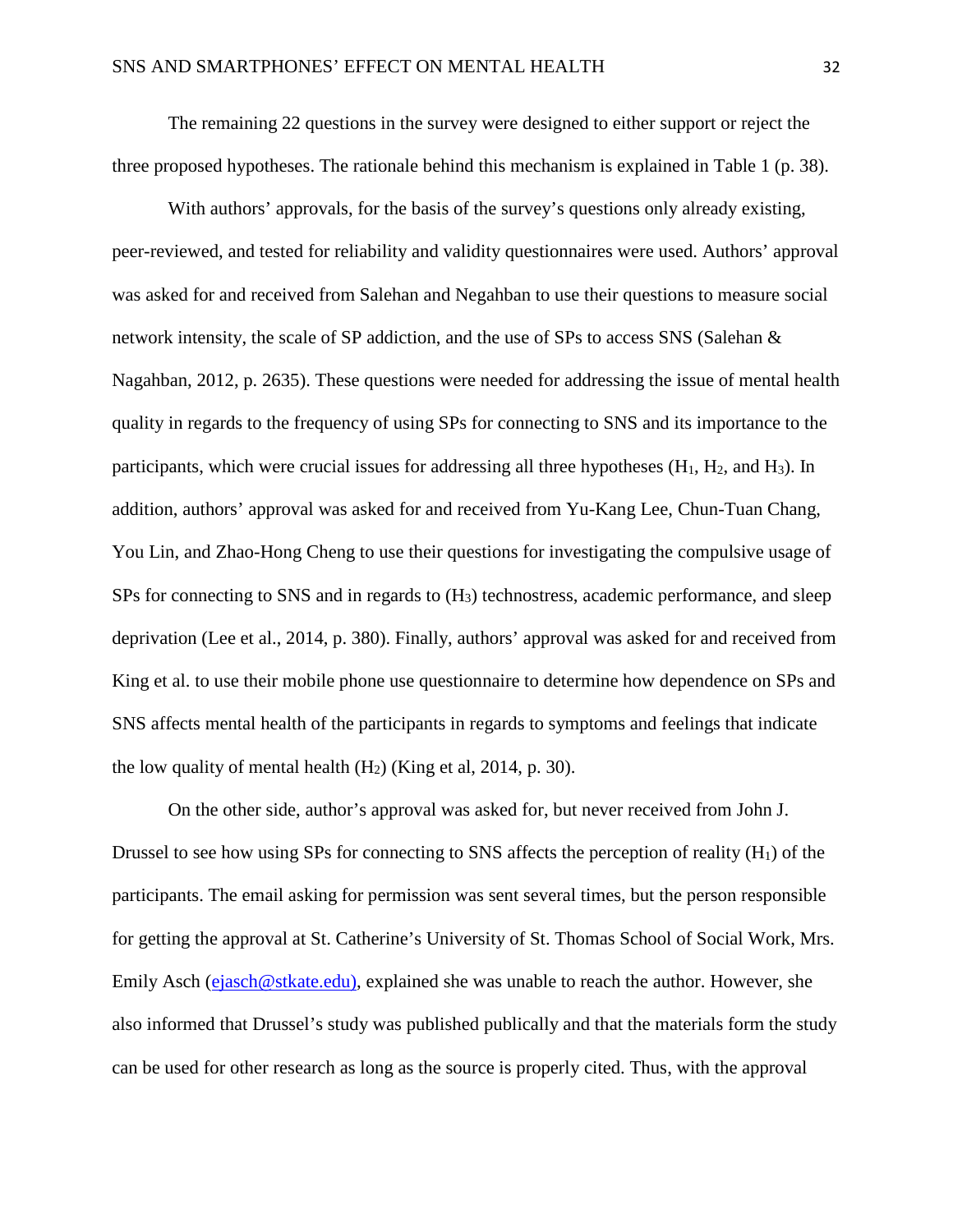from most of the authors, 26 survey questions (Q) were carefully selected, modified to the relevance of the topic (with author/s' approval), and a final survey was designed in accordance to research objectives and literature review.

#### **Procedure**

The survey study was self-reporting and cross-sectional. First, the English version of survey was sent to 806 RIT Croatia undergraduate students, out of which, according to Marija Šušak from RIT Croatia Academic Affairs Office, 518 were in the age group between 18-22 years. The response rate for RIT Croatia survey was 20% ( $N = 163$ ) out of 806 students. Out of which 51% ( $N = 84$ ) were in the age group between 18-22 years. That means that the response rate of targeted population was 16.2%. However, only 74 surveys were finished and used for the purposes of this study, which means that the sample consisted of 14.3% of the whole RIT Croatia targeted population. Due to the fact that the both times the survey was distributed was during Easter holidays, this could be considered a reasonable response rate. In addition, 33% of them were male and 67% were female. However, gender differences were not taken into consideration for the purposes of this study, but rather time spent on using SNS through SPs.

Next, the Croatian version of survey, which the author of this study translated from the original English version into her native tongue, was sent to 2200 VERN students, out of which 1760 were undergraduate students (80%). According to VERN's Associate Dean Višnja Grozdanić, out of 1760 undergraduate VERN students, only 28% were born 1996 or later. Thus, the survey reached 457 VERN students in the age group between 18-22 years. The response rate for all VERN students was 160 (7.3 % of 2200). Out of these 160 students, only 40 (25% of 160) were in the targeted age group, actively used SPs for connecting to SNS, and finished the survey. Thus, only 8.4% (of 457) of targeted VERN population was used as a sample for the purposes of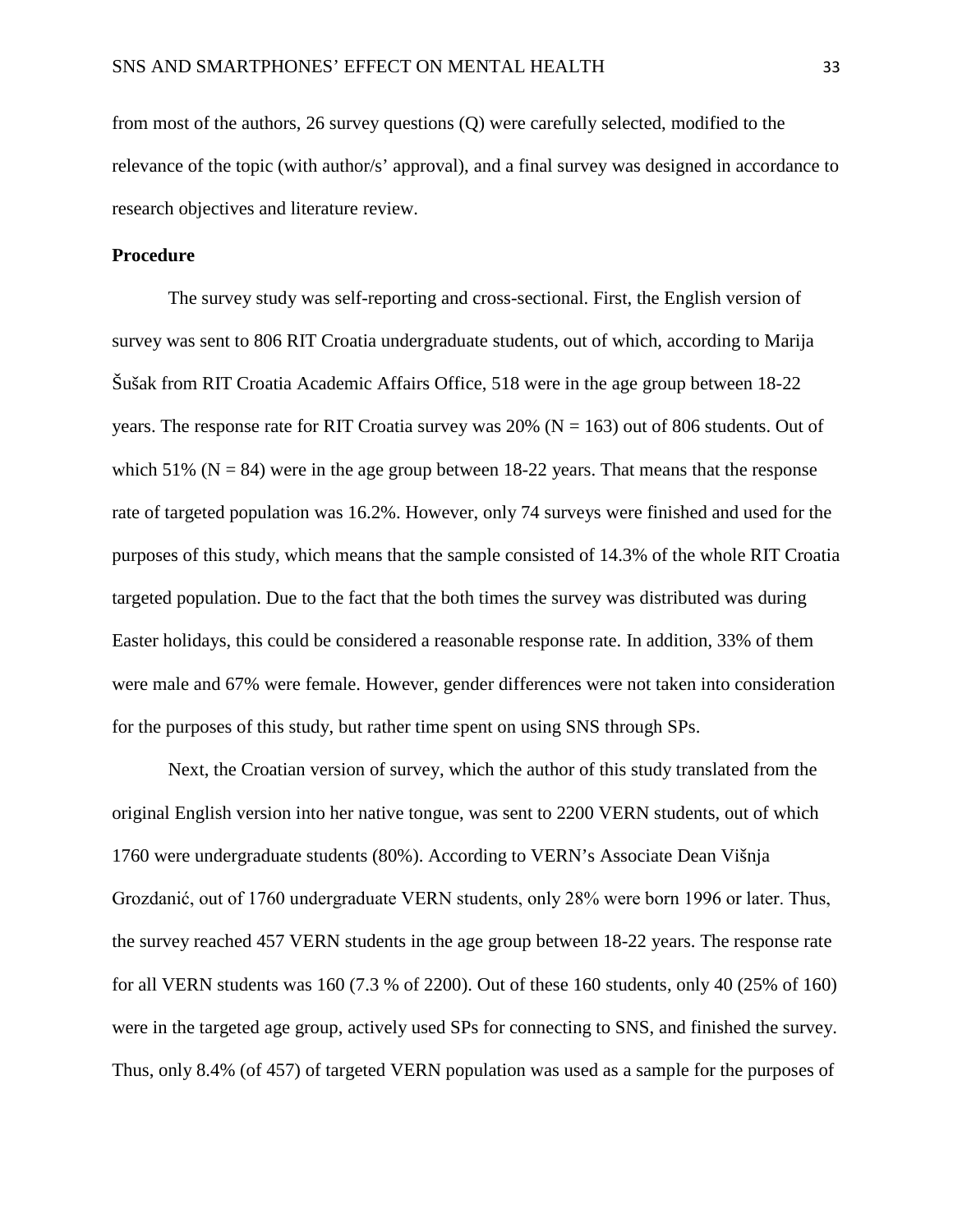this study. In addition, 20% of them were male and 80% were female. The author was warned upfront by VERN's Associate Dean Višnja Grozdanić that VERN's students have an aversion to "surveys" and that the response rate will most probably be low. Even though the author politely asked for another distribution of the survey, VERN's Associate Dean Višnja Grozdanić refused it, explaining that it would make no difference to the response rate. Out of the three elimination questions, the second one referring to the age was responsible for the low response rate in case of VERN. Overall, in the Complete Sample (RIT Croatia and VERN students combined) there were 113 respondents who qualified for being considered as the valid representative of the sample. Out of 113, there were 32 (28%) males and 81 (72%) females.

Overall, the 113 respondents who were used as a sample for this research, are 0,0006% of 178,676 of all Croatian undergraduate students. At the standard confidence interval of 5, the ideal sample size would be 383 of the respondents. This is means that the sample used in this research was not statistically significant, because the effect size of this research is poor and as such weakens the strength of the conclusions about group differences and/or relationships among the variables (Cresswell, 2009, p. 167). However, as explained earlier in this paper in Target Population and Target Site section (p. 28), all Croatian students rarely, if ever, use their emails and for that reason would be hard to reach with an online survey to comprise a better and statistically significant sample.

The site of the study was Croatia (City of Zagreb and Dubrovnik campuses for RIT Croatia and Zagreb for VERN students). Overall, a single-stage random sampling was used on the basis of the validity of the surveys completed (Creswell, 2009, p. 155). By using a random sampling method, we provide each participant with an equal opportunity to be selected from the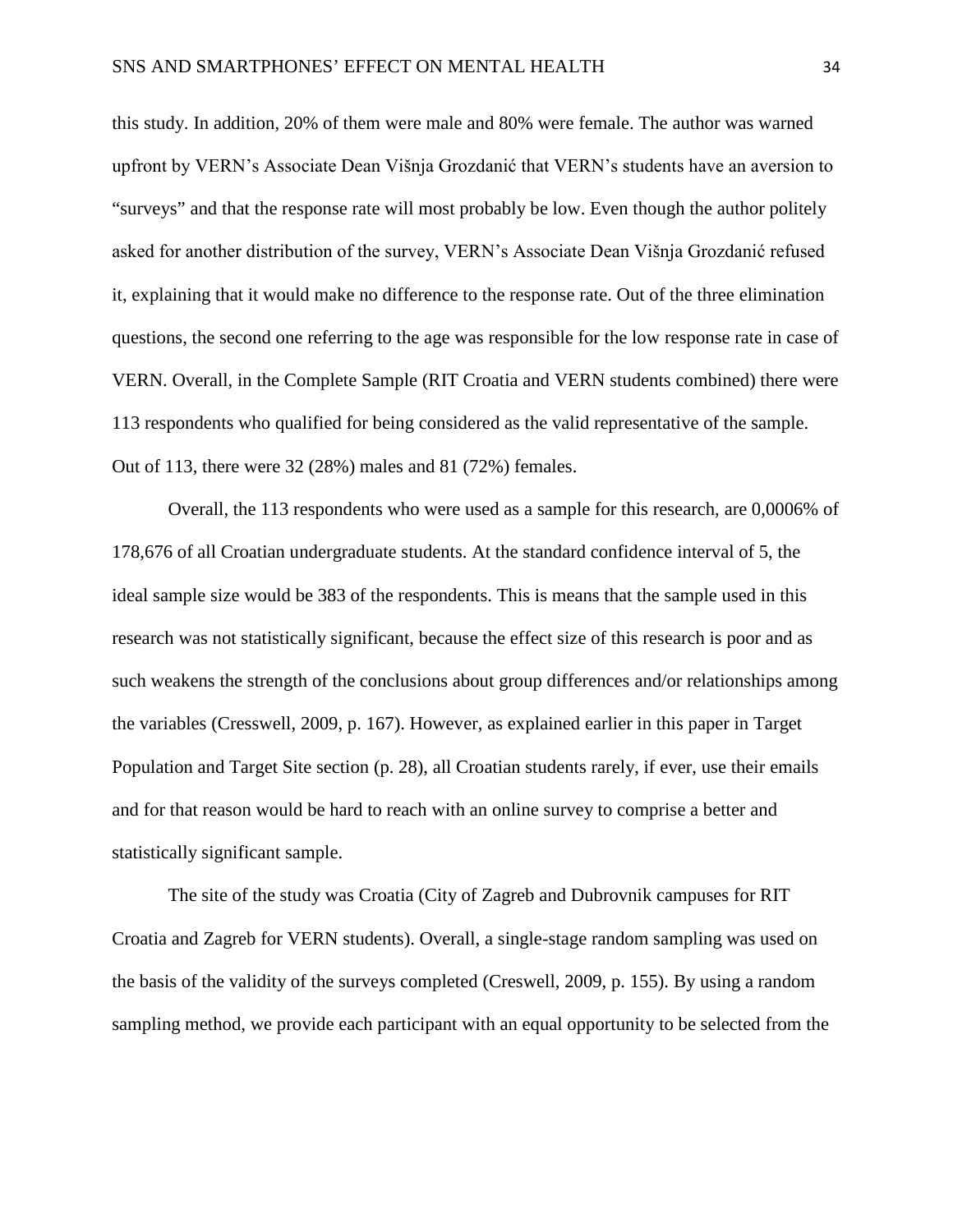population, which makes the sample a valid representative of the population at large (Creswell, 2009, p. 155).

With RIT Croatia's Dean Donald Hudspeth permission, the survey was administrated through a mailing list of RIT Croatia's information database of students to all RIT Croatia undergraduate students and with VERN's Associate Dean Višnja Grozdanić permission, the Croatian version of the survey was distributed through Intranet mailing system of VERN University to all VERN students. The original English version of the survey was translated by the author to her native Croatian for VERN's students, since they are mostly Croats. To ensure that the survey is completed in a proper manner, an email with detailed instructions and a link to the survey was sent to the participants. To secure confidentiality and transparency, the study was anonymous the moment participants entered the survey link. To encourage students' participation, along with the instructions, an introductory email was written in a creative way so that it was supposed to tickle students' imagination, make them feel the relatedness to the problem, and give them a moment to think about the emergency of the problem relevant to their personal connection to it. The copy of introductory emails for both universities can be found in Appendix C (p. 98) for RIT Croatia and Appendix D (p. 100) for VERN.

#### **Data Collection**

The data was collected directly from Qualtrics as a ".sav" file downloaded for further analysis of descriptive statistics. For data analysis, a Statistical Package for Social Science (SPSS) and Microsoft Excel were used.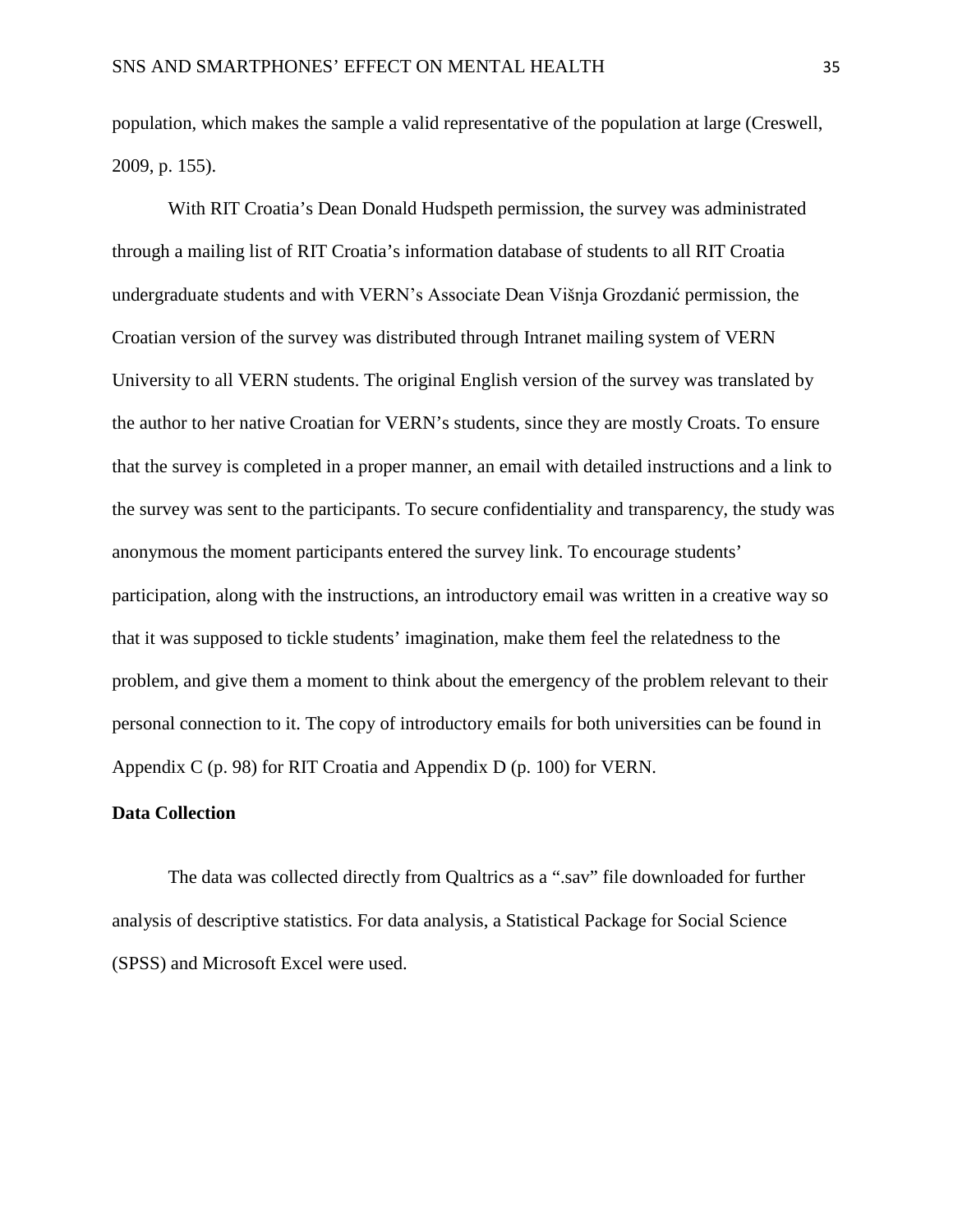#### **Data Analysis and Measurement Instruments**

The frequencies of the overall responses from Qualtrics were further analyzed by using descriptive statistics in SPSS and Microsoft Excel. Descriptive statistics helped in identifying the true impact of time spent on using SNS through SPs on the quality of mental health of RIT Croatia and VERN undergraduate students. Further, exploratory factor analysis was done on the results of descriptive statistics. This enabled the grouping of relevant information into three groups – Group 1 (labeled Minimal) with individuals who use SNS for half an hour or less per day, Group 2 (labeled Moderate) with individuals who use SNS for more than half an hour, but less than two hours, and Group 3 (labeled Excessive) with individuals who use SNS for three hours or more. Furthermore, when the groups were formed, they were tested against each question and the relevant hypothesis accordingly, to see if there was a negative, positive, or no effect at all on hypothesis' variables related to the quality of mental health. For that purpose, a series of one-way ANOVA tests were used to test the difference between the means of all three groups - the difference between Group 1, 2, and 3 all together, and between the Group 1 and Group 2, Group 1 and Group 3, and between Group 2 and Group 3 (Pyrczak, 2010, p. 127). Oneway ANOVA was chosen among other statistical tests as it enables finding statistically significant differences between the means of three or more independent variables (which is the case with this research) and proving if the hypothesis is correct for a given pair of means (Pyrczak, 2010, p. 128).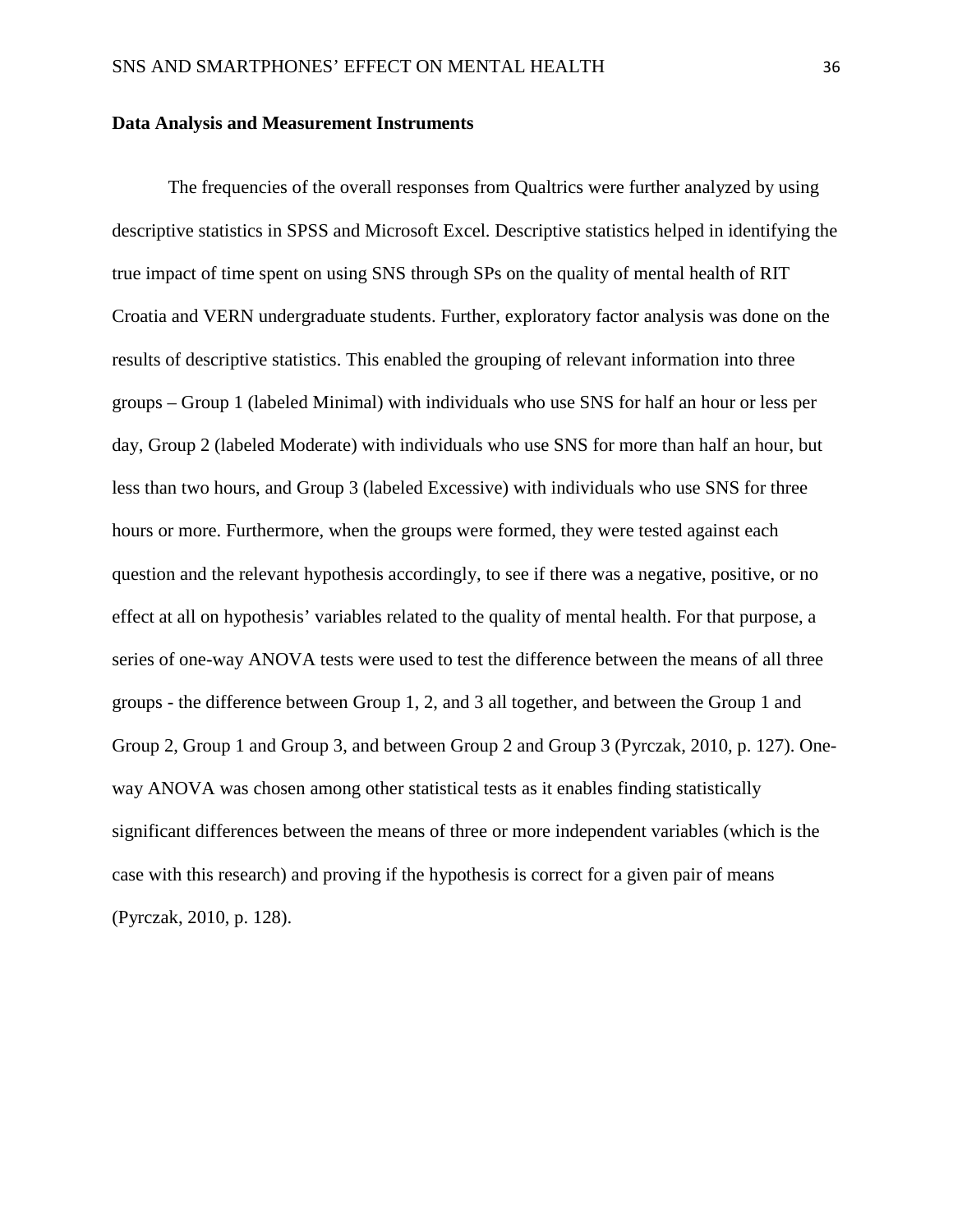## **CHAPTER IV. - Results**

#### **The Key Determinant: Time Spent on Connecting to SNS through SPs**

The results of the survey revealed that among RIT Croatia undergraduate students, 8 of them (11%) used their SPs for connecting to SNS for half an hour or less per day, thus 11% of RIT Croatia undergraduate students were selected to Group 1 Minimal. Then, 35 (48%) of RIT Croatia undergraduate students used their SPs for connecting to SNS for more than half an hour, but less than two hours per day, thus they were selected for the Group 2 Moderate. Lastly, out of 73 RIT Croatia undergraduate students 30 (41%) of them used their SPs for connecting to SNS for three hours or more, and were therefore selected to Group 3 Excessive.

On the other side, only two (5%) of VERN undergraduate students used their SPs for connecting to SNS for half an hour or less per day and fell into category of Group 1 Minimal, while 18 (45%) of them used their SPs for connecting to SNS for more than half an hour, but less than two hours per day and fall into category Group2 Moderate. An interesting thing is that there were 20 (50%) VERN undergraduate students who used their SPs for connecting to SNS for three hours or more and fell into category of Group 3 Excessive. These results imply that there is a propensity of VERN students to use their SPs for connecting to SNS more excessively than RIT Croatia students. However, the results from both samples point into direction that there are less students who use their SPs for connecting to SNS for less than half an hour a day (Group 1) than there are students who use SPs for connecting to SNS for more than half an hour (Group 2 and Group 3 combined).

Overall, in a combined sample of 113 RIT Croatia and VERN undergraduate students, 9% (10) were in Group 1 Minimal, 47% (53) were in Group 2 Moderate, and 44% (50) were in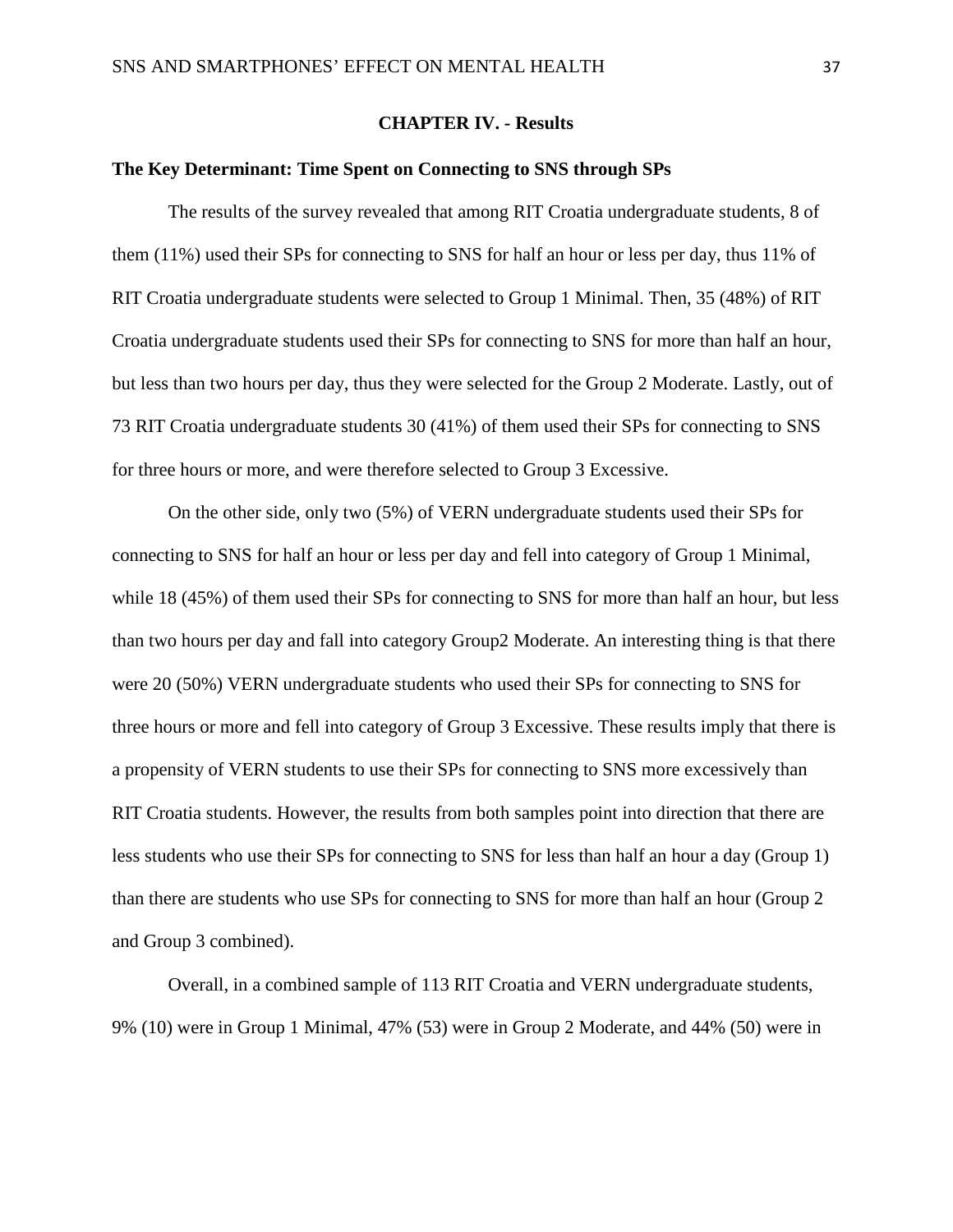Group 3 Excessive. These combined results imply that most of the Croatian students are still using their SPs for connecting to SNS in moderation.

## **Measure of Key Variables**

Key Variables were selected according to the relevance to the hypotheses and the nature of the question itself. For ease of understanding Table 1 on the following pages presents survey items (questions) for independent and dependent variables.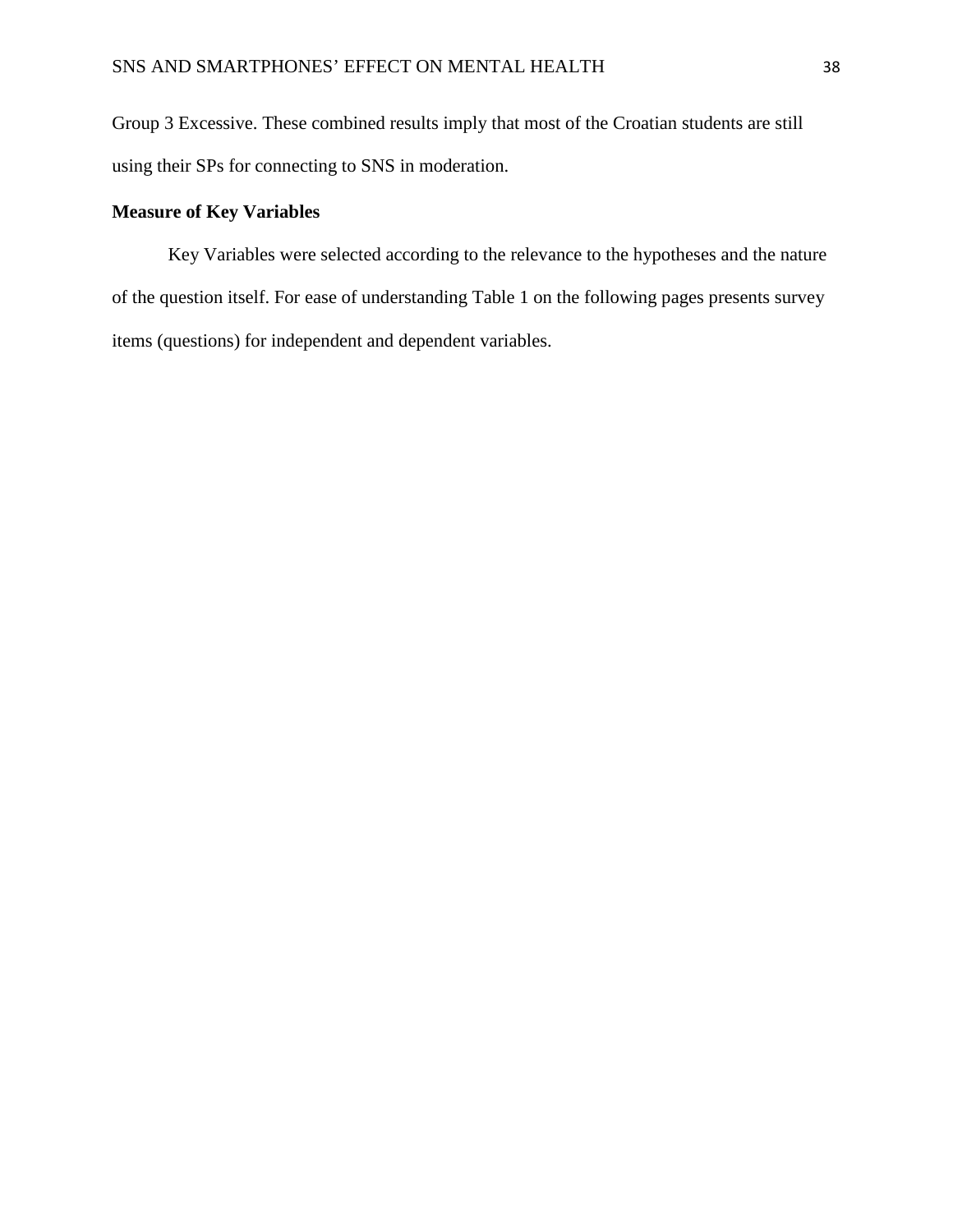# Table 1.

| Independent Variable                                                                                                              | Dependent Variable                                          | Question                                                                                                           | <b>Question Number</b> |
|-----------------------------------------------------------------------------------------------------------------------------------|-------------------------------------------------------------|--------------------------------------------------------------------------------------------------------------------|------------------------|
| $H_1$ : The amount of<br>Preferring virtual<br>time students spend<br>social interaction<br>on using SNS<br>over real-life social |                                                             | What is the average amount of<br>leisure/social time per day you spend face-<br>to-face with others?               | Q <sub>5</sub>         |
| through their SPs                                                                                                                 | interaction (Salehan<br>& Nagahban, 2012;<br>Drussel, 2012) | Do you post/like/comment on SNS more<br>than three times per day?                                                  | Q <sub>6</sub>         |
|                                                                                                                                   |                                                             | Do you receive more than three<br>likes/comments per day on your posts on<br>SNS?                                  | Q7                     |
|                                                                                                                                   |                                                             | SNS' friends I've never met are as<br>important to me as real friends                                              | $Q8_1$                 |
|                                                                                                                                   |                                                             | I rely too much on SNS to stay in touch                                                                            | $Q8_2$                 |
|                                                                                                                                   |                                                             | with people<br>I've improved my ability to communicate                                                             | $Q8_3$                 |
|                                                                                                                                   |                                                             | and work out problems by using Facebook<br>I've unfriended someone on SNS instead                                  | $Q8_4$                 |
|                                                                                                                                   |                                                             | of talking about it<br>Social networking has made a positive                                                       | $Q8_5$                 |
|                                                                                                                                   |                                                             | impact on society<br>Social networking makes friendships<br>stronger                                               | $Q8_6$                 |
|                                                                                                                                   |                                                             | Have you ever ended an intimate<br>relationship with someone by sending a<br>message on Facebook or any other SNS? | Q <sub>9</sub>         |
|                                                                                                                                   |                                                             | I make an effort to spend real time with                                                                           | $Q10_1$                |
|                                                                                                                                   |                                                             | friends                                                                                                            | $Q10_2$                |
|                                                                                                                                   |                                                             | I solve problems with friends face-to-face                                                                         | $Q10_3$                |
|                                                                                                                                   |                                                             | People who rely on social networking are                                                                           |                        |
|                                                                                                                                   |                                                             | losing ability to talk with others                                                                                 | $Q10_4$                |
|                                                                                                                                   |                                                             | Communicating using social networking is                                                                           |                        |
|                                                                                                                                   |                                                             | generic and impersonal                                                                                             | $Q10_5$                |
|                                                                                                                                   |                                                             | It's easy to take things the wrong way                                                                             |                        |
|                                                                                                                                   |                                                             | during social networking                                                                                           |                        |
|                                                                                                                                   |                                                             | I prefer to keep in touch with others<br>By using SNS<br>By talking in person<br>By some other method              | Q11                    |
|                                                                                                                                   |                                                             |                                                                                                                    |                        |
|                                                                                                                                   |                                                             | I prefer to let someone know I'm upset<br>by                                                                       | Q12                    |
|                                                                                                                                   |                                                             | By talking in person                                                                                               |                        |
|                                                                                                                                   |                                                             | By posting text/picture/changing status on<br><b>SNS</b>                                                           |                        |
|                                                                                                                                   |                                                             | By not doing anything                                                                                              |                        |
|                                                                                                                                   |                                                             | When I do not have my SP, I feel<br>disconnected                                                                   | Q13                    |
|                                                                                                                                   |                                                             | I feel out of touch when I haven't logged<br>onto my SNS for a day                                                 | Q14                    |

|  | Survey Items for Independent and Dependent Variables |  |  |  |
|--|------------------------------------------------------|--|--|--|
|  |                                                      |  |  |  |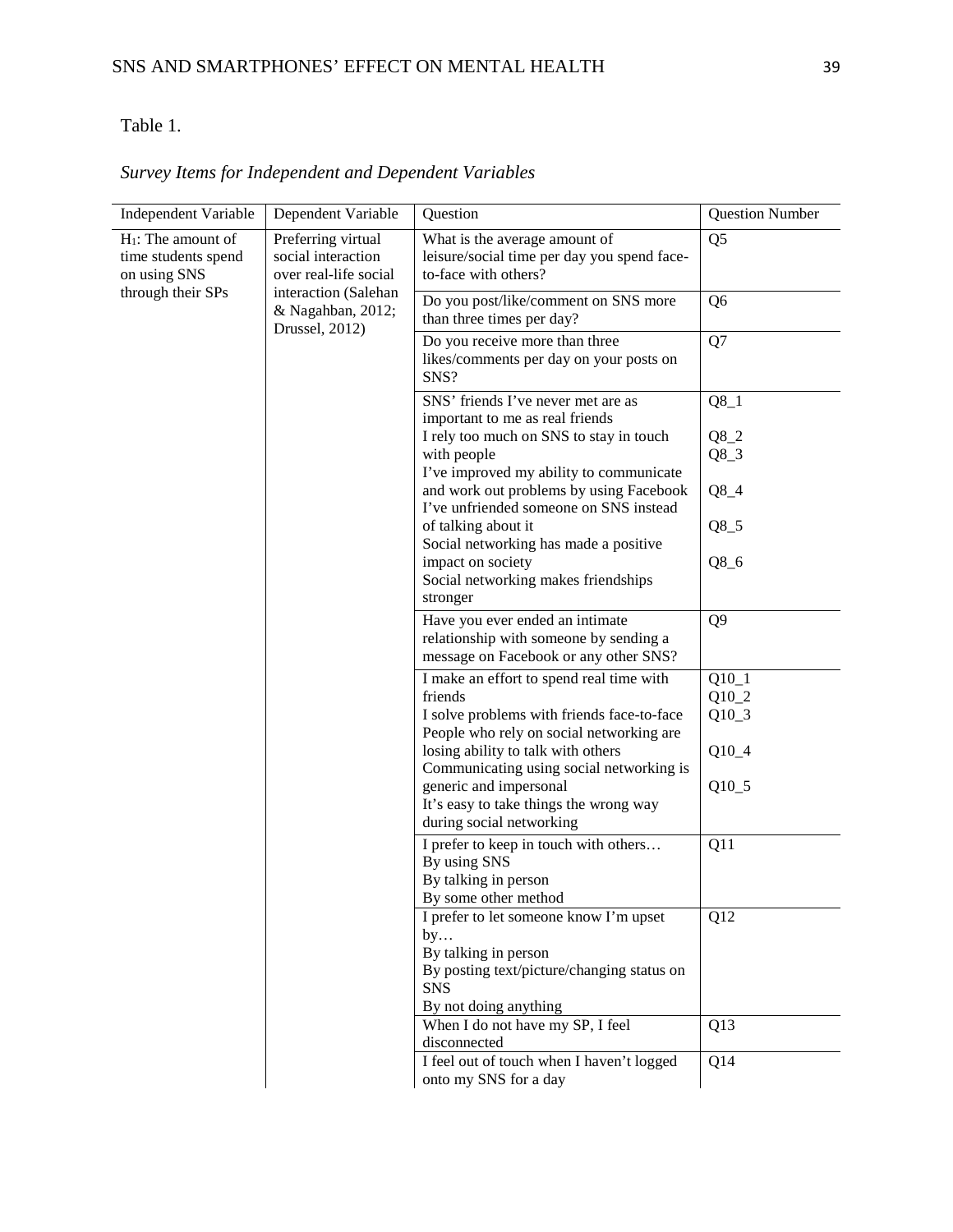| <b>Independent Variable</b>                  | Dependent Variable                                 | Question                                                                                                                                                                                 | <b>Question Number</b>                                                                          |
|----------------------------------------------|----------------------------------------------------|------------------------------------------------------------------------------------------------------------------------------------------------------------------------------------------|-------------------------------------------------------------------------------------------------|
| $H_2$ : The amount of<br>time students spend | Suffering from<br>symptoms of low                  | I find it hard to control my use of SP for<br>connecting to SNS                                                                                                                          | Q17                                                                                             |
| on using SNS<br>through their SPs            | quality of mental<br>health<br>(King et al., 2014) | I check for missed<br>calls/messages/posts/comments/likes<br>during the night, when I am supposed to<br>sleep, or if I accidently wake up during the<br>night                            | Q18                                                                                             |
|                                              |                                                    | Do you often feel rejected when no one<br>likes/comments your post/photo/status on                                                                                                       | Q20                                                                                             |
|                                              |                                                    | Do you feel low self-esteem, depressed, or<br>anxious when you see that your friend has<br>received more likes/comments on his/her<br>post/photo/status on SNS than you?                 | Q21                                                                                             |
|                                              |                                                    | I often get angry if someone interrupts me<br>while I use my SP for SNS<br>I try not to check my SP for SNS activity<br>so often, but I fail<br>I use my SP for SNS even when talking or | $Q22_1$<br>$Q22_2$<br>$Q22_3$                                                                   |
|                                              |                                                    | eating with others                                                                                                                                                                       |                                                                                                 |
|                                              |                                                    | I keep my SP on 24 h a day<br>I feel like my SP is ringing or vibrating<br>(a.k.a. SNS notifications coming), but it                                                                     | $Q23_1$<br>$Q23_2$                                                                              |
|                                              |                                                    | isn't<br>Others complain about me spending too                                                                                                                                           | $Q23_3$                                                                                         |
|                                              |                                                    | much time on my SP for SNS<br>I feel uneasy in places where mobile phone<br>usage is prohibited<br>I feel as if I am with someone when I use<br>my SP for SNS                            | $Q23_4$<br>$Q23_5$                                                                              |
|                                              |                                                    | How do you feel when your SP has no<br>minutes, battery charge, or is out of range?                                                                                                      | Q24_1, Q24_2,<br>Q24_3, Q24_4,<br>Q24_5, Q24_6*                                                 |
|                                              |                                                    | Anxious, Distressed, Agitated, Afraid,<br>Disoriented, Normal                                                                                                                            | *respectively                                                                                   |
|                                              |                                                    | Have you experienced any of the following<br>symptoms or emotions due to not being<br>able to use SNS for some period?<br>Tachycardia, Tremors, Sweating, Changes                        | $Q25_1$ , $Q25_2$ ,<br>Q25_3, Q25_4,<br>$Q25\_5$ , $Q25\_6$ ,<br>Q25_7, Q25_8*<br>*respectively |
|                                              |                                                    | in respiration, Depression, Loneliness,<br>Rejection, Panic                                                                                                                              |                                                                                                 |
|                                              |                                                    |                                                                                                                                                                                          |                                                                                                 |
|                                              |                                                    |                                                                                                                                                                                          |                                                                                                 |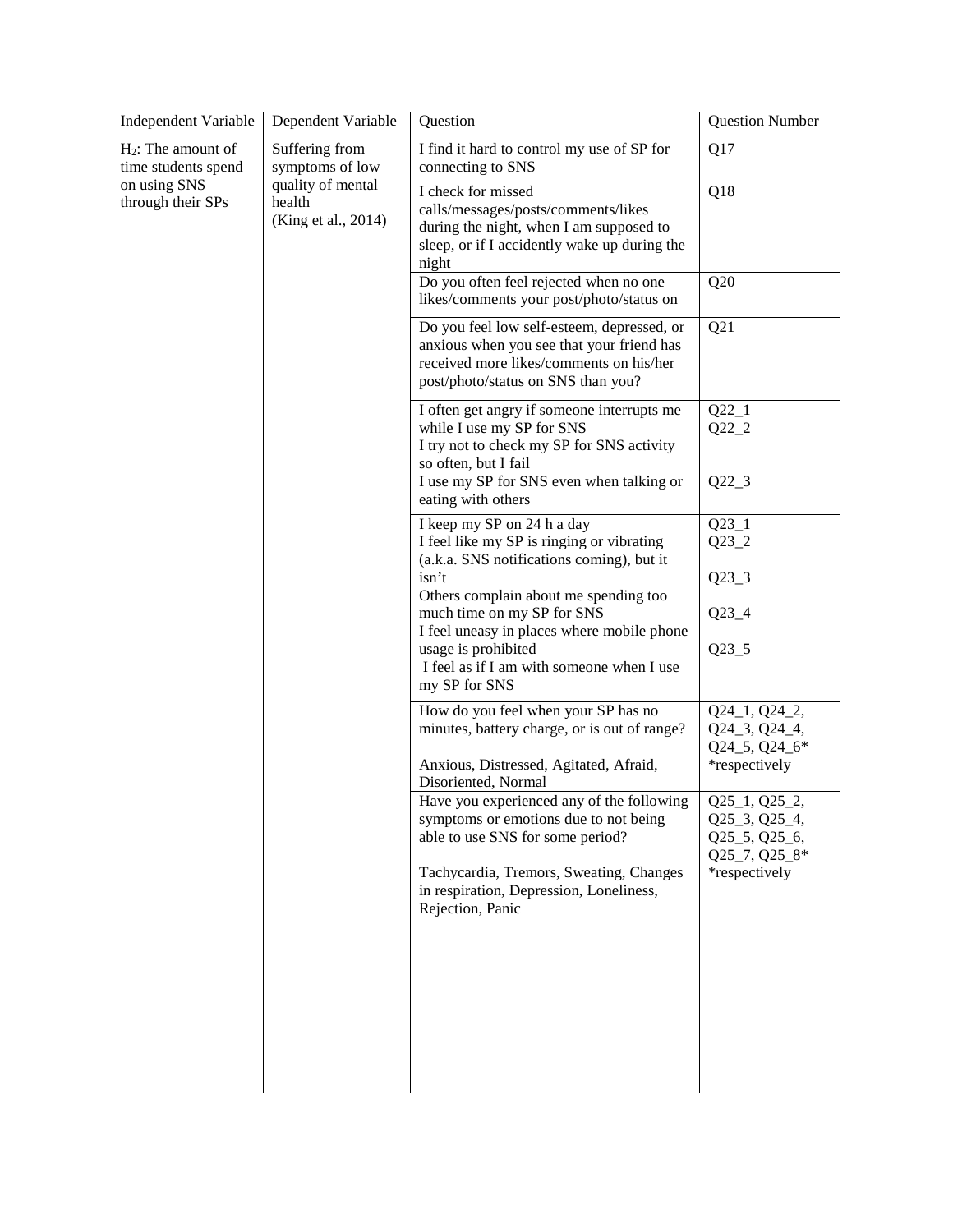| <b>Independent Variable</b>                  | Dependent Variable                         | Question                                                                                                                                                                                                         | <b>Question Number</b> |  |  |  |  |  |
|----------------------------------------------|--------------------------------------------|------------------------------------------------------------------------------------------------------------------------------------------------------------------------------------------------------------------|------------------------|--|--|--|--|--|
| $H_3$ : The amount of<br>time students spend | Suffering from:                            |                                                                                                                                                                                                                  |                        |  |  |  |  |  |
| on using SNS<br>through their SPs            | High levels<br>technostress                | I am forced to change habits to adapt to<br>new developments in SP and SNS                                                                                                                                       | $Q16_1$                |  |  |  |  |  |
|                                              | (Lee et al., 2014)                         | technologies                                                                                                                                                                                                     | $Q16_2$                |  |  |  |  |  |
|                                              |                                            | I feel my personal life is being invaded by<br>SPs and SNS technologies<br>I am threatened by people with newer SPs                                                                                              | $Q16_3$                |  |  |  |  |  |
|                                              |                                            | and SNS technology skills (a.k.a. I need to<br>have the newest version of iPhone and be<br>active on most popular SNS)<br>I have to sacrifice my personal time to keep<br>current on new SP and SNS technologies | Q16_4                  |  |  |  |  |  |
|                                              | Sleep deprivation<br>(Lee et al., 2014)    | I check for missed<br>calls/messages/posts/comments/likes<br>during the night, when I am supposed to<br>sleep, or if I accidently wake up during the<br>night                                                    | Q18                    |  |  |  |  |  |
|                                              |                                            | I have hard time falling asleep because I<br>wonder what's going on SNS<br>I am often sleep deprived because I spent<br>too much time on SNS                                                                     | $Q26_1$<br>$Q26_1$     |  |  |  |  |  |
|                                              | Loss of productivity<br>(Lee et al., 2014) | Using SP for SNS takes a lot of my time,<br>which I should have spent on studying or                                                                                                                             | Q15                    |  |  |  |  |  |
|                                              |                                            | working                                                                                                                                                                                                          | $Q19_1$                |  |  |  |  |  |
|                                              |                                            | I risked an important relationship, a job, an<br>academic or career development<br>opportunity because I overuse my SP for<br><b>SNS</b>                                                                         | Q19_2                  |  |  |  |  |  |
|                                              |                                            | I can't concentrate in class because I have<br>to check my SP for SNS activity                                                                                                                                   |                        |  |  |  |  |  |

# **Descriptive Statistics**

# **H1 Descriptive Statistics**

# *H1 Sample 1 (RIT):*

Regarding  $H_1$ , the descriptive statistical analysis revealed that most people (60.3%) from

Sample 1 spend three hours or more (Q5), some of them (35.6%) spend more than half an hour,

but less than two hours. while only 4.1% spend less than half an hour in face-to-face contact with

others. Next, 48.6% of the respondents post/comment/like on SNS more than three times per day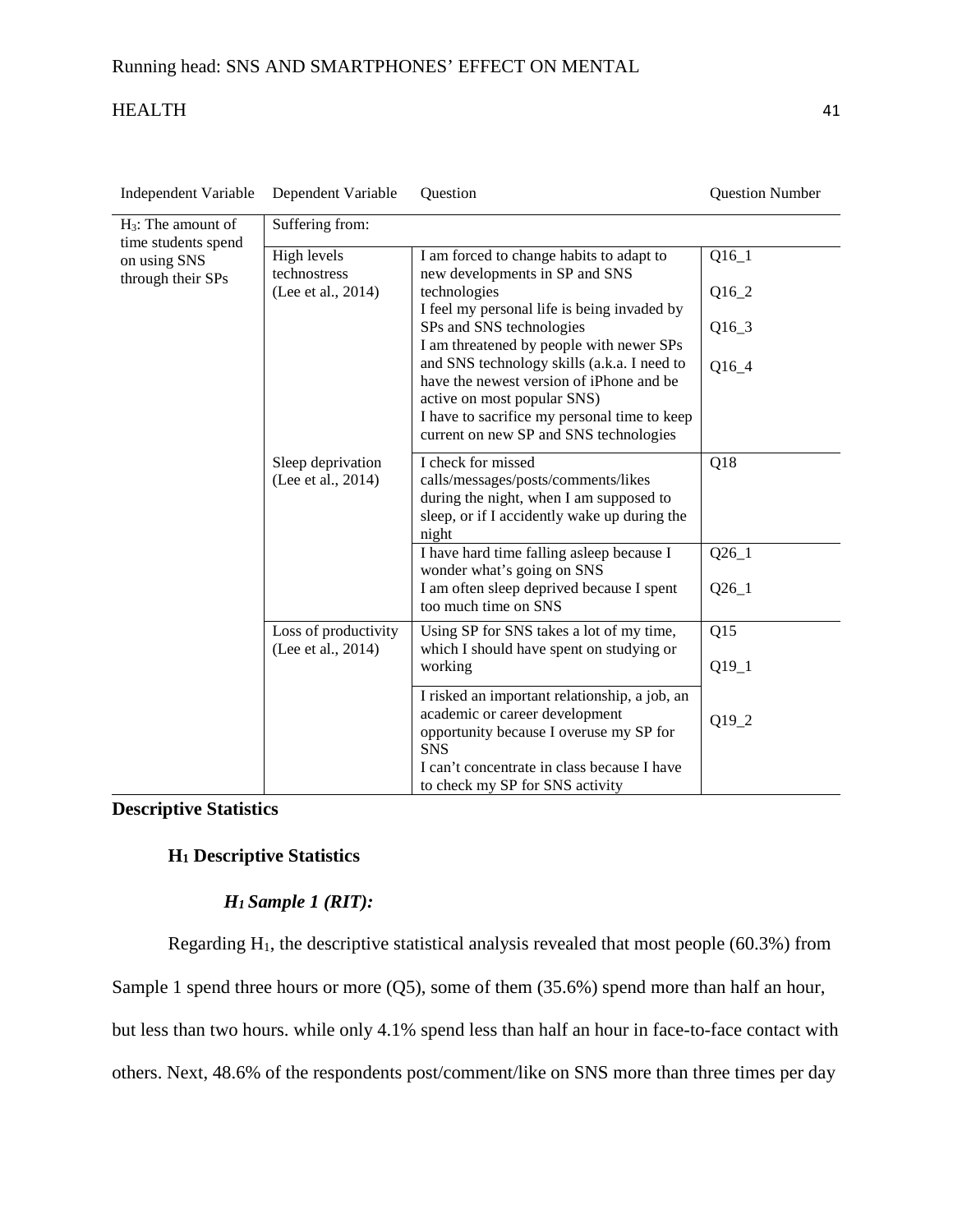(Q6), while only 38.4% of them gets more than three posts/likes/comments on SNS (Q7). This means that there are more of the respondents who are less active on SNS than there are those who are intensively active. In addition, only 26.4% of respondents ended an intimate relationship with someone over SNS (Q9), meaning that personal matters are still mostly (73.6%) resolved face-to-face. This finding was only more supported with Q10\_1, Q10\_2, and Q10\_5 where 78.1% make an effort to spend real time with friends, 78.1% solve problems face-to-face, and 68% think that it is easy to take things the wrong way over SNS. Moreover, 49.3% think that those who rely on SNS for communication are losing the ability to talk with others (Q10\_3) and 34% think that communication over SNS is generic and impersonal (Q10\_4). In addition, 74% of respondents prefer to keep in touch with others by talking in person, while only 19.2% use SNS for that purpose.

As expected, 69% of them prefer to let others know they are upset by talking in person (Q12), while the rest of the sample uses some other method (only 8.2% use SNS for that purpose). On the other side, only 5.5% think of their SNS' friends (such as Facebook friends) they have never met before as important as real friends (Q8\_1), 43% of the respondents think they rely too much on SNS to stay in touch with others (Q8\_2), 34.2% think that SNS improved their ability to communicate and solve problems with others (Q8\_3), 28.8% think that SNS made a positive impact on society (Q8\_5), 26% think that SNS make friendships stronger (Q8\_6), while only 21.9% unfriended someone on SNS instead of talking to him/her (Q8–4). There are 54.9% (Vs. 45.1%) of the respondents who do not feel emotionally and/or physically disconnected from the world/people if they have no SP (Q13) and 50.7% (Vs. 49.3%) feel out of touch if have not logged onto their SNS for a day (Q14).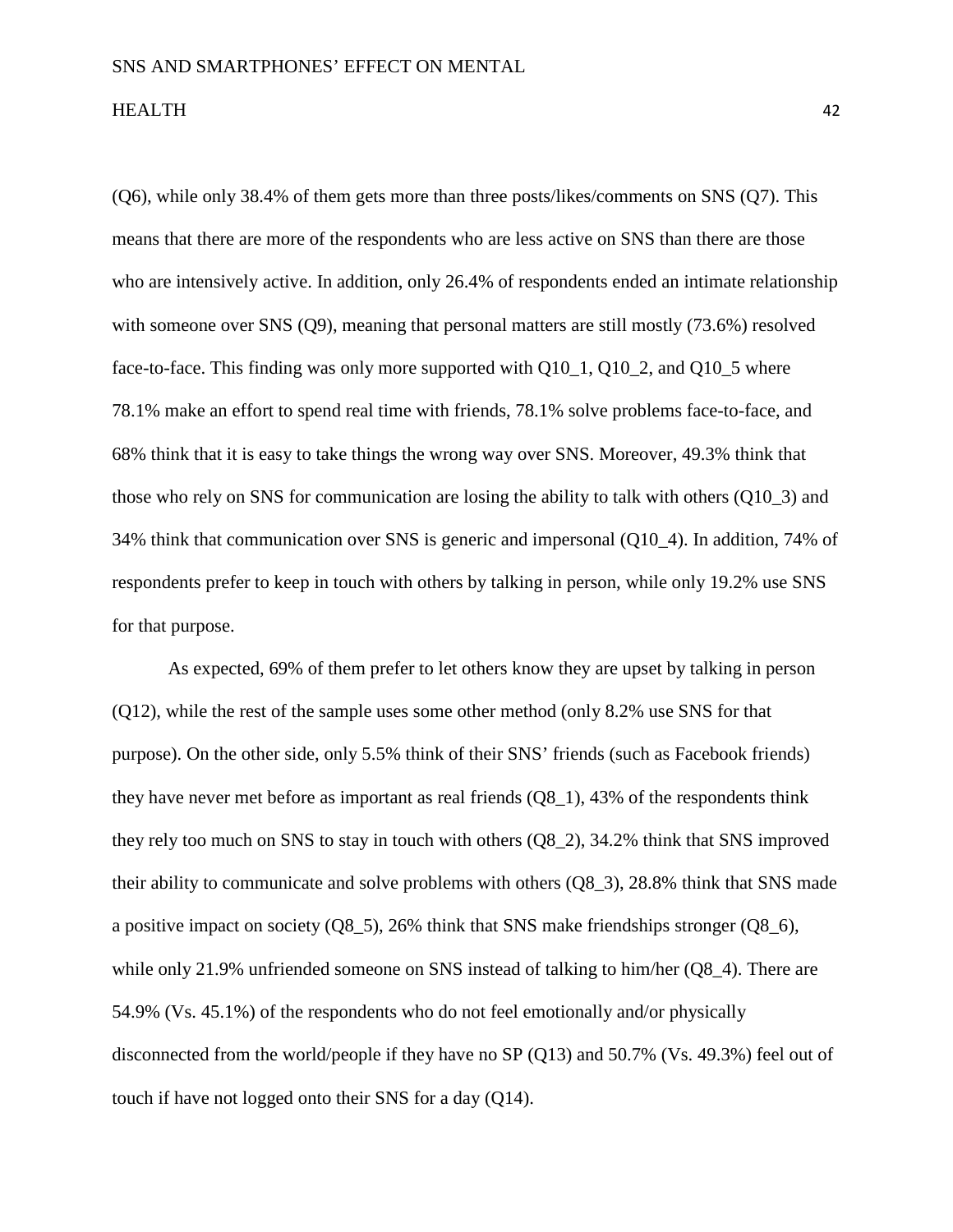## *H1 Sample 2 (VERN):*

In regards to  $H_1$ , the descriptive statistical analysis implies that most people (68.3%) from Sample 2 spend three hours or more (Q5), some of them (26.8%) spend more than half an hour, but less than two hours, while only 4.9% spend less than half an hour in face-to-face contact with others(Q5). Next, only 39% of respondents post/comment/like on SNS more than three times per day (Q6), while 68.3% of them gets more than three posts/likes/comments on SNS (Q7). This means that there are more of the respondents who are intensively active on SNS than there are those who are less active. In addition, only 22% of respondents ended an intimate relationship with someone over SNS (Q9), meaning that personal matters are still mostly (78%) resolved face-to-face. This finding was only more supported with Q10\_1, Q10\_2, 10\_3, and Q10\_5 (respectively), where 53.7% make an effort to spend real time with friends (10\_1), 58.5% solve problems face-to-face (10\_2), 70.7% think that those who rely on SNS for communication are losing the ability to talk with others (Q10–3), and 73.2% think that it is easy to take things the wrong way over SNS (Q10-5). In addition, 48.8% think that communication over SNS is generic and impersonal (Q10\_4).

From these results, it is only logical that 90.2% of respondents prefer to keep in touch with others by talking in person, while only 2.4% use SNS for that purpose (Q11). As expected, 43.9% of them prefer to let others know they are upset by talking in person or they even do not anyone to know about it (39%) (Q12), while the rest of the sample uses some other method (only 14.6% use SNS for that purpose). On the other side, only 7.3% think of their SNS' friends (such as Facebook friends) they have never met before as important as real friends (Q8\_1), 26.6% of the respondents think they rely too much on SNS to stay in touch with others (Q8\_2), 17.1%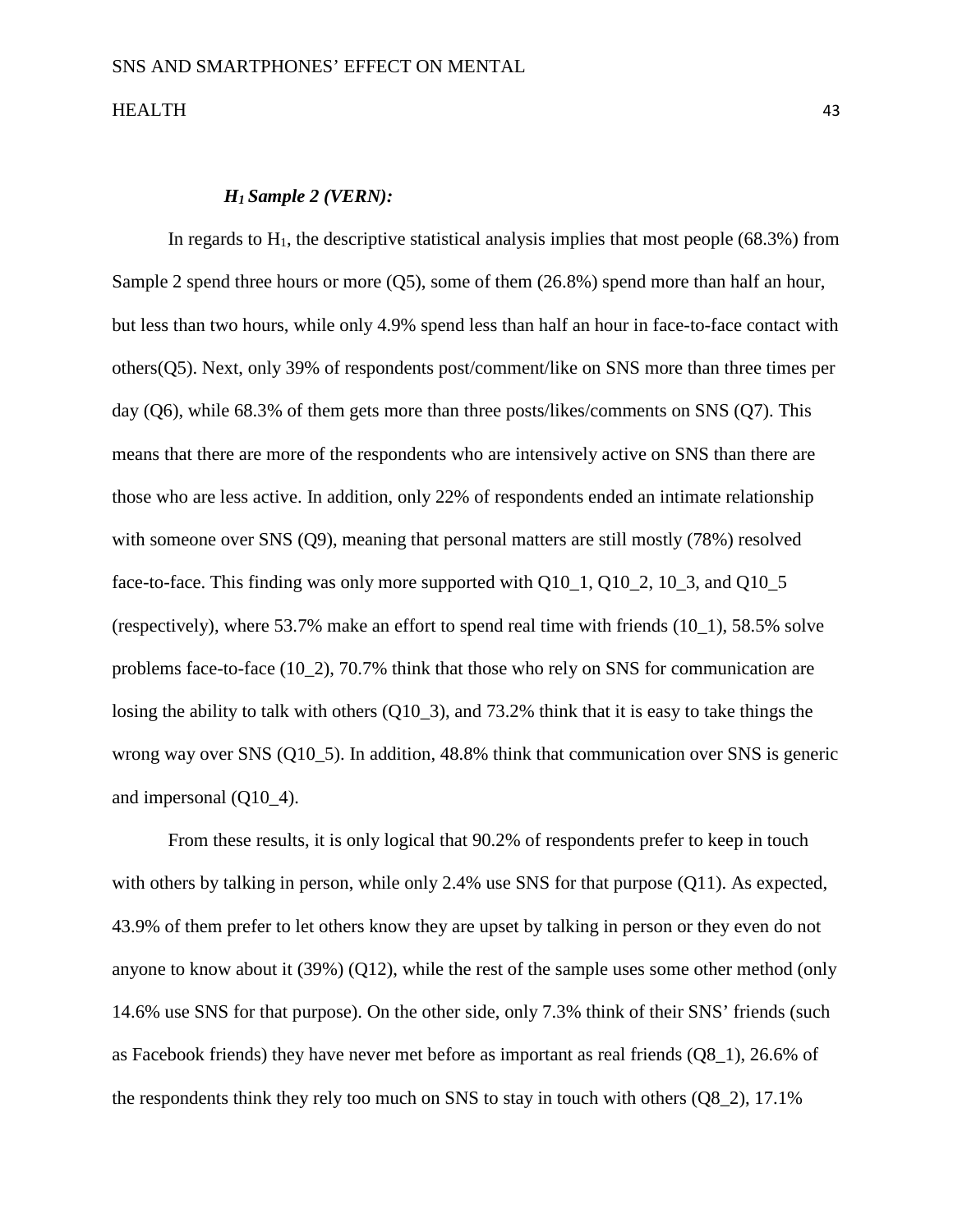think that SNS improved their ability to communicate and solve problems with others (Q8\_3),  $(17.1\%)$  think that SNS made a positive impact on society  $(Q8_5)$ , 12.2% think that SNS make friendships stronger (Q8\_6), while only 51.2% unfriended someone on SNS instead of talking to him/her (Q8–4). There are 63.4% (Vs. 36.6%) of the respondents who feel emotionally and/or physically disconnected from the world/people if they have no SP (Q13) and 57.5% (Vs. 42.5%) feel out of touch if have not logged onto their SNS for a day (Q14).

## *H1 Complete Sample:*

Relevant to  $H_1$ , the descriptive statistical analysis revealed that most students (63.2%) from Complete Sample spend three hours or more (Q5), some of them (22.5%) spend more than half an hour, but less than two hours, while only 4.4% spend less than half an hour in face-toface contact with others (Q5). Next, 45.1% of the respondents post/comment/like on SNS more than three times per day (Q6), while 49.6% of them gets more than three posts/likes/comments on SNS (Q7). This means that there are overall more of the respondents who are moderately active on SNS than there are those who are intensively active. In addition, only 24.8% of respondents ended an intimate relationship with someone over SNS (Q9), meaning that personal matters are still mostly (75.2%) resolved face-to-face. This finding was only more supported with Q10, 1, Q10, 2, 10, 3, and Q10, 5 (respectively), where 69.3% make an effort to spend real time with friends (10\_1), 71.1% solve problems face-to-face (10\_2), 57% think that those who rely on SNS for communication are losing the ability to talk with others (Q10\_3), and 70.2% think that it is easy to take things the wrong way over SNS (Q10\_5). In addition, 39.5% think that communication over SNS is generic and impersonal (Q10\_4).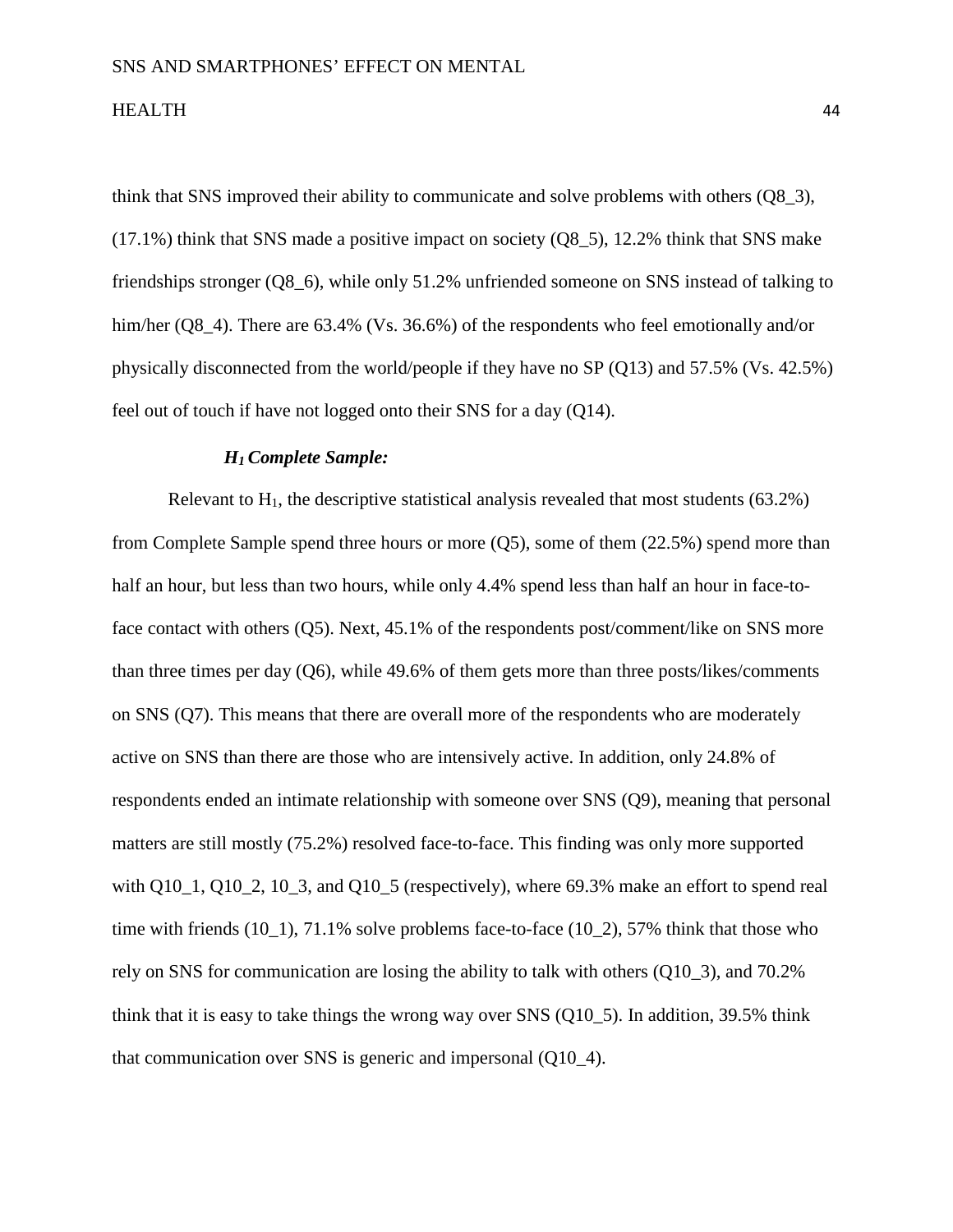From these results, it was expected that 79.8% of respondents prefer to keep in touch with others by talking in person, while only 5.4% use SNS for that purpose (Q11). In addition, 62.2% of them prefer to let others know they are upset by talking in person or they even do not anyone to know about it (19.8%) (Q12), while the rest of the sample uses some other method (only 5.3% use SNS for that purpose). On the other side, only 6.1% think of their SNS' friends (such as Facebook friends) they have never met before as important as real friends (Q8\_1), 41.2% of the respondents think they rely too much on SNS to stay in touch with others (Q8\_2), 28.1% think that SNS improved their ability to communicate and solve problems with others  $(Q8\,3)$ , 24.6% think that SNS made a positive impact on society  $(Q8\,5)$ , 21.1% think that SNS make friendships stronger (Q8\_6), while only 32.5% unfriended someone on SNS instead of talking to him/her (Q8\_4). Overall, 51.8% (Vs. 48.2%) of the respondents feel emotionally and/or physically disconnected from the world/people if they have no SP (Q13) and 46.8% (Vs. 53.2%) feel out of touch if have not logged onto their SNS for a day (Q14).

## **H2 Descriptive Statistics**

### *H2 Sample 1 (RIT):*

In regards to  $H_2$ , the descriptive statistical analysis implies that  $44.4\%$  of the respondents from Sample 1 are not sure if they can control the use of their SP for connecting to SNS, while 19.4% think it is hard for them to control it and 36.1% think they have control over it (Q17). During the night 45.8% of the respondents check their SPs for missed posts/comments/likes sometimes, while 15.3% always do it and 38.4 never do it (Q18). Only 32.4% of the respondents feel rejected if no one likes/comments their post on SNS (Q20), while 15.3% feel low selfesteem, depressed, or anxious when they see their friend received more likes/comments on SNS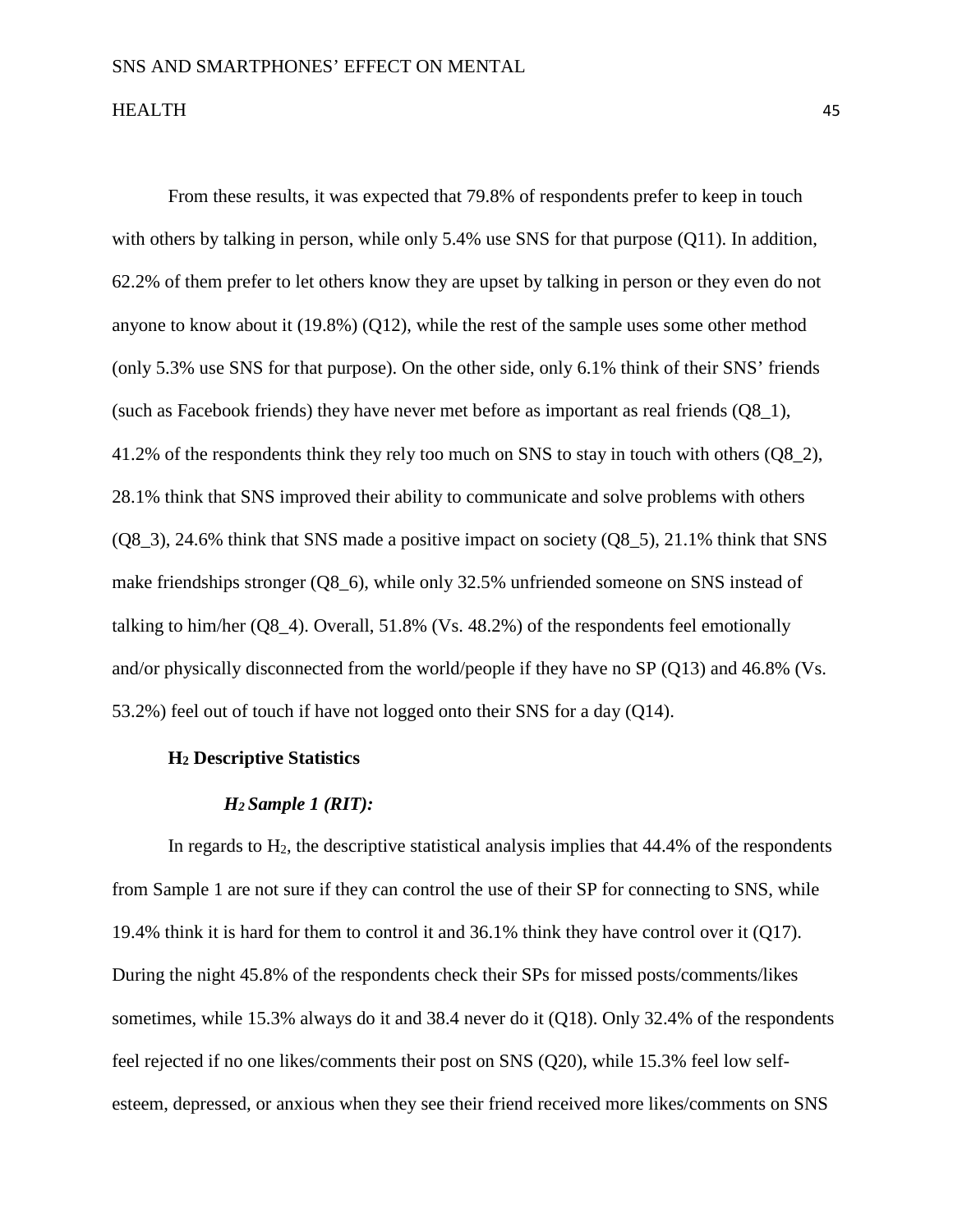than they did (Q21). Even 54.8% of the respondents try not to check their SP for SNS activity( $Q22_2$ ), but they fail, while 34.2% check their SPs for SNS even when talking and eating with others  $(Q22\ 3)$ . Yet, only 11% get angry if someone interrupts them while they use their SPs for SNS(Q22\_1).

In addition, 58.9% of the respondents keep their SPs on 24 h a day  $(Q23_1)$ , 34.2% think they hear their SP ringing/vibrating even when it is not (Q23\_2), others are complaining about them spending too much time on their SPs for SNS for 8.2% (Q23\_3), while 16.4% feel uneasy in places where mobile phone usage is prohibited (Q23\_4) and 24.7% feel as if they are with someone when they use their SP for SNS (Q23–5). When their SP has no minutes, battery charge, or is out of range,  $24.7\%$  feel anxious ( $Q24\;1$ ),  $8.2\%$  feel distressed ( $Q24\;2$ ),  $23.3\%$  feel agitated  $(Q24_3)$ , 5.5% feel afraid  $(Q24_4)$ , 16.4% feel disoriented  $(Q24_5)$ , while most of them (42.5%) feel normal (Q24\_6). Lastly, the following percentage of respondents experienced symptoms/emotions related to low quality of mental health when they were unable to use SNS for some reason: 1.4% tachycardia (Q25\_1), 1, 4% tremors (Q25\_2), 2.7% sweating (Q25\_3), 1.4% changes in respiration (Q25\_4), 2.7% depression (Q25\_5), 21.9% loneliness (Q25\_6), 5.5% rejection (Q25\_7), and 9.6% panic (Q25\_8).

## *H2 Sample 2 (VERN):*

Regarding  $H_2$ , the descriptive statistical analysis revealed that 32.5% of the respondents from Sample 2 are not sure if they can control the use of their SP for connecting to SNS, while 20% think it is hard for them to control it and 40% think they have control over it (Q17). During the night 45% of the respondents check their SPs for missed posts/comments/likes sometimes, while 22.5% do it always and 32.5 never do it (Q18). Only 23.1% of the respondents feel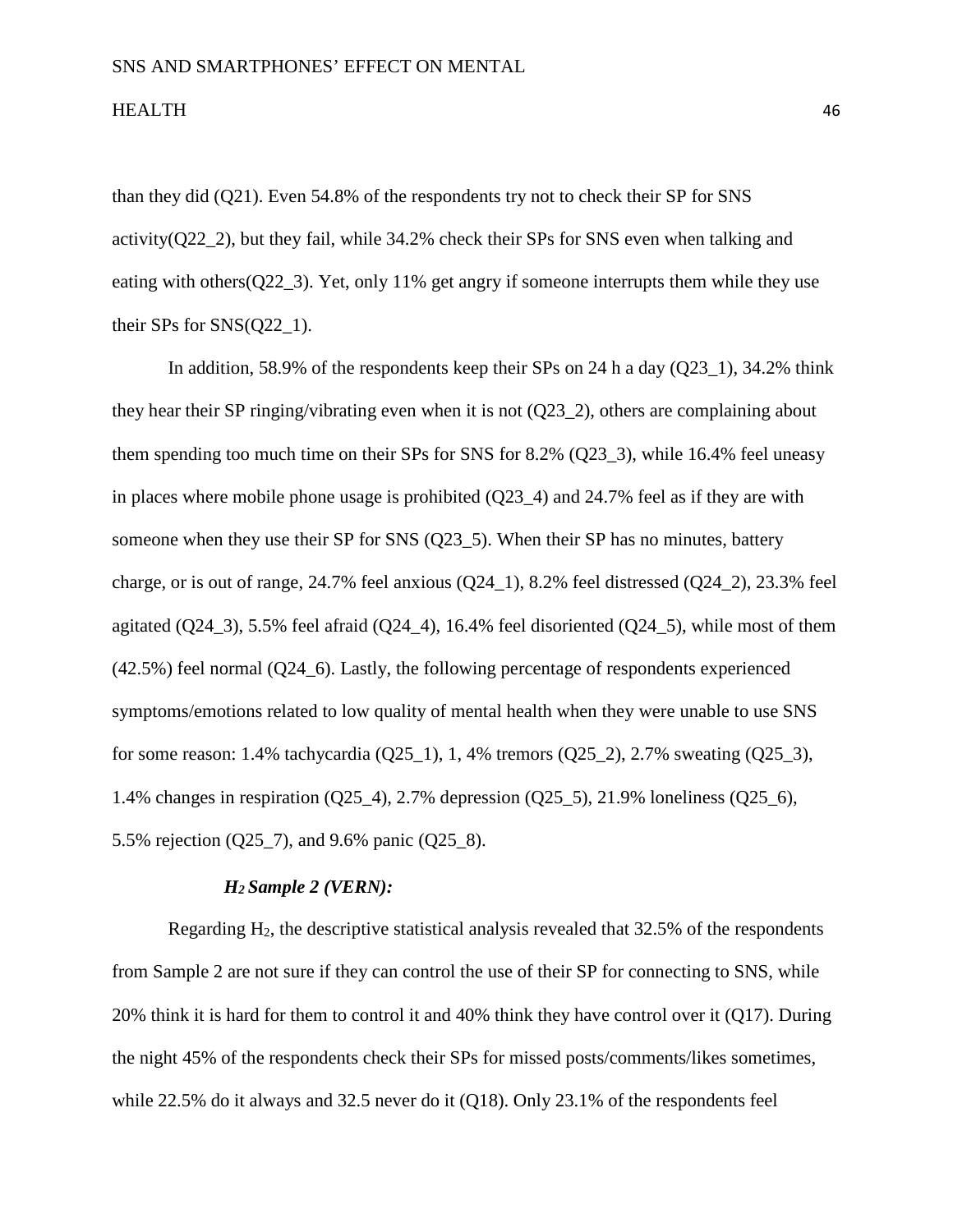rejected if no one likes/comments their post on SNS (Q20), while 5.1% feel low self-esteem, depressed, or anxious when they see their friend received more likes/comments on SNS than they did (Q21). However, 31.7% of the respondents try not to check their SP for SNS activity (Q22\_2) but they fail, while 53.7% check their SPs for SNS even when talking and eating with others  $(Q22_3)$ .

In Sample 2 no one gets angry if someone interrupts them while they use their SPs for SNS (Q22\_1). On the other hand, 65.9% of the respondents keep their SPs on 24 h a day (Q23\_1), 36.6% think they hear their SP ringing/vibrating even when it is not (Q23\_2), for 14.6% others are complaining about them spending too much time on their SPs for SNS (Q23\_3), while 12.2% feel uneasy in places where mobile phone usage is prohibited (Q23\_4) and 0% feel as if they are with someone when they use their SP for SNS (Q23\_5). When their SP has no minutes, battery charge, or is out of range, 17.1% feel anxious (Q24, 1), 4.9% feel distressed (Q24–2), 26.8% feel agitated (Q24–3), 2.4% feel afraid (Q24–4), 14.5% feel disoriented (Q24\_5), while most of them  $(61\%)$  feel normal (Q24\_6). Lastly, the following percentage of respondents experienced symptoms/emotions related to low quality of mental health when they were unable to use SNS for some reason: 14.6% tachycardia (Q25\_1), 9.8% tremors (Q25–2), 2.4% sweating (Q25–3), 4.9% changes in respiration (Q25–4), 7.3% depression (Q25–5), 17.1% loneliness (Q25–6), 7.3% rejection (Q25–7), and 14.6% panic  $(Q258)$ .

### *H2 Complete Sample:*

Relevant to  $H_2$ , the descriptive statistical analysis revealed that  $40.2\%$  of the respondents from Complete Sample are not sure if they can control the use of their SP for connecting to SNS,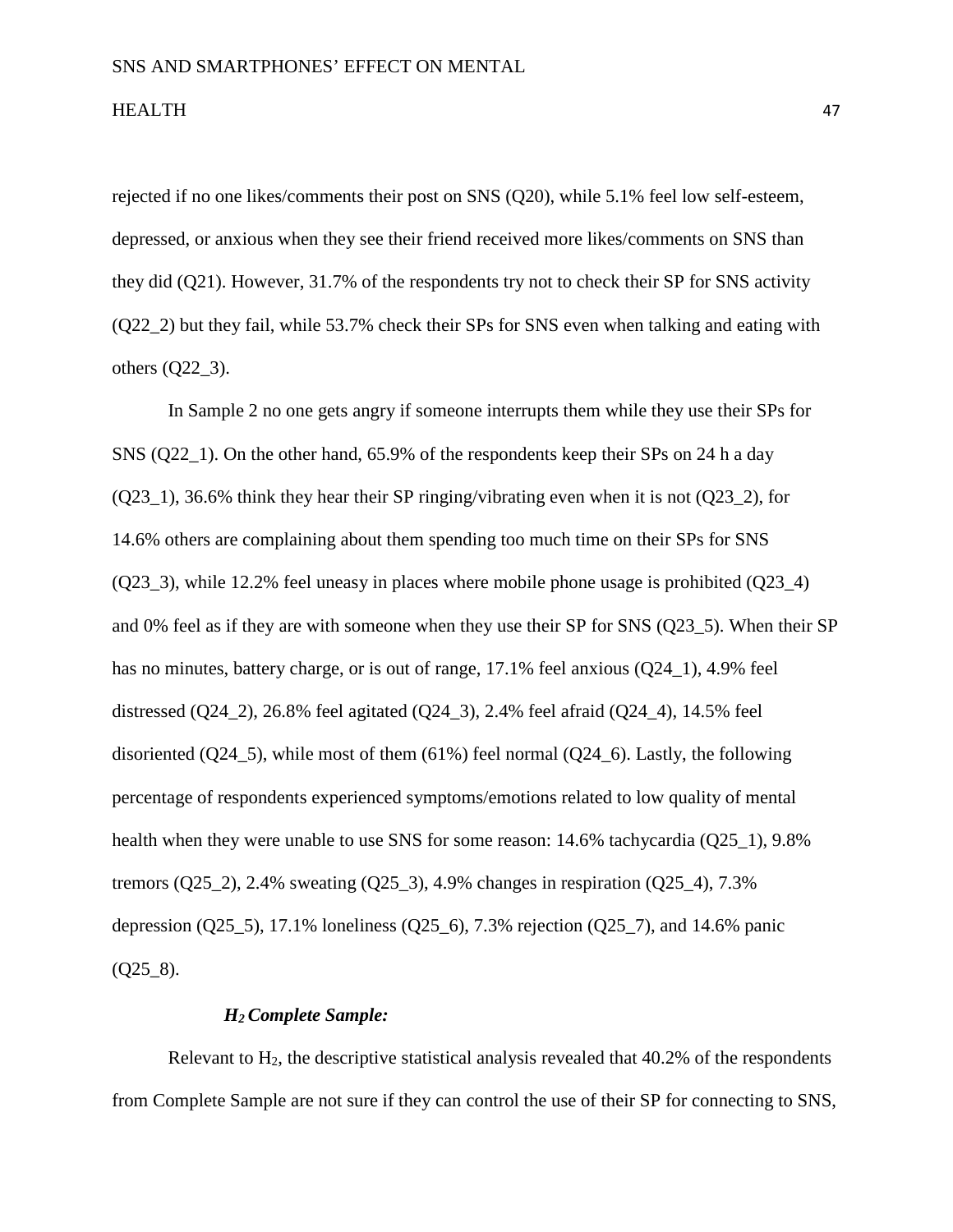while 19.6% think it is hard for them to control it and 40.2% think they have control over it (Q17). During the night 45.5% of the respondents check their SPs for missed posts/comments/likes sometimes, while 17.9% always do it and 36.6% never do it (Q18). Only 29.1% of the respondents feel rejected if no one likes/comments their post on SNS (Q20), while 11.7% feel low self-esteem, depressed, or anxious when they see their friend received more likes/comments on SNS than they did (Q21). However, 46.5% of the respondents try not to check their SP for SNS activity (Q22\_2) but they fail, while 41.2% check their SPs for SNS even when talking and eating with others (Q22–3). Overall, there are only 7% of the respondents who feel angry if someone interrupts them while they use their SPs for SNS (Q22\_1).

Besides, 61.4% of the respondents keep their SPs on 24 h a day (Q23\_1), 35.1% think they hear their SP ringing/vibrating even when it is not (Q23\_2), others are complaining about them spending too much time on their SPs for SNS for 10.5% (Q23\_3), while 14.9% feel uneasy in places where mobile phone usage is prohibited (Q23\_4) and 15.8% feel as if they are with someone when they use their SP for SNS (Q23–5). When their SP has no minutes, battery charge, or is out of range, 21.9% feel anxious (Q24\_1), 7% feel distressed (Q24\_2), 26.8% feel agitated  $(Q24_3)$ , 4.4% feel afraid  $(Q24_4)$ , 15.8% feel disoriented  $(Q24_5)$ , while most of them (49.1%) feel normal (Q24\_6). Lastly, the following percentage of respondents experienced symptoms/emotions related to low quality of mental health when they were unable to use SNS for some reason: 6.1% tachycardia (Q25\_1), 4.4% tremors (Q25\_2), 2.6% sweating (Q25\_3), 2.6% changes in respiration (Q25\_4), 4.4% depression (Q25\_5), 20.2% loneliness (Q25\_6), 6.1% rejection (Q25\_7), and 14.4% panic (Q25\_8).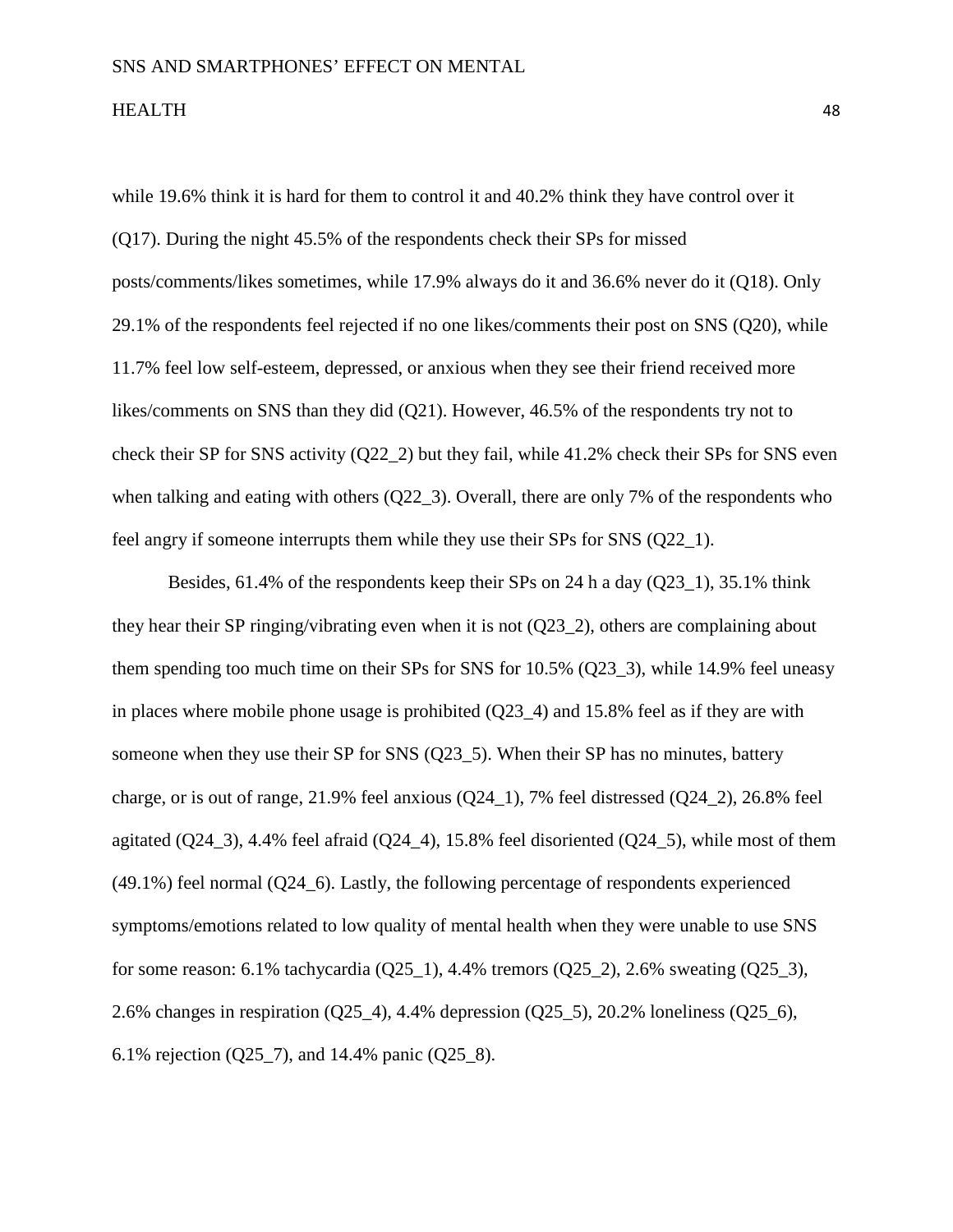## **H3 Descriptive Statistics**

### *H3 Sample 1 (RIT):*

Regarding H3, the descriptive statistical analysis implies that in Sample 1, 15.1% of the respondents feel forced to change habits to adapt to developments in SPs and SNS (Q16\_1), 56.2% feel as if their lives are being invaded by SPs and SNS technologies (Q16\_2), 5.5% feel threatened by people with newer SPs and SNS technology (Q16\_3), and 9.6% feel they need to sacrifice their personal time to keep current with new SP and SNS technologies (Q16–4). On the other hand, 12.3% have hard time falling asleep because they wonder what is happening on SNS (Q26\_1), 31.5% are often sleep-deprived because they check what is happening on SNS during the night (Q26\_2), while 15.3% check their SPs do it always and 45.8% do it sometimes (Q18). Moreover, 58.3% of the respondents think that using SP for SNS takes a lot of their time, which they should rather spend studying or working (Q15). Lastly, 4.1% risked a job, an academic opportunity, or a career opportunity because of overusing their SP for SNS (Q19\_1), while 35.6% of them cannot concentrate on class because they have to check their SPs for SNS activity  $(Q19_2)$ .

## *H3 Sample 2 (VERN):*

In regards to  $H_3$ , the descriptive statistical analysis revealed that in Sample 2, 9.8% of the respondents feel forced to change habits to adapt to developments in SPs and SNS (Q16\_1), 46.3% feel as if their lives are being invaded by SPs and SNS technologies (Q16\_2), 2.4% feel threatened by people with newer SP and SNS technology (Q16\_3), and 17.1% feel they need to sacrifice their personal time to keep current with new SP and SNS technologies (Q16\_4). On the other hand, 2.4% have hard time falling asleep because they wonder what is happening on SNS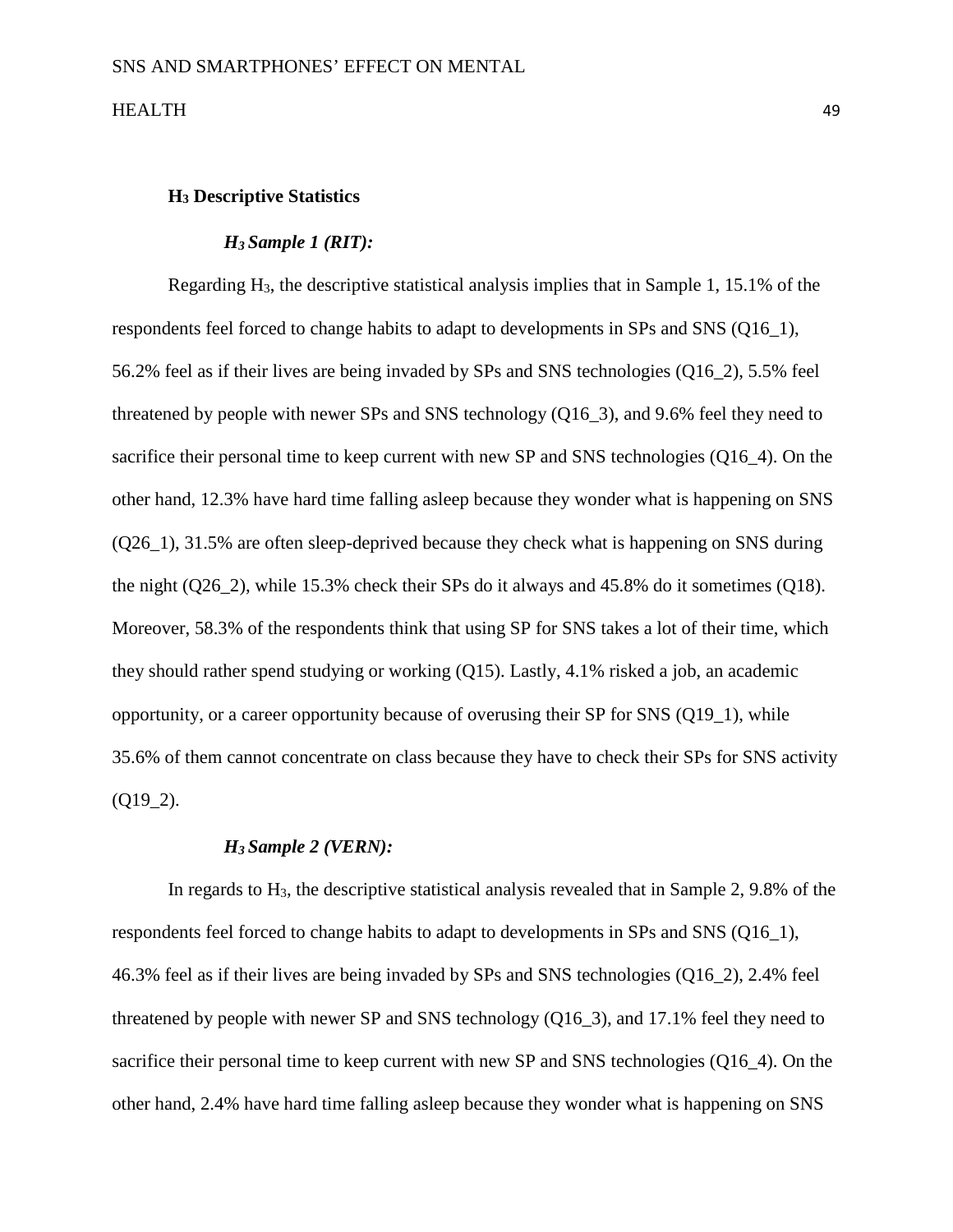(Q26\_1), 46.3% are often sleep-deprived because they check what is happening on SNS during the night (Q26\_2), while 22.5% check their SPs do it always and 45% do it sometimes (Q18). Moreover, 55% of the respondents think that using SP for SNS takes a lot of their time, which they should rather spend studying or working (Q15). Lastly, 9.8% risked a job, an academic opportunity, or a career opportunity because of overusing their SP for SNS (Q19\_1), while 41.5% of them cannot concentrate on class because they have to check their SPs for SNS activity  $(Q19_2)$ .

## *H3 Complete Sample:*

Relevant to  $H_3$ , the descriptive statistical analysis implies that in the Complete Sample, 13.2% of the respondents feel forced to change habits to adapt to developments in SPs and SNS  $(Q16\;1)$ , 52.6% feel as if their lives are being invaded by SPs and SNS technologies  $(Q16\;2)$ , 4.4% feel threatened by people with newer SP and SNS technology (Q16\_3), and 12.3% feel they need to sacrifice their personal time to keep current with new SP and SNS technologies (Q16\_4). On the other hand, 8.8% have hard time falling asleep because they wonder what is happening on SNS (Q26\_1), 36.8% are often sleep-deprived because they check what is happening on SNS during the night (Q26-2), while 17.9% check their SPs do it always and 45.5% do it sometimes (Q18). Moreover, 57.1% of the respondents think that using SP for SNS takes a lot of their time, which they should rather spend studying or working (Q15). Lastly, only 6.1% risked a job, an academic opportunity, or a career opportunity because of overusing their SP for SNS (Q19\_1), while even 37.7% of them cannot concentrate on class because they have to check their SPs for SNS activity (Q19\_2).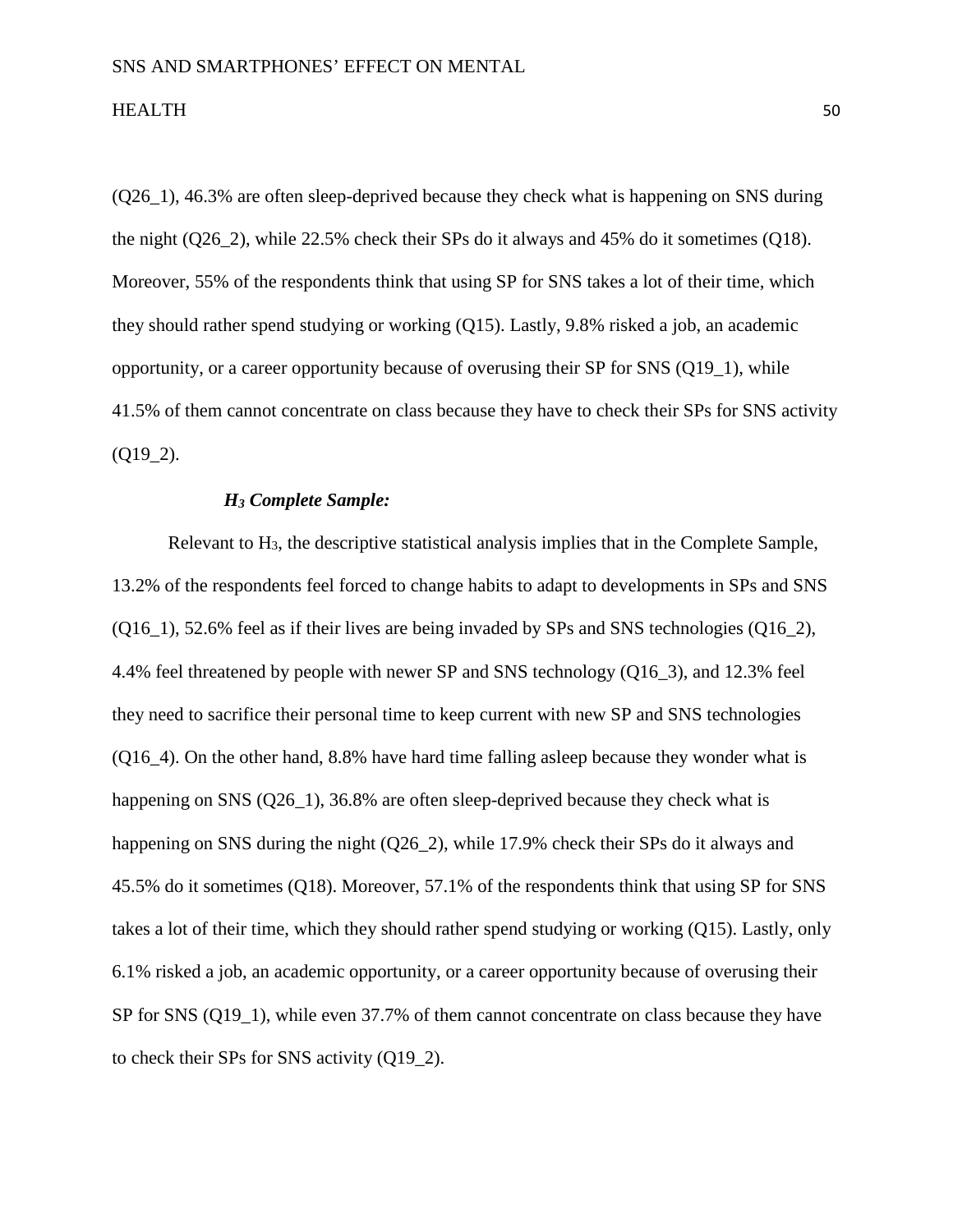## **Analysis of Variance – One-Way ANOVA**

## **H1 One-Way ANOVA Test Results**

The frequency results from descriptive statistics suggest that the respondents from each sample individually and from the complete sample prefer real-life social interaction over virtual social interaction. Since, 60.3% of the respondents from Sample 1 (RIT), 68.3% from Sample 2 (VERN), and 63.2% from Complete Sample spend three hours or more in face-to-face contact with others. Also, 73.6% of the respondents from Sample 1 (RIT), 78% from Sample 2 (VERN), and 75.2% from Complete Sample never ended an intimate relationship with someone over SNS. Moreover, 74% of respondents from Sample 1 (RIT), 43.9% from Sample 2 (VERN), and 62.2% from Complete Sample prefer to keep in touch with others by talking in person. Thus, it is only logical that the  $H_1$  should be rejected. However,  $H_1$  proposes that those who spend more time connecting to SNS through SPs are more likely to prefer virtual social interaction over real-life social interaction. Thus, what we would like to see next is if there are certain differences in regards to preferring virtual or real-life social interaction between those who spend little or no time (Group 1), those who spend moderate amount of time (Group 2), and those who spend an excessive amount of time per day connecting to SNS through their SPs (Group 3). For that purpose, a series of one-way ANOVA tests (Table 2, Table 3, and Table 4) against each relevant question between all three groups (1, 2, and 3) were performed, as well as individually between Group 1 and Group 2, Group 2 and Group 3, and Group 1 and Group 3.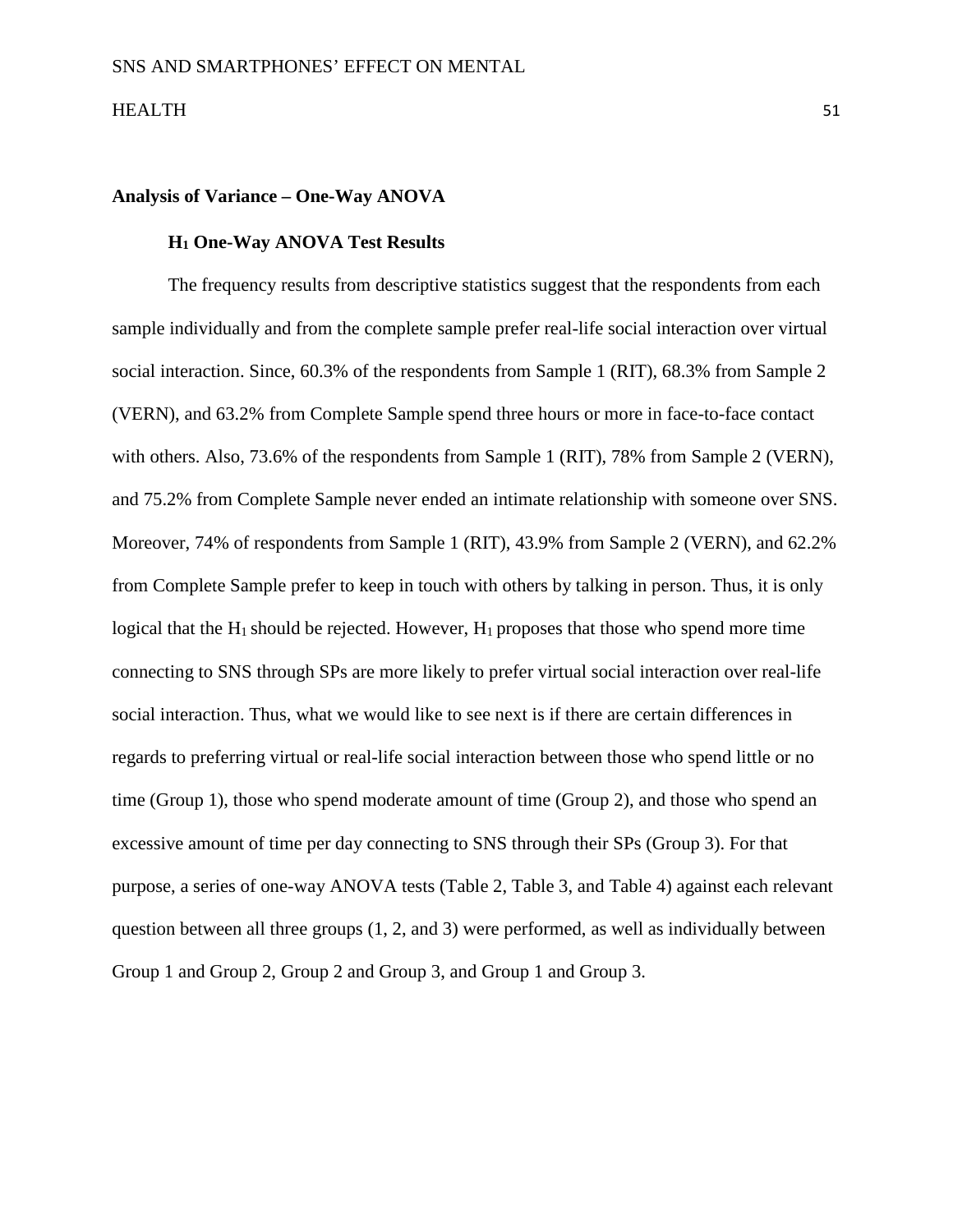# Table 2.

### *H1 One-Way ANOVA Test Results for Testing Sample 1 (RIT)*

| Groups                                                                    | All Groups     |          |           | Group1 Vs. Group2 |         | Group2 Vs. Group3 | Group1 Vs. Group3 |          |  |
|---------------------------------------------------------------------------|----------------|----------|-----------|-------------------|---------|-------------------|-------------------|----------|--|
| Construct/Variable                                                        | $\overline{F}$ | p        | ${\bf F}$ | p                 | $\rm F$ | p                 | $\mathbf F$       | p        |  |
| Q5 Average amount of<br>leisure/social time per day<br>spent face-to-face | 3.13           | 0.055    | 4.07      | 0.187             | 0.81    | 0.373             | 1.22              | 0.277    |  |
| Q6 Posts/likes/comments<br>more than 3 times per day                      | 4.58           | $0.014*$ | 0.41      | 0.527             | 6.93    | $0.011*$          | 5.50              | $0.025*$ |  |
| Q7 Receives more than 3<br>likes/comments per day                         | 0.64           | 0.528    | 0.10      | 0.748             | 1.89    | 0.174             | 0.28              | 0.600    |  |
| Q8 Prefers virtual friends<br>and relationships over<br>real              | 7.05           | $0.007*$ | 0.18      | 0.678             | 15.75   | $0.003*$          | 12.37             | $0.006*$ |  |
| Q9 Ended an intimate<br>relationship by sending a<br>message on SNS       | 0.98           | 0.379    | 0.41      | 0.527             | 1.04    | 0.311             | 1.43              | 0.240    |  |
| Q10 Prefers real<br>friendships over virtual                              | 16.05          | $0.000*$ | 31.10     | $0.001*$          | 2.80    | 0.133             | 23.66             | $0.001*$ |  |
| Q11 SNS Vs. Real<br>Contact to keep in touch<br>with others               | 2.97           | 0.058    | 2.22      | 0.143             | 5.43    | $0.023*$          | 0.02              | 0.901    |  |
| Q12 SNS Vs. Real<br>Contact to let others<br>know they are upset          | 1.66           | 0.196    | 2.34      | 0.134             | 0.38    | 0.542             | 3.58              | 0.067    |  |
| Q13 Feel Disconnected or<br>not when without SP                           | 3.14           | $0.049*$ | 0.29      | 0.589             | 4.69    | $0.034*$          | 3.63              | 0.066    |  |
| Q14 Feel out of touch or<br>not if not logged onto my<br>SNS for a day    | 9.01           | $0.000*$ | 5.33      | $0.026*$          | 6.64    | $0.012*$          | 19.86             | $0.000*$ |  |

 $* p < 0.05$ 

Five dependent variables were significantly affected by independent variable. First, there was a significant effect of *amount of time the students spent on connecting to SNS through their SPs* on *posting more than three likes/comments per day* at the p<.05 level for the three conditions  $[F (2, 69) = 4.58, p = 0.014]$  (Q6). The source of this difference was found between Group 2 and Group 3 [F (1, 62) = 6.93, p = 0.011] as well as between Group 1 and Group 3 [F (1, 35) = 5.50,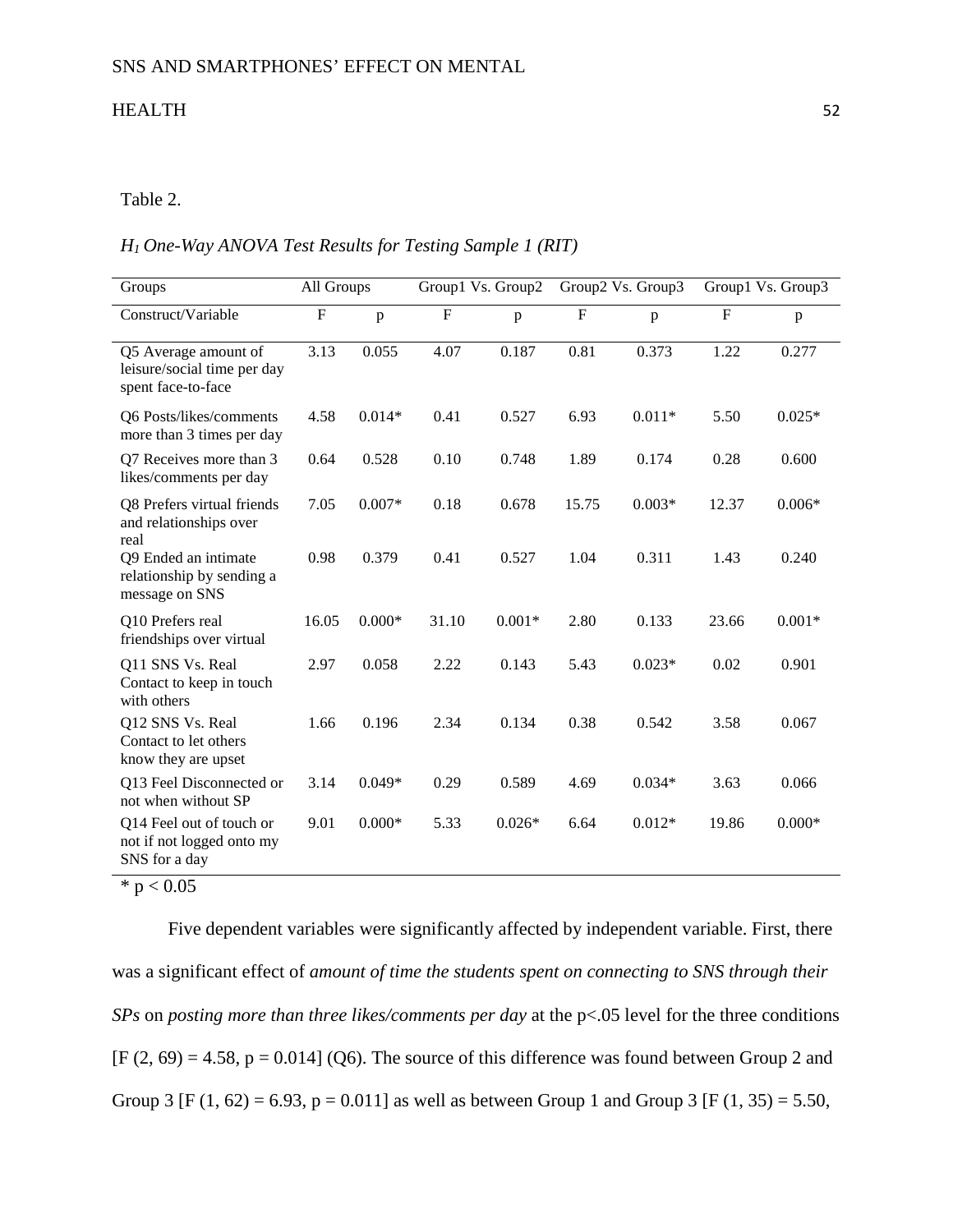p = 0.025]. Second, there was a significant effect of *amount of time the students spent on connecting to SNS through their SPs* on *preferring virtual social interaction over real-life social interaction* at the p<.05 level for the three conditions  $[F (2, 15) = 7.05, p = 0.007]$  (Q8). The source of this difference was found between Group 2 and Group 3 [F  $(1, 10) = 15.75$ , p = 0.003] as well as between Group 1 and Group 3 [F  $(1, 3) = 12.37$ , p = 0.006].

Third, there was a significant effect of *amount of time the students spent on connecting to SNS through their SPs* on *preferring real-life social interaction over virtual* at the p<.05 level for the three conditions  $[F (2, 69) = 2.97, p = 0.0004]$  (Q10). The source of this difference was found between Group 1 and Group 2 [F  $(1, 8) = 31.10$ , p = 0.001] as well as between Group 1 and Group 3  $[F(1, 8) = 23.66, p = 0.001]$ . Then, there was a significant effect of *amount of time the students spent on connecting to SNS through their SPs* on *feeling disconnected from the world/people when without SP* at the p<.05 level for the three conditions [F (2, 68) = 3.14, p = 0.049] (Q13). The source of this difference was found between Group 2 and Group 3 [F (1, 61) = 4.69, p = 0.034]. Finally, there was a significant effect of *amount of time the students spent on connecting to SNS through their SPs* on *feeling out of touch if respondent does not log onto SNS for a day* at the p<.05 level for the three conditions  $[F (2, 68) = 9.01, p = 0.0003]$  (Q14). The source of this difference was found between Group 1 and Group 2 [F (1, 40) = 5.33 p = 0.026] as well as between Group 2 and Group  $3[F(1, 61) = 6.64, p = 0.012]$  and between Group 1 and Group 3 [F  $(1, 35) = 19.86$ , p = 0.00008].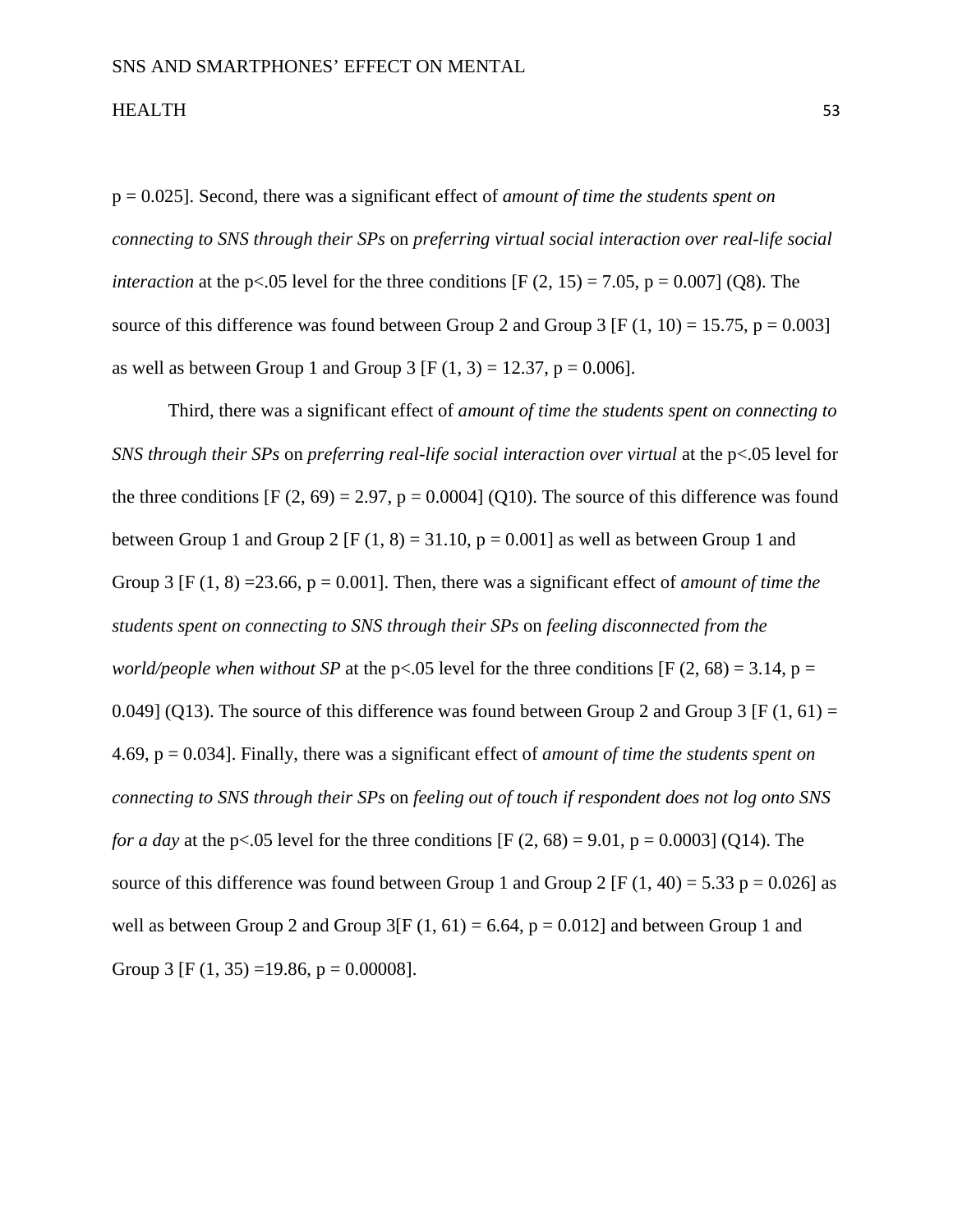## Table 3.

## *H1 One-Way ANOVA Test Results for Testing Sample 2 (VERN)*

| Groups                                                                    | All Groups  |          | Group1 Vs.       |              | Group2 Vs.  |              | Group1 Vs. Group3 |          |
|---------------------------------------------------------------------------|-------------|----------|------------------|--------------|-------------|--------------|-------------------|----------|
|                                                                           |             |          | Group2           | Group3       |             |              |                   |          |
| Construct/Variable                                                        | $\mathbf F$ | p        | $\mathbf F$      | p            | $\mathbf F$ | $\mathbf{p}$ | $\overline{F}$    | p        |
| Q5 Average amount of<br>leisure/social time per day<br>spent face-to-face | 1.12        | 0.337    | 0.68             | 0.416        | 1.34        | 0.255        | 1.01              | 0.327    |
| Q6 Posts/likes/comments<br>more than 3 times per day                      | 2.24        | 0.120    | 0.69             | 0.416        | 2.95        | 0.094        | 2.22              | 0.152    |
| Q7 Receives more than 3<br>likes/comments per day                         | 2.83        | 0.116    | 4.68             | 0.044        | 0.02        | 0.884        | 4.24              | 0.053    |
| Q8 Prefers virtual friends<br>and relationships over real                 | 2.36        | 0.129    | 0.91             | 0.363        | 0.89        | 0.368        | 12.66             | $0.005*$ |
| Q9 Ended an intimate<br>relationship by sending a<br>message on SNS       | 3.96        | $0.028*$ | 0.11             | 0.749        | 7.04        | $0.012*$     | 1.21              | 0.284    |
| Q10 Prefers real friendships<br>over virtual                              | 19.04       | $0.000*$ | 47.35            | $0.000*$     | 1.72        | 0.226        | 19.03             | $0.002*$ |
| Q11 SNS Vs. Real Contact<br>to keep in touch with others                  | 1.65        | 0.207    | 0.23             | 0.641        | 3.18        | 0.083        | 0.10              | 0.755    |
| Q12 SNS Vs. Real Contact<br>to let others know they are<br>upset          | 0.28        | 0.755    | 0.25             | 0.622        | 0.47        | 0.499        | 0.04              | 0.847    |
| Q13 Feel Disconnected or<br>not when without SP                           | 1.32        | 0.279    | $\boldsymbol{0}$ | $\mathbf{1}$ | 2.58        | 0.117        | 0.53              | 0.473    |
| Q14 Feel out of touch or not<br>if not logged onto my SNS<br>for a day    | 1.99        | 0.150    | 0,9              | 0.355        | 2.26        | 0.141        | 2.49              | 0.131    |

 $*$  p  $< 0.05$ 

Two dependent variables were significantly affected by independent variable. There was a significant effect of *amount of time the students spent on connecting to SNS through their SPs* on *ending an intimate relationship with someone by sending a message on SNS* at the p<.05 level for the three conditions  $[F (2, 37) = 3.96, p = 0.028]$  (Q9). This difference was found between Group 2 and Group 3 [F (1, 36) = 7.04, p = 0.012]. In addition, there was a significant effect of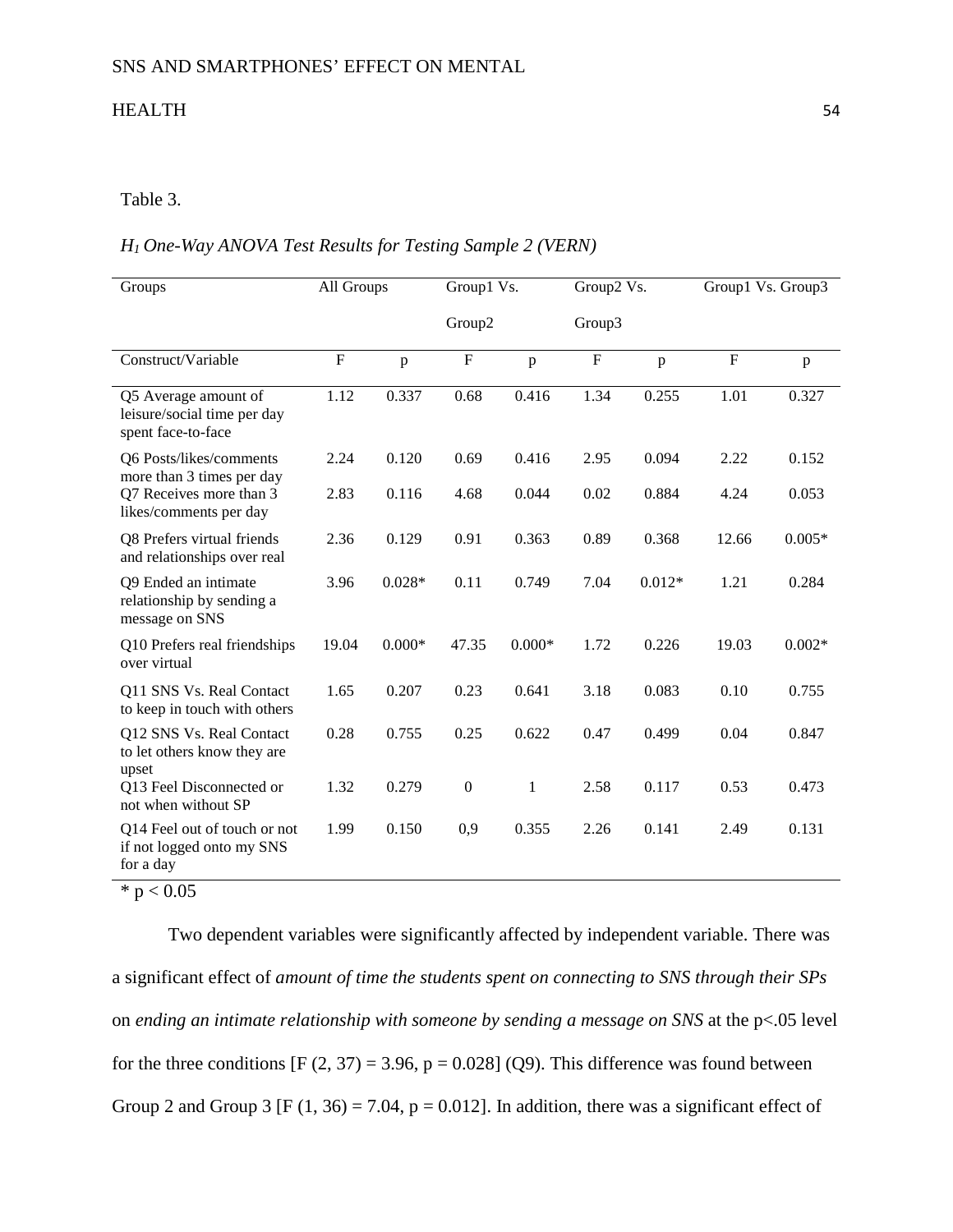*amount of time the students spent on connecting to SNS through their SPs* on *preferring real-life social interaction over virtual* at the p<.05 level for the three conditions [F (2, 12) = 19.04, p = 0.0001] (Q10). The source of this difference was found between Group 1 and Group 2 [F (1, 8) = 47.35,  $p = 0.0001$  as well as between Group 1 and Group 3 [F (1, 8) = 19.03,  $p = 0.002$ ].

Table 4.

## *H1 One-Way ANOVA Test Results for Testing Complete Sample*

| Groups                                                                    | All Groups |          | Group1 Vs. Group2 |              | Group2 Vs.                |          | Group1 Vs. Group3         |          |
|---------------------------------------------------------------------------|------------|----------|-------------------|--------------|---------------------------|----------|---------------------------|----------|
|                                                                           |            |          |                   |              | Group3                    |          |                           |          |
| Construct/Variable                                                        | ${\bf F}$  | p        | ${\bf F}$         | $\mathbf{p}$ | $\boldsymbol{\mathrm{F}}$ | p        | $\boldsymbol{\mathrm{F}}$ | p        |
| Q5 Average amount of<br>leisure/social time per<br>day spent face-to-face | 1.55       | 0.218    | 2.51              | 0.118        | 2.06                      | 0.155    | 0.28                      | 0.599    |
| Q6<br>Posts/likes/comments<br>more than 3 times per<br>day                | 6.36       | $0.002*$ | 0.74              | 0.392        | 9.39                      | $0.003*$ | 6.82                      | $0.011*$ |
| Q7 Receives more than<br>3 likes/comments per<br>day                      | 1.52       | 0.224    | 0.79              | 0.379        | 1.42                      | 0.235    | 2.47                      | 0.121    |
| Q8 Prefers virtual<br>friends and relationships<br>over real              | 8.94       | $0.003*$ | 13.06             | $0.005*$     | 0.64                      | 0.442    | 20.57                     | $0.001*$ |
| Q9 Ended an intimate<br>relationship by sending<br>a message on SNS       | 3.42       | $0.036*$ | 0.29              | 0.587        | 5.27                      | $0.024*$ | 2.75                      | 0.103    |
| Q10 Prefers real<br>friendships over virtual                              | 36.38      | $0.000*$ | 67.18             | $0.000*$     | 4.03                      | 0.079    | 66.74                     | $0.000*$ |
| Q11 SNS Vs. Real<br>Contact to keep in touch<br>with others               | 4.12       | $0.019*$ | 3.05              | 0.086        | 7.34                      | $0.008*$ | 0.01                      | 0.935    |
| Q12 SNS Vs. Real<br>Contact to let others<br>know they are upset          | 1.65       | 0.197    | 1.46              | 0.232        | 1.01                      | 0.317    | 2.92                      | 0.093    |
| Q13 Feel Disconnected<br>or not when without SP                           | 4.97       | $0.009*$ | 0.37              | 0.545        | 7.79                      | $0.006*$ | 5.13                      | 0.027    |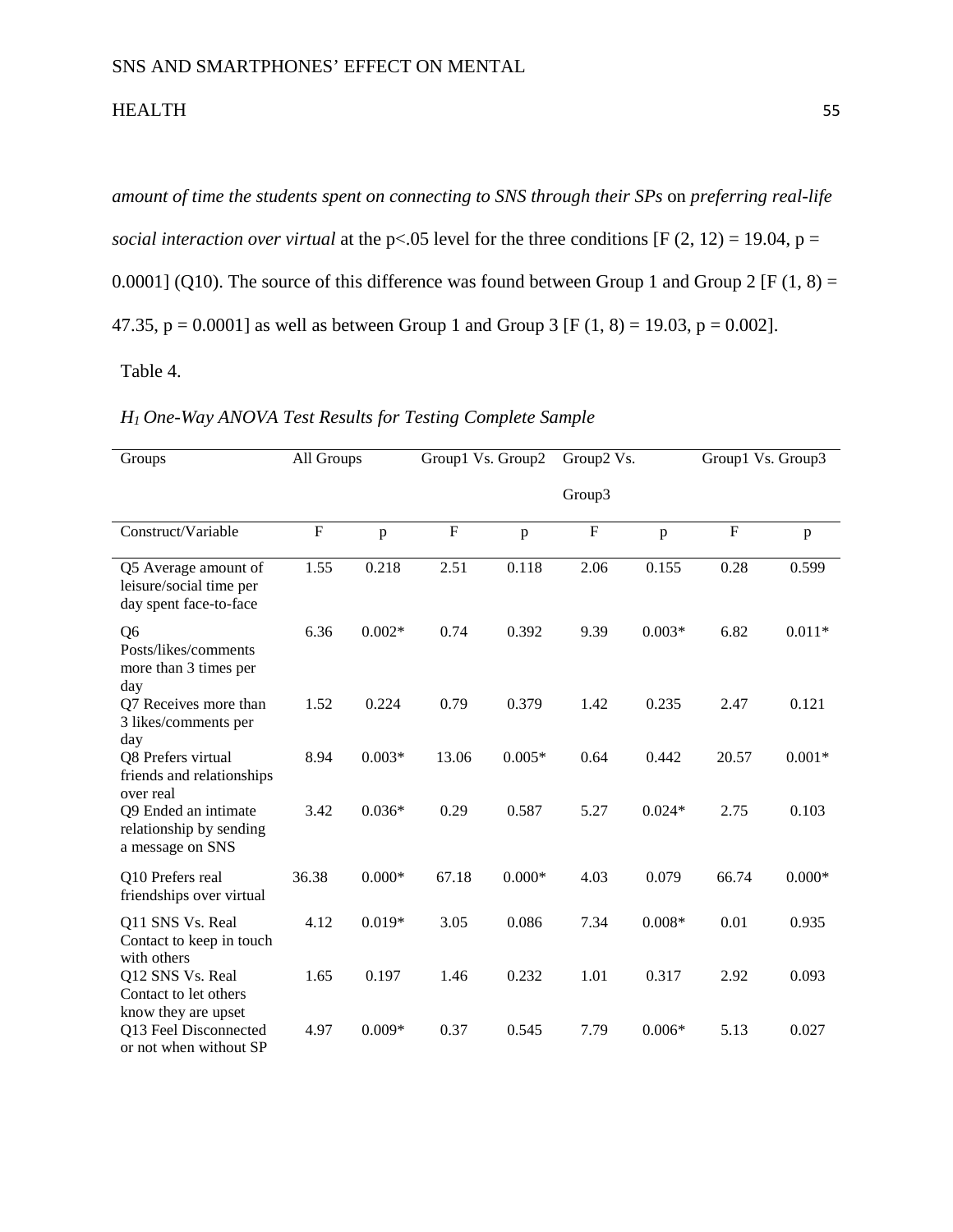| Q14 Feel out of touch or | 10.35 | $0.000*$ | 6.05 | $0.017*$ | 8.47 | $0.004*$ | 19.31 | 0.000 |
|--------------------------|-------|----------|------|----------|------|----------|-------|-------|
| not if not logged onto   |       |          |      |          |      |          |       |       |
| my SNS for a day         |       |          |      |          |      |          |       |       |

 $* p < 0.05$ 

Seven dependent variables were significantly affected by independent variable. There was a significant effect of *amount of time the students spent on connecting to SNS through their SPs* on *posting more than three likes/comments per day* at the p<.05 level for the three conditions  $[F (2, 109) = 6.36, p = 0.002]$  (Q6). The source of this difference was found between Group 2 and Group 3 [F (1, 100) = 9.39, p = 0.003] as well as between Group 1 and Group 3 [F (1, 57) = 6.82, p = 0.011]. Further, there was a significant effect of *amount of time the students spent on connecting to SNS through their SPs* on *preferring virtual social interaction over real-life social interaction* at the p<.05 level for the three conditions  $[F (2, 15) = 8.94, p = 0.003]$  (Q8). This difference was confirmed between Group 1 and Group 2 [F  $(1, 10) = 13.06$ , p = 0.005] as well as between Group 1 and Group 3 [F  $(1, 10) = 20.57$ , p = 0.001]. Furthermore, there was a significant effect of *amount of time the students spent on connecting to SNS through their SPs* on *ending an intimate relationship with someone by sending a message on SNS* at the p<.05 level for the three conditions  $[F (2, 109) = 3.42, p = 0.036]$  (Q9). This difference was found between Group 2 and Group 3 [F  $(1, 100) = 5.27$ , p = 0.024].

In addition, there was a significant effect of *amount of time the students spent on connecting to SNS through their SPs* on *preferring real-life social interaction over virtual* at the p<.05 level for the three conditions [F  $(2, 12) = 36.38$ , p = 0.000008] (Q10). This difference was confirmed between Group 1 and Group 2 [F  $(1, 8) = 67.18$ , p = 0.00004] as well as between Group 1 and Group 3 [F (1, 8) = 66.74, p = 0.00004]. Moreover, there was a significant effect of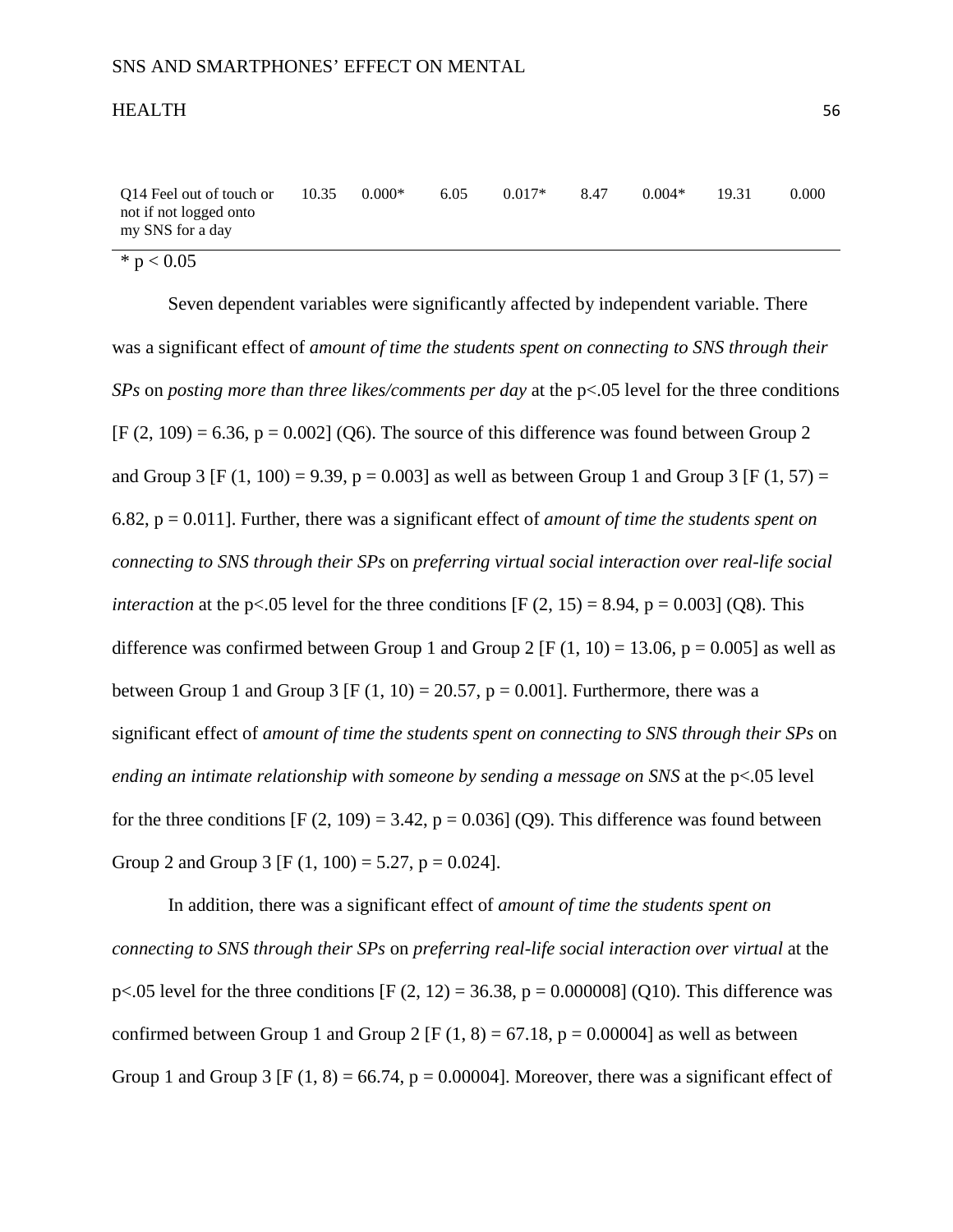*amount of time the students spent on connecting to SNS through their SPs* on *preferring SNS or real-life contact to keep in touch with others* at the p<.05 level for the three conditions [F (2,  $108$ ) = 4.12, p = 0.019] (Q11). This difference was found between Group 2 and Group 3 [F (1, 99) = 7.34, p = 0.008]. Then, there was a significant effect of *amount of time the students spent on connecting to SNS through their SPs* on *feeling disconnected from the world/people when without SP* at the p<.05 level for the three conditions  $[F (2, 108) = 4.97, p = 0.009]$  (Q13). This difference was confirmed between Group 2 and Group 3 [F  $(1, 99) = 7.79$ , p = 0.006] as well as between Group 1 and Group 3 [F (1, 57) = 5.13, p = 0.027]. Finally, there was a significant effect of *amount of time the students spent on connecting to SNS through their SPs* on *feeling out of touch if respondent does not log onto SNS for a day* at the p<.05 level for the three conditions [F  $(2, 107) = 10.35$ ,  $p = 0.0003$  (O14). This difference was found between Group 1 and Group 2 [F]  $(1, 60) = 6.05$ ,  $p = 0.017$  as well as between Group 2 and Group 3 [F (1, 98) = 8.47, p = 0.004] and between Group 1 and Group 3 [F  $(1, 56) = 19.31$ , p = 0.00005].

## **H2 One-Way ANOVA Test Results**

The frequency results from descriptive statistics suggest that the respondents from each sample individually and from the complete sample do not suffer from symptoms of mental disorders. Since, only 32.4% of the respondents from Sample 1 (RIT), 23.1% from Sample 2 (VERN), and 29.1% from Complete Sample feel rejected if no one likes/comments their post on SNS. Also, only 24.7% of the respondents from Sample 1 (RIT), 17.1% from Sample 2 (VERN), and 21.9% from Complete Sample feel anxious when their SP has no minutes, battery charge, or is out of range. Moreover, 21.9% of respondents from Sample 1 (RIT), 17.1% from Sample 2 (VERN), and 20.2% from Complete Sample experienced loneliness as a symptom/emotion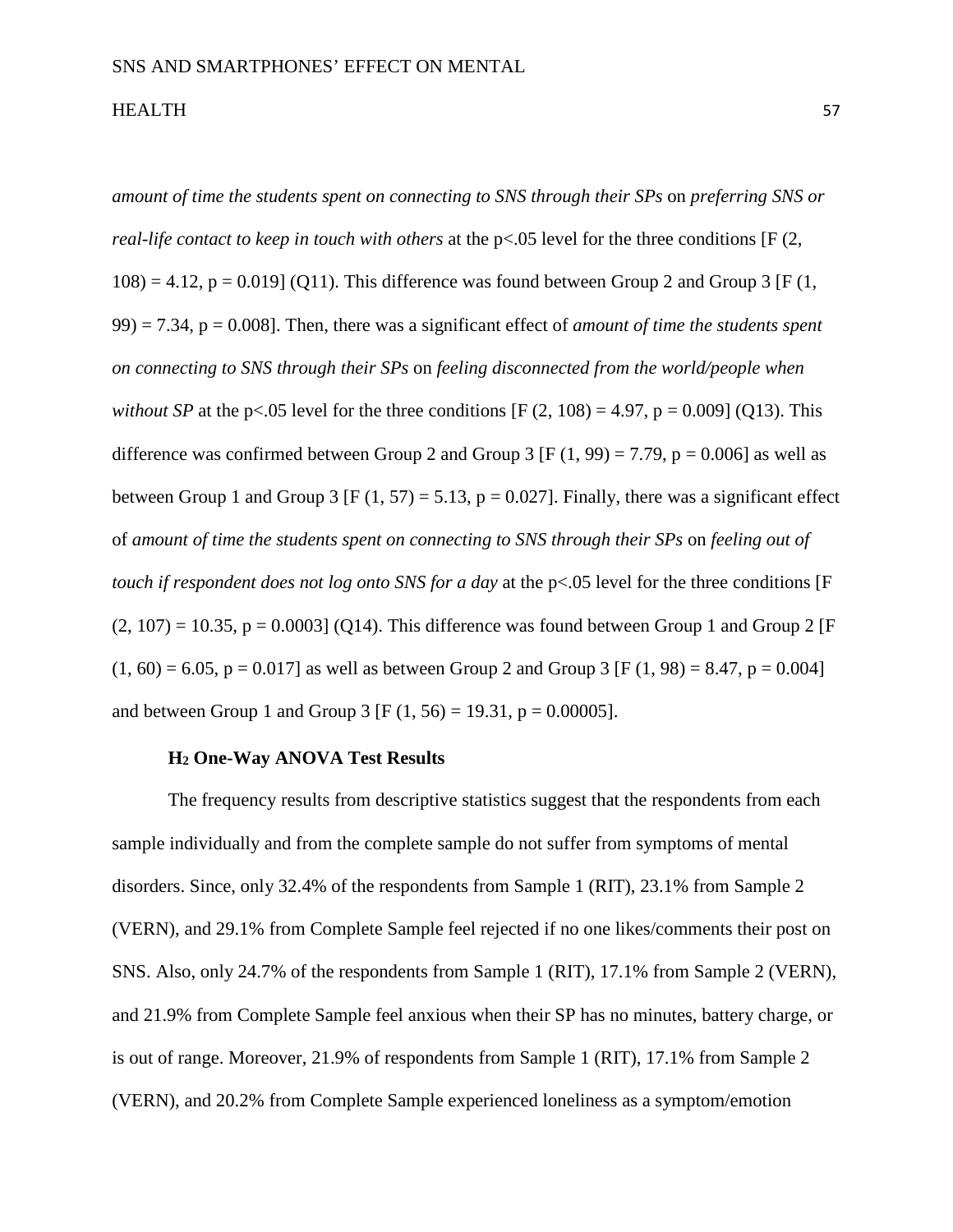related to low quality of mental health when they were unable to use SNS for some reason. Thus, it is only logical that the  $H_2$  should be rejected. However, what we would like to see next is if there are certain differences in regards to suffering from symptoms of mental disorders between Group 1, Group 2, and Group 3 regarding the amount of time per day connecting to SNS through their SPs. For that purpose, a series of one-way ANOVA tests (Table 5, Table 6, and Table 7) against each relevant question using the same logic as for  $H_1$  testing.

Table 5.

|  |  | H <sub>2</sub> One-Way ANOVA Test Results for Testing Sample 1 (RIT) |  |
|--|--|----------------------------------------------------------------------|--|
|--|--|----------------------------------------------------------------------|--|

| Groups                                                                                            |             | All Groups   |                | Group1 Vs. Group2 |           | Group2 Vs. Group3 |              | Group1 Vs. Group3 |  |
|---------------------------------------------------------------------------------------------------|-------------|--------------|----------------|-------------------|-----------|-------------------|--------------|-------------------|--|
| Construct/Variable                                                                                | $\mathbf F$ | $\mathbf{p}$ | $\overline{F}$ | p                 | ${\bf F}$ | p                 | $\mathbf{F}$ | p                 |  |
| Q17 Find it hard to control<br>the use of SP for<br>connecting to SNS                             | 8.99        | $0.000*$     | 3.31           | $0.076*$          | 10.37     | $0.002*$          | 11.01        | $0.002*$          |  |
| Q18 Check for missed<br>calls/messages/posts/com<br>ments/likes during the<br>night               | 0.52        | 0.596        | 0.10           | 0.752             | 0.65      | 0.420             | 0.80         | 0.375             |  |
| Q20 Feels rejected when<br>no one likes/comments<br>their post/photo/status on<br><b>SNS</b>      | 0.89        | 0.415        | 0.01           | 0.934             | 1.55      | 0.217             | 0.69         | 0.412             |  |
| Q21 Feel low self-esteem,<br>depressed, or anxious<br>when friend receives more<br>likes/comments | 3.17        | $0.048*$     | 0.72           | 0.403             | 4.16      | $0.046*$          | 2.89         | 0.098             |  |
| Q22 Cannot control the<br>use of SPs for connecting<br>to SNS, feels anger if<br>interrupted      | 2.96        | 0.127        | 4.05           | 0.114             | 0.03      | 0.869             | 8.89         | $0.041*$          |  |
| Q23 Personification of<br>SPs and SNS, compulsive<br>behavior                                     | 2.78        | 0.102        | 4.156          | 0.076             | $0.03*$   | 0.860             | 8.60         | $0.019*$          |  |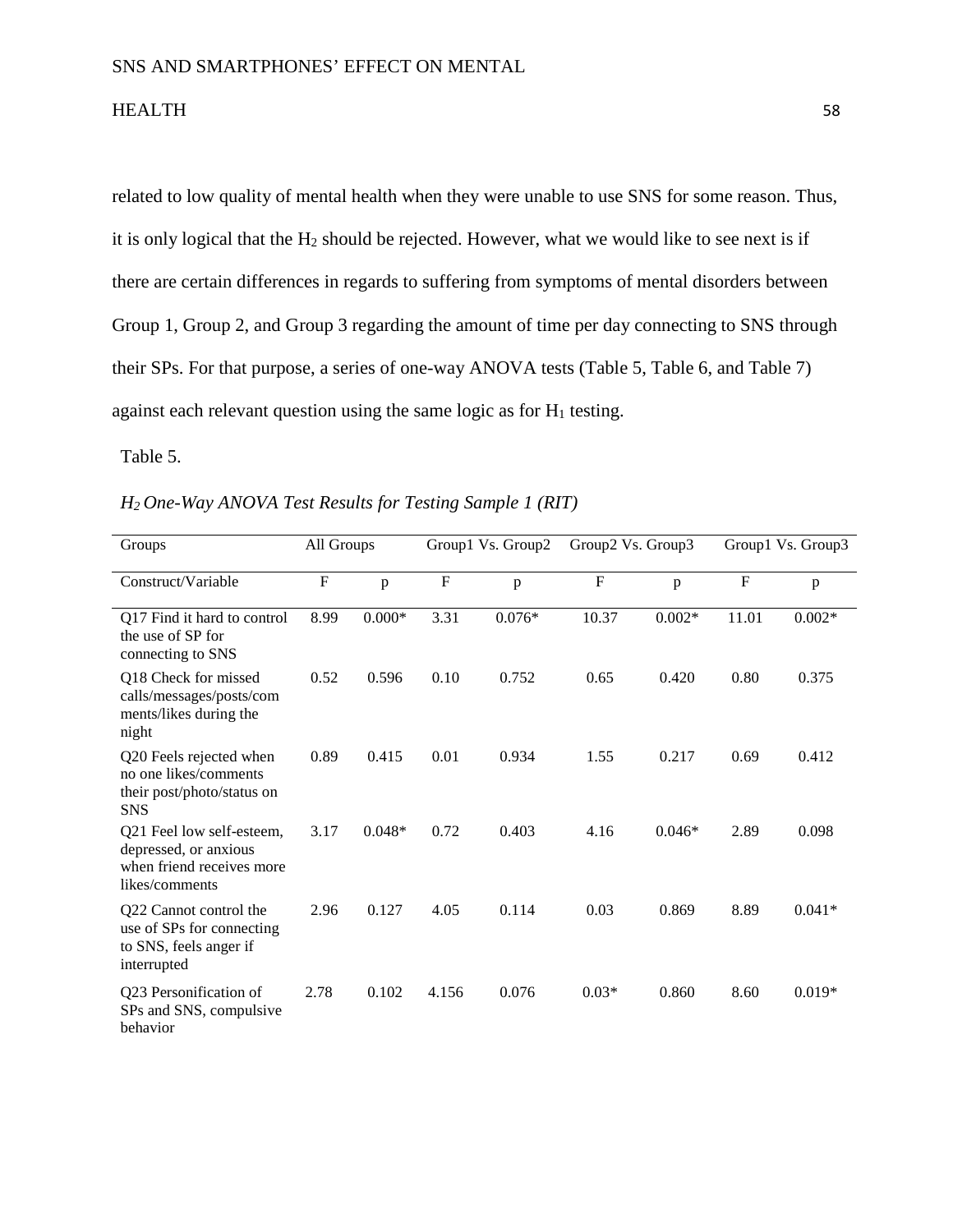| <b>HEALTH</b> | $ \sim$ |
|---------------|---------|
|               |         |

| $Q24 (24_1 to 24_5)$ Show<br>symptoms of mental<br>disorders when unable to<br>use SP | 7.22 | $0.009*$ | 8.33 | $0.020*$ | 1.047 | 0.336    | 17.82 | $0.003*$ |
|---------------------------------------------------------------------------------------|------|----------|------|----------|-------|----------|-------|----------|
| Q24_6 Experience no<br>symptoms (a.k.a. feel<br>"normal") when unable to<br>use SP    | 2.22 | 0.119    | 0.08 | 0.783    | 4.10  | $0.049*$ | 1.57  | 0.218    |
| Q25 Experience emotions<br>connected to low quality<br>of mental health               | 2.70 | 0.090    | 1,6  | 0.226    | 1.298 | 0.274    | 5.38  | $0.035*$ |

 $* p < 0.05$ 

There were three dependent variables significantly affected by independent variable. First, there was a significant effect of *amount of time the students spent on connecting to SNS through their SPs* on *controlling the use of SP for connecting to SNS* at the p<.05 level for the three conditions  $[F (2, 69) = 8.99, p = 0.0003]$  (Q17). The source of this difference was found between Group 2 and Group 3 [F  $(1, 62) = 10.37$  p = 0.002] as well as between Group 1 and Group 3  $[F (1, 35) = 11.01, p = 0.002]$ . Then, there was a significant effect of *amount of time the students spent on connecting to SNS through their SPs* on *feeling low self-esteem, depressed, or anxious when respondent' friend receives more likes/comments* at the p<.05 level for the three conditions  $[F (2, 62) = 3.17, p = 0.048]$  (Q21). The source of this difference was found between Group 2 and Group 3 [F (1, 62) = 4.16, p = 0.046]. Finally, there was a significant effect of *amount of time the students spent on connecting to SNS through their SPs* on *experiencing symptoms of mental disorders when respondent's SP is somehow disabled* at the p<.05 level for the three conditions  $[F (2, 12) = 7.22, p = 0.009] ((Q24 \text{ s}) \text{ to } Q24 \text{ s})$ . The source of this difference was found between Group 1 and Group 2 [F  $(1, 8) = 8.33$ , p = 0.020] as well as between Group 1 and Group 3 [F (1, 8) = 17.82, p = 0.003].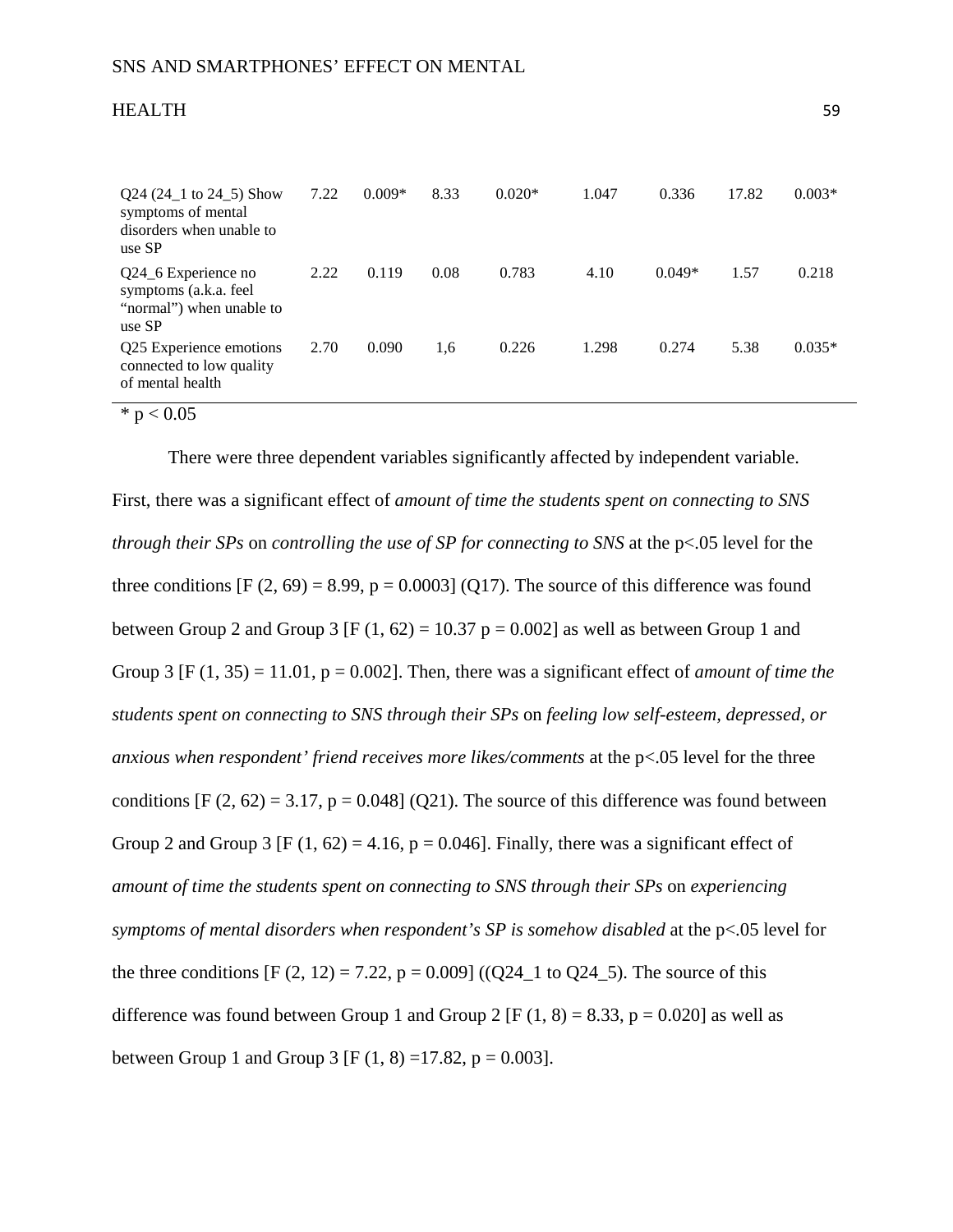# Table 6.

# *H2 One-Way ANOVA Test Results for Testing Sample 2 (VERN)*

| Groups                                                                                                | All Groups     |              | Group1 Vs. Group2 |                   | Group2 Vs. Group3         |              | Group1 Vs. Group3 |              |
|-------------------------------------------------------------------------------------------------------|----------------|--------------|-------------------|-------------------|---------------------------|--------------|-------------------|--------------|
| Construct/Variable                                                                                    | $\overline{F}$ | $\mathbf{p}$ | $\overline{F}$    | $\mathbf{p}$      | $\overline{F}$            | $\mathbf{p}$ | $\overline{F}$    | $\mathbf{p}$ |
| Q17 Find it hard to<br>control the use of SP for<br>connecting to SNS                                 | 0.89           | 0.420        | 1.61              | 0.222             | 0.06                      | 0.802        | 1.75              | 0.201        |
| Q18 Check for missed<br>calls/messages/posts/co<br>mments/likes during the<br>night                   | 3.26           | $0.049*$     | 0.10              | 0.752             | 5.76                      | $0.022*$     | 1.52              | 0.231        |
| Groups                                                                                                | All Groups     |              |                   | Group1 Vs. Group2 | Group2 Vs. Group3         |              | Group1 Vs. Group3 |              |
| Construct/Variable                                                                                    | ${\bf F}$      | $\mathbf{p}$ | ${\bf F}$         | $\mathbf{p}$      | $\boldsymbol{\mathrm{F}}$ | p            | ${\bf F}$         | $\, {\bf p}$ |
| Q20 Feels rejected when<br>no one likes/comments<br>their post/photo/status<br>on SNS                 | 0.28           | 0.758        | 0.55              | 0.468             | 0.03                      | 0.863        | 0.48              | 0.49         |
| Q21 Feel low self-<br>esteem, depressed, or<br>anxious when friend<br>receives more<br>likes/comments | 1.29           | 0.288        | 0.24              | 0.631             | 2.39                      | 0.131        | N/A               | N/A          |
| Q22 Cannot control the<br>use of SPs for<br>connecting to SNS, feels<br>anger if interrupted          | 1.35           | 0.328        | 1.92              | 0.238             | 0.36                      | 0.581        | 2.45              | 0.192        |
| Q23 Personification of<br>SPs and SNS,<br>compulsive behavior                                         | 1.03           | 0.388        | 1.35              | 0.278             | 0.19                      | 0.674        | 2.05              | 0.189        |
| Q24 (24_1 to 24_5)<br>Show symptoms of<br>mental disorders when<br>unable to use SP                   | 3.88           | $0.050*$     | 2.38              | 0.161             | 2.50                      | 0.152        | 5.78              | $0.043*$     |
| Q24_6 Experience no<br>symptoms (a.k.a. feel<br>"normal") when unable<br>to use SP                    | 0.99           | 0.380        | 0.38              | 0.541             | 1.96                      | 0.171        | $\boldsymbol{0}$  | 1            |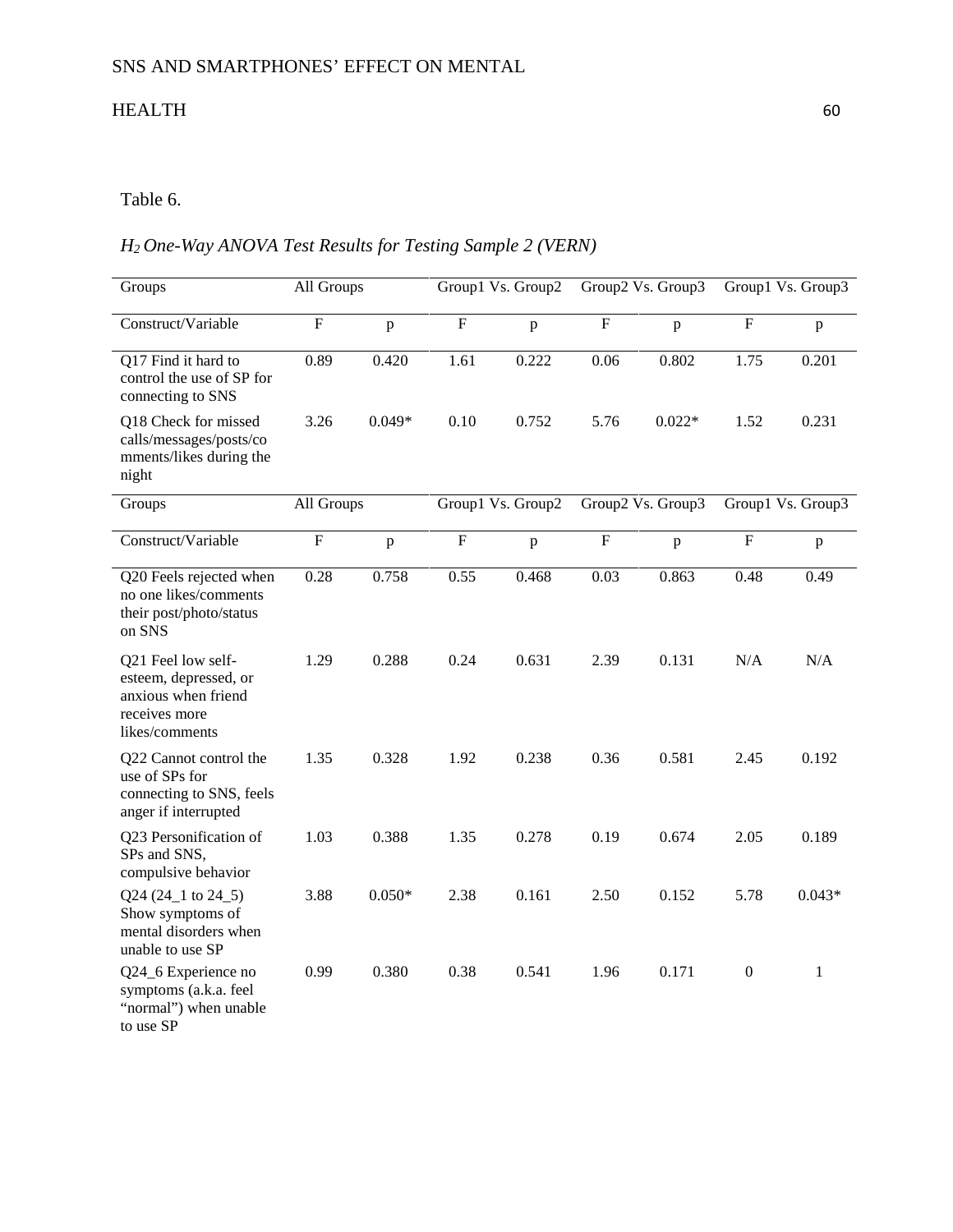| Q25 Experience<br>emotions connected to<br>low quality of mental<br>health | 14.23 | $0.000*$ | 2.8 | 0.116 | 12.06 | $0.004*$ | 18.66 | $0.001*$ |
|----------------------------------------------------------------------------|-------|----------|-----|-------|-------|----------|-------|----------|
| * $p < 0.05$                                                               |       |          |     |       |       |          |       |          |

Three dependent variables were significantly affected by independent variable. First, there was a significant effect of *amount of time the students spent on connecting to SNS through their SPs* on *checking their SPs for missed posts/comments/likes during the night* at the p<.05 level for the three conditions  $[F (2, 36) = 3.26, p = 0.049]$  (Q18). The source of this difference was found between Group 2 and Group 3 [F  $(1, 35) = 5.76$  p = 0.022]. Then, there was a significant effect of *amount of time the students spent on connecting to SNS through their SPs* on *experiencing symptoms of mental disorders when respondent's SP is somehow disabled* at the p<.05 level for the three conditions  $[F (2, 12) = 3.88, p = 0.050] (Q24 \text{ m})$  to  $Q24 \text{ m}$ . The source of this difference was found between Group 1 and Group 3 [F  $(1, 8) = 5.78$ , p = 0.043]. Lastly, there was a significant effect of *amount of time the students spent on connecting to SNS through their SPs* on *experiencing emotions connected to low quality of mental health when respondent was somehow prevented from using SNS for some period* at the p<.05 level for the three conditions  $[F (2, 21) = 14.23, p = 0.0001]$  (Q25). The source of this difference was found between Group 2 and Group 3 [F (1, 14) = 12.06,  $p = 0.004$ ] as well as between Group 2 and Group 3 [F (1, 98) = 8.47, p = 0.004] and between Group 1 and Group 3 [F (1, 14) = 18.66, p = 0.001].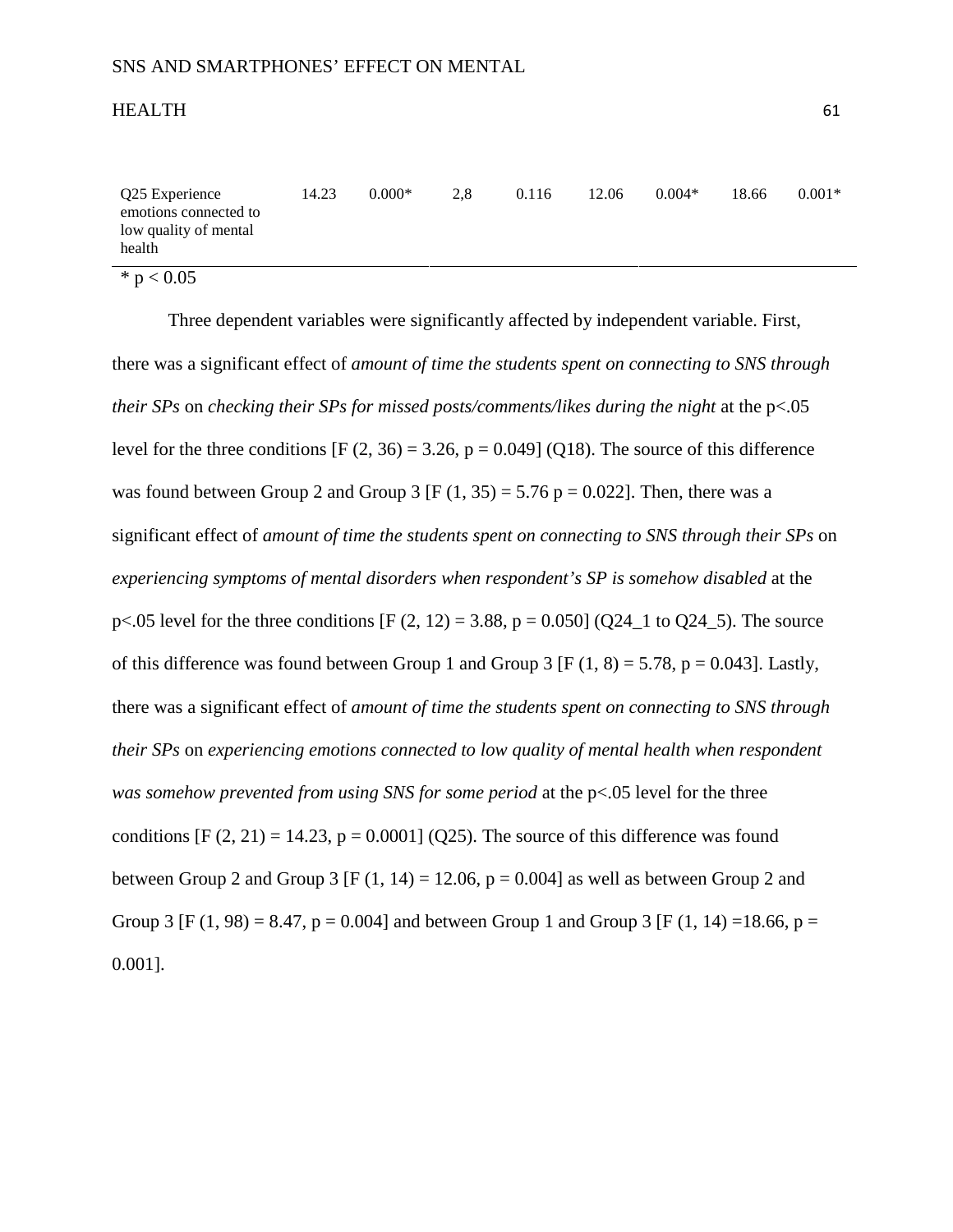# Table 7.

# *H2 One-Way ANOVA Test Results for Testing Complete Sample*

| Groups                                                                                                | All Groups     |              | Group1 Vs. Group2 |          | Group2 Vs. Group3 |              |                   | Group1 Vs. Group3 |
|-------------------------------------------------------------------------------------------------------|----------------|--------------|-------------------|----------|-------------------|--------------|-------------------|-------------------|
| Construct/Variable                                                                                    | $\overline{F}$ | p            | $\overline{F}$    | p        | $\overline{F}$    | $\mathbf{p}$ | $\overline{F}$    | p                 |
| Q17 Find it hard to<br>control the use of SP for<br>connecting to SNS                                 | 6.05           | $0.003*$     | 4.94              | $0.029*$ | 4.45              | $0.037*$     | 9.59              | $0.003*$          |
| Q18 Check for missed<br>calls/messages/posts/co<br>mments/likes during the<br>night                   | 3.47           | $0.034*$     | 0.67              | 0.415    | 4.62              | $0.034*$     | 4.14              | $0.046*$          |
| Q20 Feels rejected when<br>no one likes/comments<br>their post/photo/status<br>on SNS                 | 0.56           | 0.575        | 0.13              | 0.718    | 0.72              | 0.397        | 0.67              | 0.416             |
| Q21 Feel low self-<br>esteem, depressed, or<br>anxious when friend<br>receives more<br>likes/comments | 1.33           | 0.269        | 1.03              | 0.314    | 1.09              | 0.299        | 1.93              | 0.170             |
| Q22 Cannot control the<br>use of SPs for<br>connecting to SNS, feels<br>anger if interrupted          | 3.07           | 0.121        | 4.46              | 0.102    | 0.18              | 0.696        | 7.45              | $0.052*$          |
| Groups                                                                                                | All Groups     |              | Group1 Vs. Group2 |          | Group2 Vs. Group3 |              | Group1 Vs. Group3 |                   |
| Construct/Variable                                                                                    | $\overline{F}$ | $\mathbf{p}$ | ${\bf F}$         | p        | $\overline{F}$    | $\mathbf{p}$ | F                 | $\, {\bf p}$      |
| Q23 Personification of<br>SPs and SNS,<br>compulsive behavior                                         | 2.86           | 0.097        | 4.46              | 0.067    | 0.01              | 0.936        | 7.39              | $0.026*$          |
| Q24 (24_1 to 24_5)<br>Show symptoms of<br>mental disorders when<br>unable to use SP                   | 2.24           | 0.068        | 3.43              | 0.094    | 0.07              | 0.801        | 16.57             | $0.002*$          |
| Q24_6 Experience no<br>symptoms (a.k.a. feel<br>"normal") when unable<br>to use SP                    | 3.26           | $0.042*$     | 0.36              | 0.548    | 6.38              | $0.013*$     | 0.68              | 0.414             |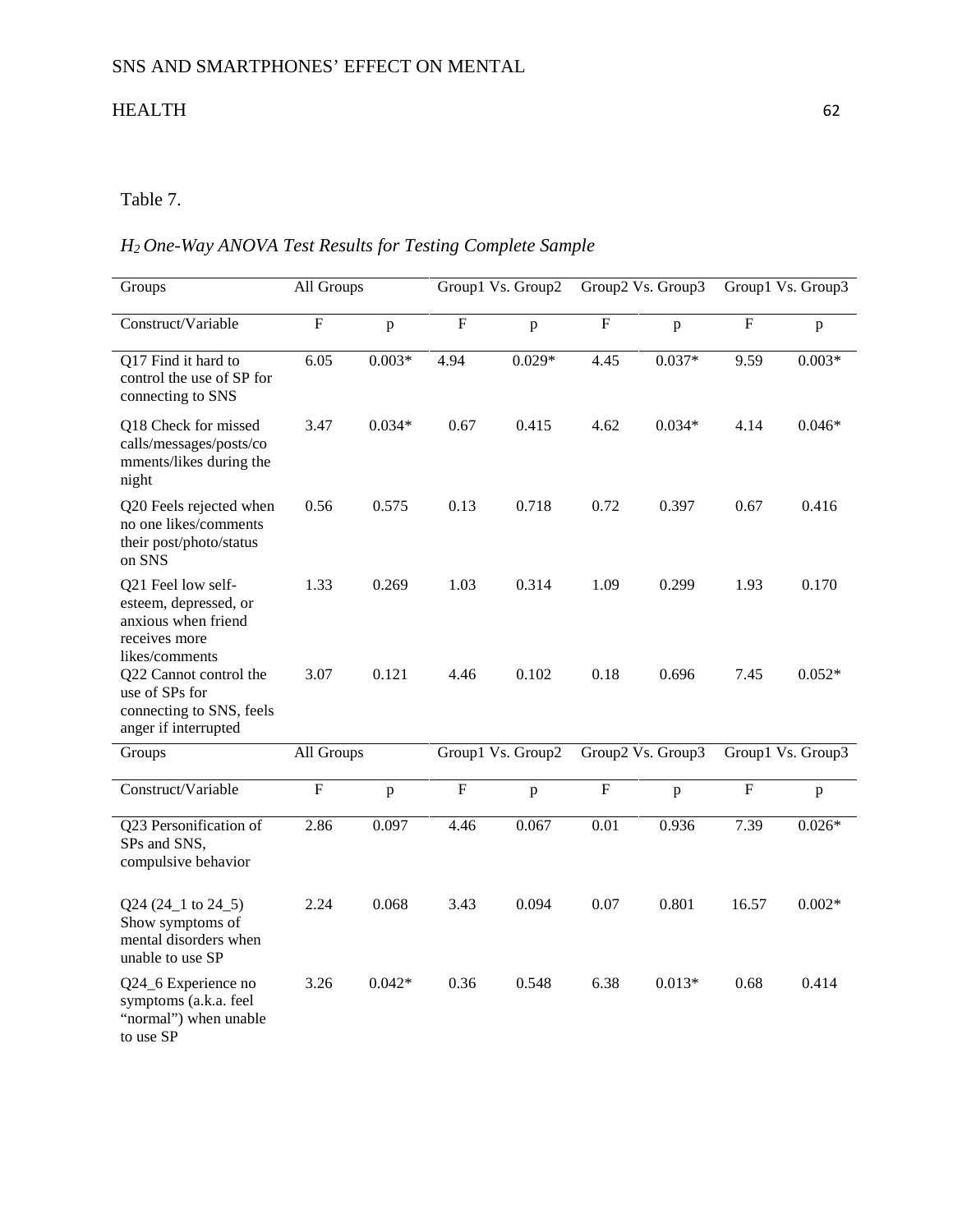| Q25 Experience<br>emotions connected to<br>low quality of mental<br>health | 8.22 | $0.002*$ | 4.57 | $0.051*$ | 5.09 | $0.041*$ | 13.08 | $0.003*$ |
|----------------------------------------------------------------------------|------|----------|------|----------|------|----------|-------|----------|
| * $p < 0.05$                                                               |      |          |      |          |      |          |       |          |

There were four dependent variables that were significantly affected by independent variable. First, there was a significant effect of *amount of time the students spent on connecting to SNS through their SPs* on *controlling the use of SP for connecting to SNS* at the p<.05 level for the three conditions  $[F (2, 108) = 6.05 p = 0.003]$  (O17). The source of this difference was found between Group 1 and Group 2 [F (1, 60) = 4.94 p = 0.029] as well as between Group 2 and Group 3 [F (1, 99) = 4.45, p = 0.037] and between Group 1 and Group 3 [F (1, 57) = 9.59, p = 0.003]. Next, there was a significant effect of *amount of time the students spent on connecting to SNS through their SPs* on *checking their SPs for missed posts/comments/likes during the night* at the p<.05 level for the three conditions  $[F (2, 108) = 3.47, p = 0.034]$  (Q18). The source of this difference was found between Group 2 and Group 3 [F (1, 99) = 4.62 p = 0.034] as well as between Group 1 and Group 3 [F  $(1, 57) = 4.14$ , p = 0.046].

Then, there was a significant effect of *amount of time the students spent on connecting to SNS through their SPs* on *experiencing no symptoms of mental disorders (a.k.a. feeling normal) when respondent's SP is somehow disabled* at the p<.05 level for the three conditions [F (2, 108)  $= 3.26$ ,  $p = 0.042$ ] (Q24\_6). The source of this difference was found between Group 2 and Group 3 [F (1, 101) = 6.38, p = 0.013]. Finally, there was a significant effect of *amount of time the students spent on connecting to SNS through their SPs* on *experiencing emotions connected to low quality of mental health when respondent was somehow prevented from using SNS for some period* at the p<.05 level for the three conditions  $[F (2, 21) = 8.22, p = 0.002]$  (Q25). The source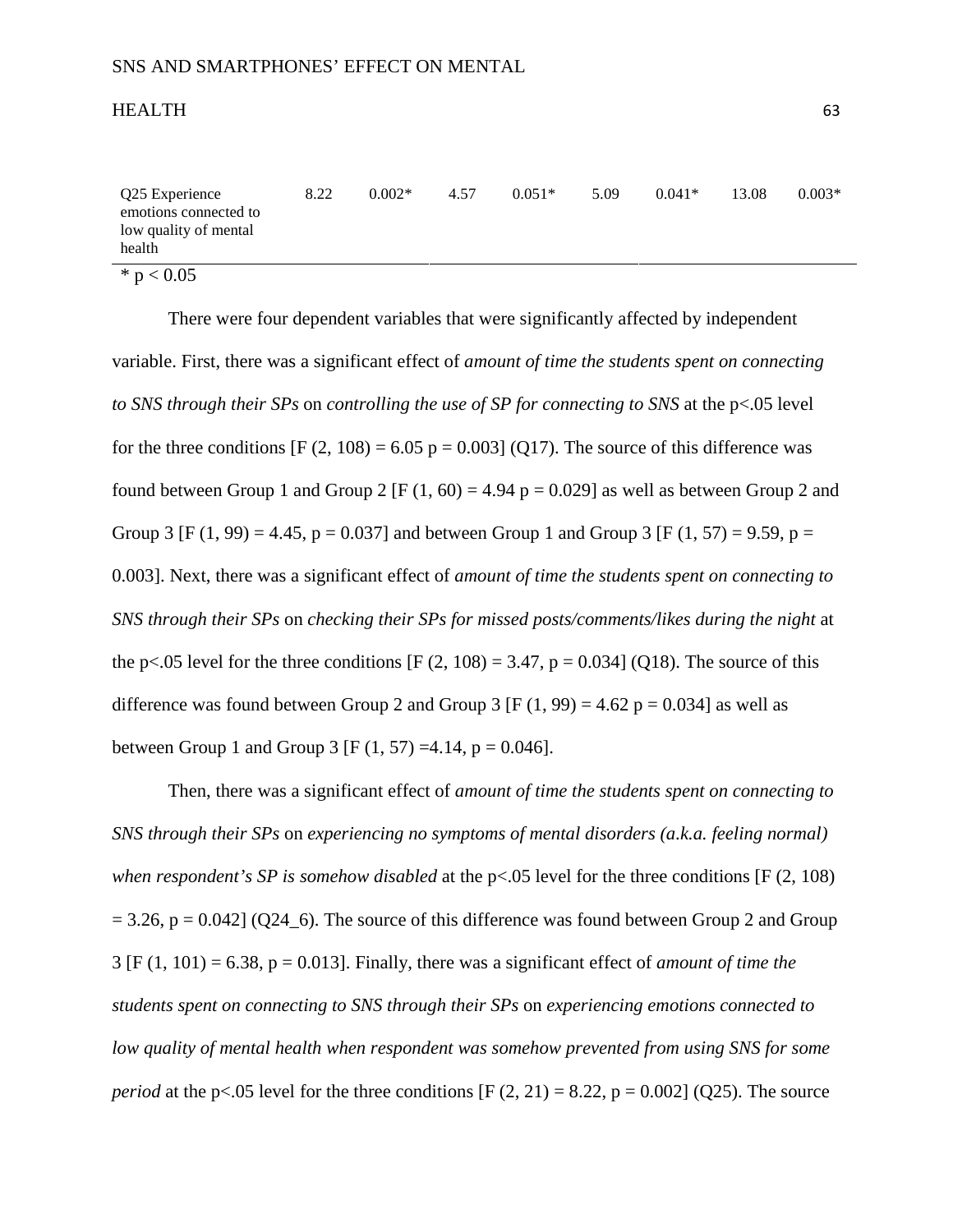of this difference was found between Group 1 and Group 2 [F (1, 14) = 4.57, p = 0.051] as well as between Group 2 and Group 3 [F  $(1, 14) = 5.09$ ,  $p = 0.041$ ] and between Group 1 and Group 3  $[F (1, 14) = 13.08, p = 0.003].$ 

## **H3 One-Way ANOVA Test Results**

The frequency results from descriptive statistics suggest that the respondents from each sample individually and from the complete sample do not suffer from high levels of technostress. Since, only 15.1% of the respondents from Sample 1 (RIT), 9.8% from Sample 2 (VERN), and 13.2% from Complete feel forced to change habits to adapt to developments in SPs and SNS. Also, 5.5% of the respondents from Sample 1 (RIT), 2.4% from Sample 2 (VERN), and 4.4% from Complete Sample feel threatened by people with newer SPs and SNS technology. Moreover, only 9.6% of respondents from Sample 1 (RIT), 17.1% from Sample 2 (VERN), and 12.3% from Complete Sample feel they need to sacrifice their personal time to keep current with new SP and SNS technologies. However, in the complete sample the results imply that sleep deprivation from the overuse of SP for SNS during the night is high at 36.8%. In addition, more than 50% of the respondents in the complete sample show signs of loss of productivity. These results all point into direction that H3 should be rejected or just partially supported. However, what we would like to see next is if there are certain differences in regards to suffering from high levels of technostress, sleep deprivation, and loss of productivity between those who spend little or no time (Group 1), those who spend moderate amount of time (Group 2), and those who spend an excessive amount of time per day connecting to SNS through their SPs (Group 3). For that purpose, a series of one-way ANOVA tests (Table 8, Table 9, and Table 10) against each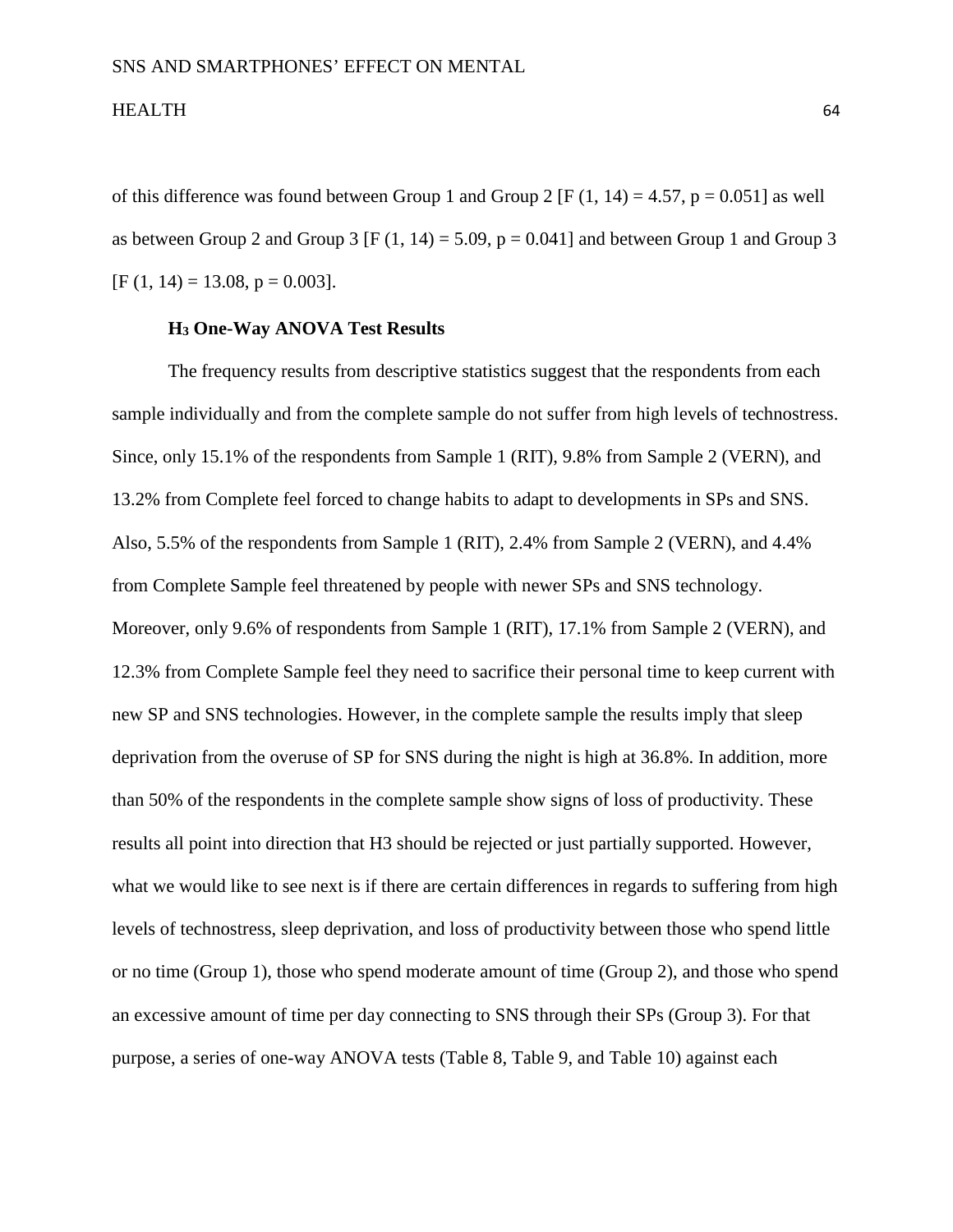relevant question between all three groups (1, 2, and 3) were performed, as well as individually between Group 1 and Group 2, Group 2 and Group 3, and Group 1 and Group 3.

Table 8.

| Groups                                                                                                                    | All Groups  |          | Group1 Vs. |              | Group2 Vs. Group3 |              | Group1 Vs. Group3 |          |
|---------------------------------------------------------------------------------------------------------------------------|-------------|----------|------------|--------------|-------------------|--------------|-------------------|----------|
|                                                                                                                           |             |          | Group2     |              |                   |              |                   |          |
| Construct/Variable                                                                                                        | $\mathbf F$ | p        | ${\bf F}$  | $\mathbf{p}$ | ${\bf F}$         | $\mathbf{p}$ | $\mathbf F$       | p        |
| Q15 Use SP for SNS<br>too much, instead of<br>studying or working                                                         | 4.49        | $0.015*$ | 6.49       | $0.015*$     | 0.54              | 0.46         | 9.88              | $0.003*$ |
| Q19 Suffer from<br>symptoms of loss of<br>productivity                                                                    | 0.84        | 0.512    | 0.58       | 0.527        | 0.36              | 0.609        | 1.73              | 0.319    |
| Q16 Suffer from<br>symptoms of<br>Technostress                                                                            | 1.19        | 0.347    | 2.29       | 0.180        | 0.02              | 0.902        | 2.43              | 0.170    |
| Q18 Sleep Deprivation<br>due to checking SPs<br>during night                                                              | 0.52        | 0.599    | 0.10       | 0.752        | 0.66              | 0.420        | 0.80              | 0.376    |
| Q26 Suffer from<br>symptoms of sleep<br>deprivation due to<br>overuse of SPs for<br>connecting to SNS<br>during the night | 2.52        | 0.228    | 4.57       | 0.166        | 0.11              | 0.776        | 5.12              | 0.152    |

| H <sub>3</sub> One-Way ANOVA Test Results for Testing Sample 1 (RIT) |  |  |  |  |  |  |
|----------------------------------------------------------------------|--|--|--|--|--|--|
|----------------------------------------------------------------------|--|--|--|--|--|--|

 $* p < 0.05$ 

There was a significant effect of *amount of time the students spent on connecting to SNS through their SPs* on *using their SPs for SNS too much instead of studying or working* at the p<.05 level for the three conditions  $[F (2, 69) = 4.49, p = 0.015]$  (Q15). The source of this difference was found between Group 1 and Group 2 [F  $(1, 41) = 6.49$ , p = 0.015] as well as between Group 1 and Group 3 [F  $(1, 35) = 9.88$ , p = 0.003].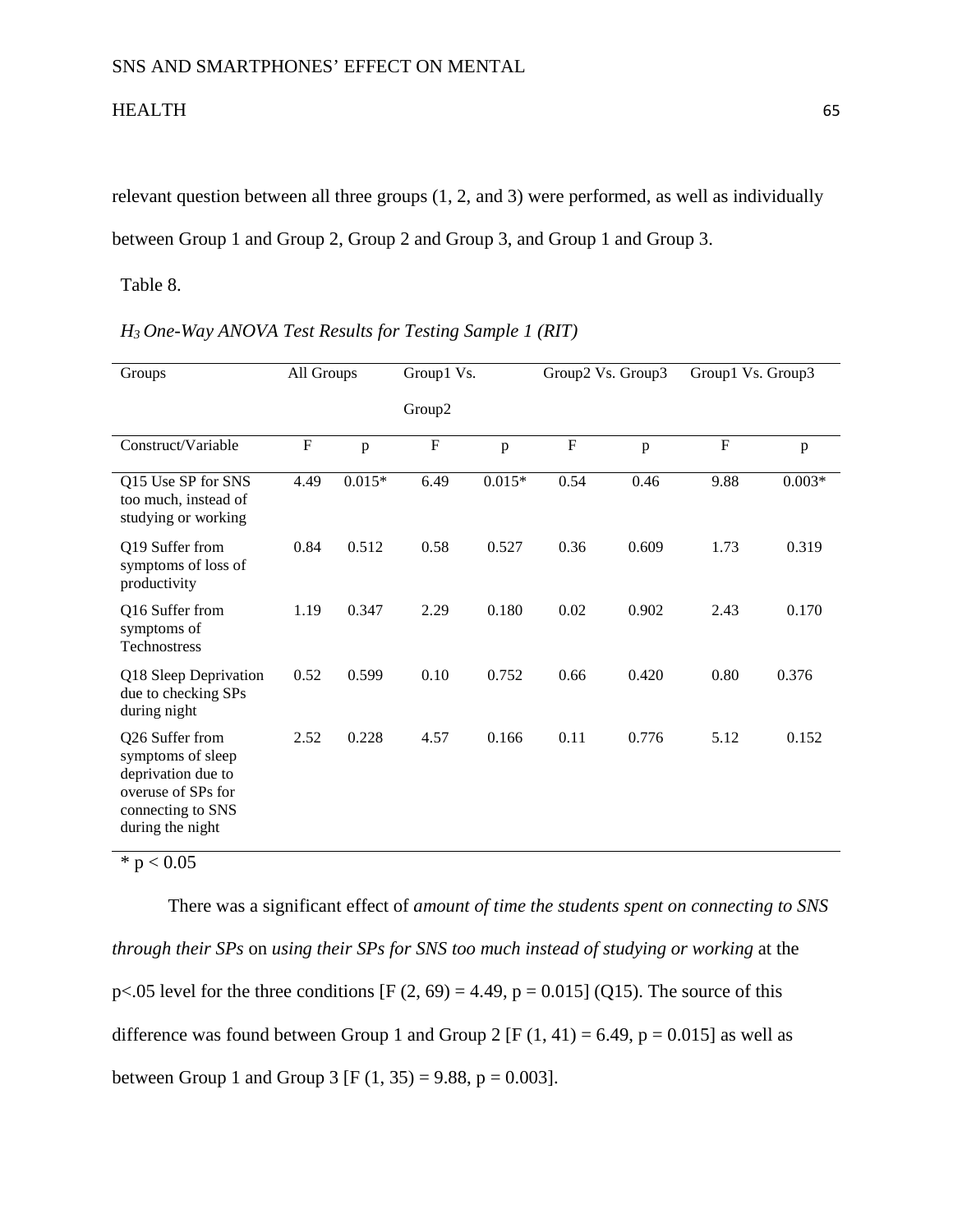# Table 9.

## *H3 One-Way ANOVA Test Results for Testing* Sample 2 (VERN)

| Groups                                                                                                                    | All Groups |          | Group1 Vs. Group2         |       | Group2 Vs. Group3 |              | Group1 Vs. Group3 |       |
|---------------------------------------------------------------------------------------------------------------------------|------------|----------|---------------------------|-------|-------------------|--------------|-------------------|-------|
| Construct/Variable                                                                                                        | ${\bf F}$  | p        | $\boldsymbol{\mathrm{F}}$ | p     | $\mathbf F$       | p            | $\mathbf F$       | p     |
| Q15 Use SP for SNS<br>too much, instead of<br>studying or working                                                         | 2.41       | 0.105    | 1.44                      | 0.246 | 2.18              | 0.149        | 3.92              | 0.062 |
| Q19 Suffer from<br>symptoms of loss of<br>productivity                                                                    | 1.47       | 0.358    | 0,4                       | 0.592 | 0.89              | 0.445        | 3,6               | 0.198 |
| Q16 Suffer from<br>symptoms of<br>Technostress                                                                            | 1.01       | 0.401    | 1.94                      | 0.213 | $\mathbf{0}$      | $\mathbf{1}$ | 1.94              | 0.213 |
| Q18 Sleep Deprivation<br>due to checking SPs<br>during night                                                              | 3.26       | $0.049*$ | 0.103                     | 0.752 | 5.76              | $0.022*$     | 1.52              | 0.231 |
| Q26 Suffer from<br>symptoms of sleep<br>deprivation due to<br>overuse of SPs for<br>connecting to SNS<br>during the night | 0.71       | 0.558    | 0.68                      | 0.497 | 0.36              | 0.611        | 1.17              | 0.393 |

 $* p < 0.05$ 

There was a significant effect of *amount of time the students spent on connecting to SNS through their SPs* on *checking their SPs for missed posts/comments/likes during the night* at the p<.05 level for the three conditions [F  $(2, 36) = 3.26$ , p = 0.049] (Q18). The source of this difference was found between Group 2 and Group 3 [F  $(1, 35) = 5.76$ , p = 0.022].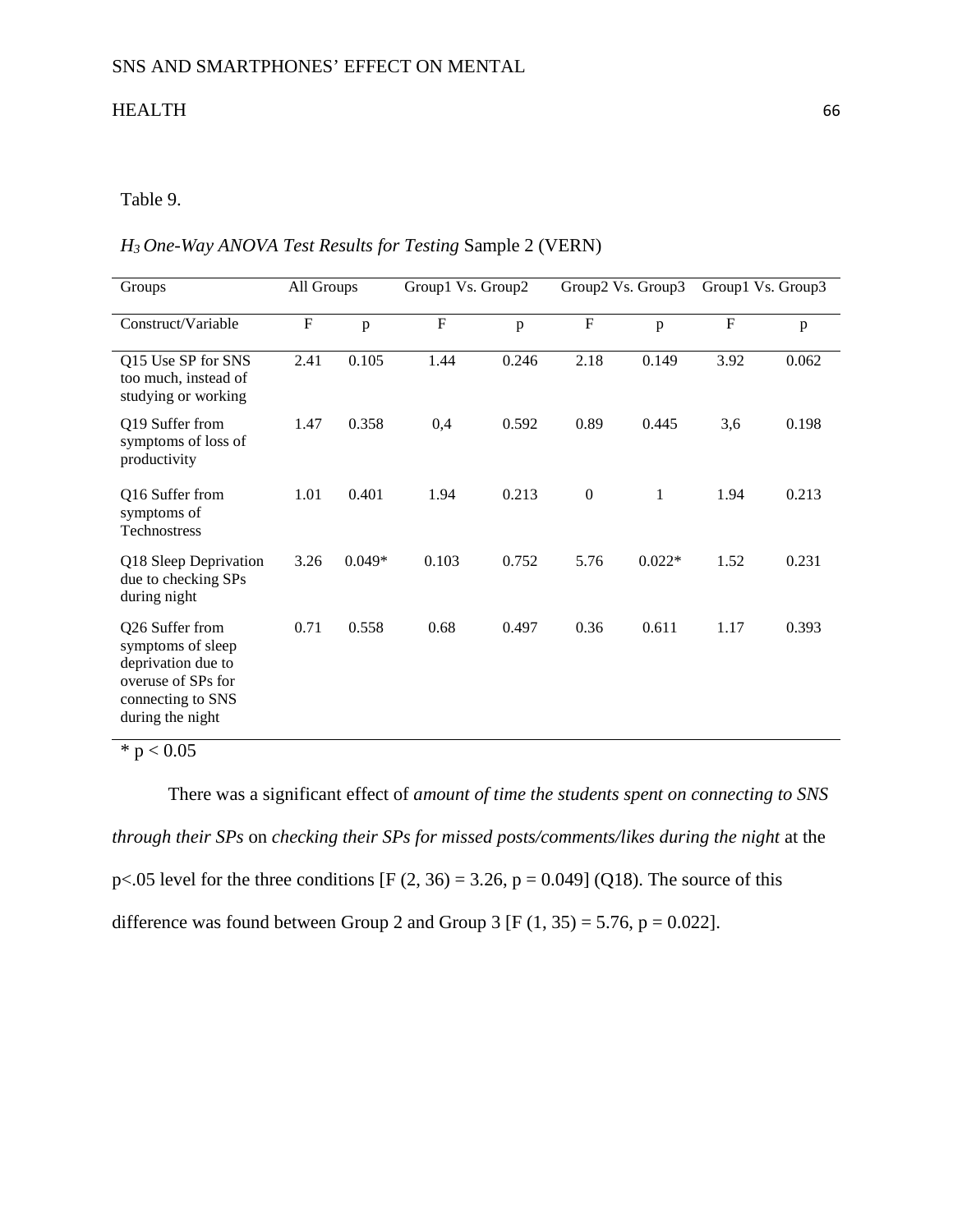## Table 10.

#### *H3 One-Way ANOVA Test Results for Testing Complete Sample*

| Groups                                                                                                                    |           | All Groups | Group1 Vs. Group2 |              | Group2 Vs. Group3 |          | Group1 Vs. Group3 |          |
|---------------------------------------------------------------------------------------------------------------------------|-----------|------------|-------------------|--------------|-------------------|----------|-------------------|----------|
| Construct/Variable                                                                                                        | ${\bf F}$ | p          | ${\bf F}$         | $\mathbf{p}$ | $\mathbf{F}$      | p        | $\mathbf F$       | p        |
| Q15 Use SP for SNS<br>too much, instead of<br>studying or working                                                         | 6.43      | $0.002*$   | 7.31              | $0.009*$     | 2.09              | 0.151    | 14.27             | $0.000*$ |
| Q19 Suffer from<br>symptoms of loss of<br>productivity                                                                    | 1.23      | 0.408      | 0.74              | 0.481        | 0.526             | 0.544    | 2.74              | 0.239    |
| Q16 Suffer from<br>symptoms of<br>Technostress                                                                            | 1.44      | 0.286      | 2.81              | 0.145        | 0.01              | 0.932    | 2.93              | 0.138    |
| Q18 Sleep Deprivation<br>due to checking SPs<br>during night                                                              | 3.48      | $0.034*$   | 0.67              | 0.415        | 4.63              | $0.034*$ | 4.15              | $0.046*$ |
| Q26 Suffer from<br>symptoms of sleep<br>deprivation due to<br>overuse of SPs for<br>connecting to SNS<br>during the night | 7.28      | $0.009*$   | 7.18              | $0.028*$     | 2.16              | 0.180    | 15.29             | $0.004*$ |

 $*$  p  $< 0.05$ 

Three dependent variables were significantly affected by independent variable. First, there was a significant effect of *amount of time the students spent on connecting to SNS through their SPs* on *using their SPs for SNS too much instead of studying or working* at the p<.05 level for the three conditions  $[F (2, 108) = 6.43, p = 0.002]$  (Q15). The source of this difference was found between Group 1 and Group 2 [F (1, 61) = 7.31 p = 0.009] as well as between Group 1 and Group 3 [F  $(1, 56) = 14.27$ , p = 0.0004]. Then, there was a significant effect of *amount of time the students spent on connecting to SNS through their SPs* on *checking their SPs for missed posts/comments/likes during the night* at the p<.05 level for the three conditions [F (2, 108) =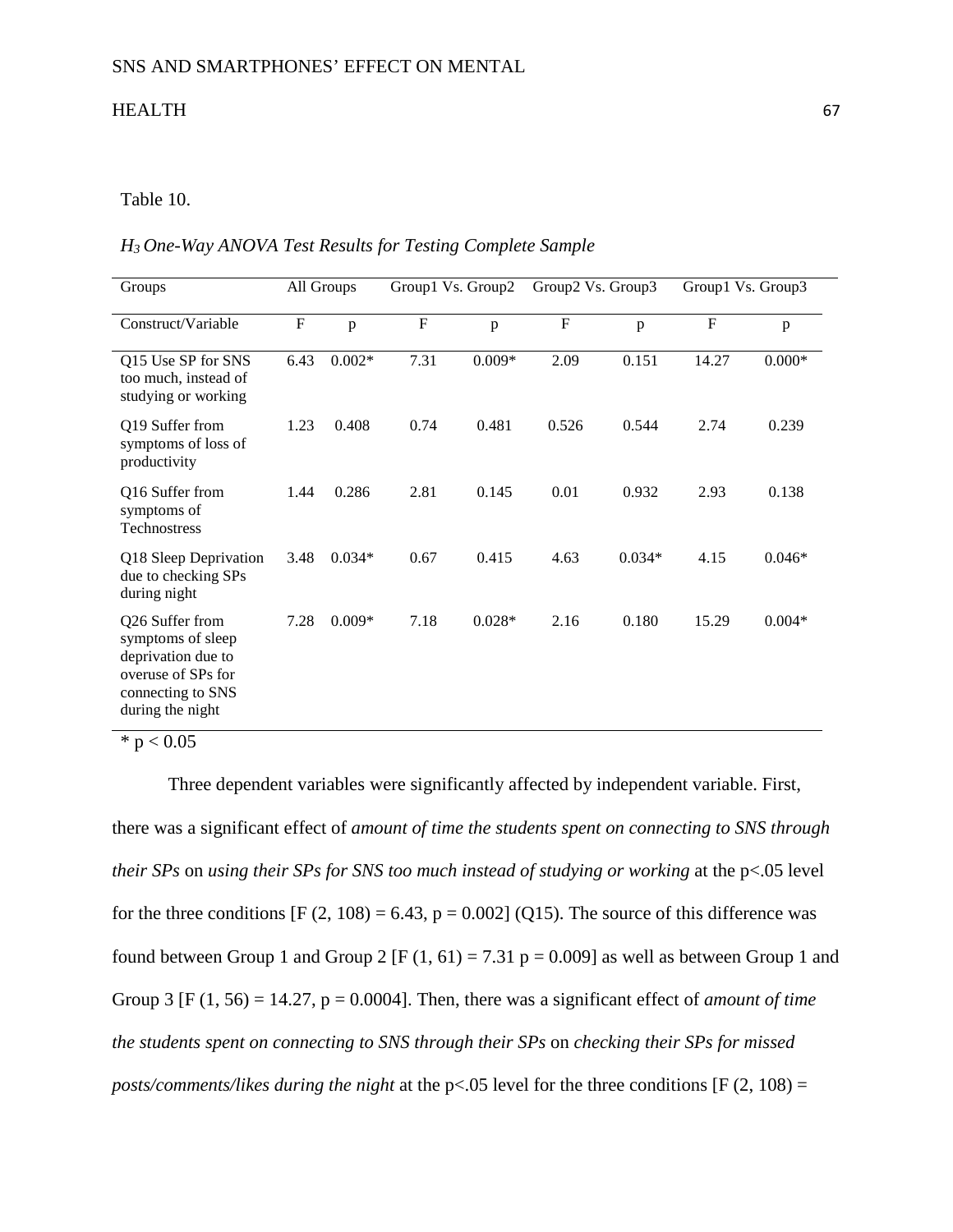3.48,  $p = 0.034$ ] (Q18). The source of this difference was found between Group 2 and Group 3 [F  $(1, 99) = 4.63$  p = 0.034] as well as between Group 1 and Group 3 [F (1, 57) = 4.15, p = 0.046]. Finally, there was a significant effect of *amount of time the students spent on connecting to SNS through their SPs* on *suffering from symptoms of sleep deprivation due to the overuse of SPs for connecting to SNS during the night* at the p<.05 level for the three conditions [F (2, 12) = 7.28, p  $= 0.009$ ] (Q26). The source of this difference was found between Group 1 and Group 2 [F (1, 8)  $= 7.18$ ,  $p = 0.028$ ] as well as between Group 1 and Group 3 [F (1, 8) = 15.29, p = 0.004].

Overall, there are three different aspects (high levels of technostress, sleep deprivation, and loss of productivity) tested in  $H_3$ , hence is worth mentioning that there is a fully significant effect of independent variable on sleep deprivation  $[F (2, 12) = 7.28, p = 0.009]$  (Q26) and partially significant effect on loss of productivity  $[F (2, 108) = 6.43, p = 0.002]$  (Q15).

## **Hypotheses Testing**

This study investigated the effect of time spent using SNS through SPs on the quality of mental health of RIT Croatia and VERN undergraduate students through proposing three hypotheses:

**H1:** Students who spend more time using their SPs for connecting to SNS prefer social interaction over real-life social interaction more often than those who spend minimal time on same activities.

**H2:** Students who spend more time using their SPs for connecting to SNS suffer from symptoms of low quality of mental health more often than those who spend minimal time on same activities.

**H3:** Students who spend more time using their SPs for connecting to SNS suffer from high levels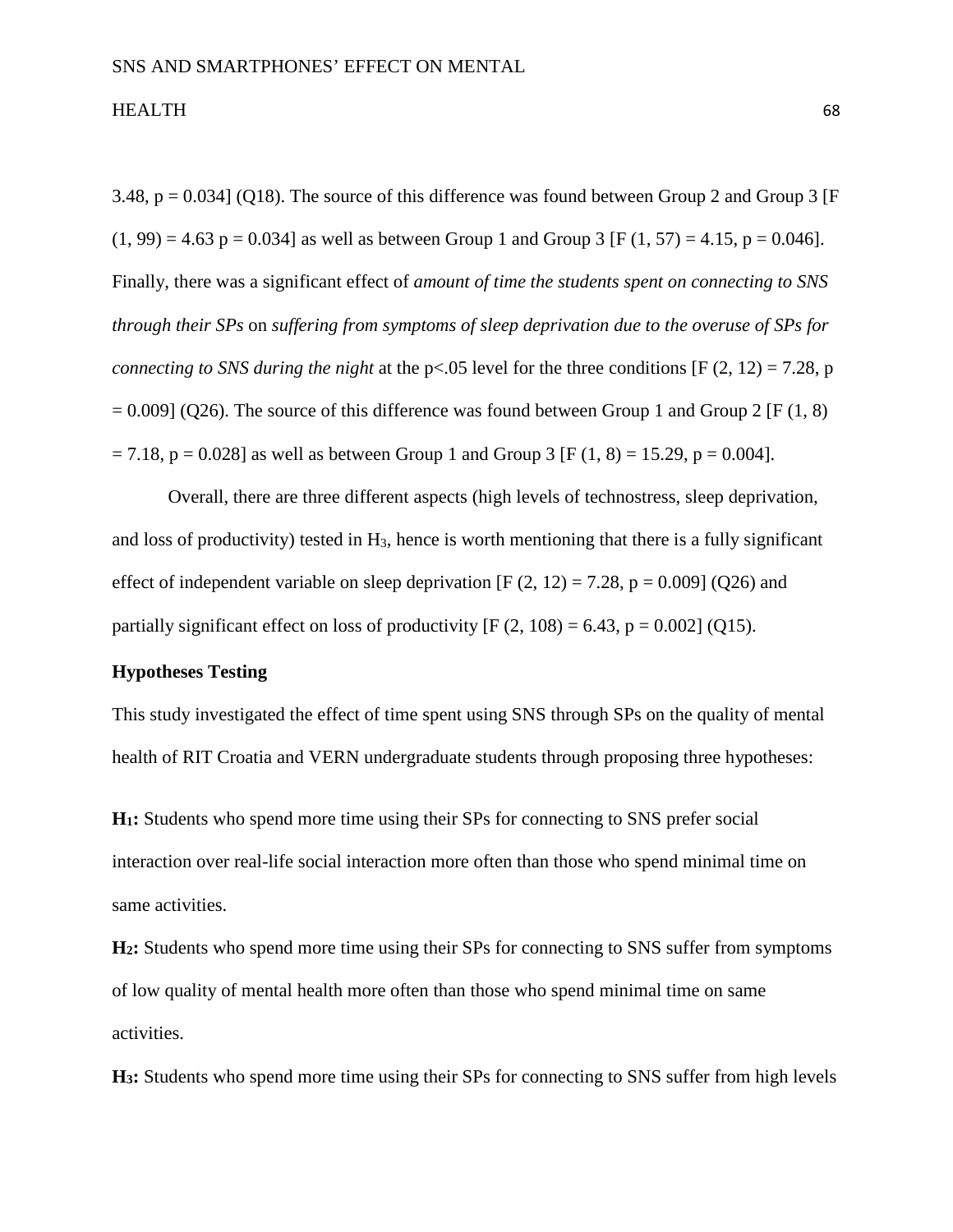technostress, sleep deprivation and loss of productivity more often than those who spend minimal time on same activities.

## **H1 One-Way ANOVA Test Results Interpretation**

In the complete sample (pp. 53-55 of this document), seven out of ten dependent subvariables were significantly affected by the independent variable (*amount of time the students spent on connecting to SNS through their SPs*). At the p<.05 level, there was a significant effect of independent variable on *connecting to SNS through their SPs* on *posting more than three likes/comments per day* for the three conditions  $[F (2, 109) = 6.36, p = 0.002]$  (Q6), *preferring virtual social interaction over real-life social interaction* for the three conditions [F (2, 15) = 8.94, p = 0.003] (Q8), *ending an intimate relationship with someone by sending a message on SNS* for the three conditions  $[F (2, 109) = 3.42, p = 0.036]$  (Q9), *preferring real-life social interaction over virtual* for the three conditions  $[F (2, 12) = 36.38, p = 0.000008]$  (Q10), *on preferring SNS or real-life contact to keep in touch with others* for the three conditions [F (2, 108) = 4.12, p = 0.019] (Q11), *feeling disconnected from the world/people when without SP* at the p<.05 level for the three conditions  $[F (2, 108) = 4.97, p = 0.009]$  (Q13), and on *feeling out of touch if respondent does not log onto SNS for a day* for the three conditions [F (2, 107) = 10.35,  $p = 0.0003$ ] (Q14).

Thus, the  $H_1$  is not fully, but partially supported. What is interesting is the fact that most of the differences came between Group 1 and Group 3 as well as between Group 2 and Group 3. This suggests that those who spend three hours or more on connecting to SNS through their SPs tend to prefer virtual social interaction over real-life interaction more. This trend was as well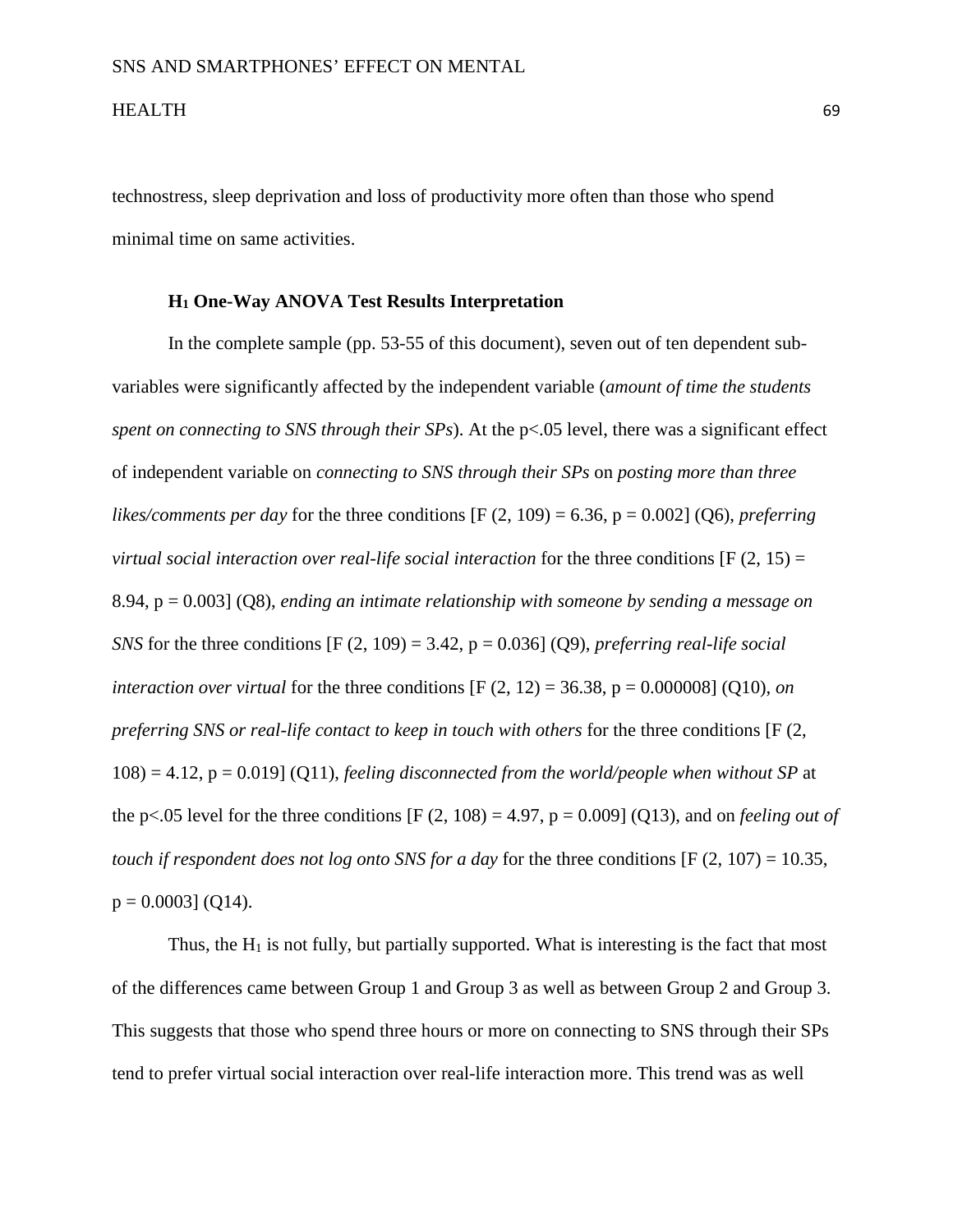noted through the individual descriptive statistical analysis of each group as well regarding the frequencies of answers from Group 3 that confirmed preferring virtual over real-life social interaction.

## **H2 One-Way ANOVA Test Results Interpretation**

In the complete sample (pp. 59-61 of this document), four out of nine dependent subvariables were significantly affected by the independent variable (*amount of time the students spent on connecting to SNS through their SPs*). At the p<.05 level, there was a fully effect of independent variable on *controlling the use of SP for connecting to SNS* for the three conditions  $[F (2, 108) = 6.05 p = 0.003]$  (Q17), *checking their SPs for missed posts/comments/likes during the night* for the three conditions  $[F (2, 108) = 3.47, p = 0.034]$  (Q18), *experiencing no symptoms of mental disorders (a.k.a. feeling normal) when respondent's SP is somehow disabled* for the three conditions  $[F (2, 108) = 3.26, p = 0.042]$  (Q24–6), and on *experiencing emotions connected to low quality of mental health when respondent was somehow prevented from using SNS for some period* for the three conditions  $[F (2, 21) = 8.22, p = 0.002]$  (Q25).

Thus, the  $H_2$  is not supported. However, it is interesting that most of the differences came from between Group 2 and Group 3. This suggests that those who spend three hours or more on connecting to SNS through their SPs are more inclined to suffer from symptoms of mental disorders. This trend was as well noted through the individual descriptive statistical analysis of each group regarding the frequencies of answers from Group 3. In this analysis, it was revealed that only respondents from Group 3 answered to the questions related to suffering from mental disorders. This suggests that another study should be done on respondents who spend three hours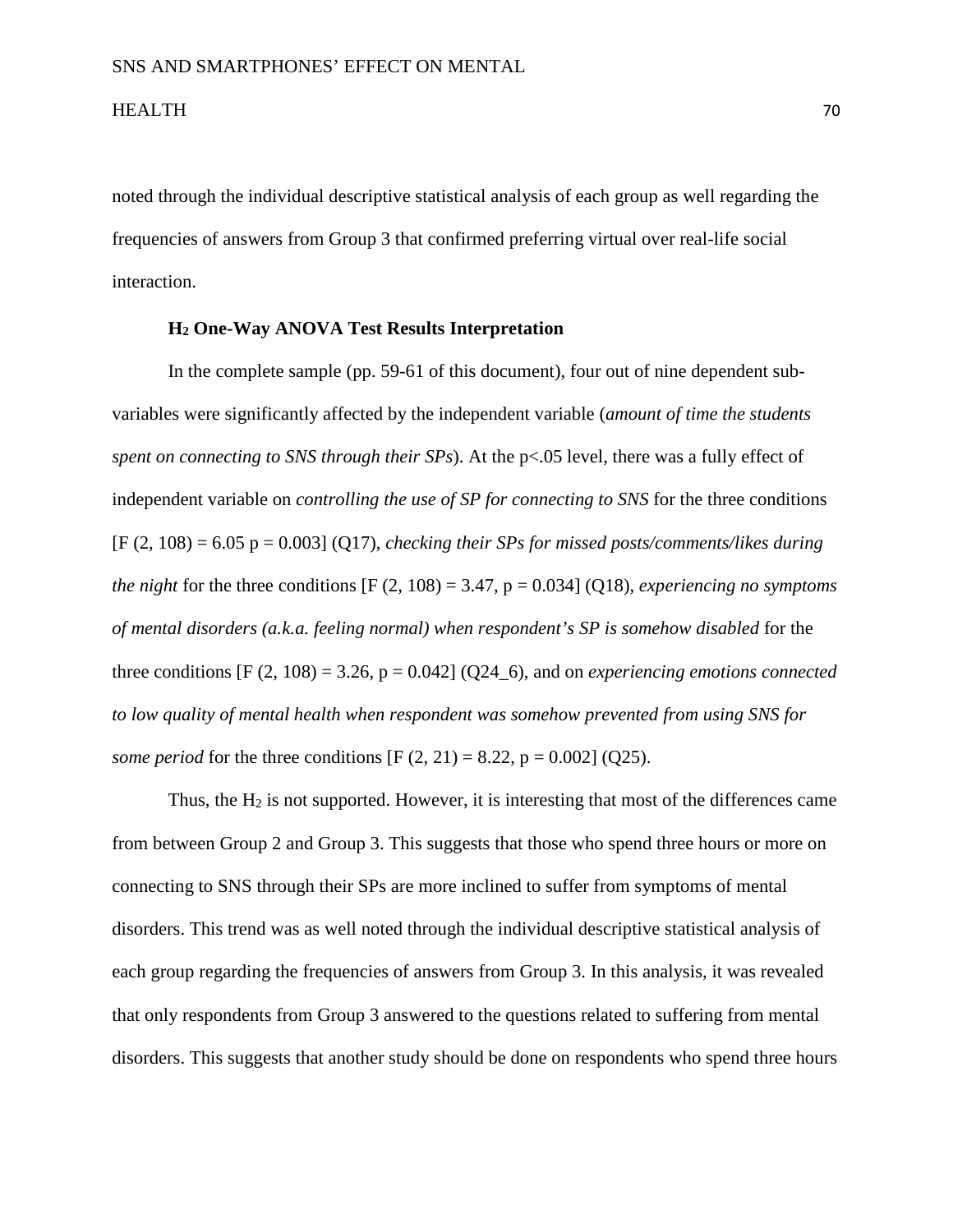or more on connecting to SNS through their SPs to see if they suffer from symptoms of mental disorders as a result.

## **H3 One-Way ANOVA Test Results Interpretation**

In the complete sample (pp. 64-65 of this document), three out of five dependent subvariables were significantly affected by the independent variable (*amount of time the students spent on connecting to SNS through their SPs*). However, since there are three different aspects (high levels of technostress, sleep deprivation, and loss of productivity) tested in  $H_3$ , it is worth mentioning that there is a fully significant effect of independent variable on sleep deprivation [F  $(2, 12) = 7.28$ ,  $p = 0.009$  (Q26) and partially significant effect on loss of productivity [F (2, 108)  $= 6.43$ , p  $= 0.002$ ] (Q15).

Thus, although  $H_3$  is not fully supported, it is partially supported. However, it is interesting that most of the differences came from between Group 1 and Group 3. This suggests that those who spend half an hour or less on connecting to SNS through their SPs do not suffer from technostress, sleep deprivation, and/or loss of productivity. This trend was as well noted through the individual descriptive statistical analysis of each group regarding the frequencies of answers from Group 1. In this analysis, it was revealed that only respondents from Group 1 did not even bother to answer (the multi response questions were "choose what is true for you" type, so the respondents could or could not answer to those questions) to the questions related to suffering from technostress, sleep deprivation, and loss of productivity.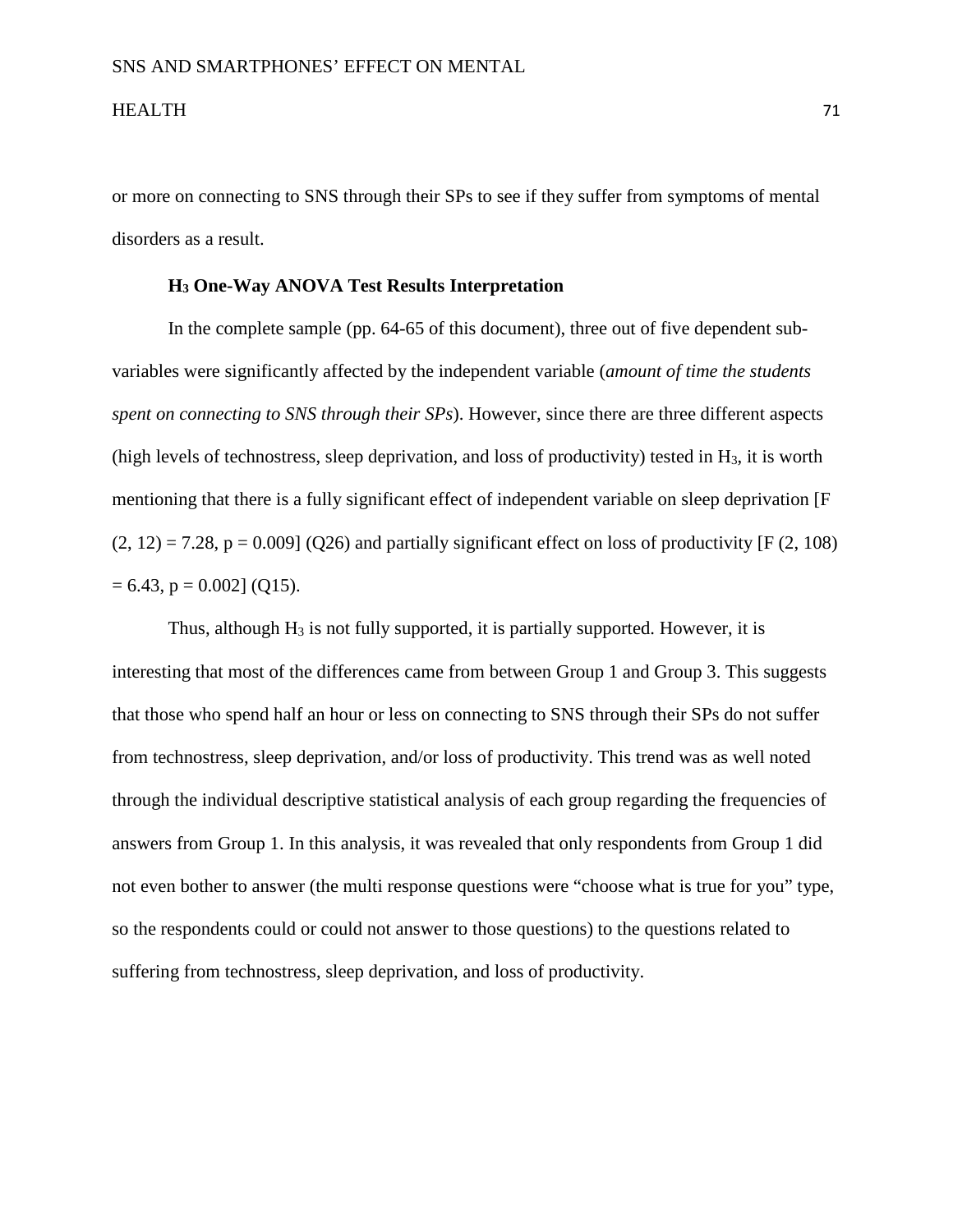#### **CHAPTER V.**

#### **Introduction to the Conclusions, Implications, and Limitations and Recommendations**

The objective of this research study was to see if the current trend of excessive usage of smartphones (SPs) for connecting to social networking sites (SNS) has any impact on the quality of mental health in young adults (in this case RIT Croatia and VERN students). Accordingly, an extensive literature review (pp.10-26), descriptive statistics (pp. 40-49), and a series of one-way ANOVA tests (pp. 49-68) were done to test the three proposed hypotheses:

**H1:** Students who spend more time using their SPs for connecting to SNS prefer social interaction over real-life social interaction more often than those who spend minimal time on same activities.

**H2:** Students who spend more time using their SPs for connecting to SNS suffer from symptoms of low quality of mental health more often than those who spend minimal time on same activities.

**H3:** Students who spend more time using their SPs for connecting to SNS suffer from high levels technostress, sleep deprivation and loss of productivity more often than those who spend minimal time on same activities.

The conclusions, implications, and limitations and recommendations will be explained in detail in the following three subsections.

## **Conclusions**

Amid the ever-advancing new technologies in SPs and SNS technology, the question is not if we use them or not, but rather how much they already penetrated our everyday lives and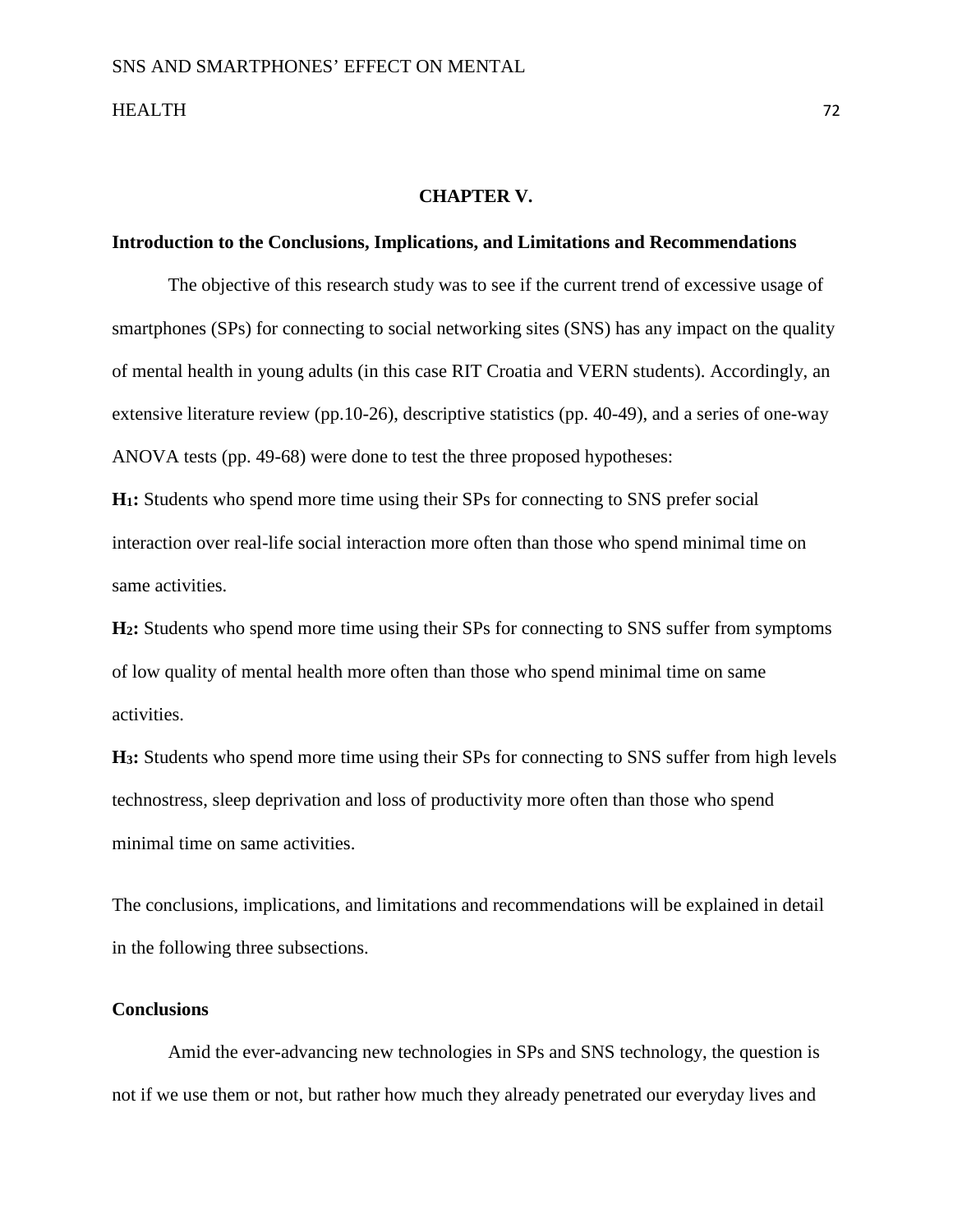social interaction, and to what extent do we already depend on them. On the other side, little is known about the long-term effect of this newborn symbiosis on the quality of our mental health. And what better way is there to test these effects than on the population of young adults who seem to have almost an intuitive relationship with SPs and SNS? Based on an extensive literature review, the author conducted a survey among two Croatian universities, targeting the population between 18 and 22 years of age, with an objective to see how the time they spend on using SPs for connecting to SNS (independent variable) affects the quality of their mental health in regards to the following three dependent variables: 1. social interaction, 2. mental health, and 3. levels of technology induced stress (technostress), sleep deprivation, and loss of productivity.

Accordingly, the one-way ANOVA test results from this research study partially supported that students who spend more time using their SPs for connecting to SNS prefer social interaction over real-life social interaction more often than those who spend minimal time on same activities (*H1: Students who spend more time using their SPs for connecting to SNS prefer social interaction over real-life social interaction more often than those who spend minimal time on same activities*) and revealed that most of the students (Group 3) who use their SPs to connect to SNS excessively (three or more hours per day), prefer virtual social interaction rather than real-life social interaction. However, the one-way ANOVA test results also rejected H<sub>2</sub> *(Students who spend more time using their SPs for connecting to SNS suffer from symptoms of low quality of mental health more often than those who spend minimal time on same activities).* In other words, this research suggests that the students who spend more time using their SPs for connecting to SNS do not suffer from symptoms of low quality of mental health more often than those who spend minimal time on same activities and reveals that the time spent on connecting to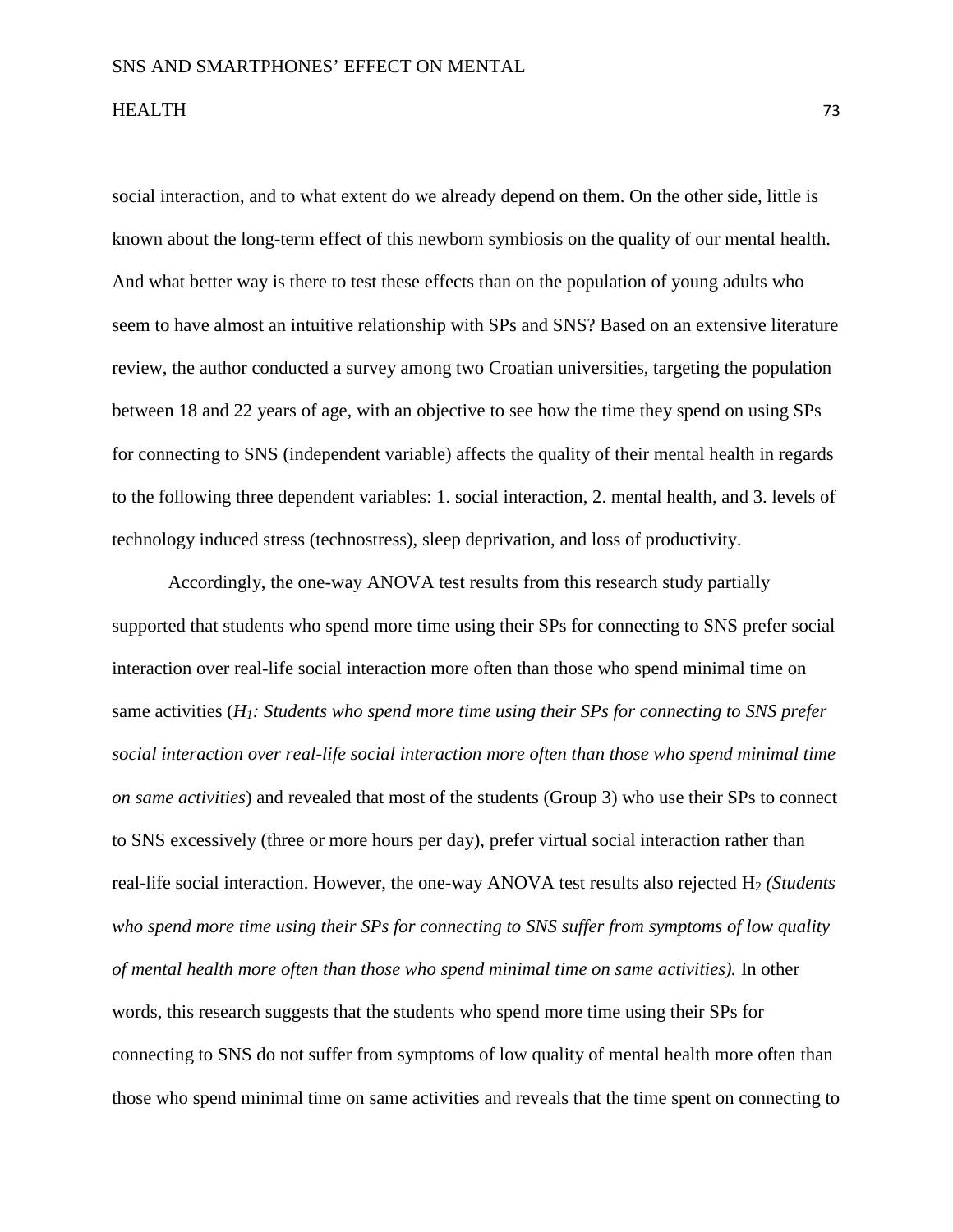SNS through SPs does not induce neither symptoms nor emotions related to mental disorders and low quality of mental health in students who participated in the study. On the other side, in regards to H3 (*Students who spend more time using their SPs for connecting to SNS suffer from high levels technostress, sleep deprivation, and loss of productivity more often than those who spend minimal time on same activities*), the results imply that although there was no significant effect of time spent on connecting to SNS through SPs on levels of technostress, still there was partially significant effect on loss of productivity, and significant effect on sleep deprivation. Therefore, the H<sub>3</sub> was partially supported.

## **Implications**

The results are always scientific in nature and tend to sound more theoretical and less applicable. Thus, what are some real-life lessons that can be learned from these findings? To begin with, the very finding that only 10 out of 113 respondents (9%) use their SPs for SNS for less than half an hour per day, suggests that SPs and SNS became a part of everyday life for most of the students (Drussel, 2012; King et al., 2014; Sarwar & Soomro, 2013). These results are in accordance with what Drussell's study already revealed - that for today's students it is more normal to use SP for SNS for more than half an hour per day than it is to use it less (Drussell, 2012). Yet, it is interesting that for intimate or personal matters, such as keeping in touch with others by talking in person, the majority of tested students (79.8% of respondents prefer to keep in touch with others by talking in person, while only 5.4% use SNS for that purpose) still prefer face-to-face social interaction, regardless of the time they spend using SP for SNS, which is in line with Drussell's finding that the majority of the participants  $(68\%, n=15)$  spend over two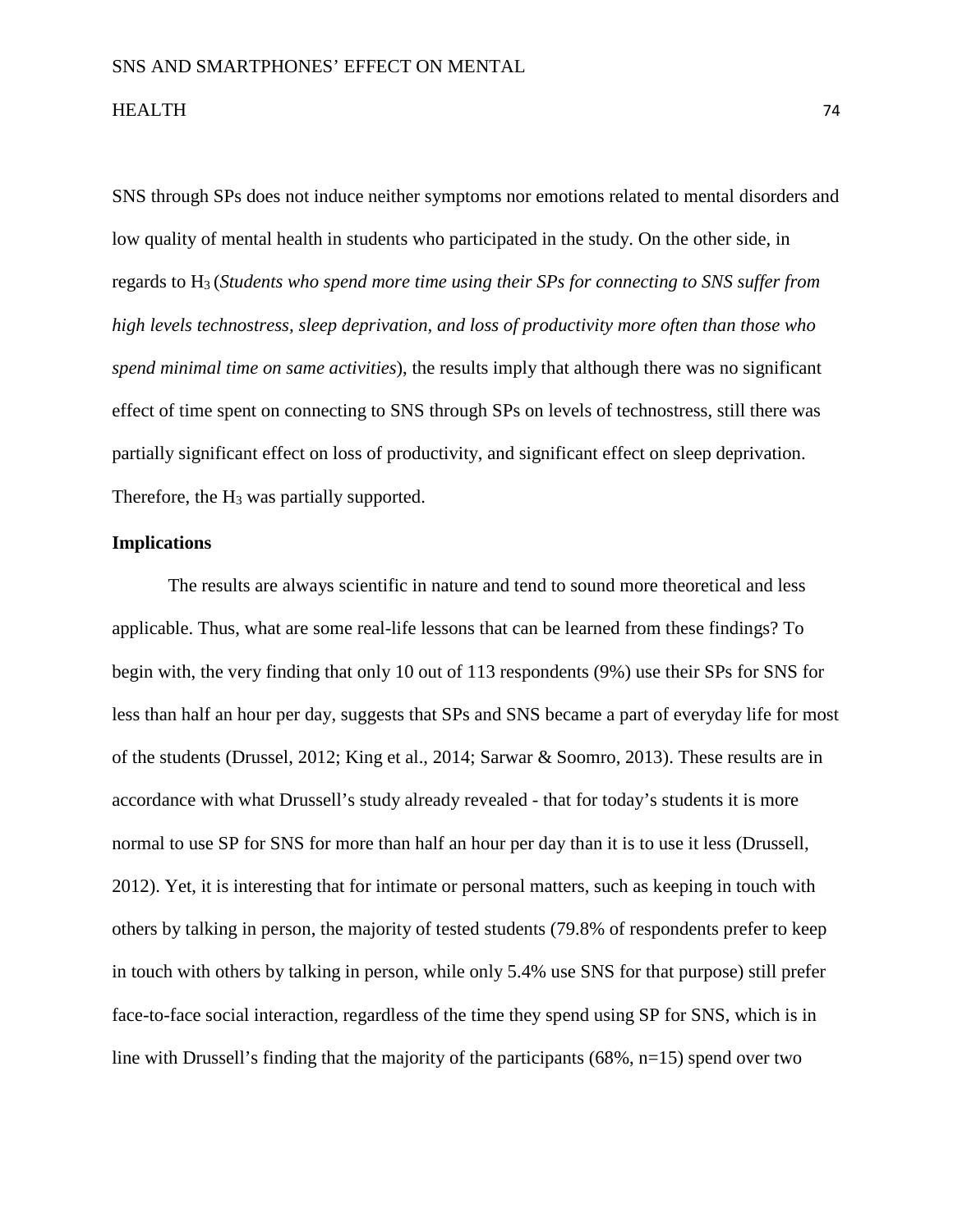hours in face-to face social/leisure time, while only 9% (n=2) spend an hour or less (Drussell, 2012, p. 24).

The further results of this research study (51.8% of the respondents feel emotionally and/or physically disconnected from the world/people if they have no SP and 46.8% feel out of touch if have not logged onto their SNS for a day) are in accordance with those of Babdi-Akashe et al., who found that the close relationship between SPs and SNS contributes even more to young people building a strong emotional bond to their SPs, most probably because SPs enable them to communicate in real-time with not only their close friends, but also anyone anywhere in the world (Babdi-Akashe et al., 2014). This only adds more evidence to the emerging issue that virtual reality is becoming more like reality itself and as such is an interesting subject for research (Runions, 2013, p. 757). Moreover, these results (51.8% of the respondents feel emotionally and/or physically disconnected from the world/people if they have no SP (Q13) and 46.8% feel out of touch if have not logged onto their SNS for a day (Q14)), are in line with King et al. (2014) study, which revealed that the very addictive nature of SPs and SNS has a potential to modify our perception of reality and feelings of space and time and provide an escape from reality for many of us (p. 34). Accordingly, we can say that by examining the impact of time young adults spend using their SPs for connecting to SNS on the several aspects of mental quality, this research study approached very emerging and real problems.

On the other side, the occurrences of symptoms of mental disorders and the related emotions in tested subjects are still rare. Hence, this research revealed the high percentage (40.2%) of tested subjects who think they hold control over their use of SPs for SNS and the response rate on the questions related to symptoms/emotions indicating low quality of mental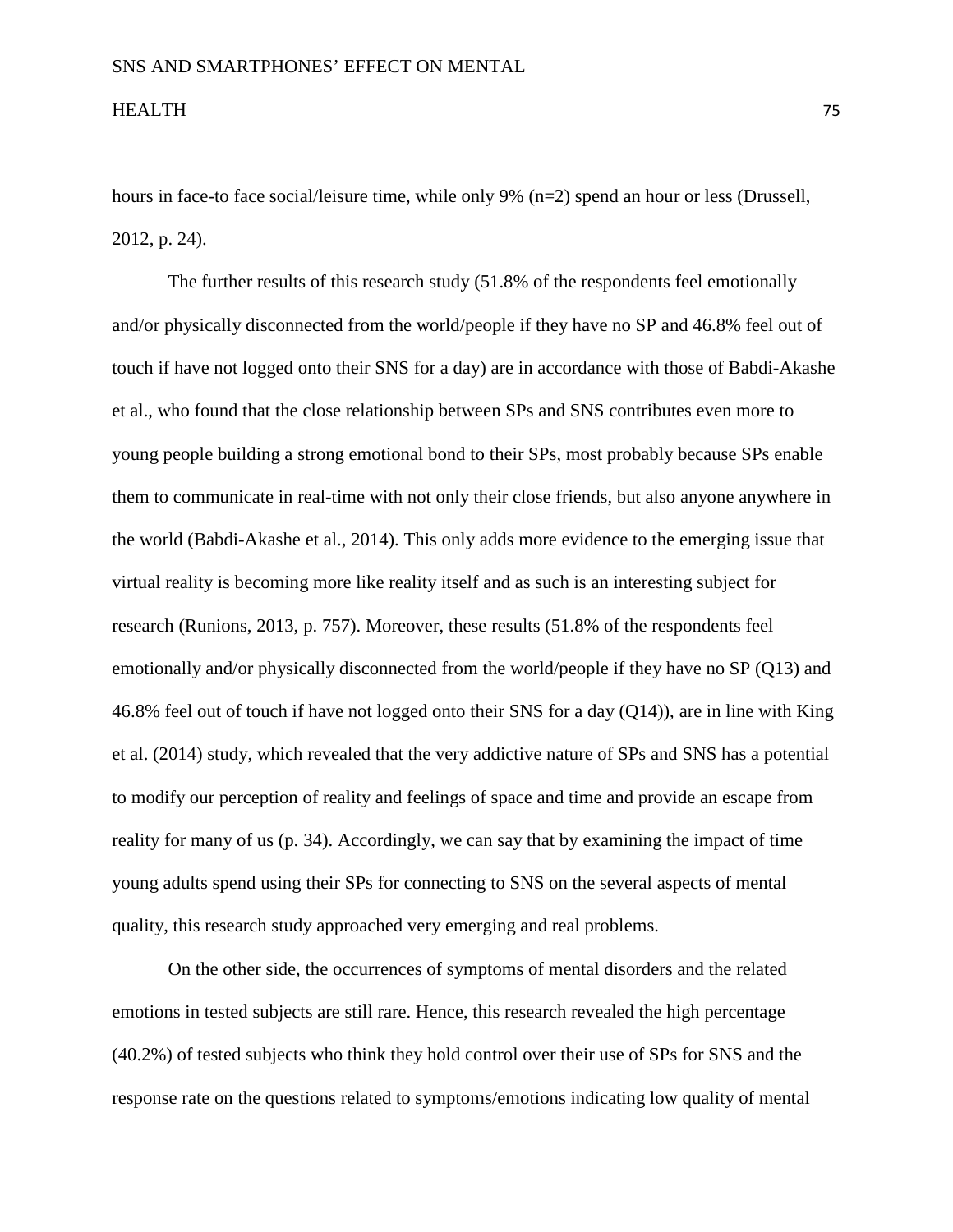health was rather low (ranging from 2.6% to 26.8% of positive answers Vs. 49.1% who felt no such symptoms). Although Cheever, et al. (2014) discovered that the participants in their study, when prohibited to use their mobile phones for instant access to the world of social interaction, have shown withdrawal symptoms such as pronounced anxiety or depression, the results of this study suggest that there is no such connection. Further, while Lin et al. (2015) discovered a positive relationship between the excessive use of mobile technology and the inability to control urges, anxiety, withdrawal symptoms, and productivity loss, this research with a rather low response rate on the questions indicating low quality of mental health (ranging from 2.6% to 26.8% of positive answers Vs. 49.1% who felt no symptoms), lacks such evidences.

On the other hand, since only 13.2% of the respondents feel forced to change habits to adapt to developments in SPs and SNS, 12.3% feel they need to sacrifice their personal time to keep current with new SPs and SNS technologies, and 4.4% feel threatened by people with newer SP and SNS technology, this research indicates that technostress still seems to be either overall neglected or even non-existent, at least among tested subjects. These results are conflicting with what Lee et al. found in their research, which is a close link between the compulsive behavior that SPs induce and the level of technology induced stress (technostress), as well as with Jenna's research which indicated that SPs' overdependence and compulsive usage can induce the level of stress in users, which could result in psychological distress in students (Jena, 2015, p. 360; Lee et al., 2014, pp. 374-376). Yet, the fully significant effect of independent variable (time spent using SPs for connecting to SNS) on sleep deprivation [F (2, 12) = 7.28, p = 0.009] (Q26) and partially significant effect on loss of productivity [F (2, 108) =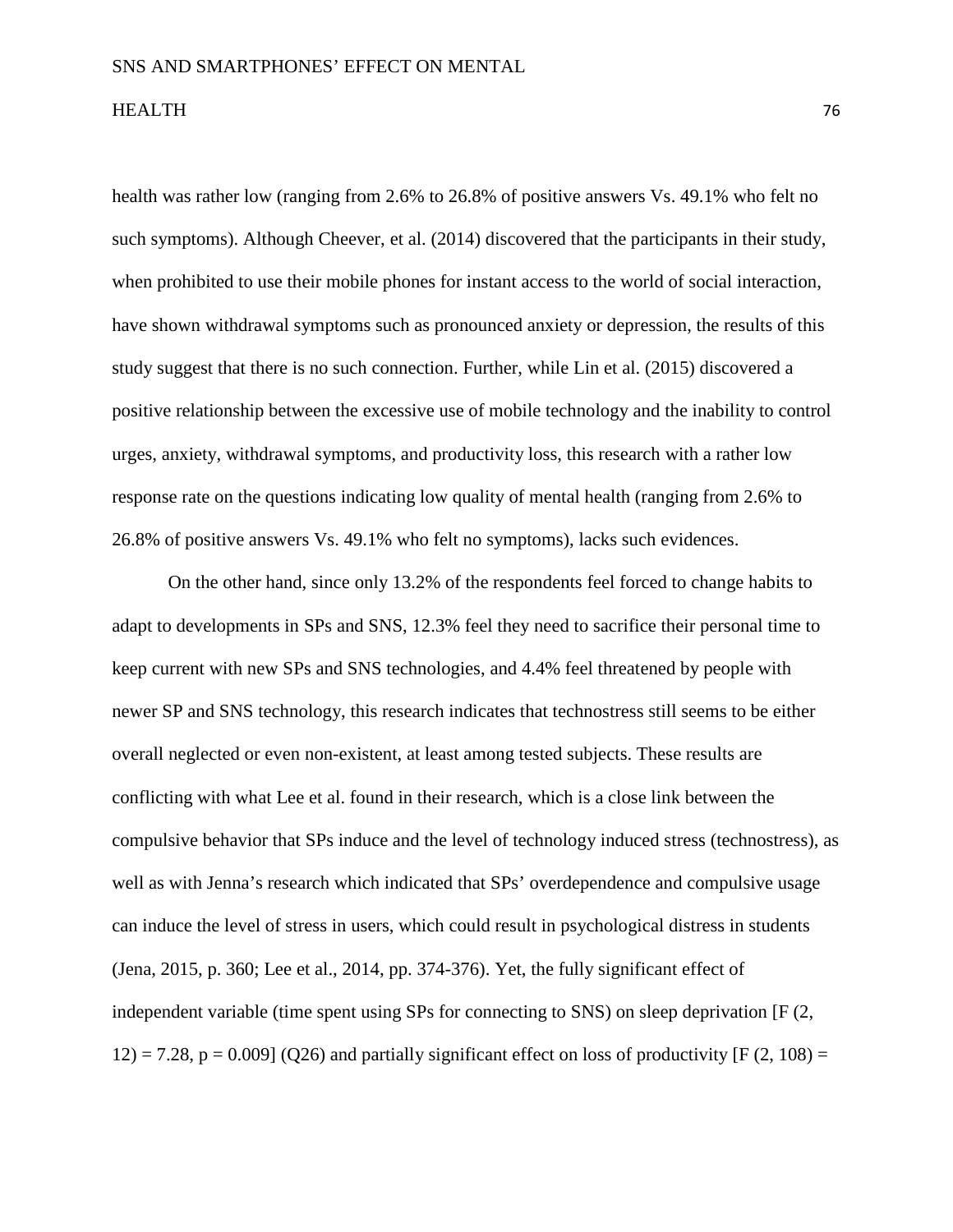6.43,  $p = 0.002$  (Q15) seem to support the results of Shapiro and Margolin (2014), as well as those Adams et al. (2013) and Babdi-Akashe et al. (2014).

Here it is important to mention that since 36.8% of the respondents in this study answered they are often sleep-deprived because they have to check what is happening on SNS during the night (Q26\_2), the results of this study are in accordance with the study done by Przybylski et al. (2013), which revealed that "fear of missing out" (FoMO) is responsible for young adults' stickiness to SNS. Moreover, since 57.1% of the respondents think that using SPs for SNS takes a lot of their time, which they should rather spend studying or working (Q15) and even 37.7% of them cannot concentrate on class because they have to check their SPs for SNS activity (Q19\_2), the results of this research add evidence to Lin et al. (2015), who revealed that excessive use of mobile technology results in productivity loss and Shapiro and Margolin (2014), who discovered that SNS have a great impact not only on sleep quality, sleep deprivation, and the resulting daytime dreaming, but on academic performance as well. Finally, since 17.9% of the respondents check their SPs for SNS activity always and 45.5% do it sometimes (Q18), this research is supporting Adams and Kisler's (2013) study, which revealed that Facebook was the most prominent exogenous factor with the greatest impact on circadian rhythm of college students (p. 27).

To clarify, the findings from this research study can be beneficial on several accounts. First, they could help the students to understand the extent of their dependence on SPs and SNS and, as Shapiro and Margolin (2014) suggested, help them figure out how to stay on the safe side and not delve too deep and become addicted, but rather control their impulses (p. 13). In that way, they could keep their real-life friendships/relationships healthy and sleep enough to not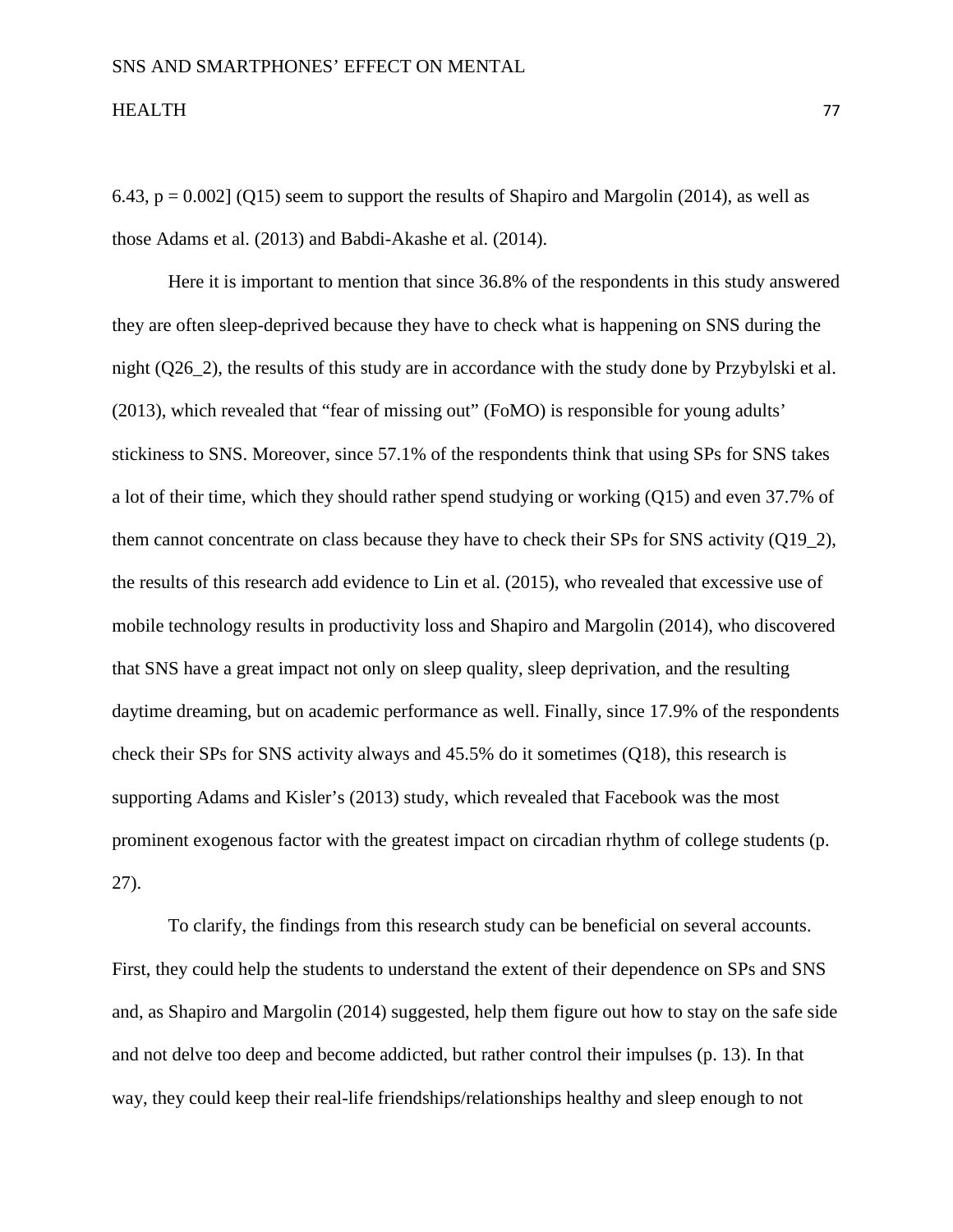suffer from sleep deprivation or loss of productivity (academically or otherwise). Next, the professors could benefit from the findings of this study to understand the very nature of the relationship their students have with their SPs and SNS so that they can take it as an advantage and use it for making their classes more interactive using the very devices and platforms their students have already fully adopted. Then, these findings could be of great interest for researchers in many research fields (almost impossible to address them all, but psychology, sociology, information science, education, business/entrepreneurship, medicine and technological sciences for sure) to further explore and use them either to gain more knowledge and prosper from it intellectually, or to make use of them in terms of helping people or even gaining profit. Lastly, we can all benefit from these findings by noticing warning (addictive or stress provoking) patterns in our own behavior and take care to not undermine the importance of real-life social interaction.

After all, we are still human beings with five senses: sight, hearing, touch, smell, and taste (Cheock, 2014). And although, the first two of them can currently be almost completely substituted with virtual social interaction, can we really touch or smell the person who we interact with virtually? Or is it just a matter of time when we will be able to do so as real as we can in real-life social interaction (Cheock, 2014)? However, as things stand today, your friend can share a photo of her coffee and tag you  $(X)$ :  $\cdot$  "X you would love this coffee! It tastes exactly as the one you always make for me at your home." – Yet, can you confirm that she is right? Probably, not. At least until you do not physically come there and try it yourself.

The world is changing and, as the results of this research study suggest, most of us adapt to these changes quite quickly. However, never has the technology penetrated people's lives as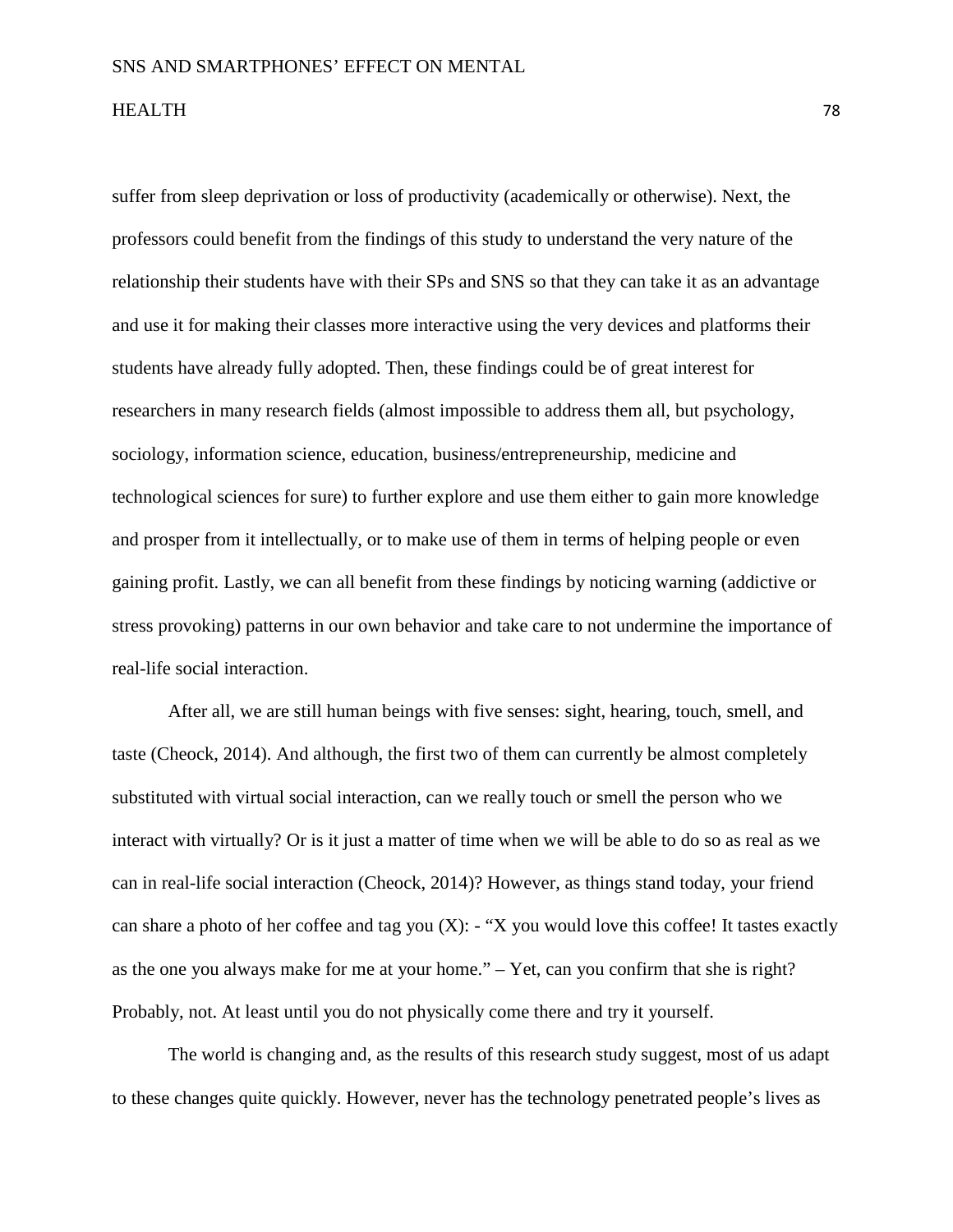deeply and thoroughly as it has now. Thus, this study has only addressed an almost invisibly small portion of something that is worth of investigating more thoroughly in the future. Technology is a human invention, but how far it can go and how will these technological advancements, our own product, affect the quality of our mental health still needs to be researched further.

### **Limitations and Recommendations**

First limitation of the study is the use of self-reporting of the respondents. As such, the study lacks professional evaluation and opinion, which makes the results less reliable. Second limitation is that the study is cross-sectional. A longitudinal study would provide a more detailed and in-depth analysis of the research problem. Further, an important limitation of the study is that the sample is convenient. A sample that would comprise of all Croatian undergraduate students between the age of 18 and 22 would be more appropriate. Furthermore, the sample is not stratified, thus the factors such as social status, ethnicity, or gender have been overlooked. Lastly, although Croatian students are a good sample to test, the impacts of technology penetration and advancements extend to all generations worldwide. Thus, further research that would include all generations across the world could prove to be of great value for further understanding of the problem at hand.

This study research revealed that the time spent on connecting to SNS through SPs is an important predictive factor in choosing the way of social interaction in young adults. The students who spent more time connecting to SNS through their SPs tended to prefer virtual social interaction (SNS) over real-life interaction in most instances. This finding, although not fully supported only adds to the previous research and provides a fertile soil for further research in this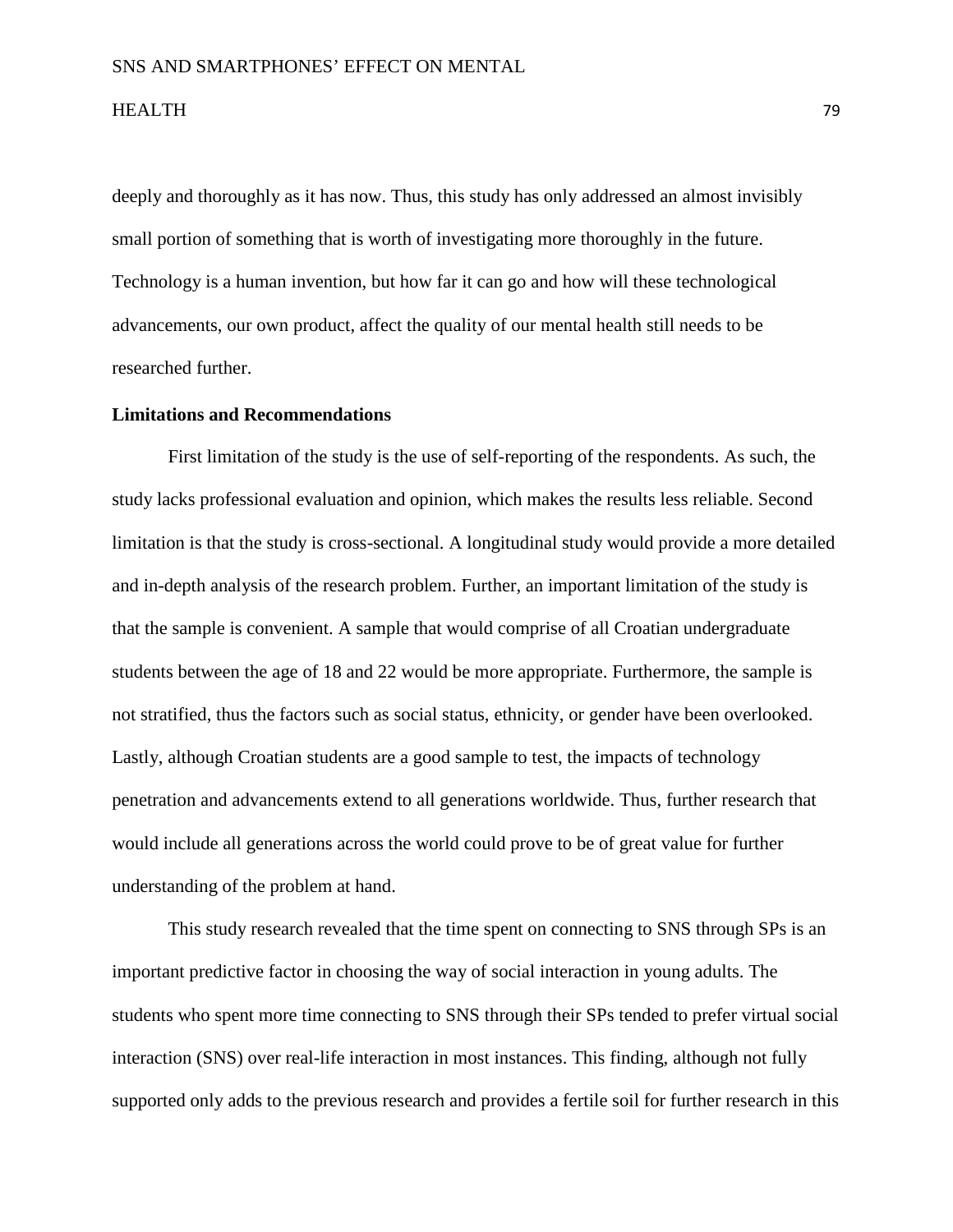area. Next, the tested subjects did not show symptoms of mental disorders related to the time they spent on connecting to SNS through their SPs. However, among those who spend three or more hours per day on SNS, a trend to positively answer to the questions related to mental disorders was noticed. Interestingly, the same trend did not exist among those who spend less than half an hour or less than two hours per day for connecting to SNS through their SPs. Thus, further research is suggested to investigate the occurrences of symptoms and emotions related to mental disorders in those who use their SPs for connecting to SNS excessively.

Finally, this research study revealed an interesting finding that those who spend more time connecting to SNS through their SPs, tend to suffer from symptoms of sleep deprivation. This finding only supports the already researched area of SP's and SNS' addictive nature. Accordingly, the loss of productivity was revealed as well. Since students need to sleep in order to be fully productive, this finding is interesting enough to be explored further.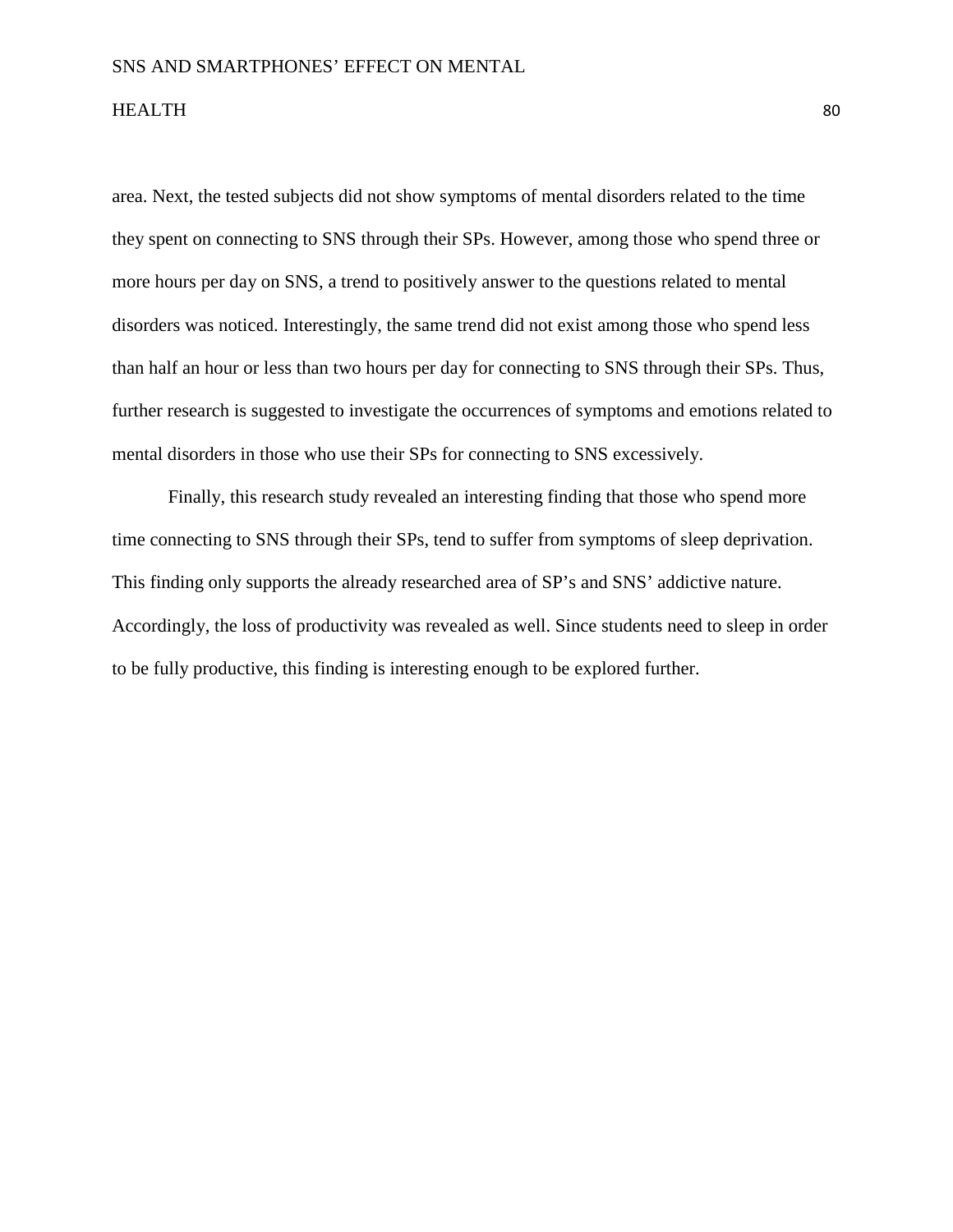#### **References**

- Adams, S. K., Daly, J. F., & Williford, D. N. (2013). Adolescent sleep and cellular phone use: Recent trends and implications for research. *Health Services Insights, 6*, 99. Retrieved from http://search.proquest.com.ezproxy.rit.edu/docview/1445772985?accountid=108
- Adams, S. K., & Kisler, T. S. (2013). Sleep quality as a mediator between technology-related sleep quality, depression, and anxiety. *Cyberpsychology, Behavior and Social Networking, 16*(1), 25-30. doi:10.1089/cyber.2012.0157
- Alzayyat, A., Al-Gamal, E., & Ahmad, M. M. (2015). Psychosocial correlates of internet addiction among Jordanian university students. *Journal of Psychosocial Nursing & Mental Health Services, 53*(4), 43-51. doi:http://dx.doi.org.ezproxy.rit.edu/10.3928/02793695- 20150309-02
- Babadi-Akashe, Z., Zamani, B. E., Abedini, Y., Akbari, H., & Hedayati, N. (2014). The relationship between mental health and addiction to mobile phones among university students of Shahrekord, Iran. *Addiction & Health*, *6*(3-4), 93–99.
- Boyd, D. M. & Ellison, N. B. (2007). Social Network Sites: Definition, history, and scholarship. *Journal of Computer-Mediated Communication*, 13: 210–230. doi:10.1111/j.1083- 6101.2007.00393.x
- Cheever, N. A., Rosen, L. D., Carrier, L. M., & Chavez, A. (2014). Out of sight is not out of mind: The impact of restricting wireless mobile device use on anxiety levels among low,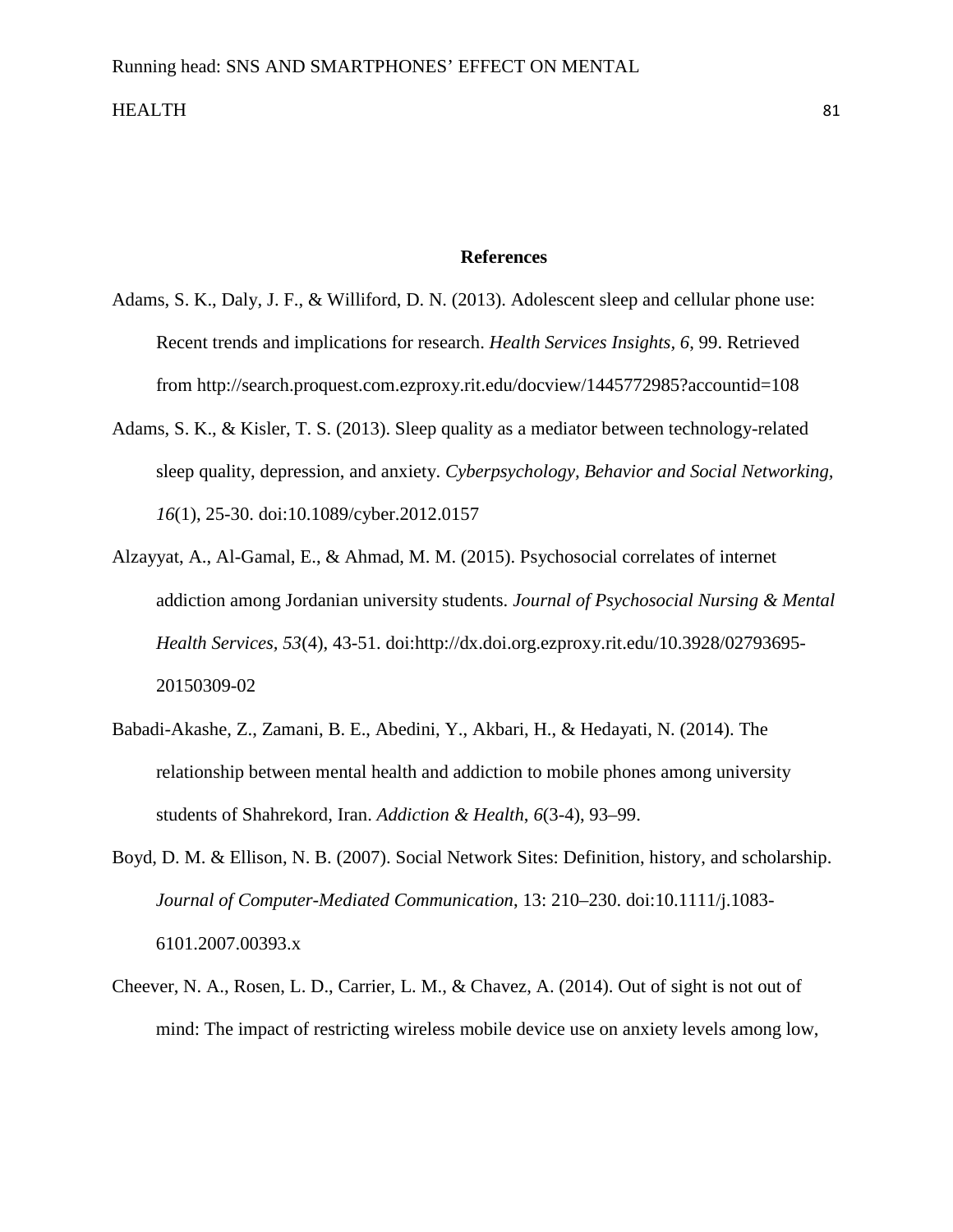#### SNS AND SMARTPHONES' EFFECT ON MENTAL

#### HEALTH 82

moderate and high users. *Computers in Human Behavior, 37*, 290-297.

doi:10.1016/j.chb.2014.05.002

- Cheock, A. (2014). Apps that can communicate touch, taste and smell: A taste of what's to come. Retrieved from http://adriancheok.info/category-media/apps-can-communicate-touch-tastesmell-taste-whats-come/
- Creswell, J. W. (2009). *Research design: Qualitative, quantitative, and mixed methods approaches* (3rd ed.). Thousand Oaks, Calif: Sage Publications.
- Croatia country report, WP4: Baseline study on the state of innovation in the thematic fields of the eSchool4S network (2014). Retrieved from

[http://eschool4s.eu/files/3414/1284/5897/Croatia\\_baseline\\_study-report\\_final.pdf](http://eschool4s.eu/files/3414/1284/5897/Croatia_baseline_study-report_final.pdf)

Drussell, John, "Social Networking and Interpersonal Communication and Conflict Resolution Skills among College Freshmen" (2012). *Master of Social Work Clinical Research Papers*. 21. Retrieved from

[http://sophia.stkate.edu/msw\\_papers/21](http://sophia.stkate.edu/msw_papers/21)

- Helbing, D., & Gintis, H. (2015). Homo socialis: An analytical core for sociological theory. *Review of Behavioral Economics RBE,* 2(1-2), 1-59.
- Hodder, I. (2014). The entanglements of humans and things: A long-term view. *New Literary History, 45*(1), 19-36.153. Retrieved from

<http://search.proquest.com.ezproxy.rit.edu/docview/1530589325?accountid=108>

Jena, R. K. (2015). Compulsive use of smartphone and technostress: A study among Indian students. *International journal of applied business and economic research, 13*(1). Retrieved from<http://www.serialsjournals.com/serialjournalmanager/pdf/1435129223.pdf>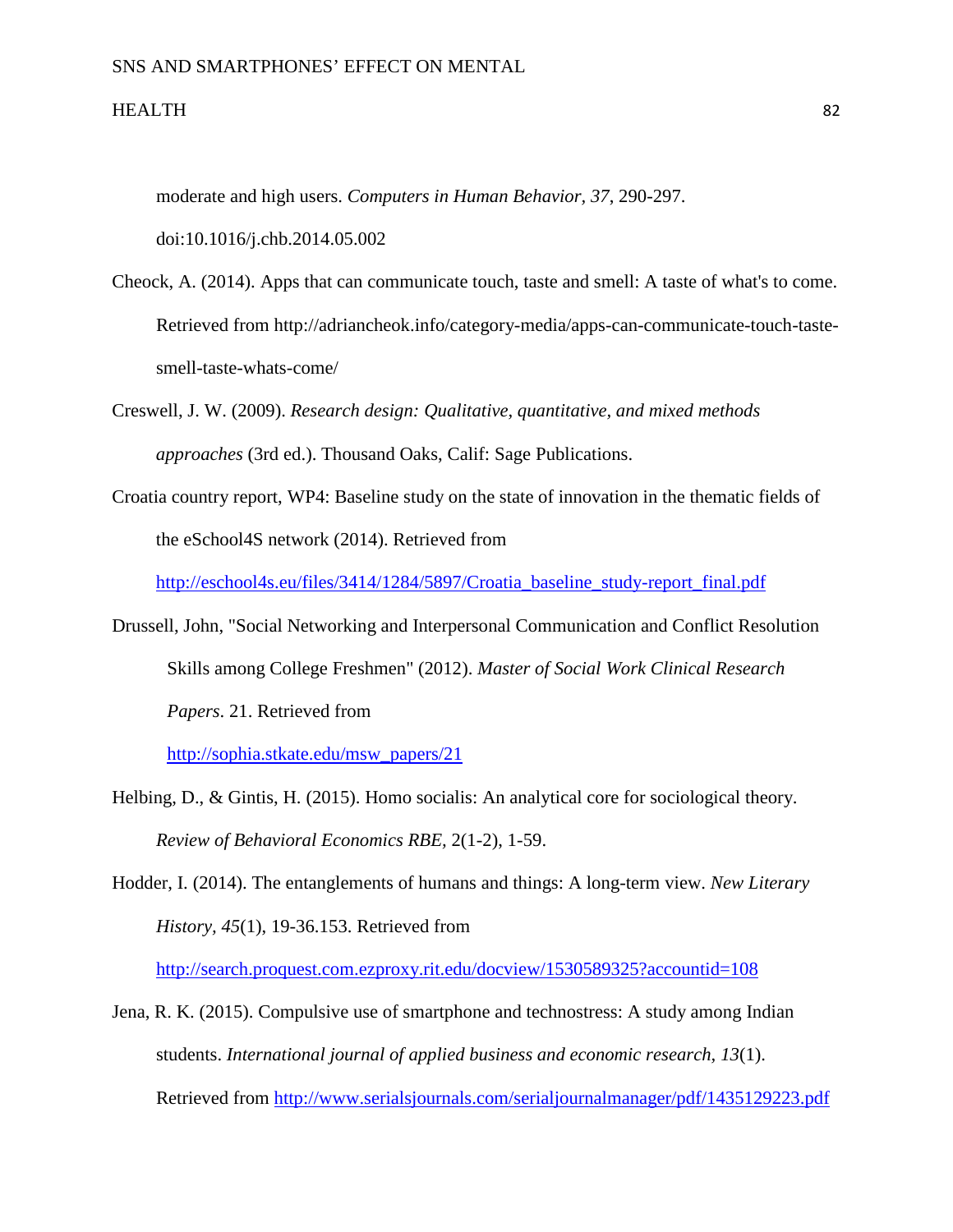- King, A. L. S., Valença, A. M., Silva, A. C., Sancassiani, F., Machado, S., & Nardi, A. E. (2014). "Nomophobia": Impact of cell phone use interfering with symptoms and emotions of individuals with panic disorder compared with a control group, *Clinical Practice & Epidemiology in Mental Health CPEMH, 10*(1), 28-35. http://doi.org/10.2174/1745017901410010028
- Lee, Y., Chang, C., Lin, Y., & Cheng, Z. (2014). The dark side of smartphone usage: Psychological traits, compulsive behavior and technostress. *Computers in Human Behavior, 31*, 373-383. doi:10.1016/j.chb.2013.10.047
- Lepp, A., Barkley, J. E., & Karpinski, A. C. (2014). The relationship between cell phone use, academic performance, anxiety, and satisfaction with life in college students. *Computers in Human Behavior, 31*, 343-350. doi:10.1016/j.chb.2013.10.049
- Lin, T. T. C., Chiang, Y., & Jiang, Q. (2015). Sociable people beware? Investigating smartphone versus nonsmartphone dependency symptoms among young Singaporeans. *Social Behavior and Personality, 43*(7), 1209-1216. Retrieved from

<http://search.proquest.com.ezproxy.rit.edu/docview/1721707395?accountid=108>

- Number of students by HEI and study type. (n.d.). Retrieved from https://www.azvo.hr/en/higher-education/statistics/44-statistike/690-number-of-students-byhei-and-study-type
- Przybylski, A. K., Murayama, K., DeHaan, C. R., & Gladwell, V. (2013). Motivational, emotional, and behavioral correlates of fear of missing out. *Computers in Human Behavior, 29*(4), 1841. doi:10.1016/j.chb.2013.02.014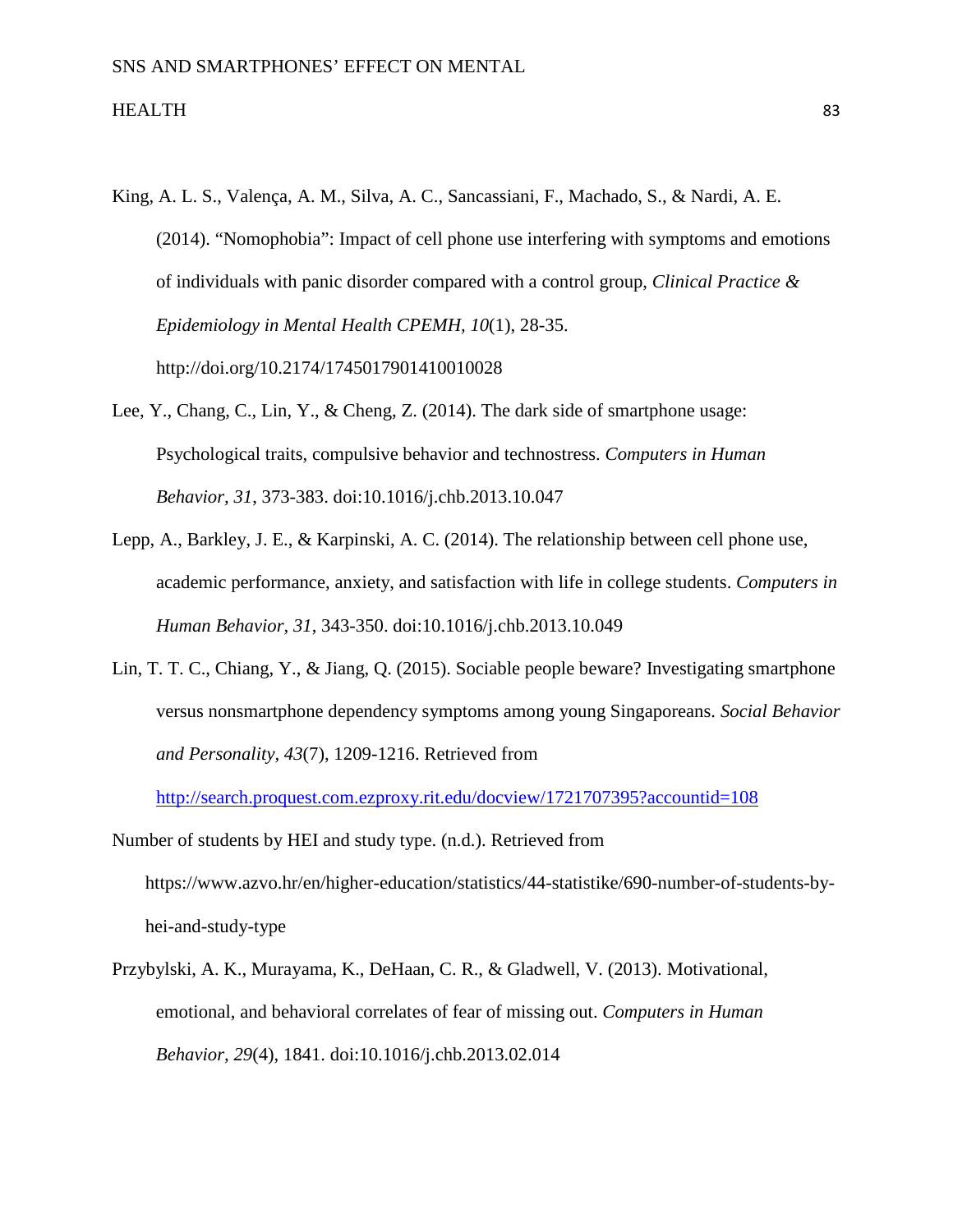- Pyrczak, F. (2010). *Making sense of statistics: A conceptual overview* (5th ed.). Glendale, Calif: Pyrczak Pub.
- Repetto, C., & Riva, G. (2011). From virtual reality to interreality in the treatment of anxiety disorders. *Neuropsychiatry, 1*(1), 31-43. doi:http://dx.doi.org.ezproxy.rit.edu/10.2217/npy.11.5
- Runions, K. C. (2013). Toward a conceptual model of motive and self-control in cyberaggression: Rage, revenge, reward, and recreation. *Journal of Youth and Adolescence, 42*(5), 751-71. doi:http://dx.doi.org.ezproxy.rit.edu/10.1007/s10964-013-9936-2
- Salehan, M., & Negahban, A. (2013). Social networking on smartphones: When mobile phones become addictive. *Computers in Human Behavior, 29*(6), 2632. doi:10.1016/j.chb.2013.07.003
- M. Sarwar and T. R. Soomro, (2013). Impact of Smartphone's on Society. *European Journal of Scientific Research*, *98*(2), 216-226. Retrieved from https://www.researchgate.net/publication/236669025 Impact of Smartphone%27s on So [ciety](https://www.researchgate.net/publication/236669025_Impact_of_Smartphone%27s_on_Society)
- Shepherd, C., Parker, J., & Steiner, T. (2015). The overuse of mobile devices and their detrimental psychological effects on individuals. *International Journal of Arts & Sciences, 8*(5), 591-595. Retrieved from

<http://search.proquest.com.ezproxy.rit.edu/docview/1764690736?accountid=108>

Shapiro, L.A.S., & Margolin, G. (2014). Growing up wired: Social networking sites and adolescent psychosocial development. *Clinical Child and Family Psychology Review, 17*(1), 1-18. doi:http://dx.doi.org.ezproxy.rit.edu/10.1007/s10567-013-0135-1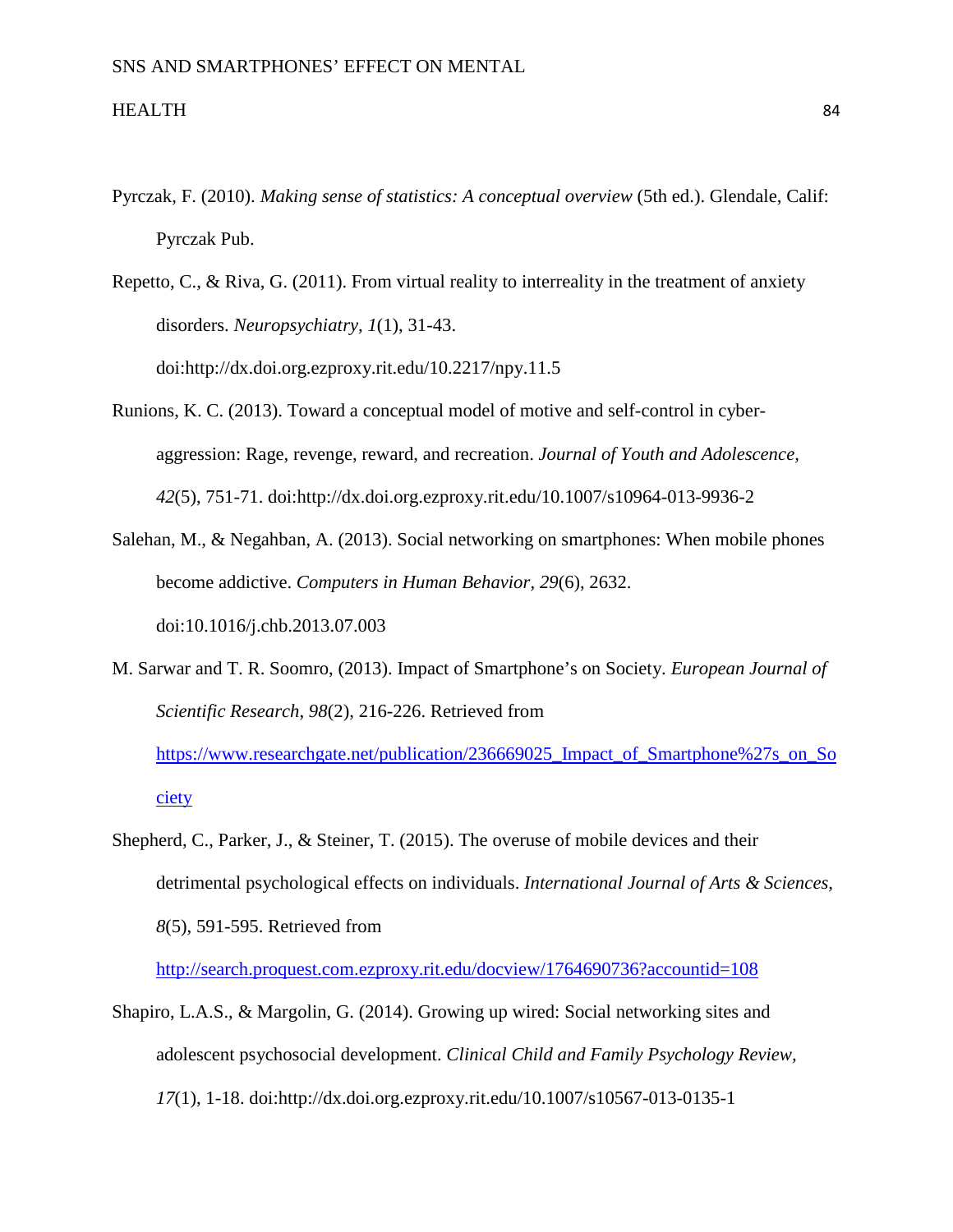Tarafdar, M., Darcy, J., Turel, O., & Gupta, A. (2015). The dark side of information technology. *MIT Sloan Management Review, 56*(2), 61-70. Retrieved from <http://search.proquest.com.ezproxy.rit.edu/docview/1650910655?accountid=10>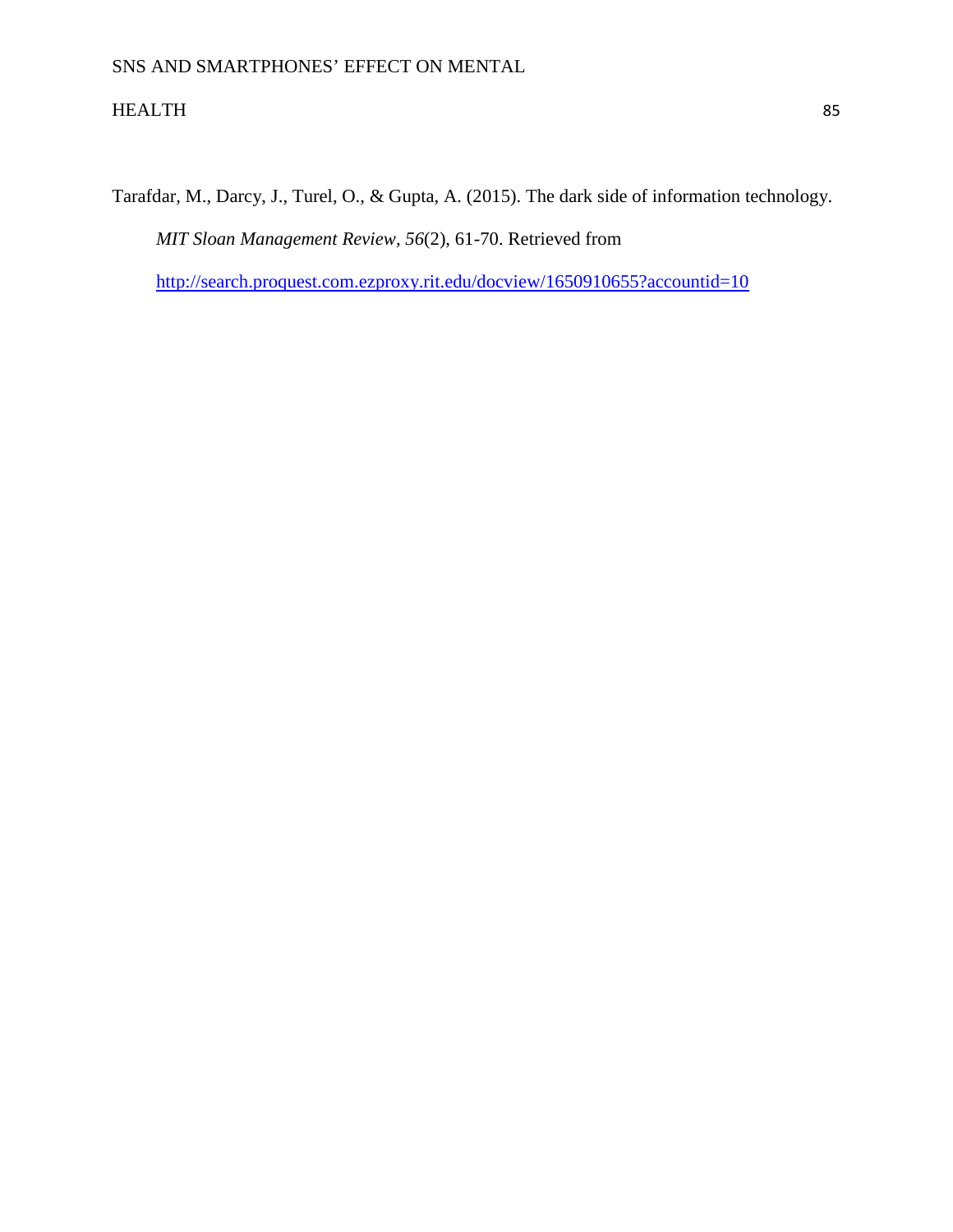## **Appendices**

## **Appendix A – English Survey Questions (RIT Croatia)**

How using Social Networking Sites through Smartphones Affects Mental Health of Students

**Q1** What is your gender?

- Male
- Female

**Q2** How old are you?

- Between 18-22
- Younger than 18
- Older than 22

**Q3** Do you have a smartphone and use it actively to connect to Social Networking Sites (SNS) (Facebook, Instagram, Twitter, Snapchat, WhatsApp, Viber, Pinterest, Vine, Tumblr, LinkedIn, Google+, Google Hangouts, YouTube, or other)?

- Yes
- No

Q4 What is the average amount of time per day you spend on SNS? \*

- Less than half an hour
- More than half an hour, but less than two hours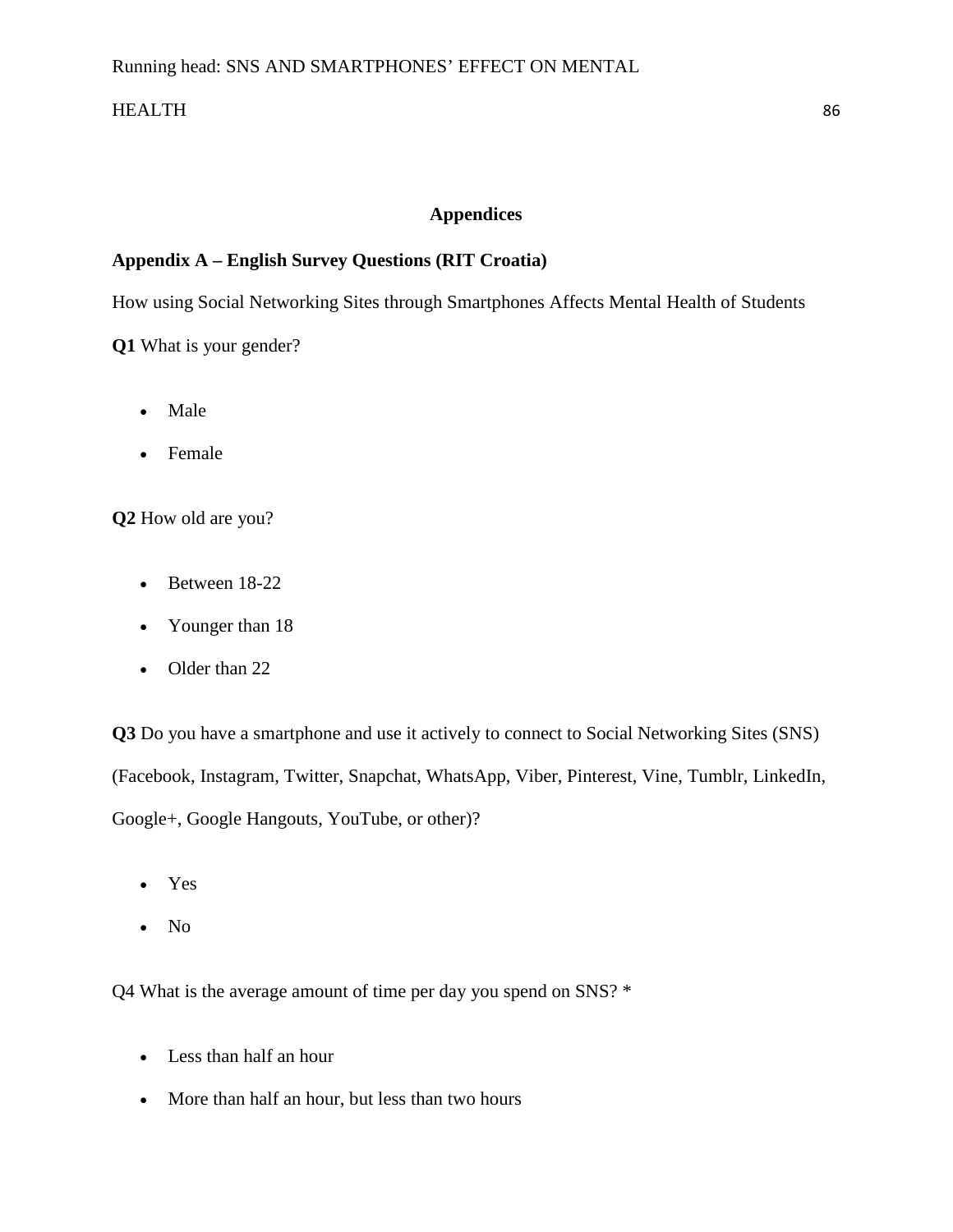• Three hours or more

**Q5** What is the average amount of leisure/social time per day you spend face-to-face with others?

- Less than half an hour
- More than half an hour, but less than two hours
- Three hours or more

**Q6** Do you post/like/comment on SNS more than three times per day?

- Yes
- No

**Q7** Do you receive more than three likes/comments per day on your posts on SNS?

- Yes
- No

**Q8** Check what is true for you.

**8\_1** SNS' (like Facebook) friends I've never met are as important to me as "real" friends

**8\_2** I rely too much on SNS to stay in touch with people

**8\_ 3** I've improved my ability to communicate and my ability to work out problems by using Facebook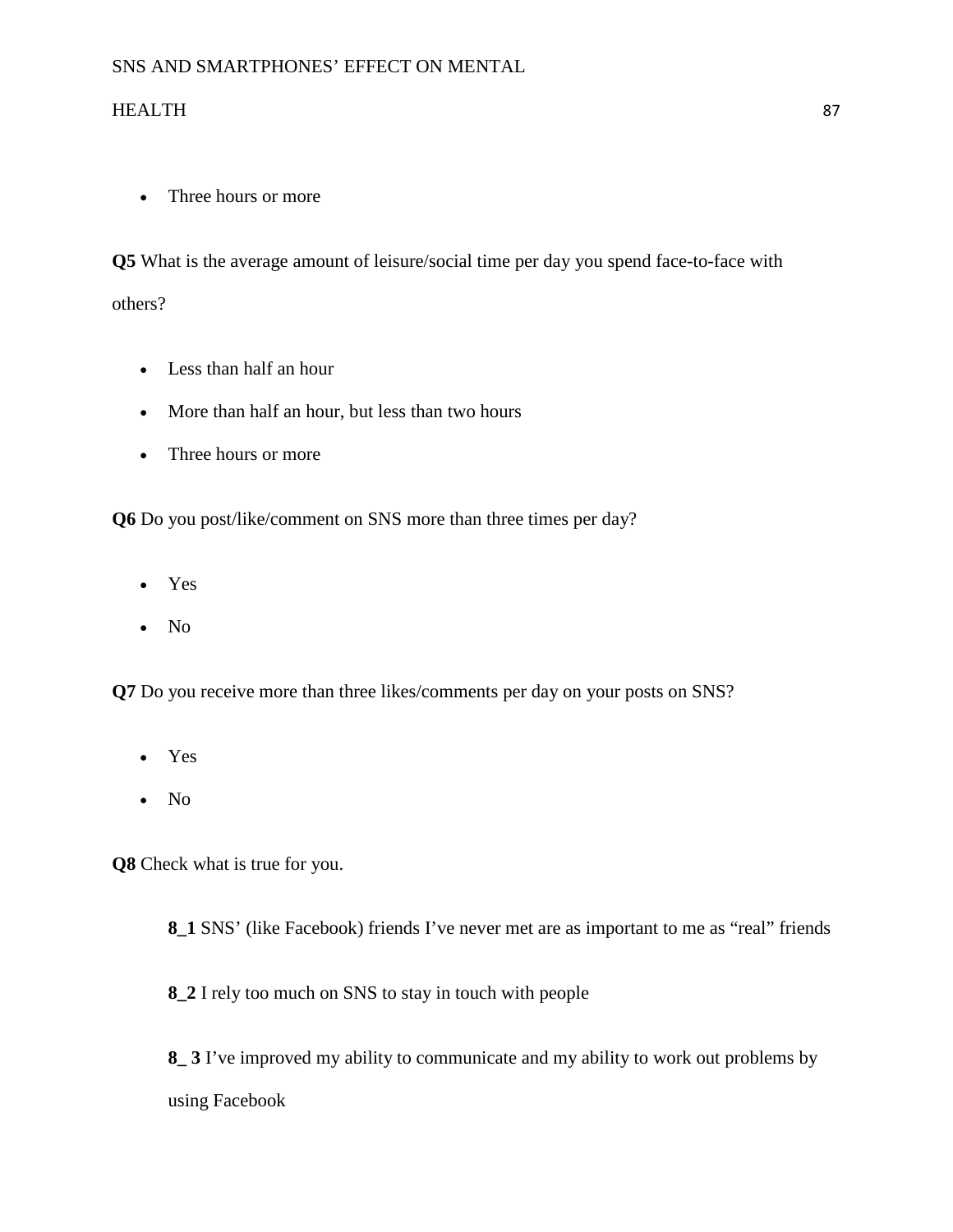**8\_4** I've unfriended someone on Facebook instead of talking about it

**8\_5** Social networking has made a positive impact on society

**8\_6** Social networking makes friendships stronger

**Q9** Have you ever ended an intimate relationship with someone by sending a message on Facebook or any other SNS?

- Yes
- No

**Q10** Check what is true for you.

**Q10\_1** I make an effort to spend real time with friends

**Q10\_2** I solve problems with friends face-to-face

**Q10\_3** People who rely on social networking are losing the ability to talk with others

**Q10\_4** Communicating using social networking is generic and impersonal

**Q10\_5** It's easy to take things the wrong way during social networking

**Q11** I prefer to keep in touch with others by...

- By using SNS
- By talking in person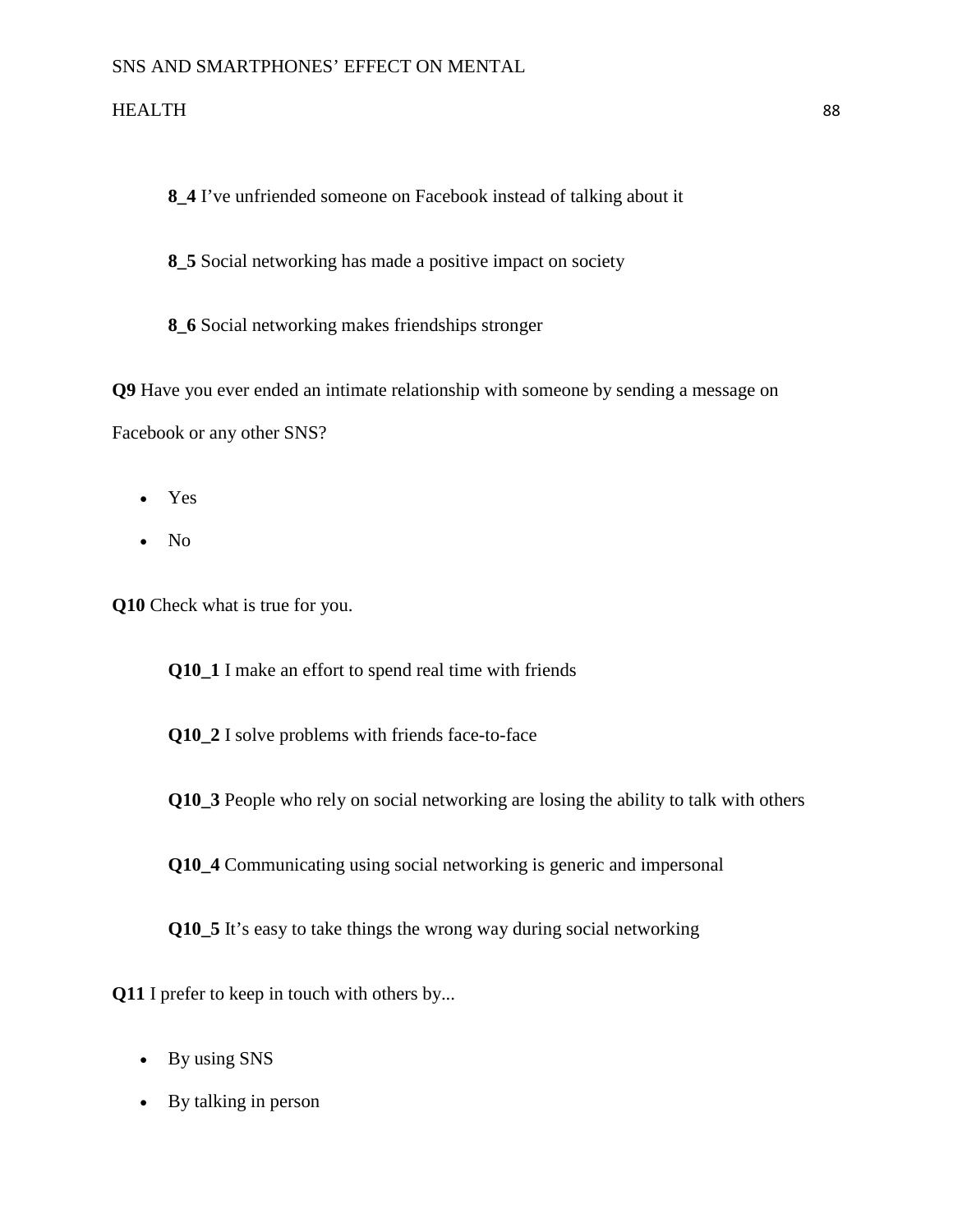• By some other method

**Q12** I prefer to let someone know I'm upset by...

- By talking in person
- By posting text/picture/emoticon/changing status on SNS
- By not doing anything
- By some other method

**Q13** When I do not have my smartphone, I feel disconnected

- Yes
- No

**Q14** I feel out of touch when I haven't logged onto my SNS for a day

- Yes
- No

**Q15** Using smartphone for SNS takes a lot of my time, which I should have spent on studying or working

- Yes
- No

**Q16** Check what is true for you.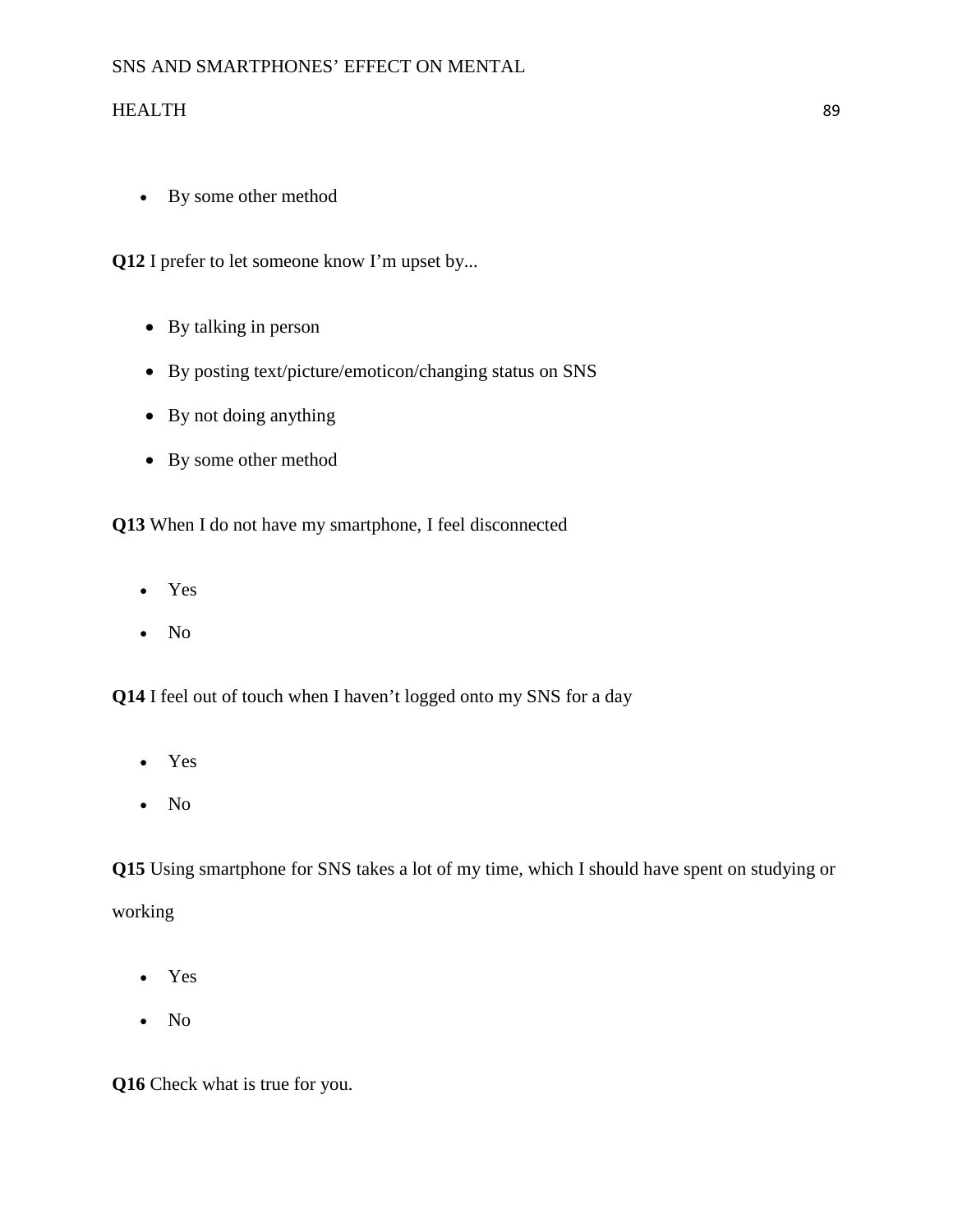**Q16\_1** I am forced to change habits to adapt to new developments in smartphones and SNS

**Q16\_2** I feel my personal life is being invaded by smartphones and SNS technologies

**Q16** 3 I am threatened by people with newer smartphones and SNS technology skills (a.k.a. I need to have the newest version of iPhone and be active on most popular SNS)

**Q16\_4** I have to sacrifice my personal time to keep current on new smartphone and SNS technologies

**Q17** I find it hard to control my use of smartphone for connecting to SNS

- Yes
- Maybe
- No

**Q18** I check for missed calls/messages/posts/comments/likes during the night, when I am supposed to sleep, or if I accidently wake up during the night

- Often
- Sometimes
- Never

**Q19** Check what is true for you.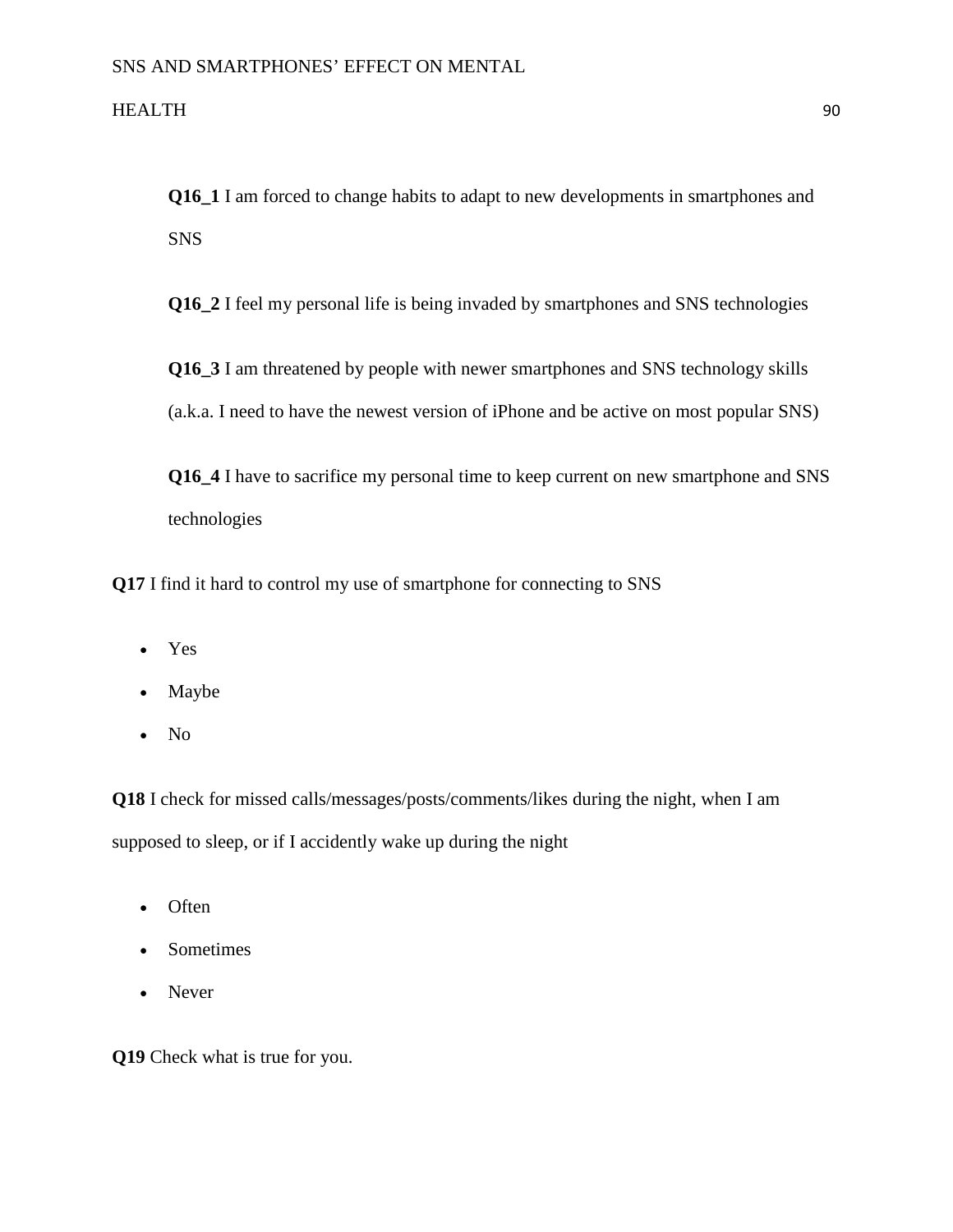**Q19\_1** I risked an important relationship, a job, an academic opportunity or a career development opportunity because I overuse my smartphone for SNS

**Q19\_2** I can't concentrate in class because I have to check my smartphone for SNS activity

**Q20** Do you often feel rejected when no one likes/comments your post/photo/status on SNS?

- Yes
- No

**Q21** Do you feel low self-esteem, depressed, or anxious when you see that your friend has received more likes/comments on his/her post/photo/status on SNS than you?

- Yes
- No

**Q22** Check what is true for you.

**Q22\_1** I often get angry if someone interrupts me while I use my smartphone for SNS

**Q22\_2** I try not to check my smartphone for SNS activity so often, but I fail

**Q22\_3** I use my smartphone to check SNS even when talking or eating with others

**Q23** Check what is true for you.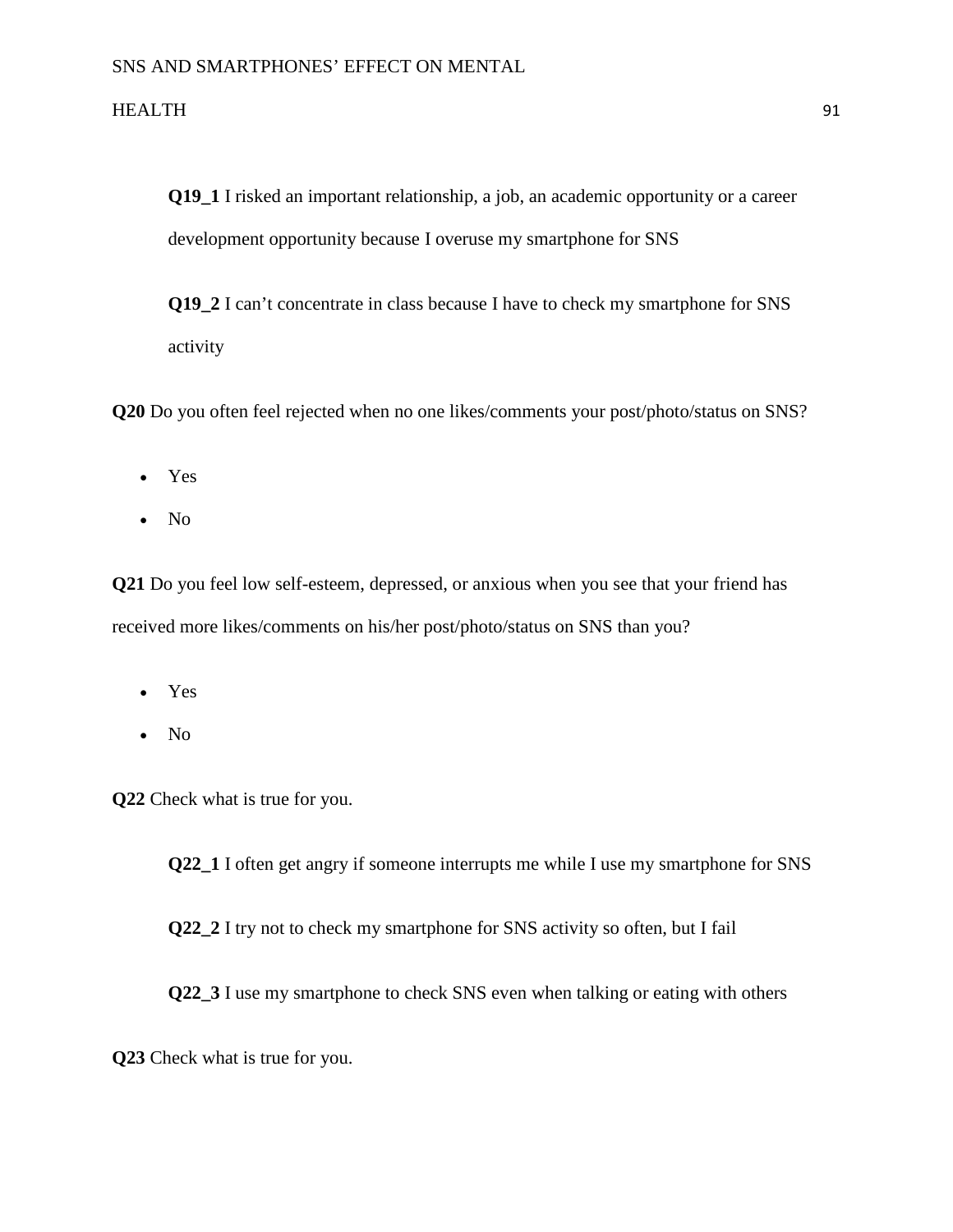**Q23\_1** I keep my smartphone on 24 h a day

**Q23\_2** I feel like my smartphone is ringing or vibrating (a.k.a. SNS notifications coming), but it isn't

**Q23** 3 Others complain about me spending too much time on my smartphone for SNS

**Q23\_4** I feel uneasy in places where mobile phone usage is prohibited

**Q23\_5** I feel as if I am with someone when I use my smartphone for SNS

**Q24** How do you feel when your SP has no minutes, battery charge, or is out of range?

**Q24\_1** Anxious

**Q24\_2** Distressed

**Q24\_3** Agitated

**Q24\_4** Afraid

**Q24\_5** Disoriented

**Q24\_6** Normal

**Q25** Have you experienced any of the following symptoms or emotions due to not being able to use SNS for some period?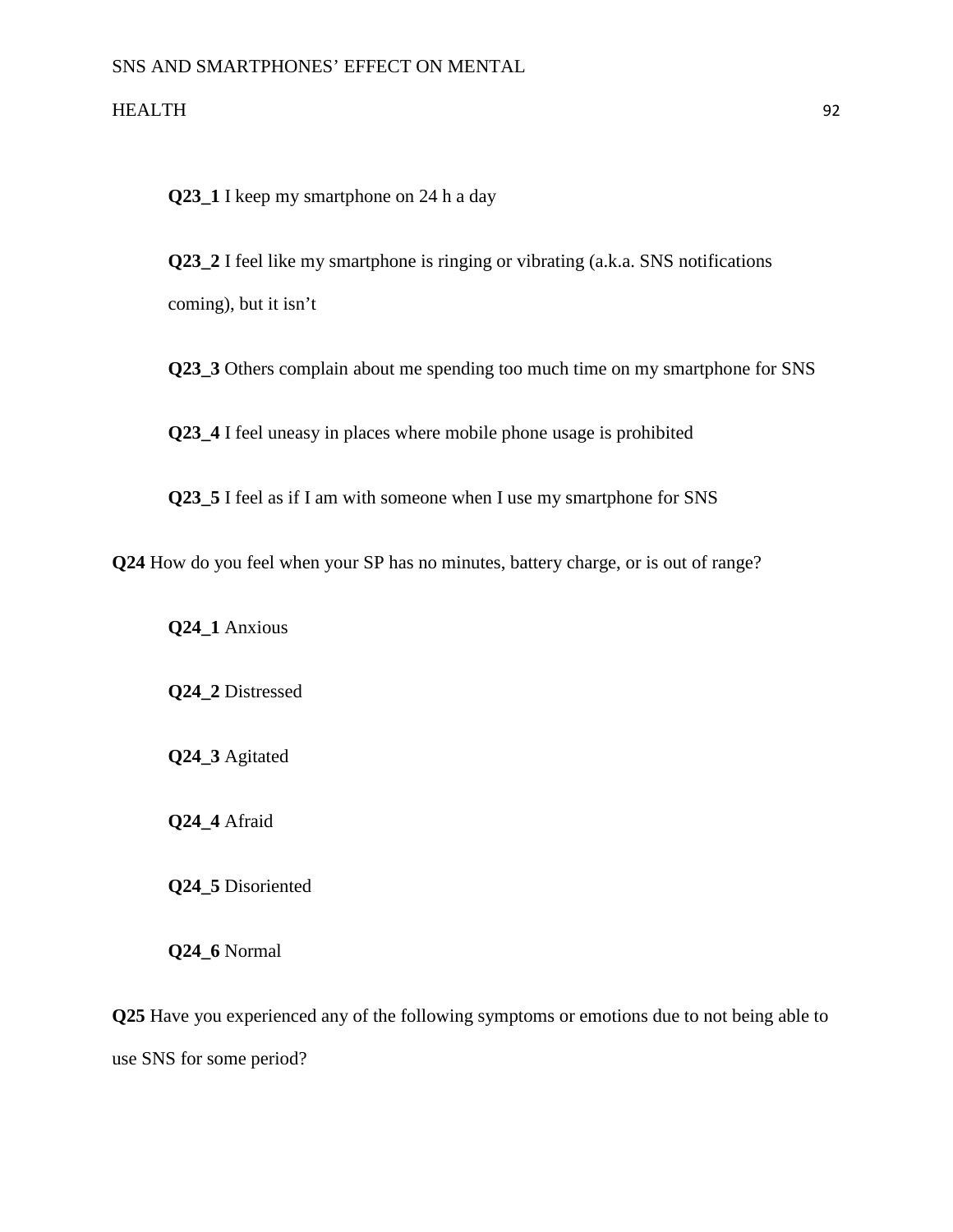**Q25\_1** Tachycardia

**Q25\_2** Tremors

**Q25\_3** Sweating

**Q25\_4** Changes in respiration

**Q25\_5** Depression

**Q25\_6** Loneliness

**Q25\_7** Rejection

**Q25\_8** Panic

**Q26** Check what is true for you.

**Q26\_1** I have hard time to fall asleep because I wonder what is going on SNS

**Q26\_1** I am often sleep deprived because I spent too much time on SNS

\* Grouping question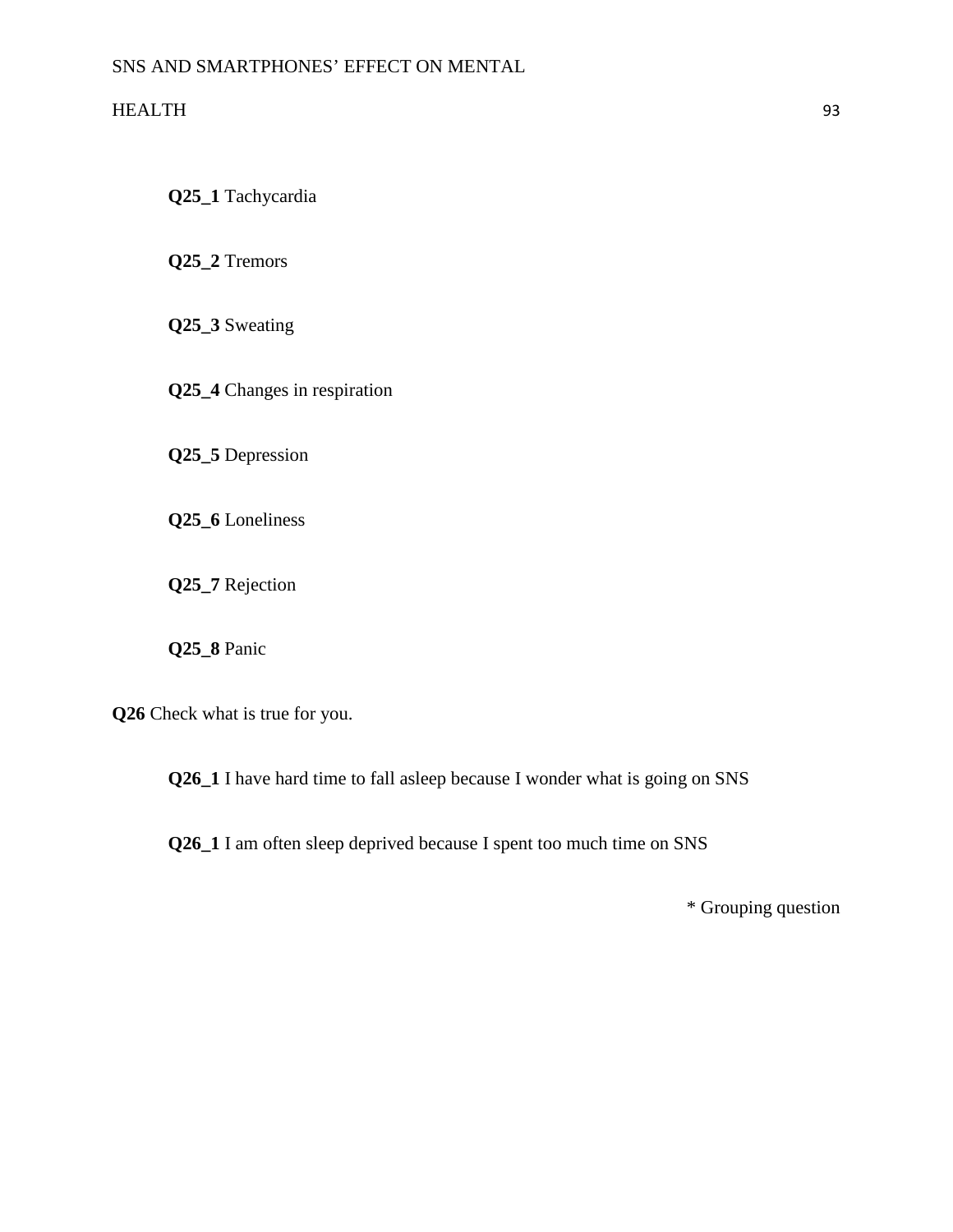## **Appendix B – Croatian Survey Questions (VERN)**

Utjecaj vremena provedenog na društvenim mrežama putem smartphone-a na kvalitetu života studenata

**Q1** Spol

- Muško
- Žensko

## **Q2** Dob

- Između 18-22
- Mlađi/a od 18
- Stariji/a od 22

**Q3** Da li imaš smartphone (pametni telefon) koji aktivno koristiš za povezivanje na društvene mreže?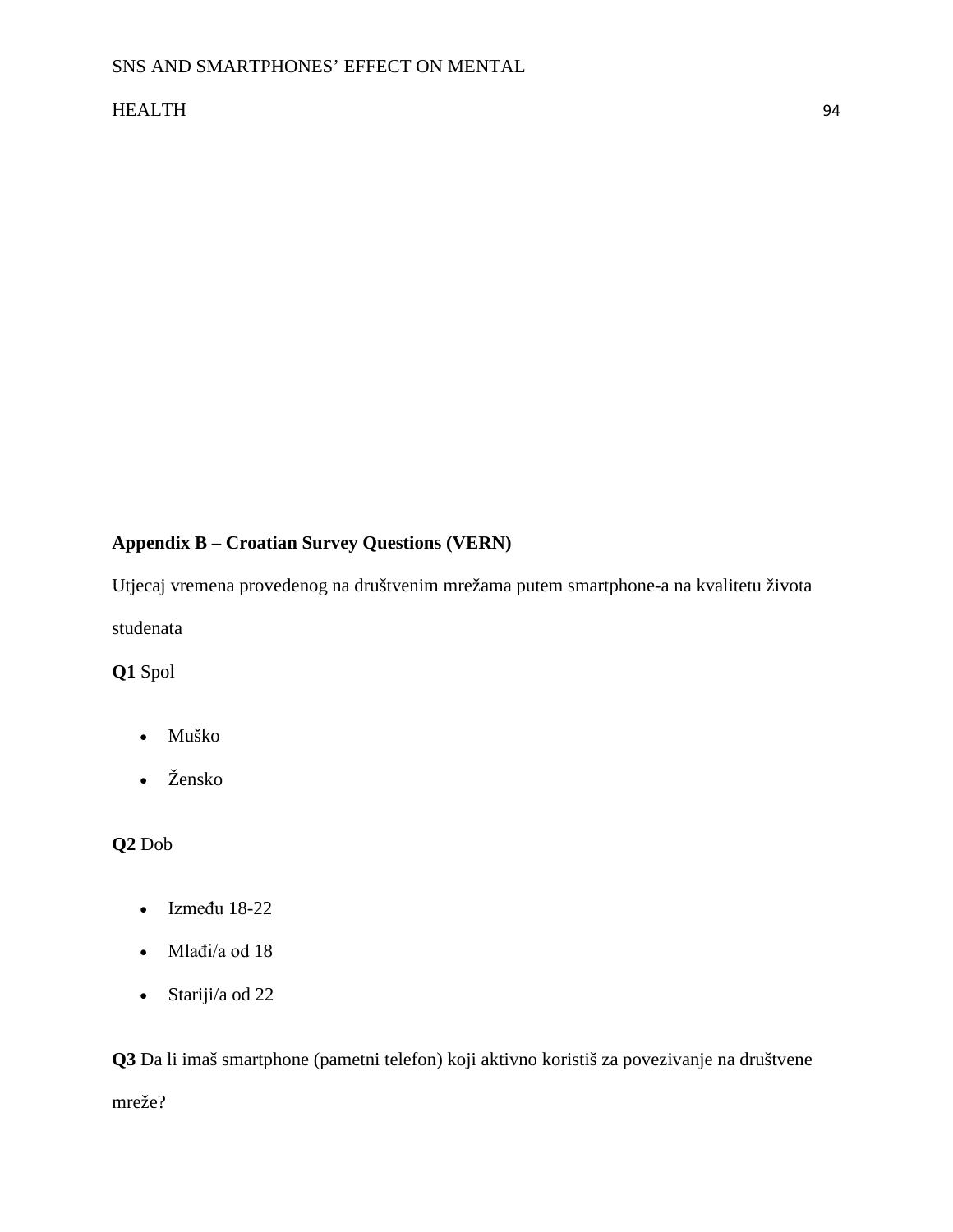(Facebook, Instagram, Twitter, Snapchat, WhatsApp, Viber, Pinterest, Vine, Tumblr, LinkedIn, Google+, Google Hangouts, YouTube, or other)?

- Da
- Ne

**Q4** Koliko u prosjeku provodiš vremena na društvenim mrežama dnevno?\*

- Manje od pola sata
- Više od pola sata, ali manje od dva sata
- Tri sata ili više

**Q5** Koliko svog slobodnog vremena u prosjeku provodiš na direktni kontakt (licem-u-lice/uživo) sa prijateljima ili drugim ljudima?

- Manje od pola sata
- Više od pola sata, ali manje od dva sata
- Tri sata ili više

**Q6** Da li u prosjeku postaš/lajkaš/komentiraš na društvenim mrežama više od tri puta na dan?

- Da
- Ne

**Q7** Da li u prosjeku dobivaš više od tri lajka ili komentara na svoje postove/status ili slike koje si objavio na društvenoj mreži?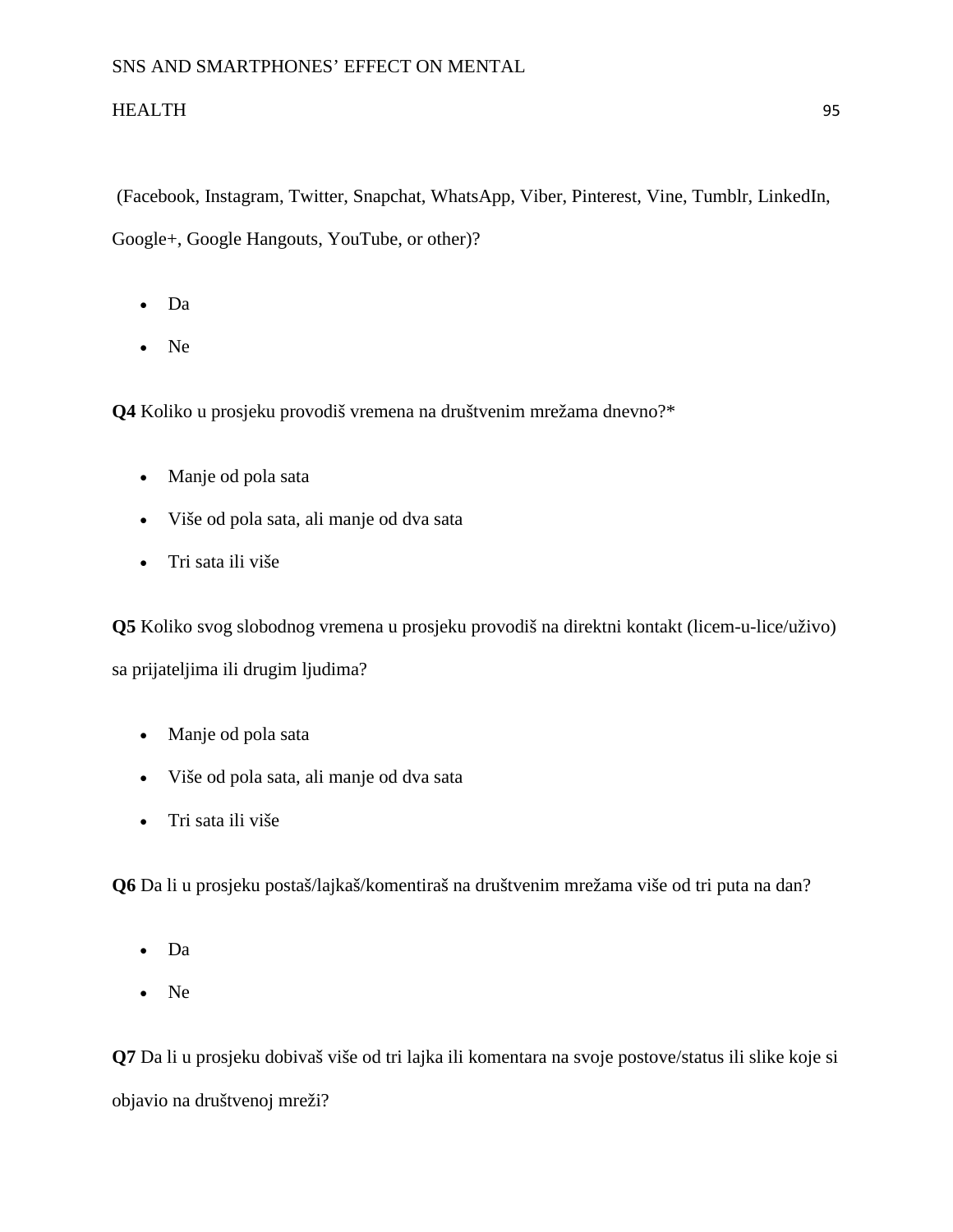- Da
- Ne

**Q8** Izaberi što smatraš istinitim za sebe (moguće je odabrati više odgovora):

**8\_1** Prijatelje sa društvenih mreža (poput Facebook prijatelja) koje nisam nikada upoznao uživo, smatram jednako važnima kao i svoje prave prijatelje

**8\_2** Imam osjećaj da se previše oslanjam na društvene mreže kako bih ostao u kontaktu s ljudima

**8\_ 3** Mislim da su društvene mreže poboljšale moju sposobnost komuniciranja i rješavanja problema s ljudima

**8\_4** Jednom ili više puta sam skinuo nekoga s liste prijatelja (unfriend) bez da sam o tome s njime/njome razgovarao

**8\_5** Društvene mreže pozitivno utječu na društveni život

**8\_6** Društvene mreže čine prijateljstva dubljim i jačim

**Q9** Da li si ikada prekinuo/la intimnu vezu s nekime tako da si ga/ju o tome obavjestio putem društvene mreže?

- Da
- Ne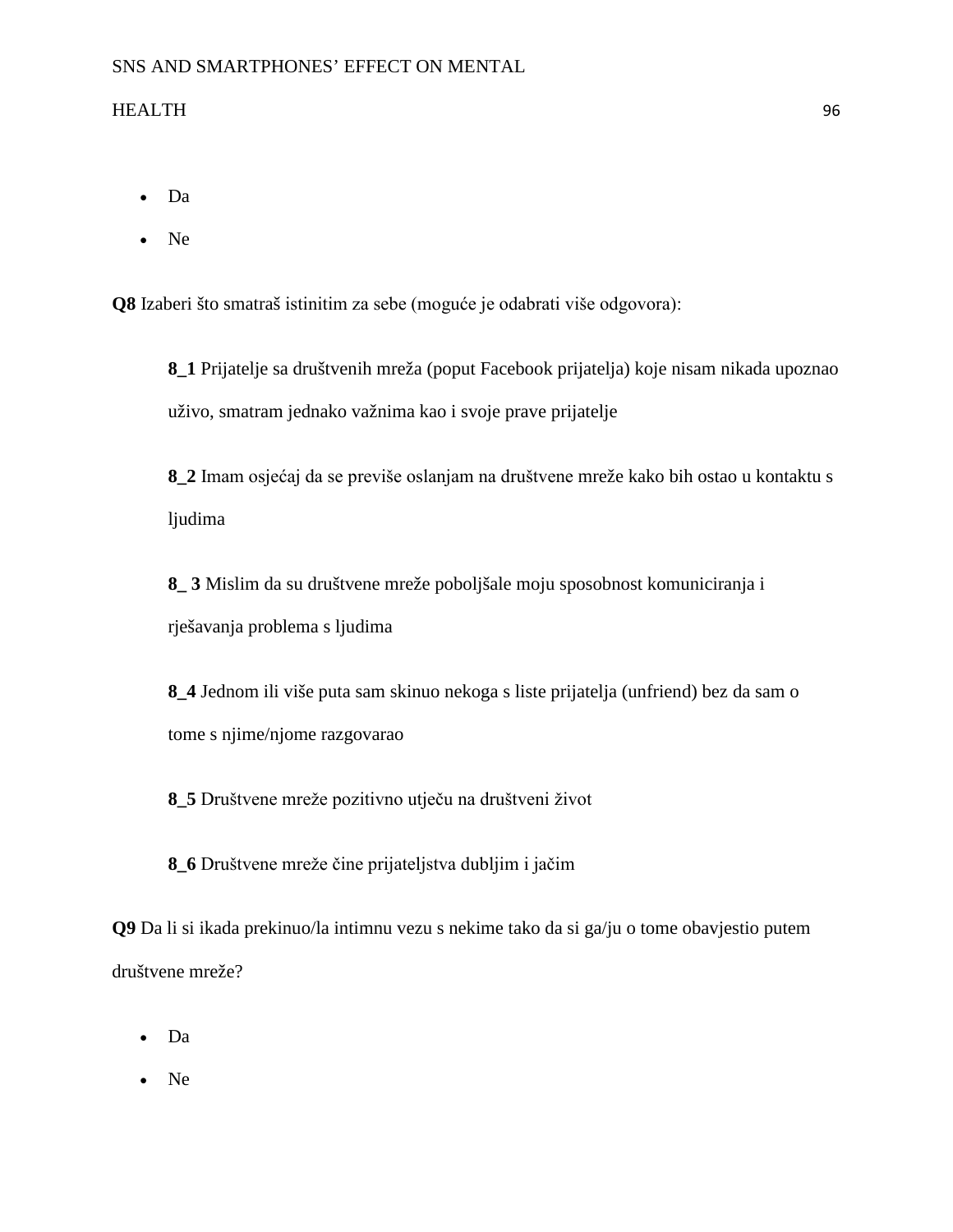**Q10** Izaberi što smatraš istinitim za sebe (moguće je odabrati više odgovora):

**Q10\_1** Smatram da ulažem puno truda kako bih što više svog slobodnog vremena proveo uživo sa svojim prijateljima

**Q10\_2** Probleme i konflikte koje imam s prijateljima, rješavam razgovorom uživo

**Q10\_3** Ljudi koji se previše oslanjaju na društvene mreže gube sposobnost normalnog komuniciranja s ljudima

**Q10\_4** Komunikacija preko društvenih mreža je jednostavno platonska (plitka) i nedovoljno iskrena

**Q10\_5** Vrlo je lako krivo protumačiti komunikaciju na društvenim mrežama (izvaditi riječi iz konteksta)

**Q11** Preferiram održavati kontakt sa svojim prijateljima i drugim ljudima...

- Putem društvenih mreža
- Razgovorom uživo
- Nekako drugačije

**Q12** Kada nisam dobro (npr. kada sam uzrujan/a) želim da to drugi saznaju...

- Tako da uživo o tome popričamo
- Tako da postam tekst/sliku/emoticon ili promijenim status na društvenoj mreži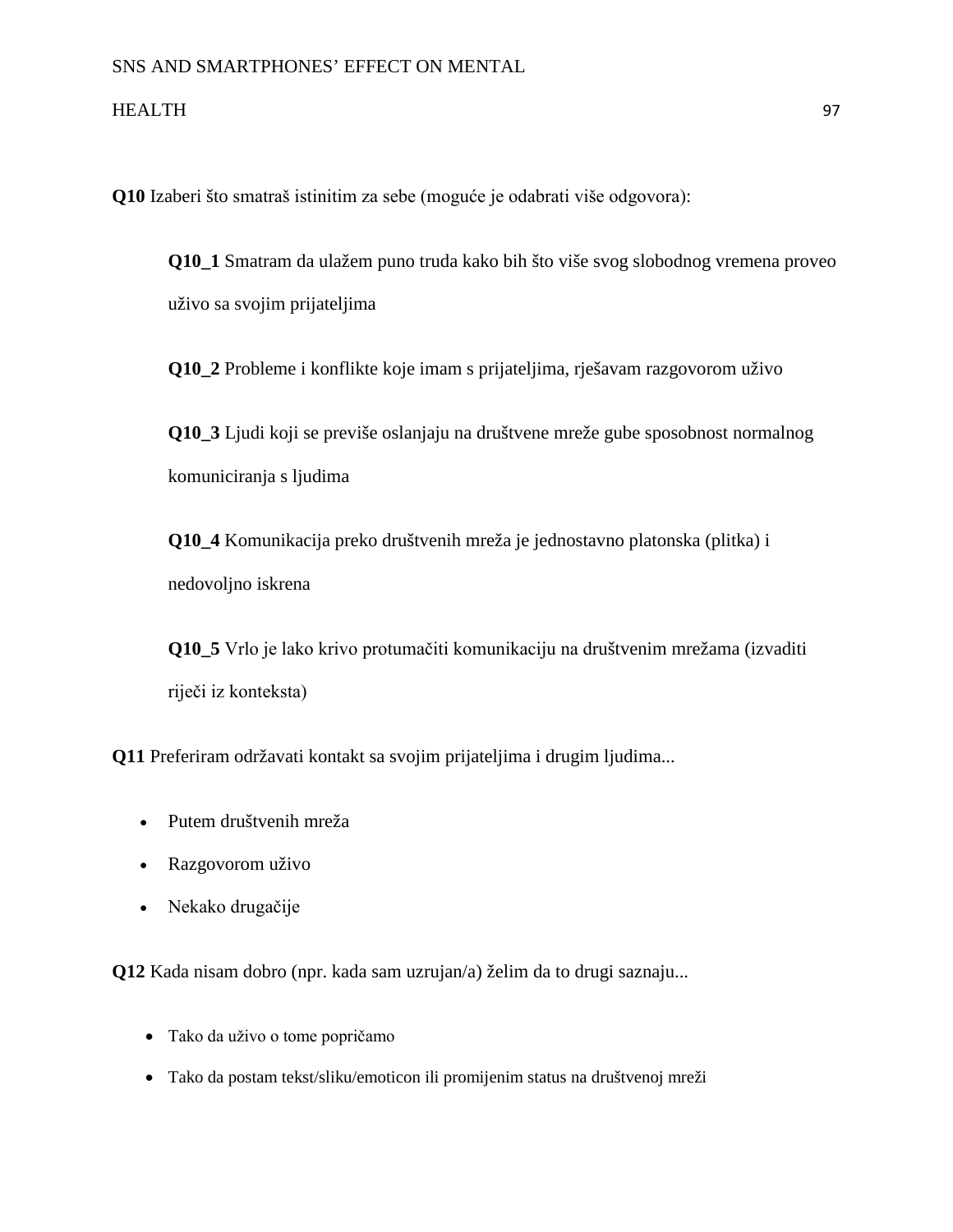• Ne činim ništa da to itko sazna

**Q13** Kada nemam svoj smartphone (pametni telefon) pri ruci, osjećam se emotivno i/ili čak fizički odsječen/a od svijeta i/ili ljudi

- Da
- Ne

**Q14** Ako se ne ulogiram na društvenu mrežu barem jednom dnevno, osjećam se kao da sam izvan svih važnih društvenih događanja.

- Da
- Ne

**Q15** Smatram da provodim previše vremena za povezivanje na društvene mreže putem svog smartphone-a (pametnog telefona), a na uštrp učenja i/ili posla.

- Da
- Ne

**Q16** Izaberi što smatraš istinitim za sebe (moguće je odabrati više odgovora):

**Q16\_1** Da bih ostao u toku sa napretcima u tehnologiji smartphone-a (pametnih telefona) i društvenih mreža, moram mijenjati svoje navike (npr. ne mogu se baviti sportom)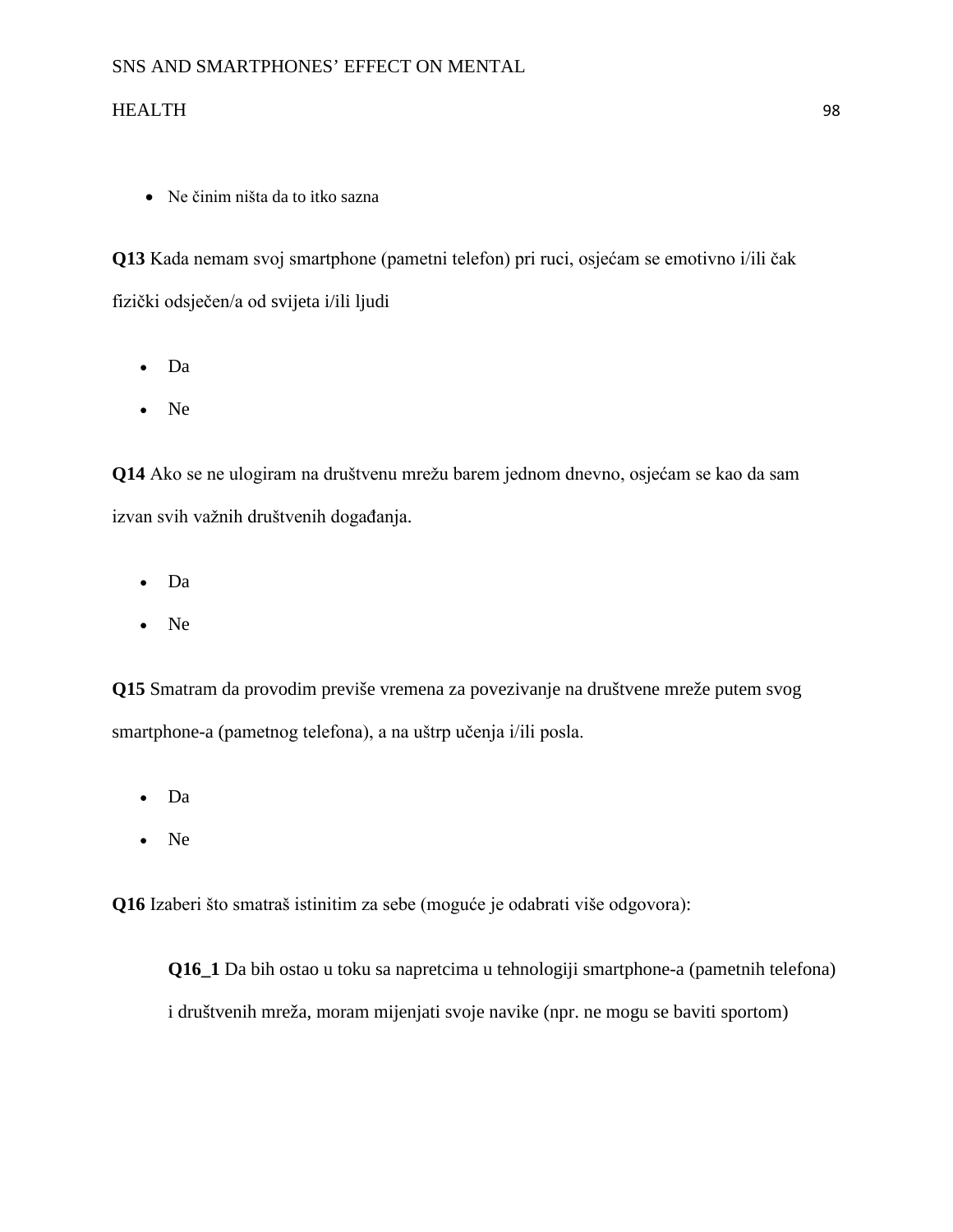**Q16\_2** Imam osjećaj da tehnologije smartphone-a (pametnih telefona) i društvenih mreža djeluju agresivno na moj privatni život (osjećam se kao da nikada nemam mira)

**Q16\_3** Osjećam se manje vrijednim ako nemam najnoviji smartphone uređaj i ako nisam aktivan na najpopularnijoj društvenoj mreži

**Q16\_4** Osjećam se kao da moram žrtvovati svoje slobodno vrijeme kako bih održao/la korak s najnovijim tehnologijama smartphone-a (pametnih telefona) i društvenih mreža

**Q17** Imam osjećaj da **ne** mogu kontrolirati uporabu svog smartphone-a za povezivanje na društvene mreže

- Da
- Možda
- Ne

**Q18** Provjeravam svoj smartphone za propuštene pozive/poruke/komentare/lajkove čak i tokom noći kada bih trebao/la spavati, ili ako se slučajno probudim usred noći

- Često
- Rijetko
- Nikada

**Q19** Izaberi što smatraš istinitim za sebe (moguće je odabrati više odgovora):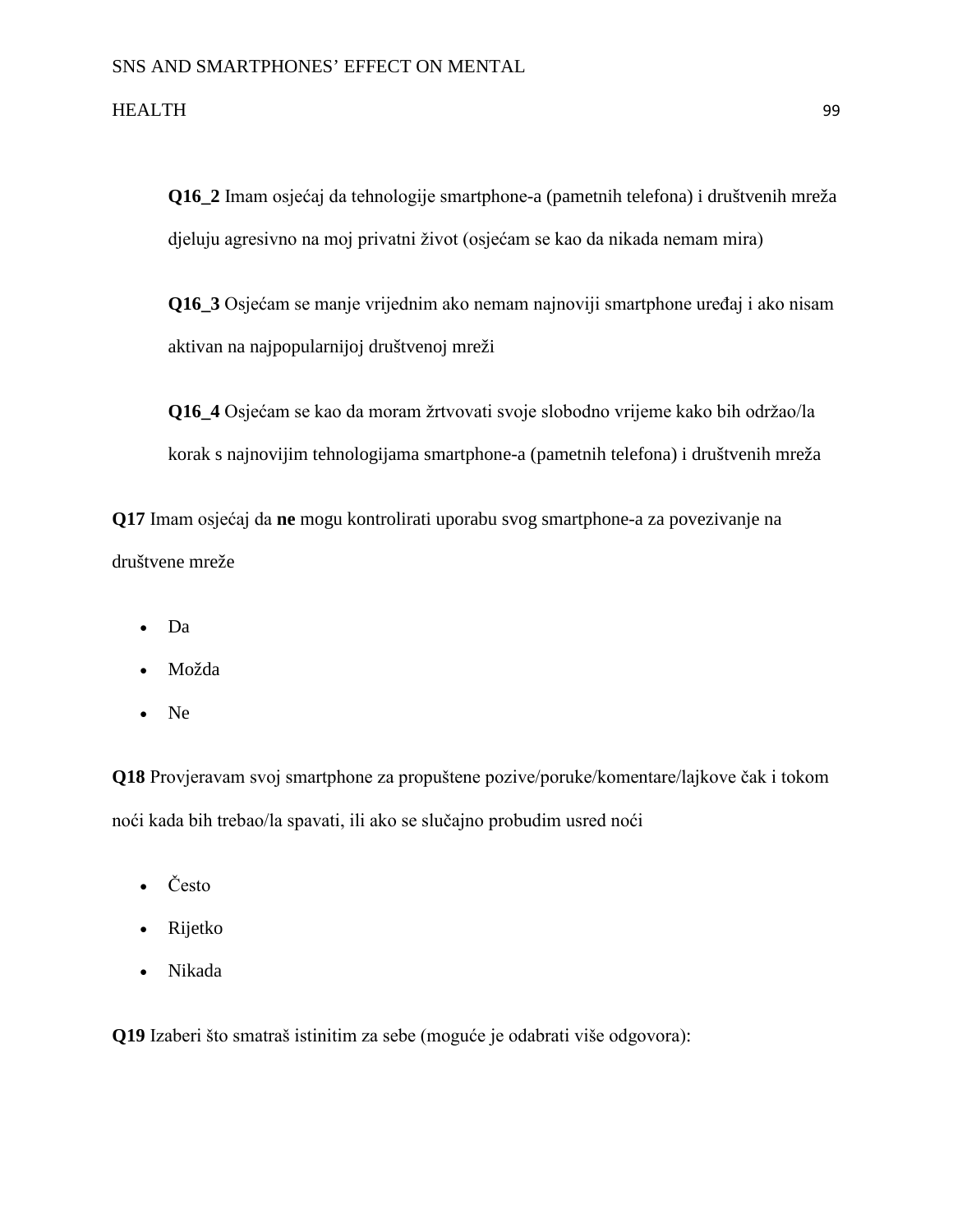**Q19\_1** Zbog pretjeranog povezivanja na društvene mreže putem svog smartphone-a, riskirao/la sam priliku za posao, akademsku priliku i/ili priliku za napredovanje u karijeri

**Q19\_2** Ne mogu se koncentrirati na satu jer stalno provjeravam svoj smartphone da vidim što se događa na društvenim mrežama

**Q20** Da li se ikada osjećaš društveno odbačenim/neprihvaćenim ako nitko nije komentirao/lajkao tvoj post/sliku/status na društvenoj mreži?

- Da
- Ne

**Q21** Da li osjećaš manjak samopouzdanja, tjeskobu ili postaneš depresivan/a ako je tvoj prijatelj dobio više lajkova/komentara na njegov/njezin post/sliku/status na društvenoj mreži od tebe?

- Da
- Ne

**Q22** Izaberi što smatraš istinitim za sebe (moguće je odabrati više odgovora):

**Q22\_1** Jako me razljuti kada me netko prekine dok koristim svoj smartphone za povezivanje na društvene mreže

**Q22\_2** Pokušavam ne tako često provjeravati svoj smartphone i što se događa na društvenim mrežama, ali svi moji pokušaji su bezuspješni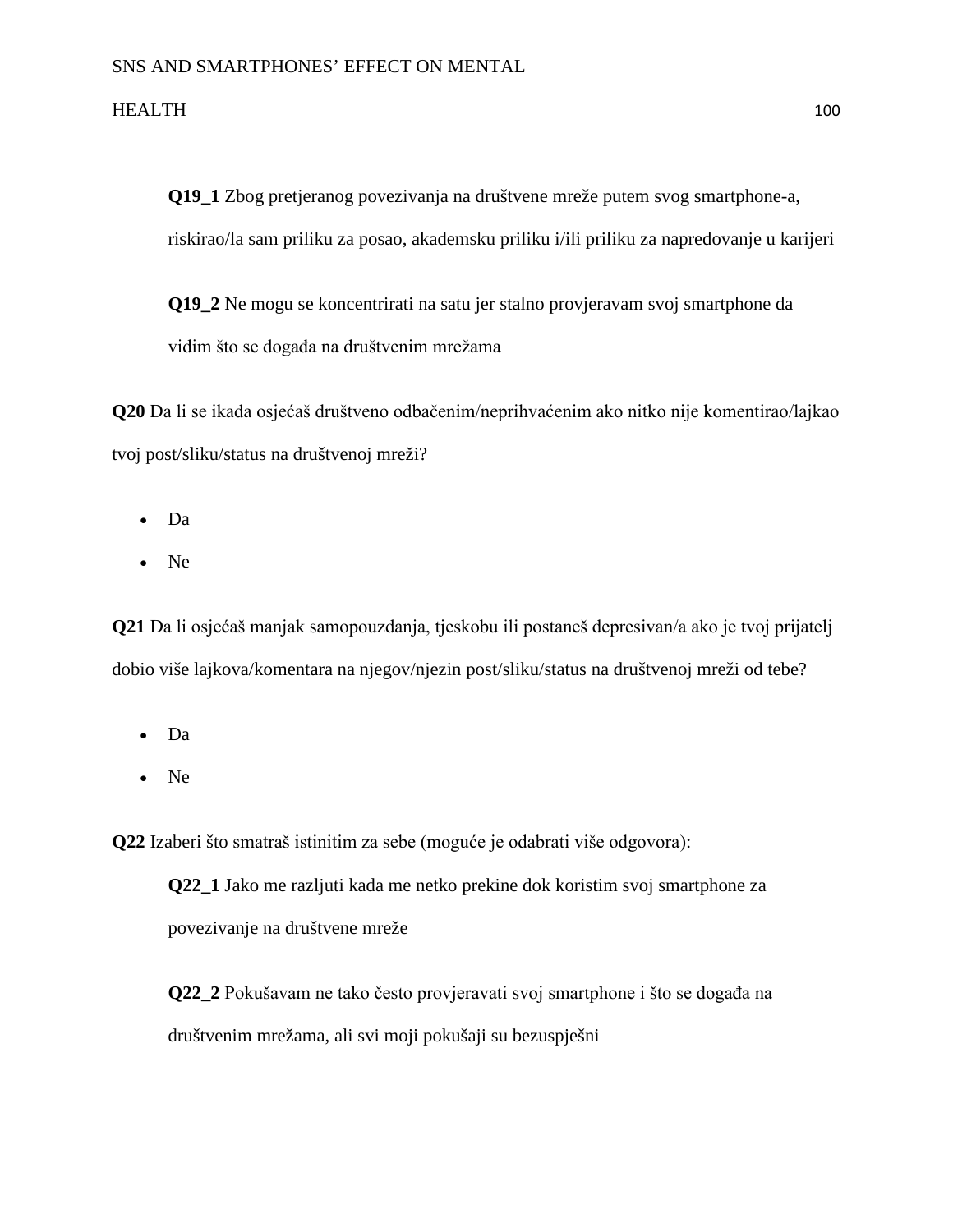**Q22\_3** Koristim svoj smartphone za povezivanje na društvene mreže čak i kada razgovaram s ljudima ili jedem u društvu

**Q23** Izaberi što smatraš istinitim za sebe (moguće je odabrati više odgovora):

**Q23\_1** Moj smartphone je uključen od 0-24 svaki dan u tjednu

**Q23\_2** Katkada mi se čini da mi smartphone vibrira ili zvoni (kao da sam dobio obavijest sa društvene mreže), ali to nije slučaj

**Q23\_3** Često mi se događa da se drugi žale kako provodim previše vremena povezujući se na društvene mreže putem svog smartphone-a ("Skini se više s tog telefona!" ili "Što buljiš u taj telefon toliko?")

**Q23\_4** Osjećam se nelagodno na mjestima gdje je zabranjeno koristiti mobilne uređaje

**Q23\_5** Kada se povežem na društvenu mrežu putem smartphone-a, osjećam se kao da sam s nekim (fizičkom osobom)

**Q24** Kako se osjećaš kada ti se isprazni baterija, nemaš signala, ili jednostavno nemaš novaca na računu na svom smartphone-u? (moguće je odabrati više odgovora)

**Q24\_1** Tjeskobno

**Q24\_2** Tužno

**Q24\_3** Uzrujano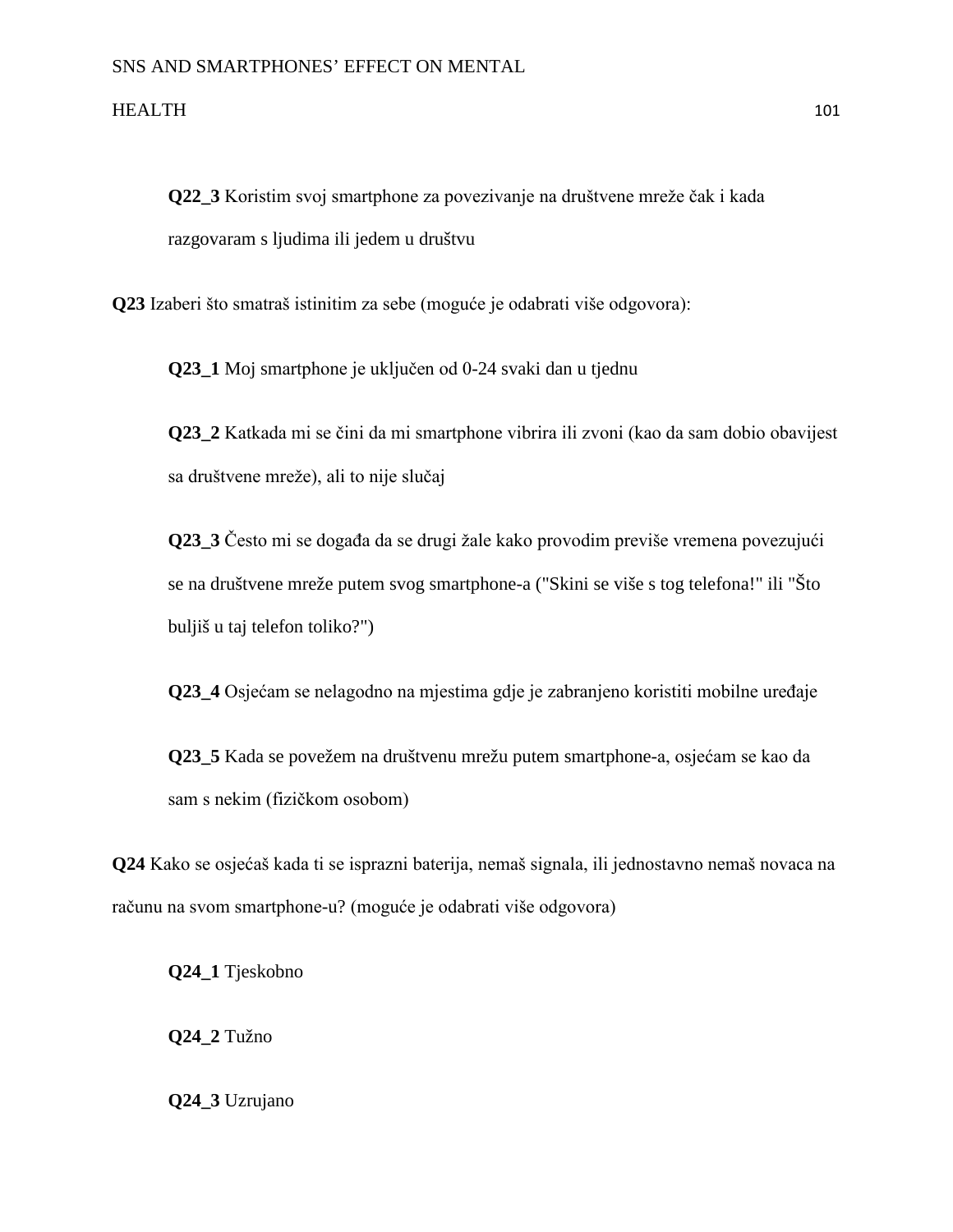**Q24\_4** Uplašeno

**Q24\_5** Dezorijentirano

**Q24\_6** Normalno

**Q25** Da li si ikada osjetio/la ijedan od sljedećih simptoma ili emocija kao posljedicu nemogućnosti povezivanja na društvene mreže? (moguće je odabrati više odgovora)

**Q25\_1** Ubrzan rad srca

**Q25\_2** Drhtanje

**Q25\_3** Preznojavanje

**Q25\_4** Ubrzano disanje

**Q25\_5** Depresija

**Q25\_6** Osjećaj usamljenosti

**Q25\_7** Osjećaj odbačenosti od društva

**Q25\_8** Panika

**Q26** Izaberi što smatraš istinitim za sebe (moguće je odabrati više odgovora):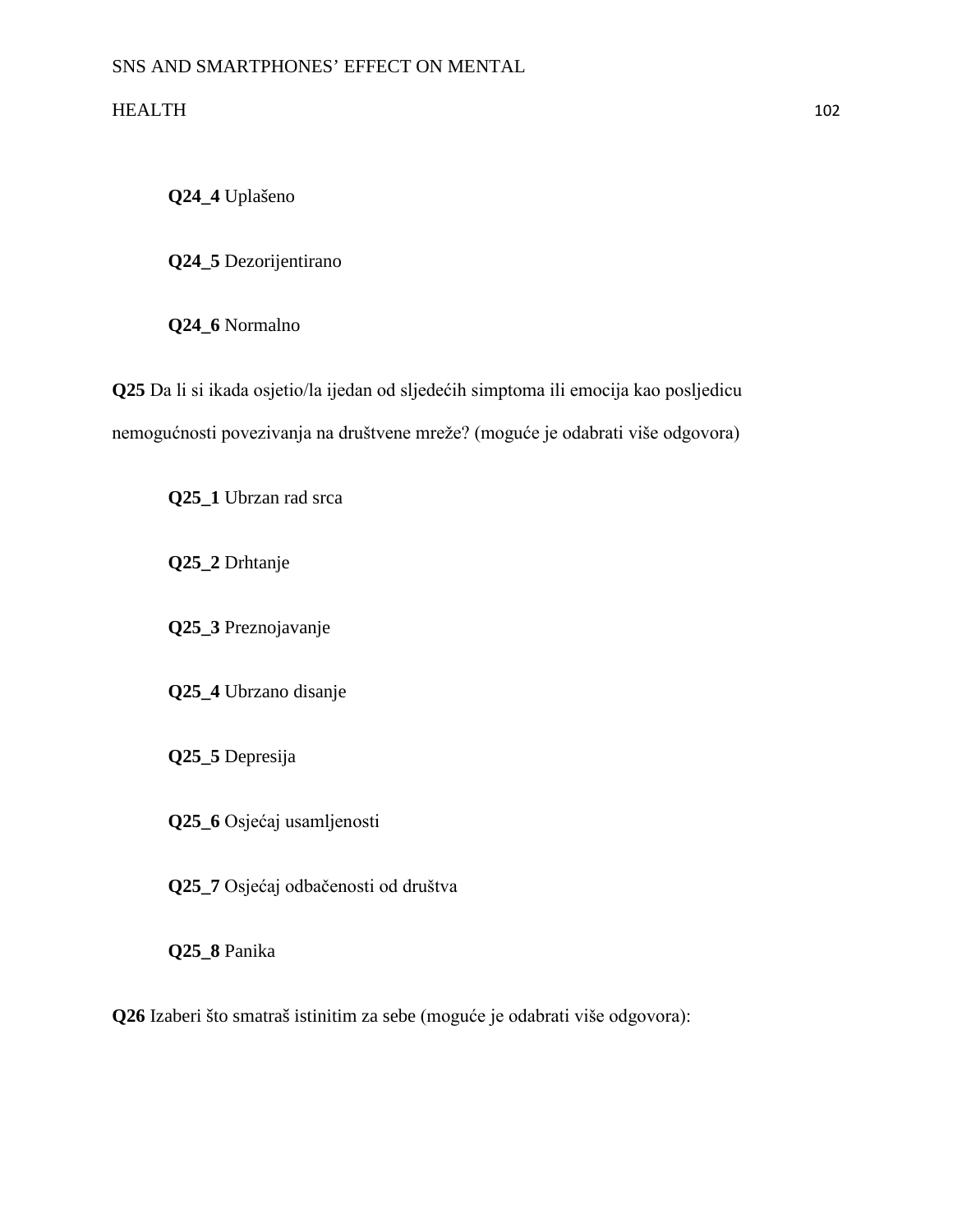**Q26\_1** Često ne mogu zaspati jer razmišljam o tome što se događa na društvenim mrežama

**Q26\_1** Često mi se događa da sam neispavan/a jer sam previše vremena proveo/la na društvenim mrežama (na svom smartphone-u) večer prije

\* Grouping question

## **Appendix C – Introductory Email for RIT Croatia Students**

From: Allusers [mailto:*allusers-bounces@acmt.hr]* On Behalf Of Maja Bracic (RIT Student)

**Sent:** Wednesday, April 05, 2017 12:27 AM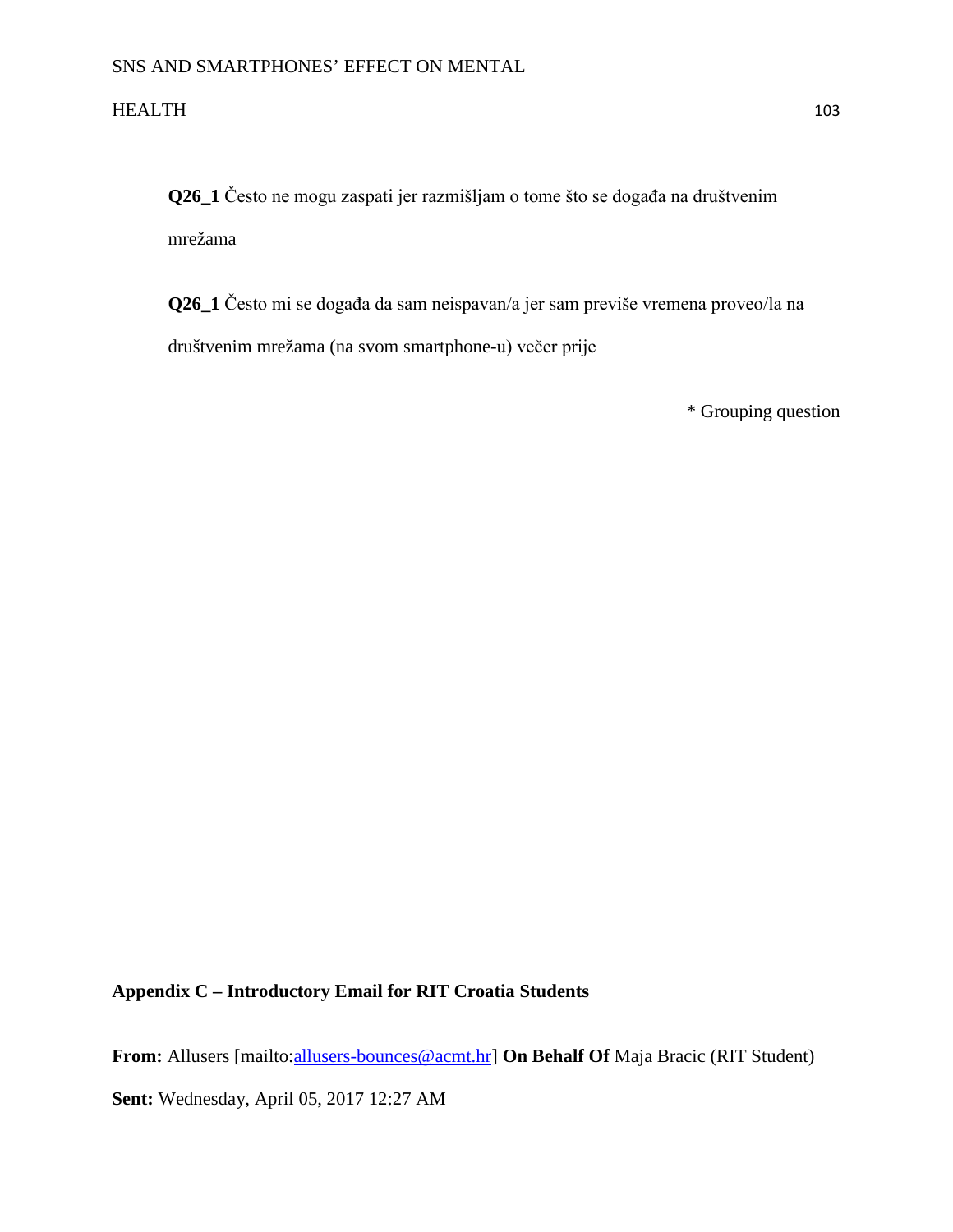### **To:** [allusers@croatia.rit.edu](mailto:allusers@croatia.rit.edu)

**Subject:** [ACMT allusers list] Am I addicted to my smartphone and social networks?

Hello,

Are you currently reading this email on your smartphone?

Do you use "airplane mode" only if you are actually on an airplane (it's called integrity)?

Do you sometimes feel a phantom vibration even when your phone is not in your pocket/purse?

Do you curl up in a fetal position when nobody likes your photo or post on Facebook/Instagram/Snapchat?

Have you ever unfriended someone on Facebook without actually talking with that person beforehand?

Addiction to smartphones and social networks is no joke. And if you answered YES to any of the above questions, then you are probably wondering how addicted you might be... Whether you think you have control over using your smartphone for social networks or not, this survey could help you understand the proportions of your addiction (if you are, indeed, addicted). Thus, please click on the link below to complete the survey, which could contribute immensely to both, the self-inquiry of the depth of your relationship with your smartphone and social networks and help me complete my Master of Science capstone project.

[https://rit.az1.qualtrics.com/jfe/form/SV\\_8pmU4uid7lhi51j](https://rit.az1.qualtrics.com/jfe/form/SV_8pmU4uid7lhi51j)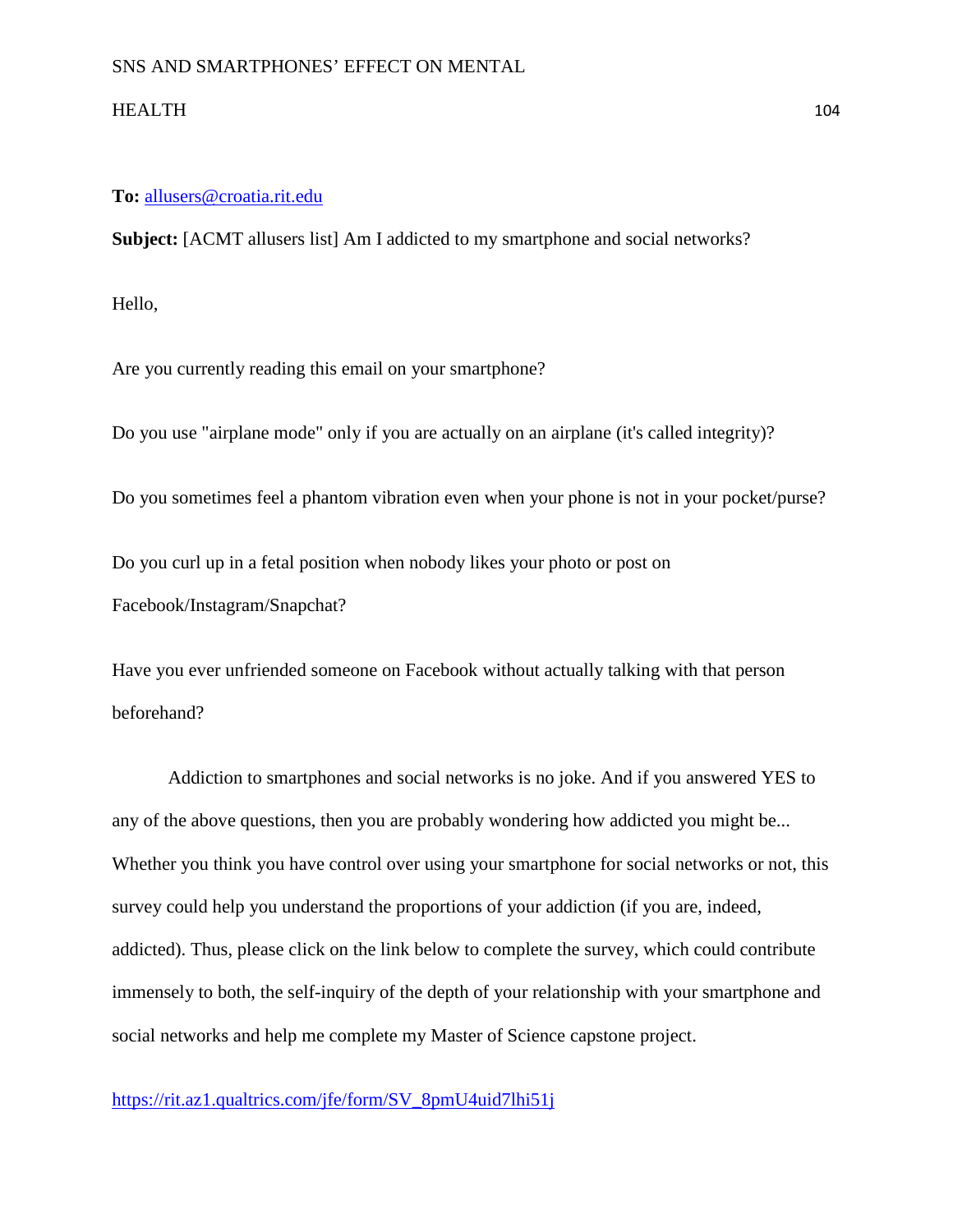With kind regards,

Maja Bračić.

# **Appendix D – Introductory Email for VERN Students**

Jeste li ovisni o svom smartphone uređaju i društvenim mrežama?\*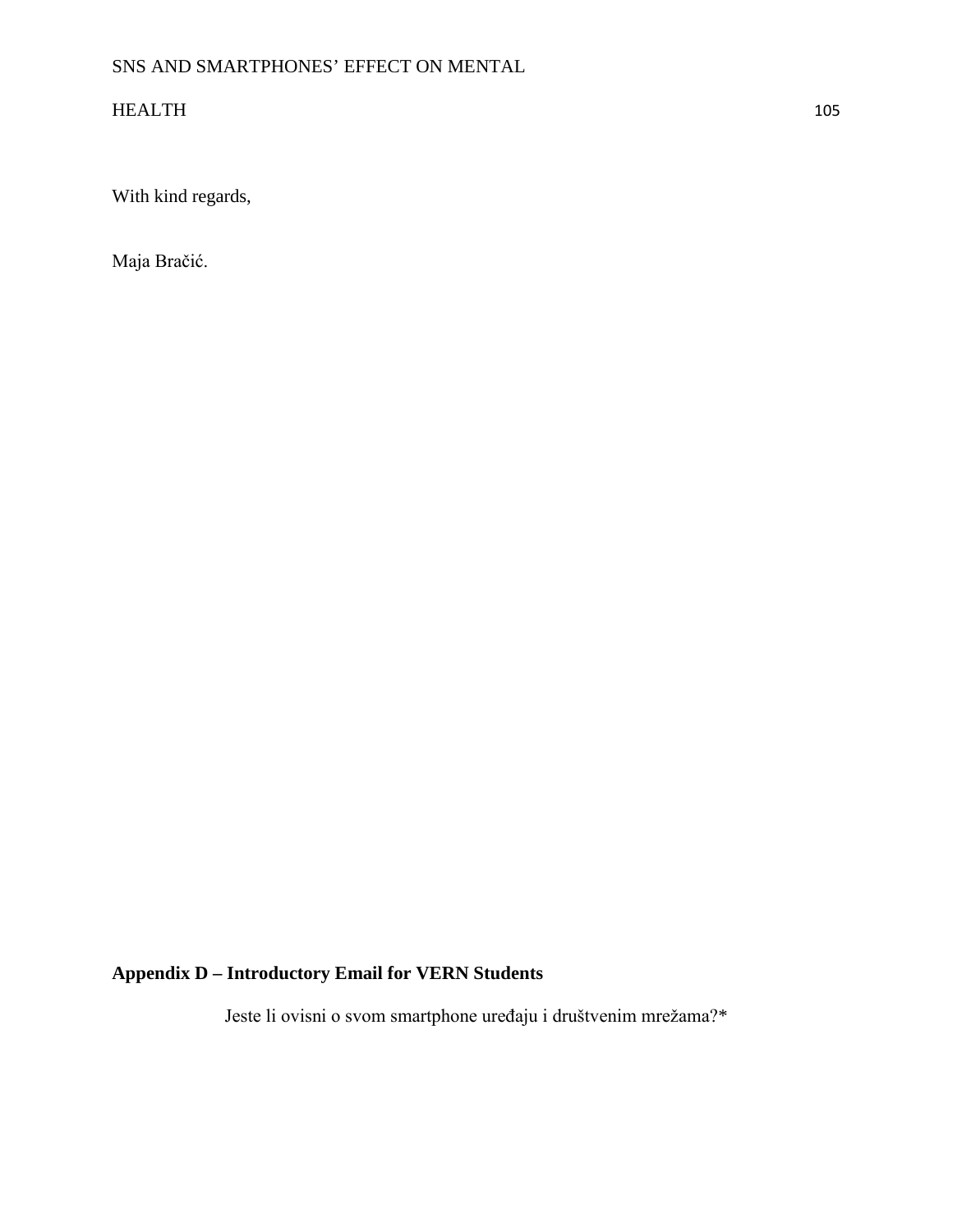*Dopadalo nam se to ili ne, korištenje novih komunikacijskih tehnologija nas mijenja. Primjerice, virtualna prijateljstva počinju zamjenjivati prava prijateljstva i to putem društvenih mreža koje najčešće koristimo preko svojih smartphone uređaja…*

*Kako to utječe na kvalitetu našeg života? Osjećamo li se zbog svega toga tjeskobno, depresivno, odbačeno ili uznemireno? Jesmo li postali ovisni o svojim smartphone uređajima i društvenim mrežama? Budimo li se neispavani zbog nemogućnosti kontroliranja 106mpulse svoje ovisnosti? Utječu li društvene mreže i na našu produktivnost, akademski uspjeh i razinu stresa?*

*Ovo se područje s razlogom sve više istražuje. Želite li dati svoj doprinos studiji koja se bavi ovom temom, popunite upitnik na sljedećem linku:*

[https://rit.az1.qualtrics.com/jfe/form/SV\\_5nj4UsgJnErftn7](https://rit.az1.qualtrics.com/jfe/form/SV_5nj4USgJnErftn7)

*Najljepše zahvaljujem na suradnji…*

*Maja Bračić.*

\*rewritten from Višnja Grozdanić's email (which follows), since the author never received the original email\*\*

\*\*Poštovani Maja i Vanja,

u nastavku je moj prijedlog.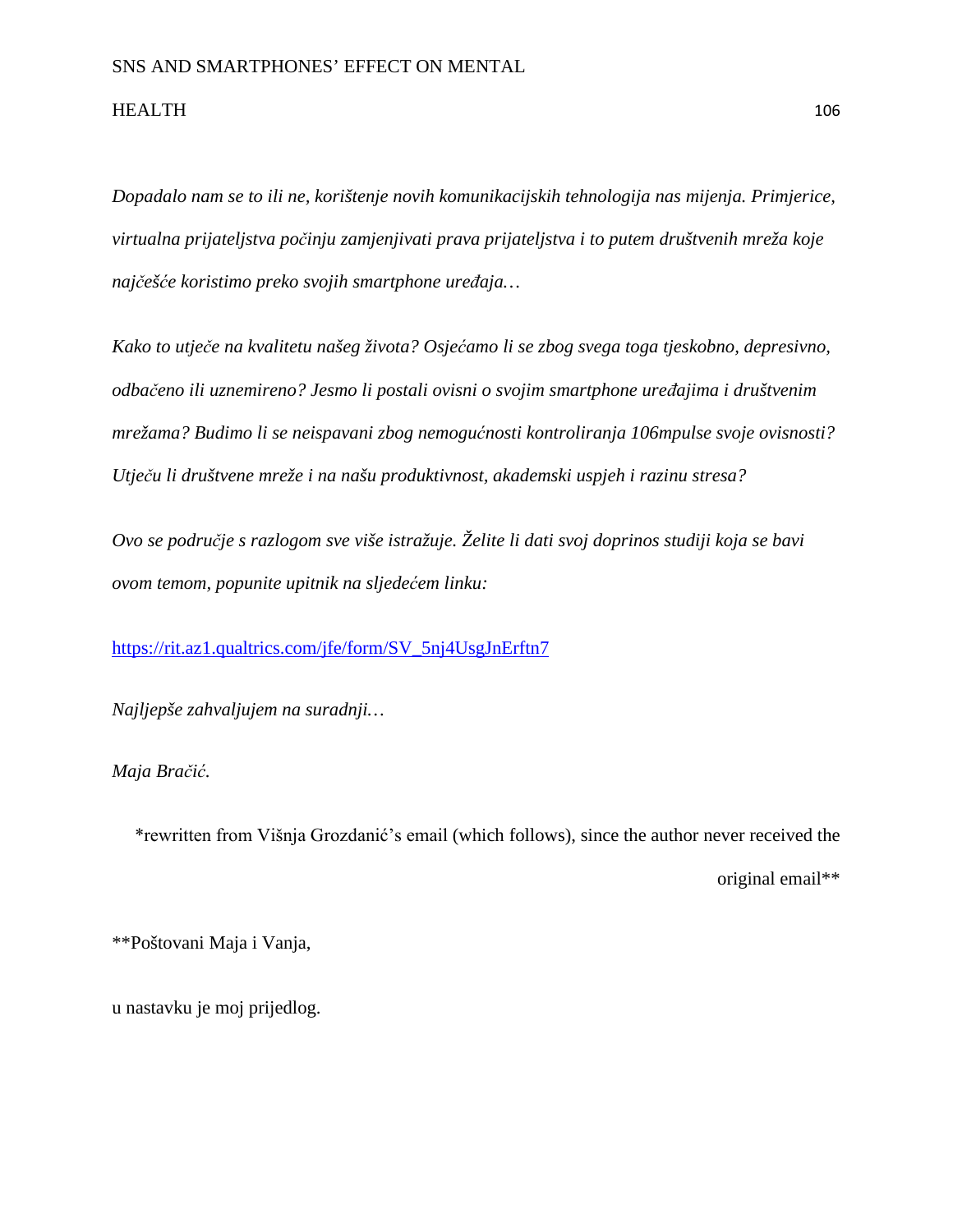Naslov poruke je **Jeste li ovisni o svom smartphone uređaju i društvenim mrežama?** A tekst je sljedeći:

*Dopadalo nam se to ili ne, korištenje novih komunikacijskih tehnologija nas mijenja. Primjerice, virtualna prijateljstva počinju zamjenjivati prava prijateljstva i to putem društvenih mreža koje najčešće koristimo preko svojih smartphone uređaja...*

*Kako to utječe na kvalitetu našeg života? Osjećamo li se zbog svega toga tjeskobno, depresivno, odbačeno ili uznemireno? Jesmo li postali ovisni o svojim smartphone uređajima i društvenim mrežama? Budimo li se neispavani zbog nemogućnosti kontroliranja impulsa svoje ovisnosti? Utječu li društvene mreže i na našu produktivnost, akademski uspjeh i razinu stresa?*

*Ovo se područje s razlogom sve više istražuje. Želite li dati svoj doprinos studiji koja se bavi ovom temom, popunite upitnik na sljedećem linku:*

## [https://rit.az1.qualtrics.com/jfe/form/SV\\_5nj4USgJnErftn7](https://rit.az1.qualtrics.com/jfe/form/SV_5nj4USgJnErftn7)

#### *Zahvala na suradnji!*

### *Odjel za komunikacije*

Kako vam se čini? Pokriva li termin komunikacijskih tehnologija i smartphone i društvene mreže?

Srdačan pozdrav,